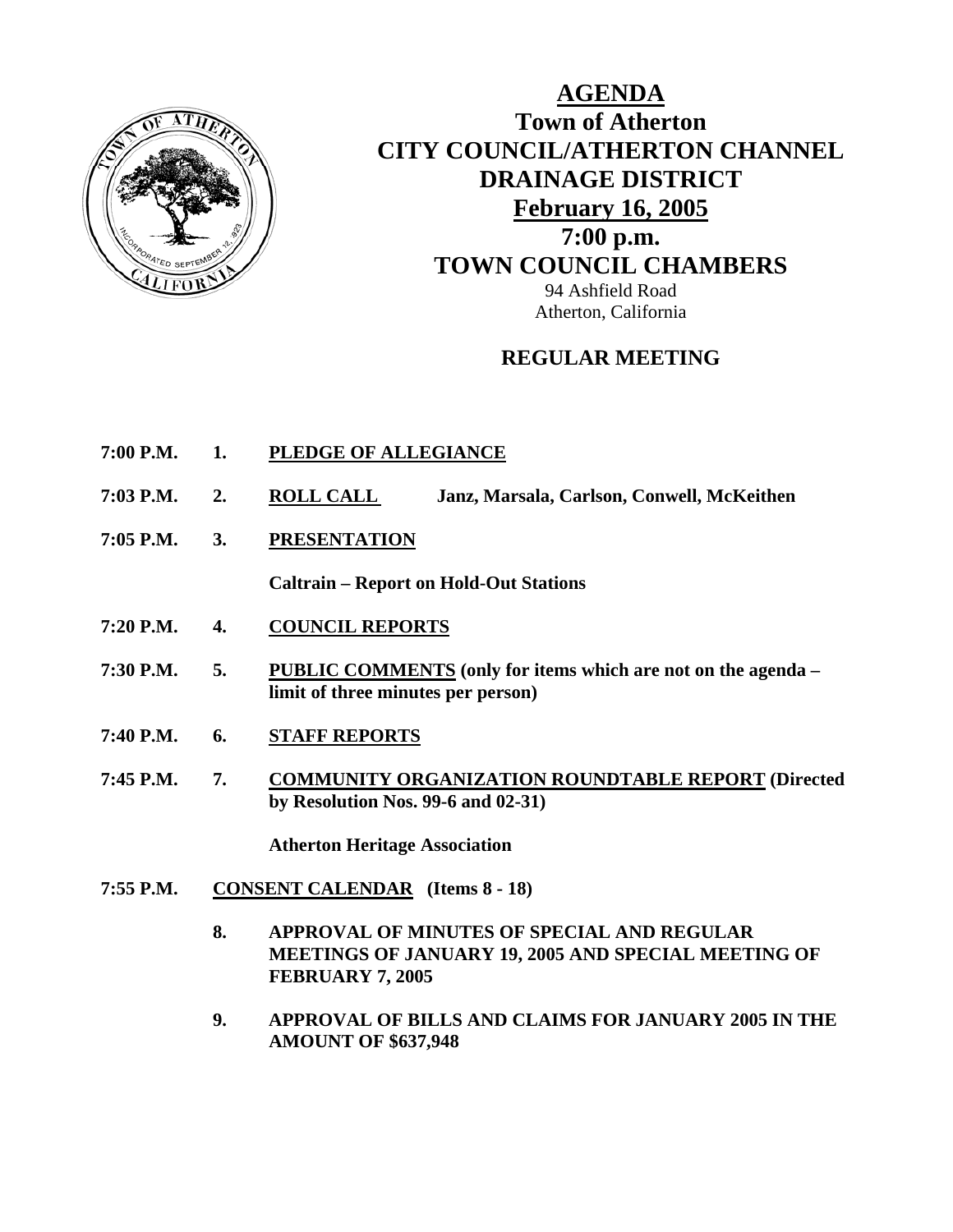- **10. ACCEPTANCE OF MONTHLY FINANCIAL REPORT FOR JANUARY 2005**
- **11. ACCEPTANCE OF INVESTMENT REPORT FOR QUARTER ENDED DECEMBER 31, 2004**

**Recommendation: Note, receive and file.** 

**12. CONTRACT FOR TENNIS PROFESSIONAL SERVICES AT HOLBROOK-PALMER PARK** 

**Recommendation: Approve a two-year contract for services of Tennis Professional Alan Margot.** 

**13. SECOND READING AND ADOPTION OF ORDINANCE – CLAIMS AGAINST THE TOWN OF ATHERTON** 

**Recommendation: Waive further reading and adopt ordinance.** 

**14. PURCHASE OF POLICE VEHICLES FOR FY 2005-06** 

**Recommendation: Authorize the Town to "piggy back" on the City of Redwood City's bid in order to purchase two marked patrol vehicles and related equipment for the Fiscal Year 2005-06, for a total cost of \$65,788.16.** 

**15. APPROVAL OF PLANS AND SPECIFICATIONS AND AUTHORIZATION TO ADVERTISE THE 2004 STREET RECONSTRUCTION PHASE 2 PROJECT, NO. 04-002** 

> **Recommendation: Approve the plans and specifications, and authorize advertisement of the contract for the 2004 Street Reconstruction Phase 2 Project, No. 04-002.**

**16. APPROVAL OF PLANS AND SPECIFICATIONS AND AUTHORIZATION TO ADVERTISE THE SELBY LANE RECONSTRUCTION PROJECT, NO. 04-004** 

> **Recommendation: Approve the plans and specifications, and authorize advertisement of the contract for the Selby Lane Reconstruction Project, No. 04-004.**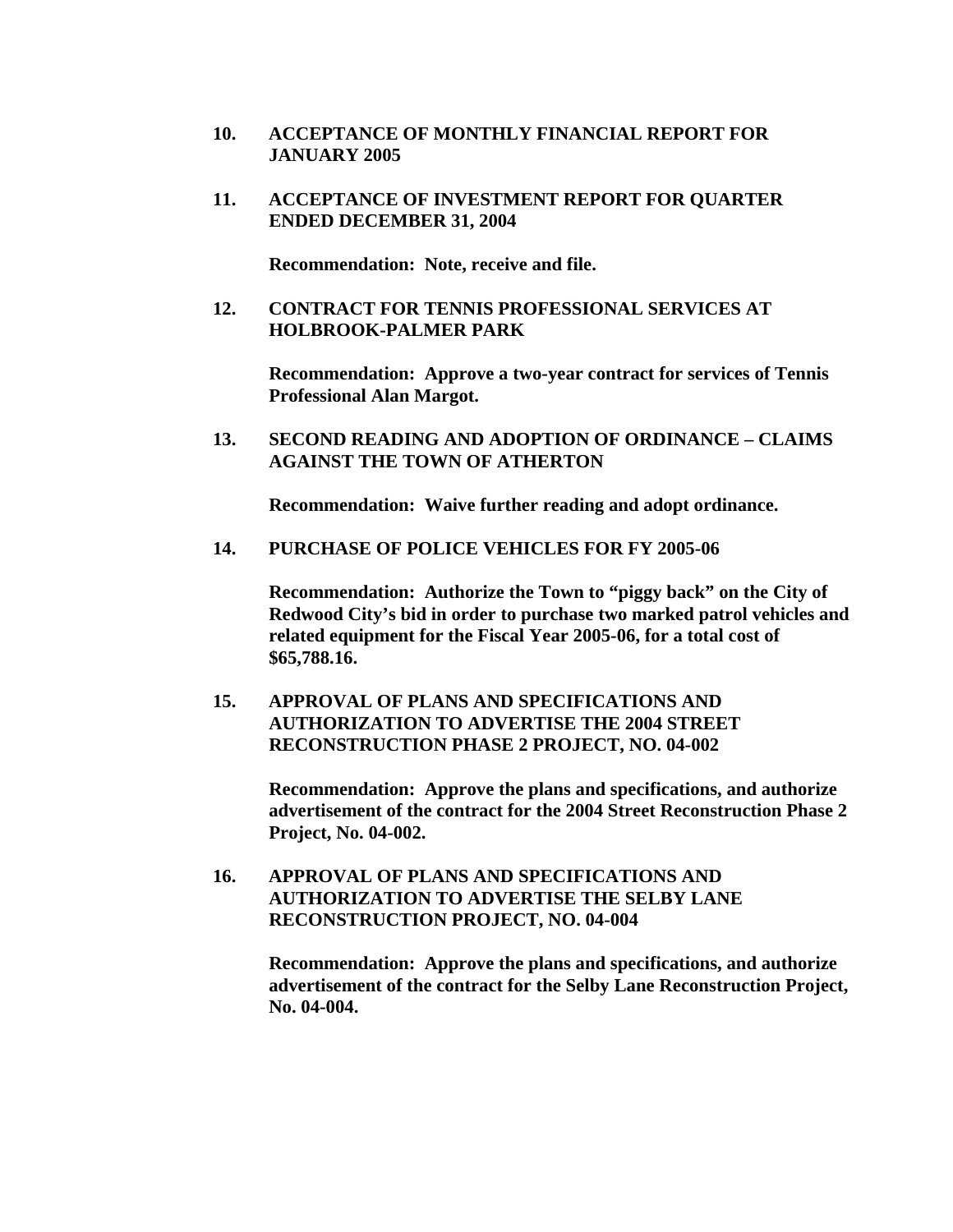#### **17. RESOLUTION IN SUPPORT OF MENLO COLLEGE DIRECTIONAL SIGNAGE ON INTERSTATE 280 AND BAYSHORE FREEWAY 101**

**Recommendation: Adopt a resolution requesting Senator Joseph Simitian's assistance to help secure directional signs on both Interstate 280 and Bayshore Freeway 101 for Menlo College.** 

**18. RESOLUTION APPROVING CALTRAIN'S PROPOSED "HOLD-OUT" STATION MODIFICATIONS AND ADVOCATING THE INSTALLATION OF FOUR-QUADRANT GATES AT FAIR OAKS DRIVE AND WATKINS AVENUE TO IMPROVE GRADE CROSSING SAFETY** 

**Recommendation: Adopt a resolution approving Caltrain's proposed "Hold-Out" station modifications and advocating the installation of four-quadrant gates at Fair Oaks Lane and Watkins Avenue.** 

**8:00 P.M. PUBLIC HEARINGS (Items 19 - 20)** 

**19. ORDINANCE AMENDING ATHERTON MUNICIPAL CODE SECTION 17.20.040 REGARDING THE USE OF THE HETCH-HETCHY PROPERTY FOR SETBACK PURPOSES** 

**Recommendation: After public hearing, consider comments from the City and County of San Francisco, and determine whether to introduce the ordinance as written or amended waiving reading beyond title. Alternatively, the City Council may decide to take no action pending further developments of the Hetch-Hetchy Right-of-Way.** 

- **20. CONSIDERATION OF REVENUE ENHANCEMENT OPTIONS PUBLIC HEARING REGARDING PARCEL TAX ORDINANCE FOR JUNE 7, 2005 ELECTION** 
	- **A. CONSIDERATION OF FINANCE COMMITTEE AND STAFF RECOMMENDATION REGARDING REVENUE ENHANCEMENT OPTIONS**

 **Recommendation: Consider and discuss options.**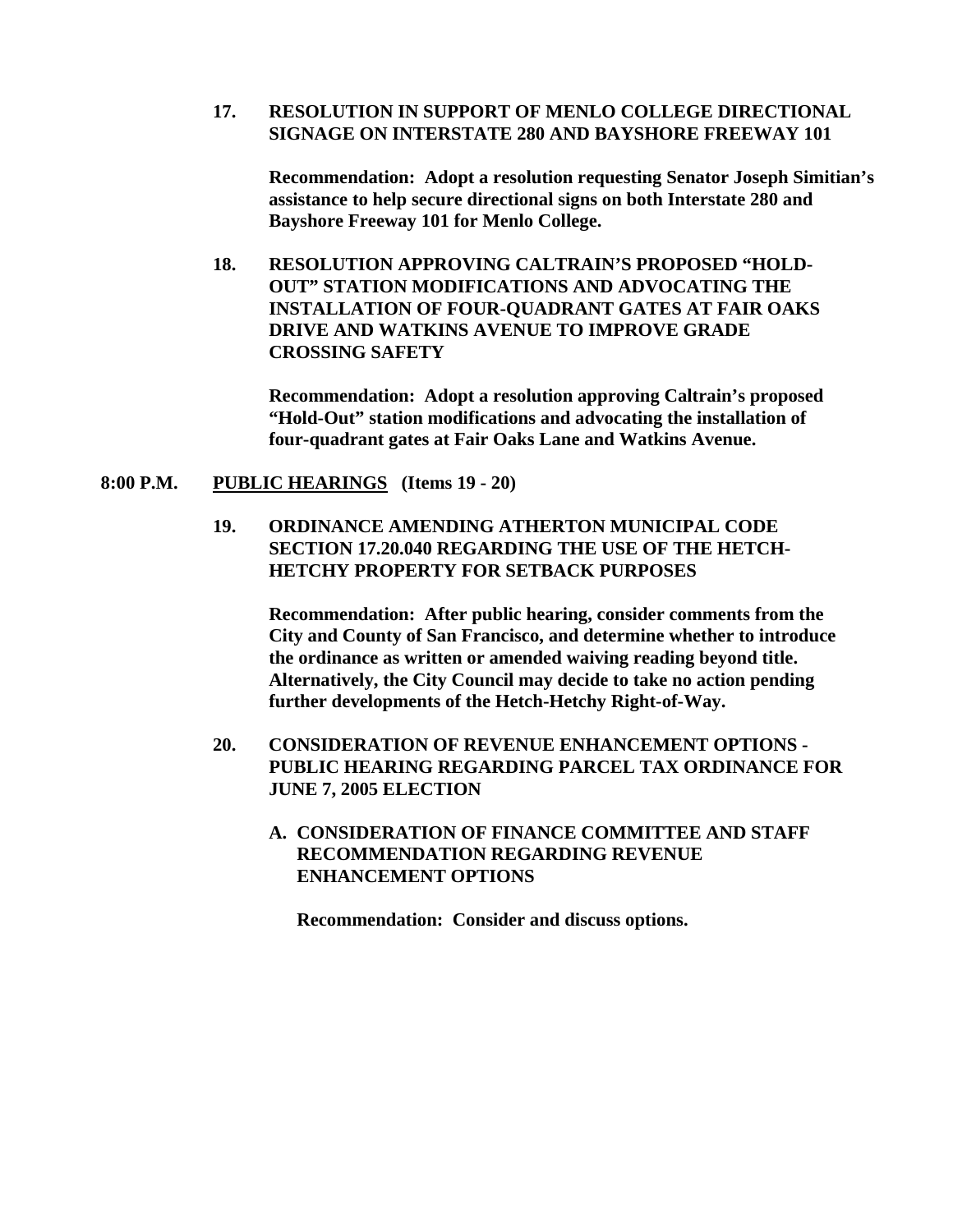**B. PUBLIC HEARING - ORDINANCE CALLING A SPECIAL ELECTION FOR JUNE 7, 2005 TO PLACE A MEASURE BEFORE THE VOTERS REGARDING A RENEWAL OF THE PARCEL TAX** 

 **Recommendation: After public hearing, adopt ordinance calling Special Election for June 7, 2005. Hold roll call vote.** 

**C. RESOLUTION SETTING PRIORITIES FOR FILING WRITTEN ARGUMENTS REGARDING A CITY MEASURE AND DIRECTING THE CITY ATTORNEY TO PREPARE AN IMPARTIAL ANALYSIS** 

 **Recommendation: Decide whether to authorize the City Council to write ballot argument for the measure, and adopt resolution.** 

**D. SET DATES OF COMMUNITY MEETINGS REGARDING MEASURE** 

**Recommendation: Discuss and select dates for holding community informational meetings regarding the March 8, 2005 Special Election.** 

#### **9:30 P.M. REGULAR AGENDA (Items 21 - 23)**

**21. REVIEW AND APPROVAL OF RESIDENT SURVEY REGARDING CALTRAIN** 

**Recommendation: Review the draft survey prepared by the Caltrain Corridor Ad Hoc Sub-Committee, and if appropriate, approve of the survey and direct staff to conduct the survey.** 

**9:45 P.M. 22. LICENSE AGREEMENT – BEAR GULCH COMMUNICATIONS SITE** 

> **Recommendation: Approve License Agreement between California Water Service Company and the Town of Atherton for a license authorizing Town's use of California Water Service Company reservoir site for communications equipment and tower and authorize City Manager to execute agreement on behalf of the Town.**

#### **10:00 P.M. 23. PENINSULA TRAFFIC CONGESTION RELIEF ALLIANCE**

**Recommendation: Consider and discuss membership in the Peninsula Traffic Congestion Relief Alliance.**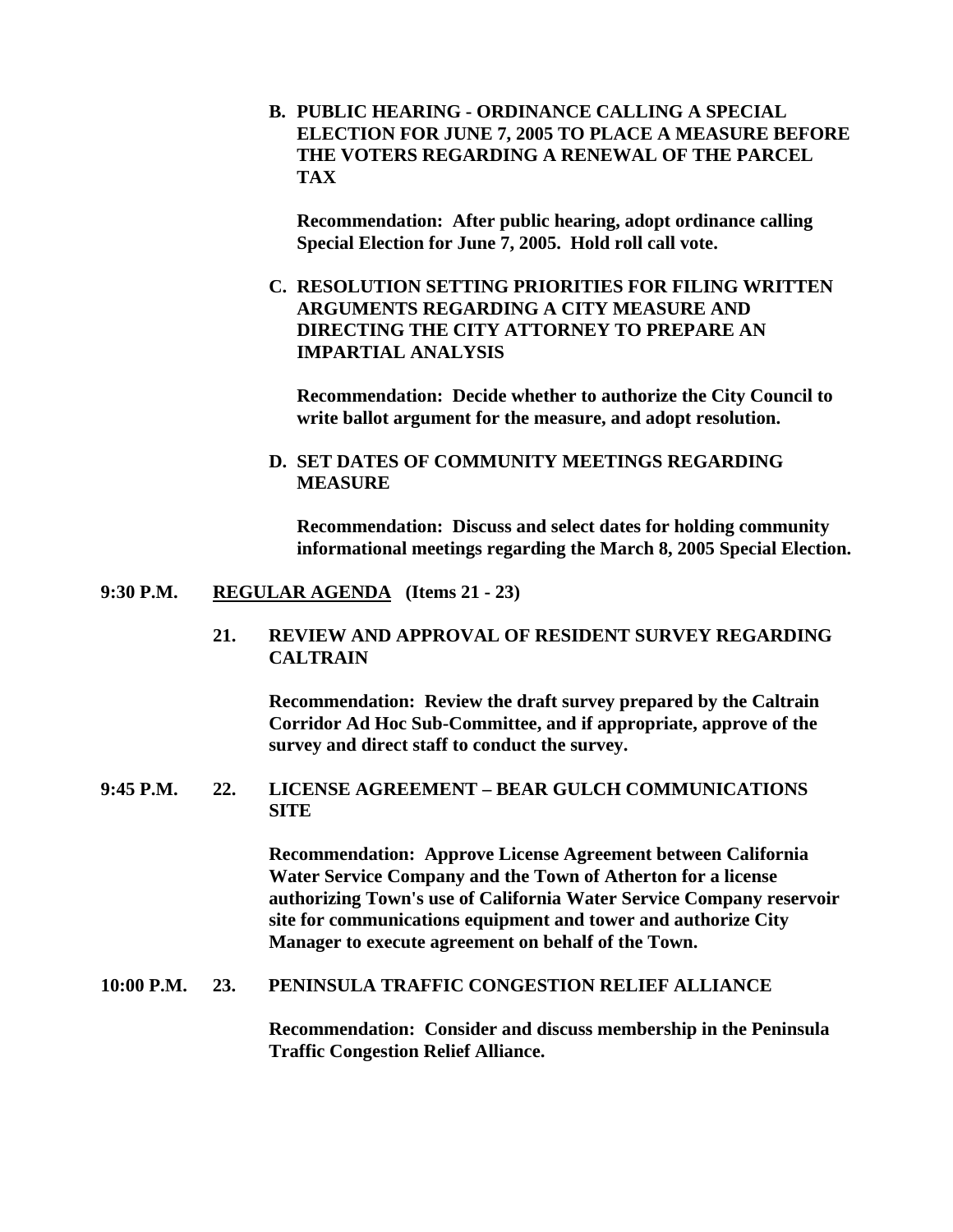### **10:10 P.M. 24. PUBLIC COMMENTS**

#### **10:20 P.M. 25. ADJOURNMENT**

#### *Agendas and staff reports may be accessed on the Town website at: [www.ci.atherton.ca.us](http://www.ci.atherton.ca.us/)*

#### ) *Please contact the City Clerk's Office at 650.752.0529 with any questions*

Pursuant to the Americans with Disabilities Act, if you need special assistance in this meeting, please contact the City Clerk's Office at (650) 752-0529. Notification of 48 hours prior to the meeting will enable the City to make reasonable arrangements to ensure accessibility to this meeting. (29 CRF 35.104 ADA Title II)



## *Draft* **MINUTES Town of Atherton CITY COUNCIL/ATHERTON CHANNEL DRAINAGE DISTRICT January 19, 2005 6:00 P.M. Meeting Room Town Administrative Offices**  91 Ashfield Road Atherton, California

## **Special Meeting**

**The meeting was called to order at 6:15 p.m.** 

**ROLL CALL** 

- **PRESENT: James R. Janz Alan B. Carlson Kathy McKeithen William R. Conwell**
- **ABSENT: Charles E. Marsala (Excused)**

#### **PUBLIC COMMENTS**

**There were no public comments.** 

**CLOSED SESSION**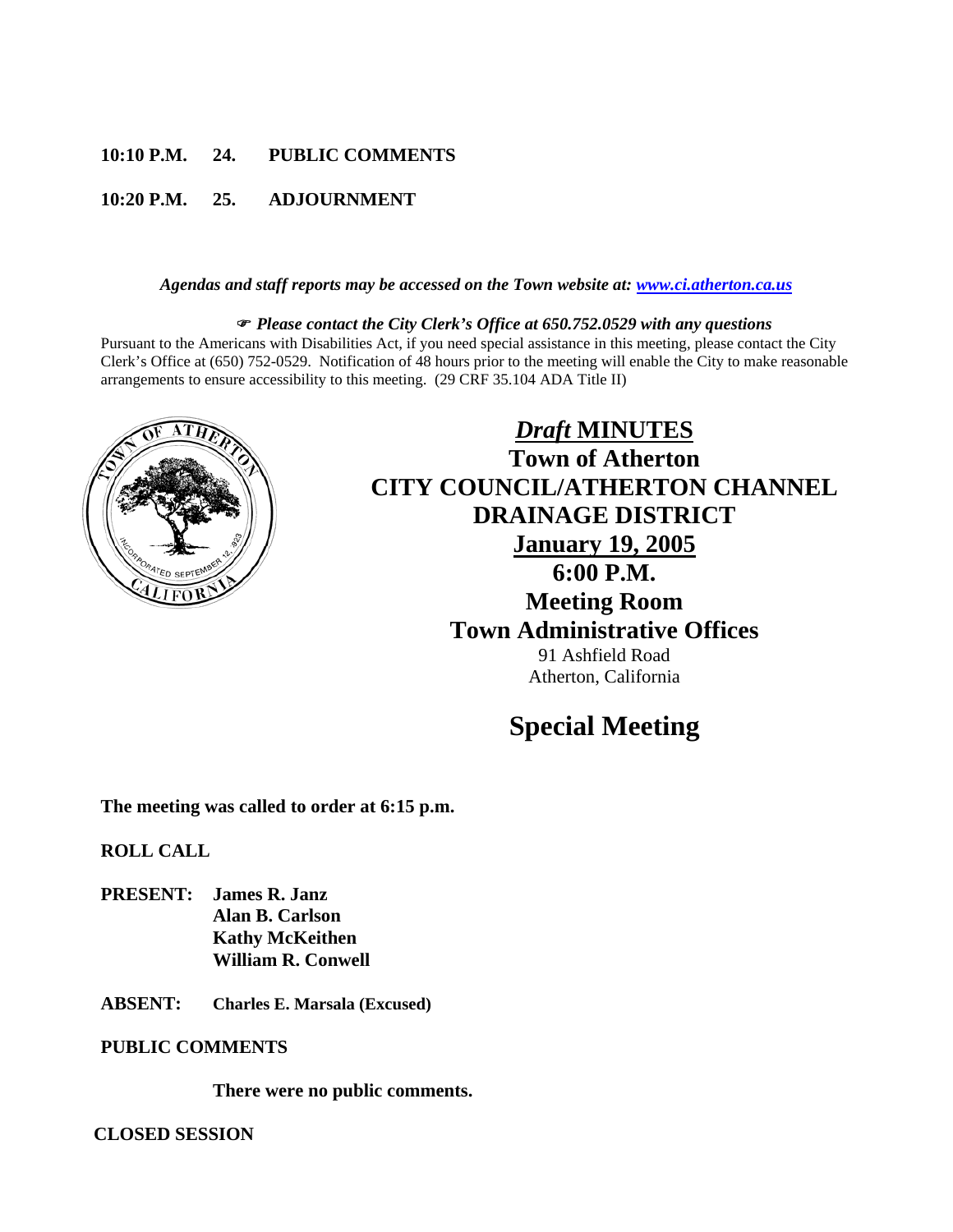- **A. CONFERENCE WITH LEGAL COUNSEL ANTICIPATED LITIGATION Initiation of litigation pursuant to Government Code Section 54956.9(c): 3 potential cases**
- **B. CONFERENCE WITH LEGAL COUNSEL ANTICIPATED LITIGATION Significant exposure to litigation pursuant to Government Code Section 54956.9 (b): 1 potential case**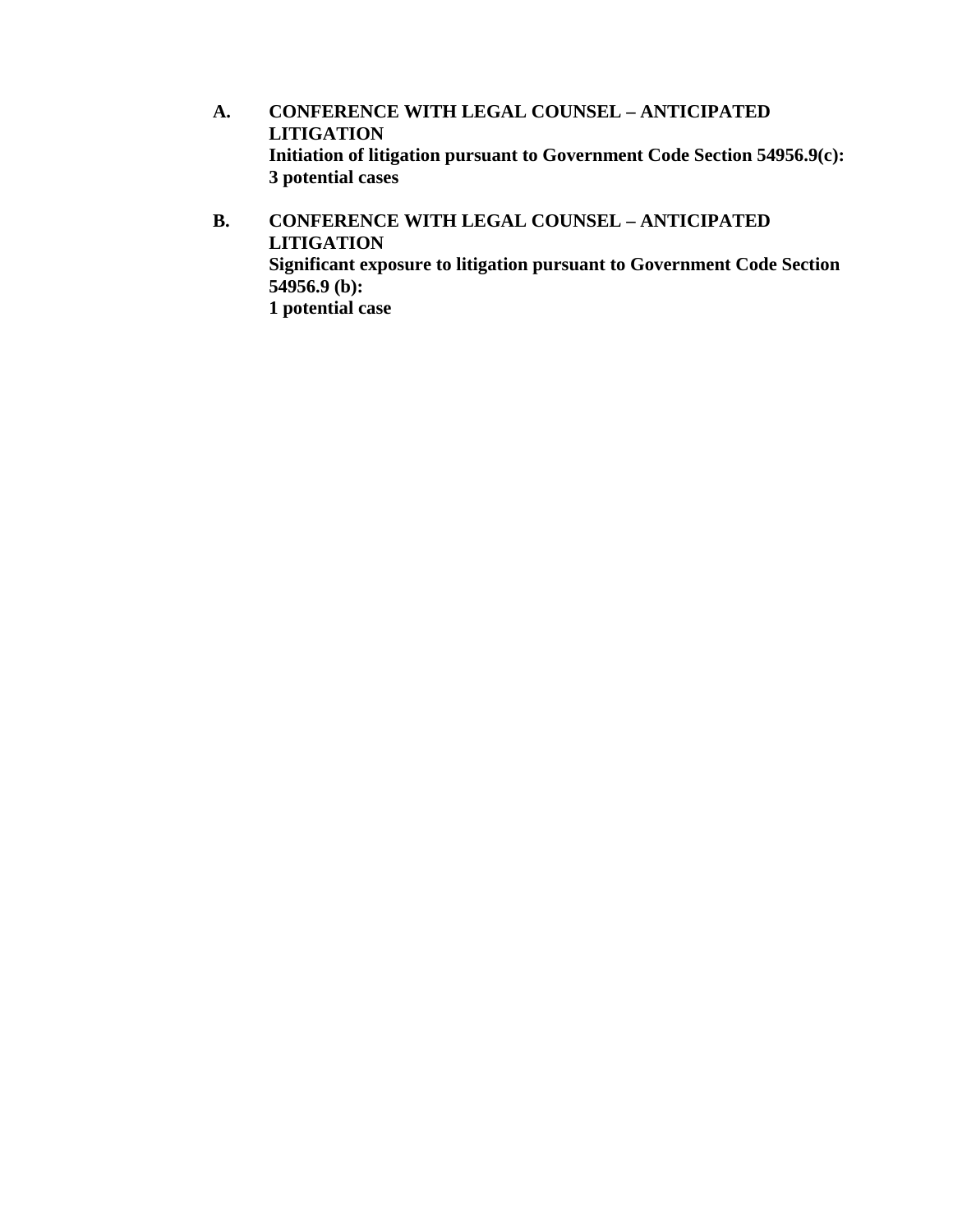#### **RECONVENE TO OPEN SESSION**

**Report of action taken.** 

**A. CONFERENCE WITH LEGAL COUNSEL – ANTICIPATED LITIGATION Initiation of litigation pursuant to Government Code Section 54956.9(c): 3 potential cases** 

 **No action was taken.** 

**B. CONFERENCE WITH LEGAL COUNSEL – ANTICIPATED LITIGATION Significant exposure to litigation pursuant to Government Code Section 54956.9 (b) 1 potential case** 

 **No action was taken.** 

**ADJOURN** 

**The Special Meeting adjourned at 6:30 p.m.** 

**\_\_\_\_\_\_\_\_\_\_\_\_\_\_\_\_\_\_\_\_\_\_\_\_\_\_\_\_\_\_\_\_**

**Respectfully submitted:** 

**William R. Conwell Mayor**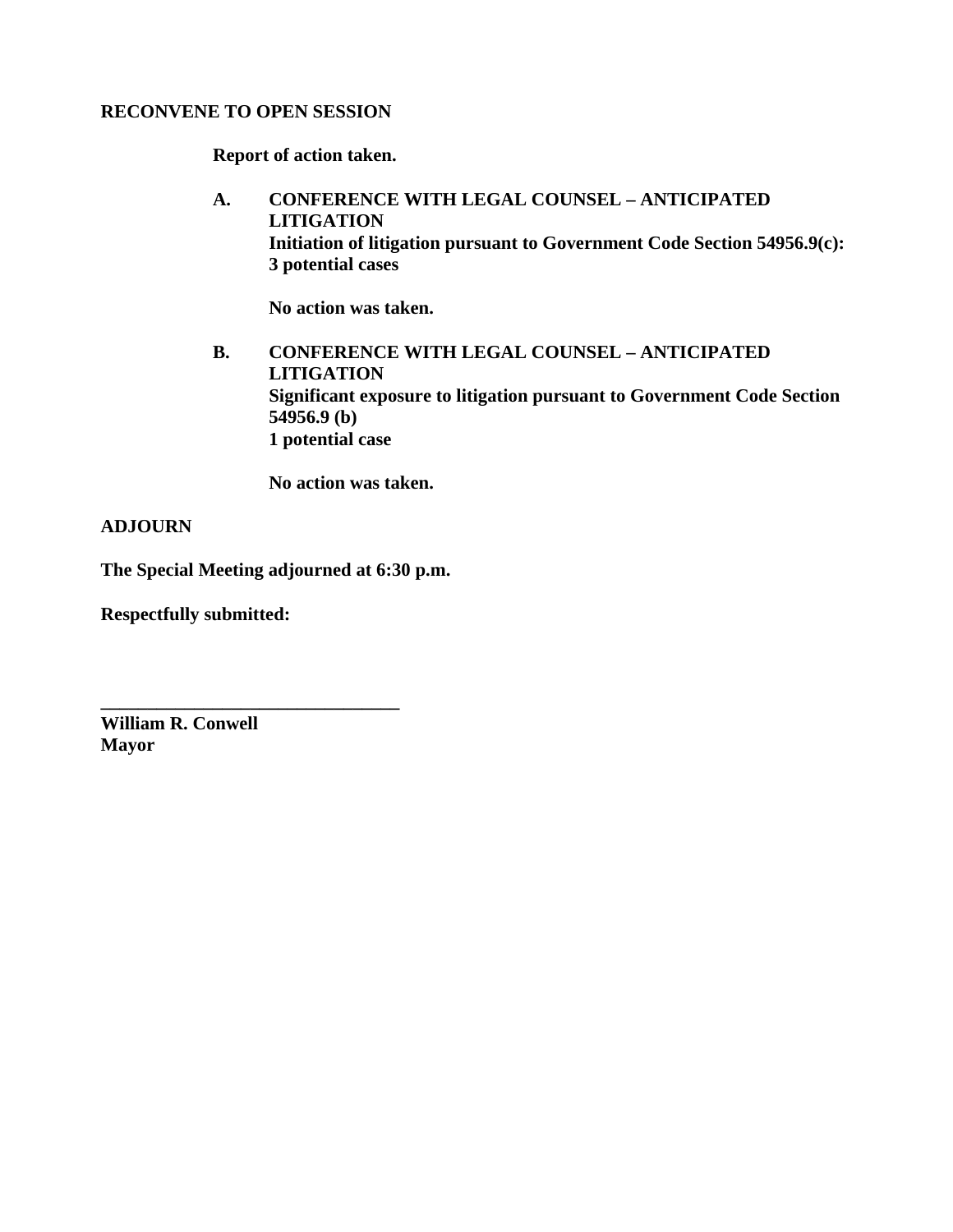

## *Draft* **MINUTES Town of Atherton CITY COUNCIL/ATHERTON CHANNEL DRAINAGE DISTRICT January 19, 2005 7:00 p.m. TOWN COUNCIL CHAMBERS** 94 Ashfield Road Atherton, California

## **REGULAR MEETING**

**Mayor Conwell called the meeting to order at 7:00 p.m.** 

- **1. PLEDGE OF ALLEGIANCE**
- **2. ROLL CALL**

| <b>PRESENT:</b> | <b>James R. Janz</b>      |
|-----------------|---------------------------|
|                 | Alan B. Carlson           |
|                 | <b>William R. Conwell</b> |
|                 | <b>Kathy McKeithen</b>    |
|                 |                           |

**ABSENT: Charles Marsala (Excused)** 

**City Manager Jim Robinson and City Attorney Marc Hynes were also present.** 

**3. PRESENTATION**

**Christine Maley-Grubel, Executive Director, Peninsula Traffic Congestion Relief Alliance, spoke to the Council regarding the organization's activities and requested that Atherton consider joining this Joint Powers Authority, which is funded through C/CAG and the Transportation Authority. Its mission is to reduce the number of single-occupancy vehicles traveling through the County and to improve air quality.** 

**Mayor Conwell suggested that membership in the Peninsula Traffic Congestion Relief Alliance be placed on a future agenda to ascertain Council interest in joining the group.**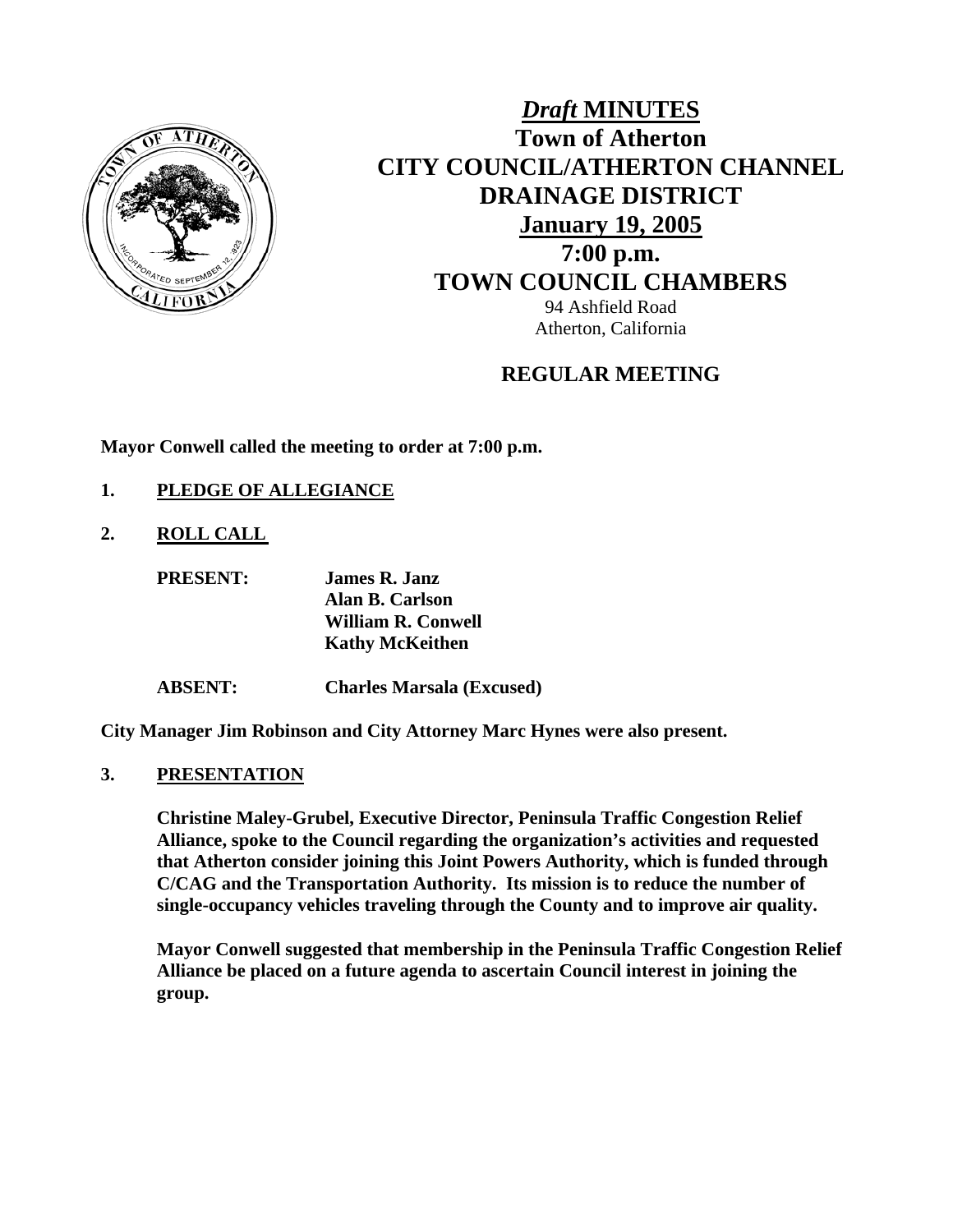#### **4. COUNCIL REPORTS**

- **Council Member McKeithen announced that the next Office of Emergency Services meeting will be held next Thursday at 5:30 p.m. in the Jury Room and the topic of discussion will be tsunami relief and mapping.**
- **Council Member Carlson stated he attended the Transportation Committee's January 11th meeting and the high points of the meeting included discussion of a channelizing plan for the intersection of Green Oaks and Acorn in Lindenwood, which will be referred to the Lindenwood Homes Association for their input. Another item was a request for speed bumps which was referred to General Plan Committee. Furthermore, there has been a request for the installation of a traffic light at Encinal Avenue and Middlefield Road, and staff is going to put together a report and bring it to the City Council at a future meeting. There was also a request for placing a 4-way stop sign at Alameda and Stockbridge and this was referred to the Police for review and input. In addition, a lengthy discussion ensued regarding the Middlefield Road corridor, and there was a request to look at left turn arrows at Oak Grove and Middlefield at Menlo-Atherton High School. A member of the public reminded the Committee that the Town had a traffic enforcement plan in 1995, and the issue was referred to the Police Department as to the advisability of updating that plan. Traffic accidents are down. The next Transportation Committee meeting will be held on April 12th.**
- **Council Member Janz announced that he attended the Peninsula 2020 Policy Advisory Committee meeting, the committee formed to come up with a solution to improve connections between the Dumbarton Bridge and the 101. He also attended the Caltrain Corridor Committee and a meeting with other cities to discuss working together on Caltrain corridor related issues, and the goal is to have some impact as a group on what happens along the corridor. He suggested that clusters of cities work together on Caltrain issues to cover the Peninsula. A high speed rail board meeting is coming up in Sacramento on January 26th which he will be attending. In response to Mayor Conwell's question, Council Member Janz replied that he believed that Caltrain would have eminent domain powers over areas to expand the track right of way.**
- **Mayor Conwell stated that no Airport Roundtable was held this month. He stated that the Criminal Justice Council is in preparation for its annual March retreat. At the C/CAG meeting, there was a discussion on El Camino Real and how to beautify the corridor and he differed with the majority at the meeting. He asked Council Member Janz if he would like to elaborate on the meeting.**
- **Council Member Janz stated that there were two break out sessions at the C/CAG meeting, regarding the beautification of El Camino Real, as well as housing density, development and the allocation of housing. There will be a need for increased development in existing areas and in areas under development.**
- **Mayor Conwell continued that he was part of the D.A.R.E. graduation at Encinal School which was inspiring and gratifying.**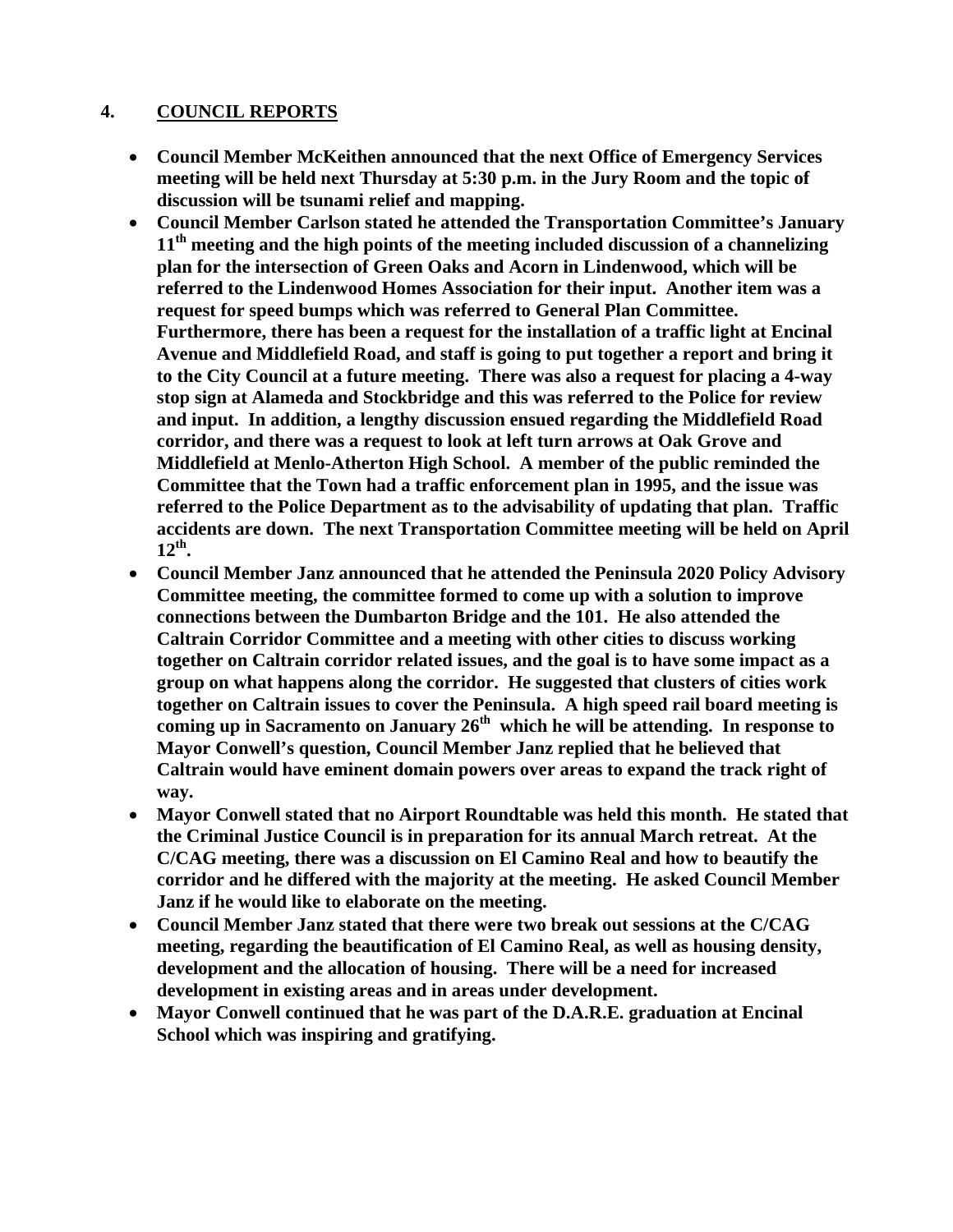#### **5. PUBLIC COMMENTS**

**Bob Jenkins, Atherton, regarding the Menlo Park Fire Protection District Board meeting he attended where the recent Atherton fire was discussed. He also announced he was the first resident to attend and complete CERT training.** 

#### **6. STAFF REPORTS**

 **City Attorney Hynes reported out of the closed session held at 6:15 p.m.** 

**A. CONFERENCE WITH LEGAL COUNSEL – ANTICIPATED LITIGATION Initiation of litigation pursuant to Government Code Section 54956.9(c): 3 potential cases** 

**No action was taken.** 

**B. CONFERENCE WITH LEGAL COUNSEL – ANTICIPATED LITIGATION Significant exposure to litigation pursuant to Government Code Section 54956.9 (b): 1 potential case** 

 **No action was taken.** 

**The closed session adjourned at 6:30 p.m.** 

#### **7. COMMUNITY ORGANIZATION ROUNDTABLE REPORT**

**Jerry Carlson and Jenny Redo of the Atherton Civic Interest League (ACIL) reviewed the history of the ACIL and its activities, including an update of ACIL's efforts with Selby Lane School, and a briefing on the upcoming school district parcel tax.** 

**Mayor Conwell announced that on the issue of day workers congregating in the Key Market area of Fifth Avenue, he addressed this issue with the County Manager and Board of Supervisors and was told that a focal point for the workers would be created along Middlefield.** 

**John Riggeiro and Jim Dobbie also spoke on the issue of day workers.** 

#### **CONSENT CALENDAR (Items 8 - 14)**

**City Manager Robinson announced that Item No. 12 needed a correction.** 

**MOTION – to approve the Consent Calendar with an amendment to Item No. 12, replacing the references to "Committee for Green Foothills" to "Atherton Tree Committee."**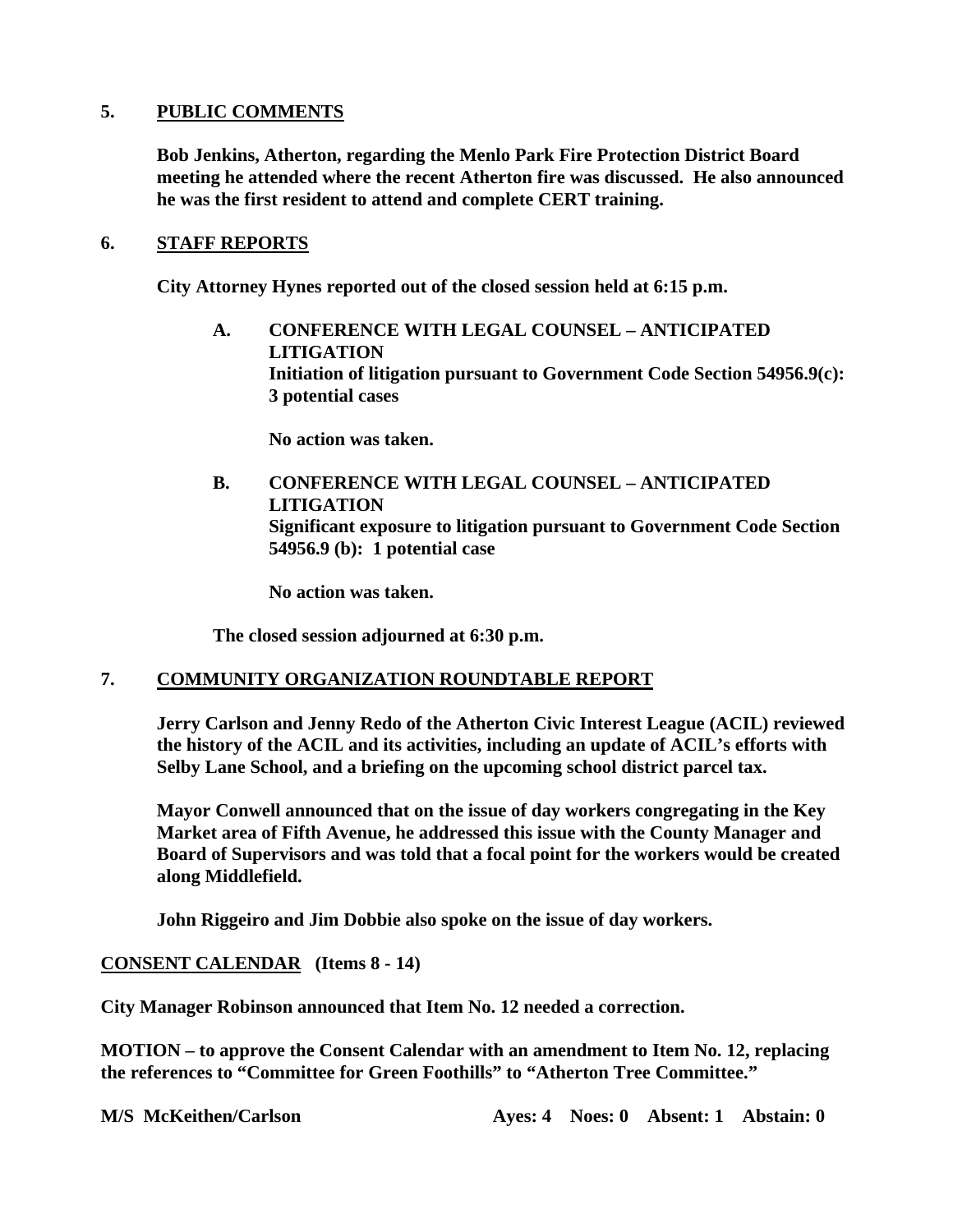- **8**. **APPROVED MINUTES OF REGULAR AND SPECIAL MEETINGS OF DECEMBER 15, 2004**
- **9. APPROVED BILLS AND CLAIMS FOR DECEMBER 2004 IN THE AMOUNT OF \$684,260**
- **10. ACCEPTED MONTHLY FINANCIAL REPORT FOR DECEMBER 2004**
- **11. ADOPTED RESOLUTION NO. 05-29 AUTHORIZING APPLICATION FOR A DEPARTMENT OF WATER RESOURCES URBAN STREAMS RESTORATION PROGRAM GRANT FOR THE UPPER ATHERTON CHANNEL REHABILITATION PROJECT AND COMMITTING THE REQUIRED TWENTY PERCENT LOCAL MATCH**

**Adopted Resolution No. 05-29 authorizing staff to submit an application for a Department of Water Resources (DWR) Urban Stream Restoration program grant to rehabilitate the Upper Atherton Channel above Reservoir Road and committing the required local match of 20%.** 

**12. ADOPTED RESOLUTION NO. 05-30 AUTHORIZING APPLICATION FOR A DEPARTMENT OF WATER RESOURCES URBAN STREAMS RESTORATION PROGRAM GRANT FOR THE ATHERTON CHANNEL AT HOLBROOK-PALMER PARK RESTORATION PROJECT AND COMMITTING THE REQUIRED TWENTY PERCENT LOCAL MATCH** 

**Adopted Resolution No. 05-30 authorizing staff to submit an application for a Department of Water Resources (DWR) Urban Stream Restoration program grant to restore and expand the Atherton Channel adjacent to the Holbrook-Palmer Park south meadow and committing the required local match of 20% (as amended, replacing the references to "Committee for Green Foothills" to "Atherton Tree Committee.")** 

**13. HELD SECOND READING AND ADOPTED ORDINANCE NO. 553 AMENDING ATHERTON MUNICIPAL CODE CHAPTER 17.36.050 REGULATING ACCESSORY STRUCTURE SETBACK REQUIREMENTS AND CHAPTER 17.36.055 REGULATING WINDOW OPENINGS ON ACCESSORY STRUCTURES** 

**Waived further reading and adopted Ordinance No. 553.** 

#### **14. APPROVED APPLICATION FOR ARTSHARE GRANT – ATHERTON ARTS COMMITTEE**

**Authorized the Atherton Arts Committee to apply for an ArtShare grant in the amount of \$1,000, to help fund a Selby Lane School student mural project, and if granted, authorized the expenditure of \$2,000 from the Rita Corbett Evans Fund (\$1,000 from the proposed grant and \$1,000 from the Rita Corbett Evans fund as matching funds for the grant).** 

#### **PUBLIC HEARINGS (Items 15 - 16)**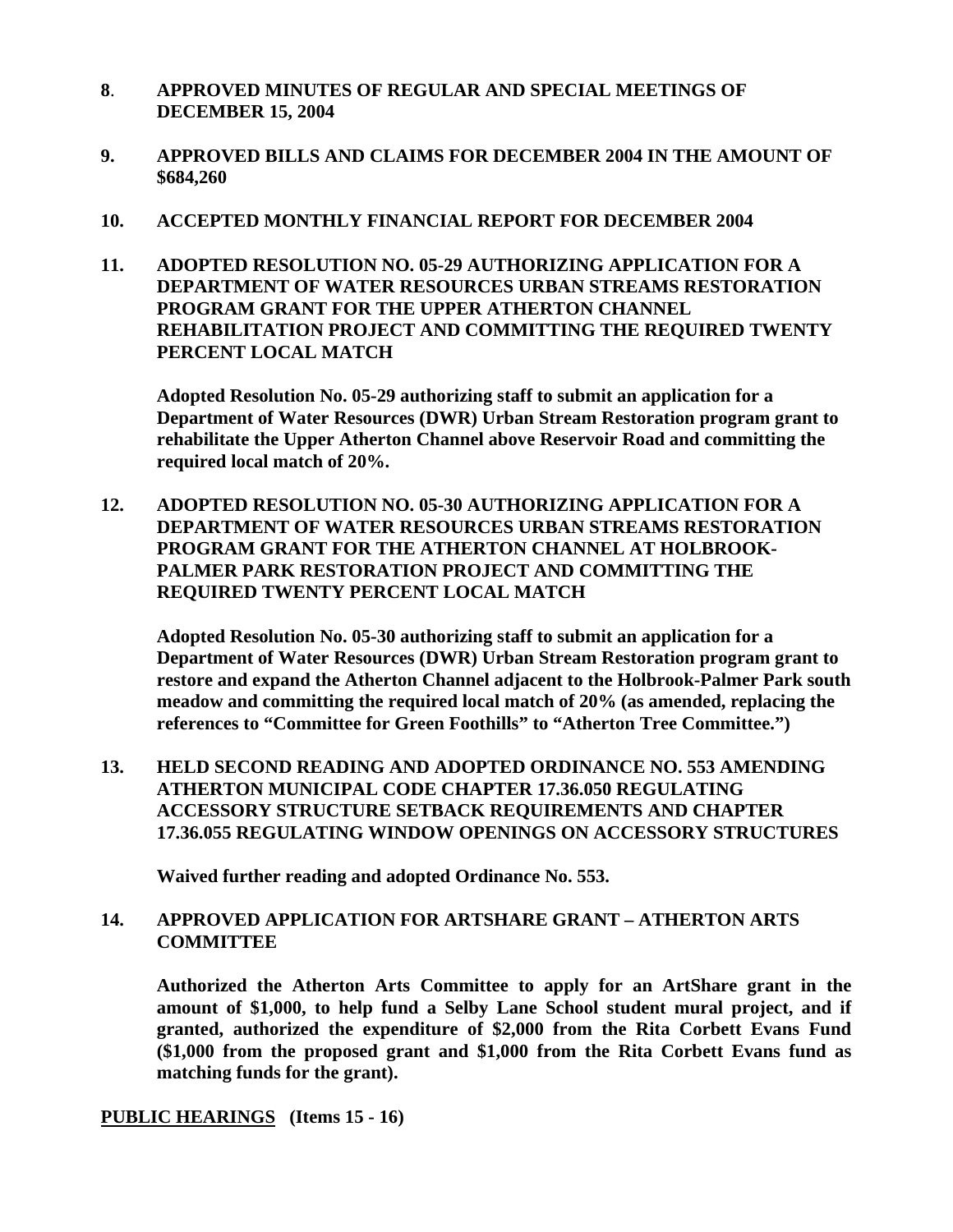#### **15. APPROVAL OF PARCEL MAPS - 85 ISABELLA AVENUE (APN 070-250-130) TENTATIVE AND FINAL PARCEL MAP**

**Building Official Mike Hood presented the staff report.** 

**Tom Helegas, applicant, stated that no healthy heritage trees would be removed.** 

**There were no further speakers during the public hearing.** 

**MOTION – to approve the Tentative and Final Parcel Maps at 85 Isabella Avenue for the division of one parcel into two parcels based on the findings as outlined in the staff report.** 

**M/S McKeithen/Janz Ayes: 4 Noes: 0 Absent: 1 Abstain: 0** 

#### **16. CONSIDERATION OF INTRODUCTION OF AN ORDINANCE REGARDING CLAIMS AGAINST THE TOWN OF ATHERTON**

**City Attorney Marc Hynes presented the staff report.** 

**No members of the public spoke at the public hearing.** 

**MOTION - introduce for first reading, and waive further reading, an ordinance adding a new Chapter 1.22 to the Atherton Municipal Code pertaining to claims against the Town.** 

**M/S Janz/McKeithen Ayes: 4 Noes: 0 Absent: 1 Abstain: 0** 

**REGULAR AGENDA (Items 17 - 21)** 

**17. MID-YEAR BUDGET REVIEW** 

**Finance Director John Johns presented the staff report and responded to Council questions.** 

**MOTION - accept the Mid-Year Budget Report and approve the adjustments to estimated revenues and appropriations described within Attachment 1 to the staff report.** 

**M/S McKeithen/Carlson Ayes: 4 Noes: 0 Absent: 1 Abstain: 0** 

#### **18. AMENDMENT TO ANIMAL CONTROL SERVICES AGREEMENT WITH THE COUNTY OF SAN MATEO**

**Acting City Clerk Linda Kelly presented the staff report. City Manager Robinson and Police Chief Bob Brennan responded to questions.** 

**The Council requested to receive copies of the monthly service report from the Peninsula Humane Society.**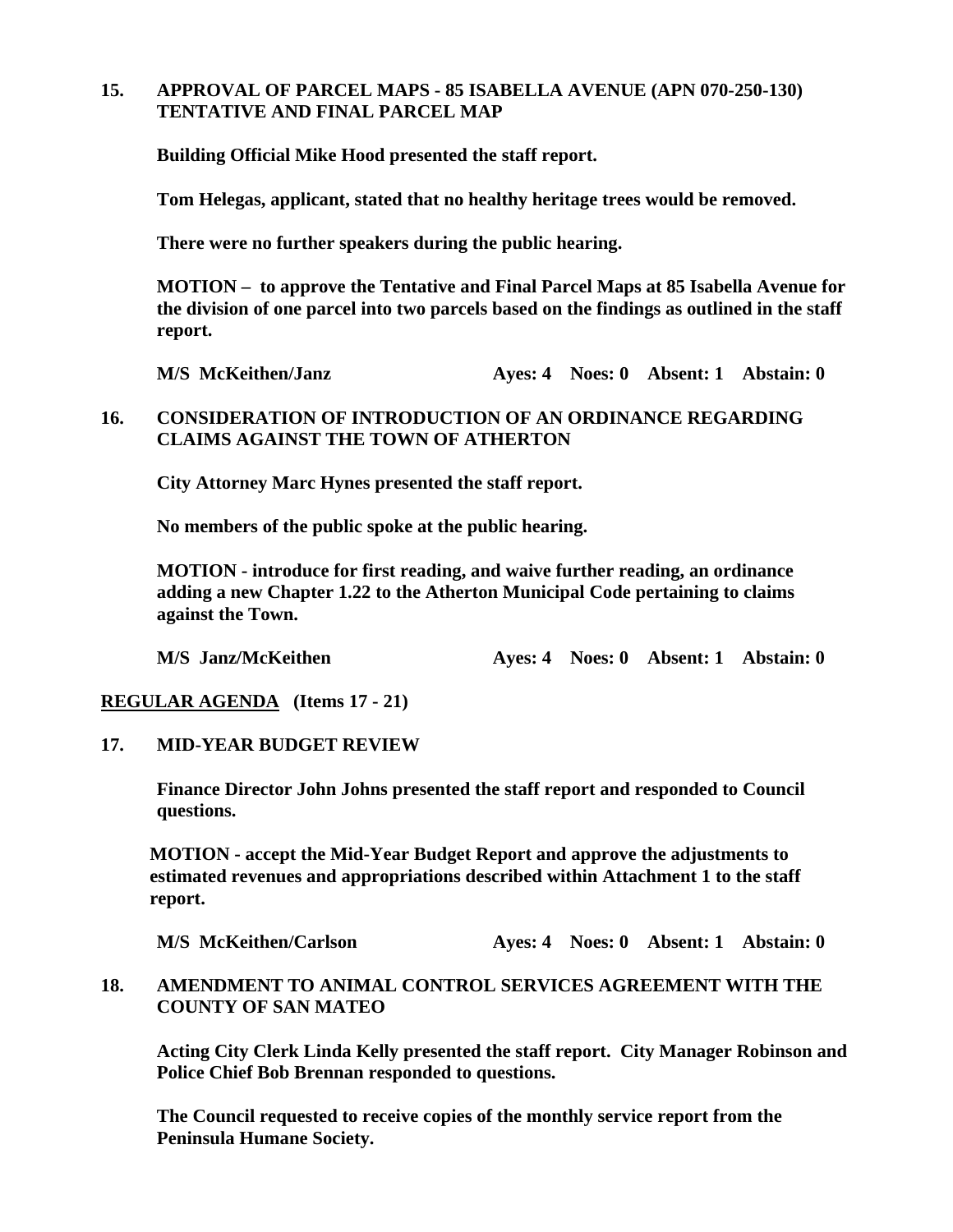**John Sisson, Atherton, asked questions regarding services provided.** 

**MOTION - approve an amendment to the agreement with San Mateo County for the provision of Animal Control Services increasing the contract term from three years to five years and amending the payment schedule to reflect a cost reduction.** 

**M/S McKeithen/Janz Ayes: 4 Noes: 0 Absent: 1 Abstain: 0** 

**19. DISCUSSION AND CONSIDERATION – OPTIONS FOR THE PLACEMENT OF A REVENUE ENHANCEMENT MEASURE ON THE JUNE 7, 2005 SPECIAL ELECTION BALLOT, AND SELECTION OF DATES FOR COMMUNITY INFORMATIONAL MEETINGS (SPECIAL COUNCIL MEETINGS) REGARDING A BALLOT MEASURE** 

**City Manager Robinson presented the staff report.** 

**Council Member Carlson spoke in favor of a parcel tax longer than four years in duration, and indexed for inflation.** 

**Council Member McKeithen stated she would consider a tax along the lines of five years, and the Town should look into impacts to the revenue stream and consideration of a senior exemption, as well as road impact and landscaping fees.** 

**Council Member Janz stated that five years was the minimum that we should consider, and consider an exemption for seniors, as well as programmed increases.** 

**Mayor Conwell stated that the measure needed to be made as attractive as possible to ensure passage at the polls.** 

**Jim Dobbie, Atherton, spoke in favor of both a real estate tax and a parcel tax.** 

**Sam Goodman, Atherton, spoke in favor of outreach meetings being held at schools.** 

**Bob Jenkins, Atherton, stated the Audit Committee prepared a 10-page report on revenue enhancements and cost reductions.** 

**John Sisson, Atherton, stated that one ballot measure was preferable over two.** 

**Jack Ringham, Atherton, stated that extensive citizen input was needed on the alternatives, and that he is concerned with the two-thirds vote needed for passage.** 

**Pat Briscoe, Atherton, stated that realtors should not be taxed.** 

**Phil Lively, Atherton, stated he was in favor of at least a 12-year tax and that a dedicated committee should be formed.**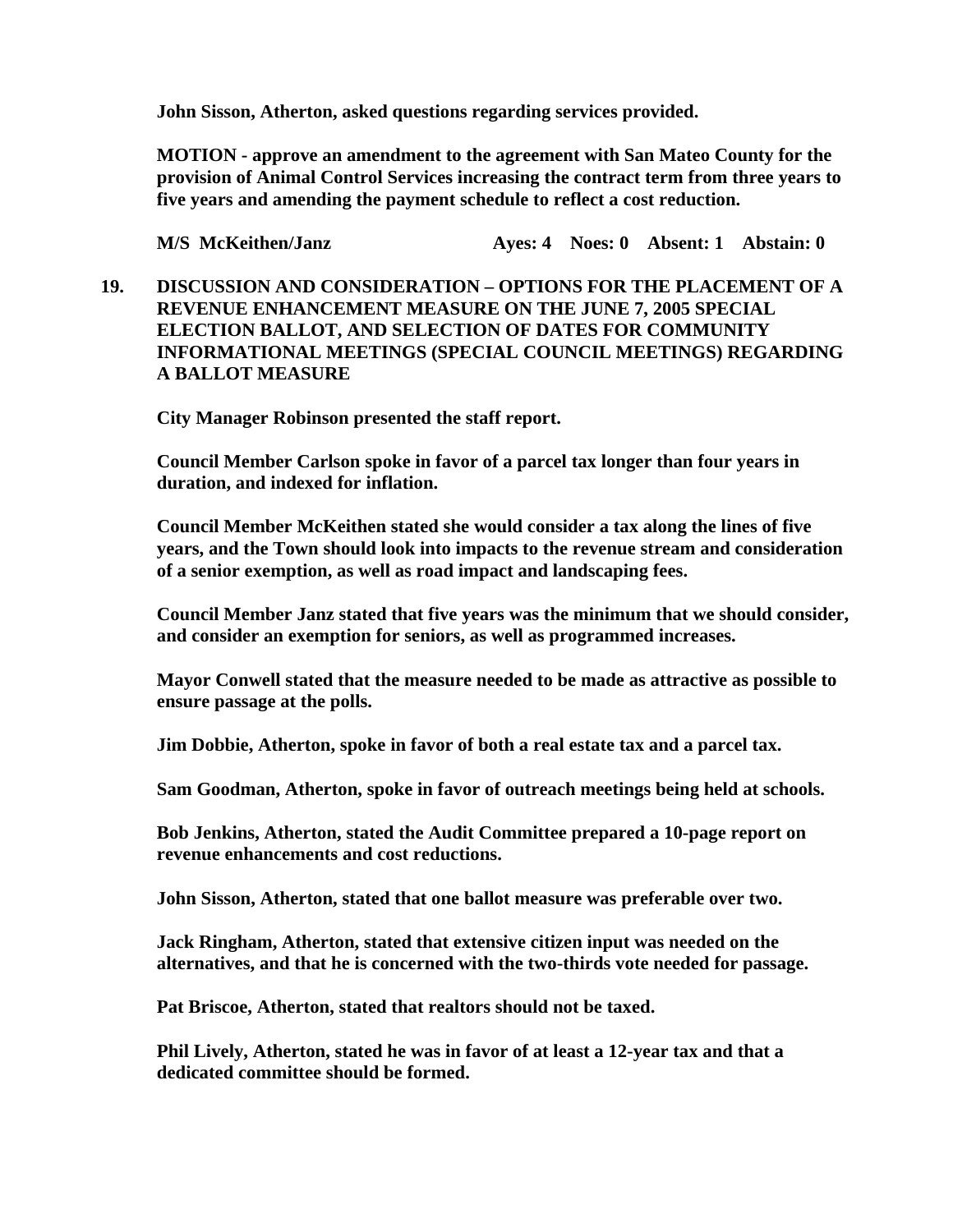**Mayor Conwell stated that all the ideas put forth have merit, but that putting forth the \$750 parcel tax for a four-year period is most familiar to the voters and would have the best chance of passage.** 

**Council Member Carlson stated that the measure should be what is sufficient to meet the needs to of the Town for the length of time necessary to meet those needs.** 

**MOTION – refer the issue of a ballot measure and revenue enhancement options to the Council Finance Committee for review and working with staff for the development of a proposal to be brought to a Special Meeting of the City Council to be held on Monday, February 7, 2005 at 6:00 p.m., to include the consideration of the Town's revenue shortfall, long term needs, and the road impact fee.** 

**M/S McKeithen/Conwell Ayes: 4 Noes: 0 Absent: 1 Abstain: 0** 

#### **20. CITY COUNCIL COMMITTEE ASSIGNMENTS**

**MOTION - approve the Mayor's 2005 Council Committee assignments as stated in the Staff Report.** 

**M/S Janz/McKeithen Ayes: 4 Noes: 0 Absent: 1 Abstain: 0** 

#### **21. CITY COUNCIL SUBCOMMITTEE CITIZEN ADVISOR APPOINTMENTS**

**City Manager Robinson presented the staff report. Council discussed the issue with a consensus that resident members of committees should be voting members.** 

**Jack Ringham, Atherton, stated that having residents as voting members would increase citizen participation and get more people involved. He also stated that all subcommittees should be changed to committees.** 

**John Ruggeiro, Atherton, agreed with Mr. Ringham and spoke regarding the frequency of the Transportation Committee meetings.** 

**Chief Bob Brennan was requested to give a report at the next Council meeting on the Atherton Crime Prevention Task Force.** 

**Council Members discussed the need for a mechanism whereby Council Members could bring a committee issue to the full City Council if resolution was not possible at the committee level or if Council Members on a committee were outvoted.** 

**Direction was given to staff to (1) revise the necessary documentation to change the current policy regarding the non-voting status of citizen advisors on Council committees to voting member status, (2) to establish a mechanism whereby Council Members could bring a committee issue to the full City Council if resolution was not possible at the committee level or if Council Members on a committee were outvoted, and (3) to eliminate the use of the designation "subcommittee" and use "committee" instead, as the standard designation to be used for Council committees.**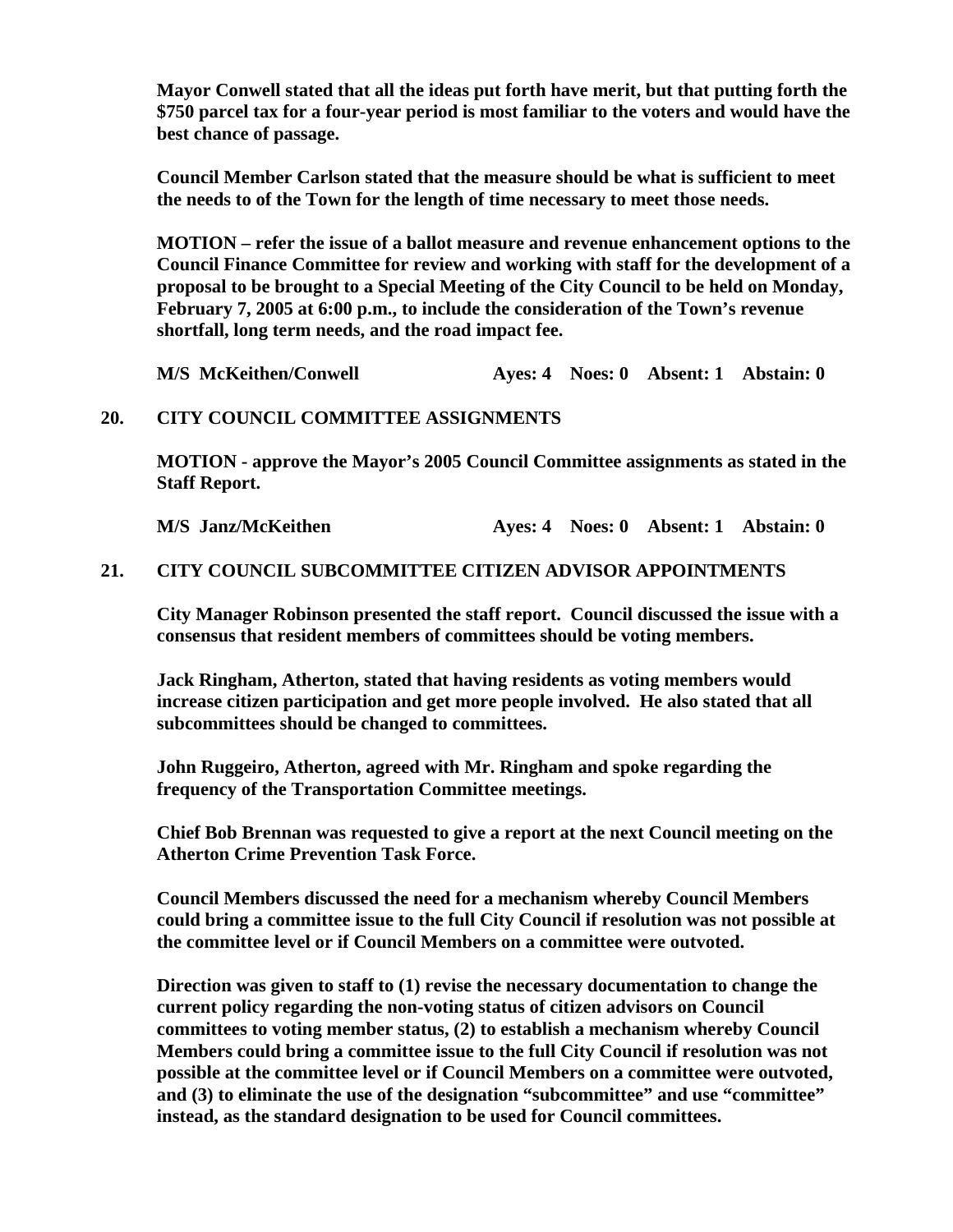## **22. PUBLIC COMMENTS**

**Bob Jenkins, Atherton, stated that in order to simplify the parcel tax, there could be a straight fee regardless of the size of the parcel.** 

## **23. ADJOURNMENT**

**Mayor Conwell adjourned the meeting at 10:19 p.m.** 

**Respectfully submitted,** 

**\_\_\_\_\_\_\_\_\_\_\_\_\_\_\_\_\_\_\_\_\_\_\_\_\_\_\_ Linda Kelly, Acting City Clerk**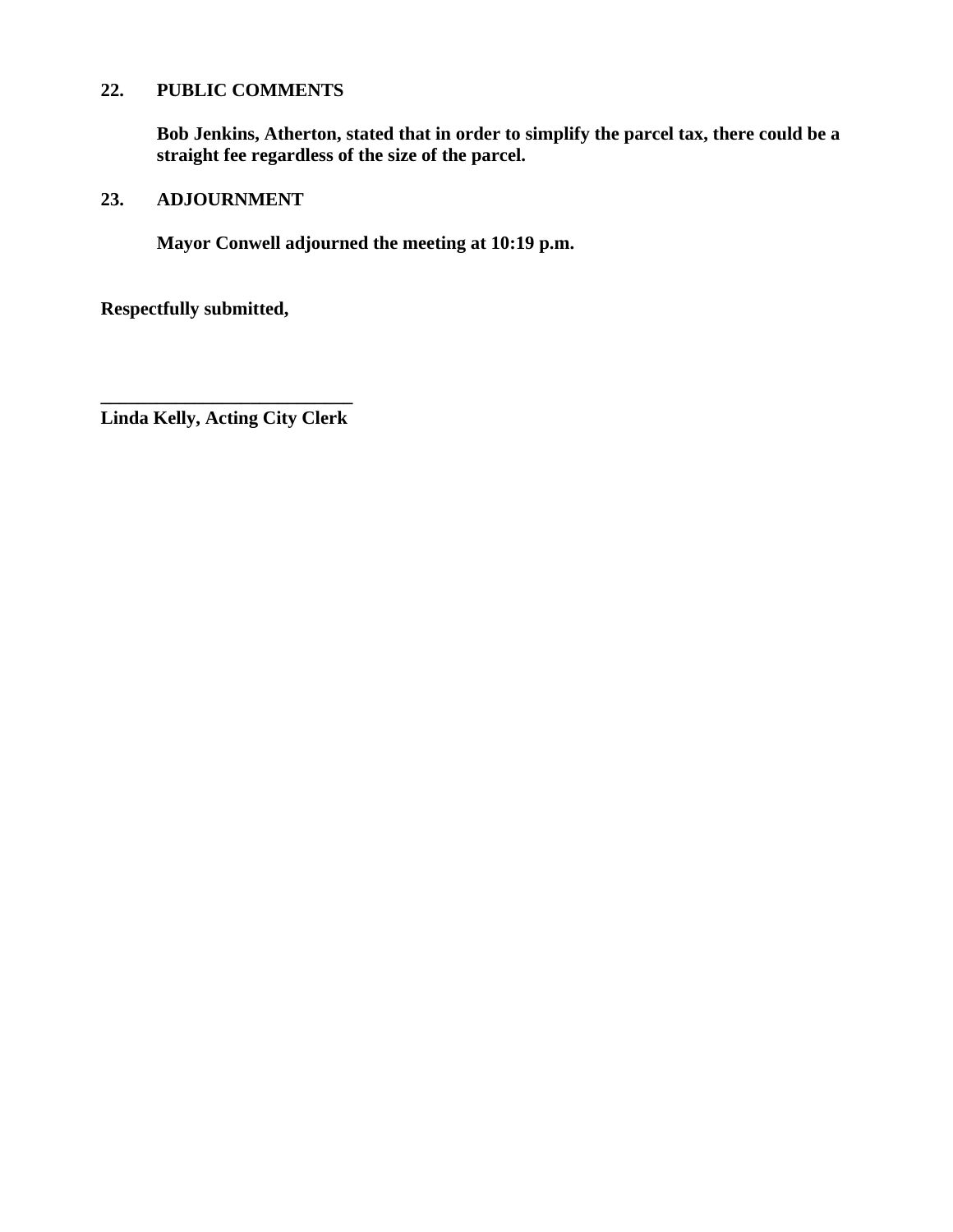

*Draft* **MINUTES Town of Atherton CITY COUNCIL February 7, 2005 6:00 p.m. TOWN COUNCIL CHAMBERS** 94 Ashfield Road Atherton, California

# **Special Meeting**

**The meeting was called to order at 6:03 p.m.** 

- **1. PLEDGE OF ALLEGIANCE**
- **2. ROLL CALL** 
	- **PRESENT: James R. Janz Alan B. Carlson Kathy McKeithen William R. Conwell**
	- **ABSENT: Charles E. Marsala (Excused)**
- **3. PUBLIC COMMENTS None.**

#### **REGULAR AGENDA**

**4. CONSIDER AND DISCUSS POSSIBLE REVENUE ENHANCEMENT OPTIONS, INCLUDING BUT NOT LIMITED TO A BALLOT MEASURE RENEWING THE PARCEL TAX AT A SPECIAL ELECTION TO BE HELD ON JUNE 7, 2005, AND PROPOSED AMENDMENTS TO THE ROAD IMPACT FEE ORDINANCE RELATED TO EXCAVATION PROJECTS** 

**City Manager Robinson introduced the item and deferred to the City Council's Finance Committee (Council Members Carlson and McKeithen) for a report on the matter.** 

**Council Member Carlson explained that the Finance Committee met on two occasions over the past month and reviewed various proposals with staff. The recommendation is to place a renewal of the current parcel tax, at the current assessment amounts, on the June 7, 2005 ballot, for a five or seven year period. The renewal of a five or seven year tax could take place in 2009 or 2011, respectively, which would be off-year elections where the voters could focus exclusively on the local measure. Since the current assessment level is insufficient in itself to**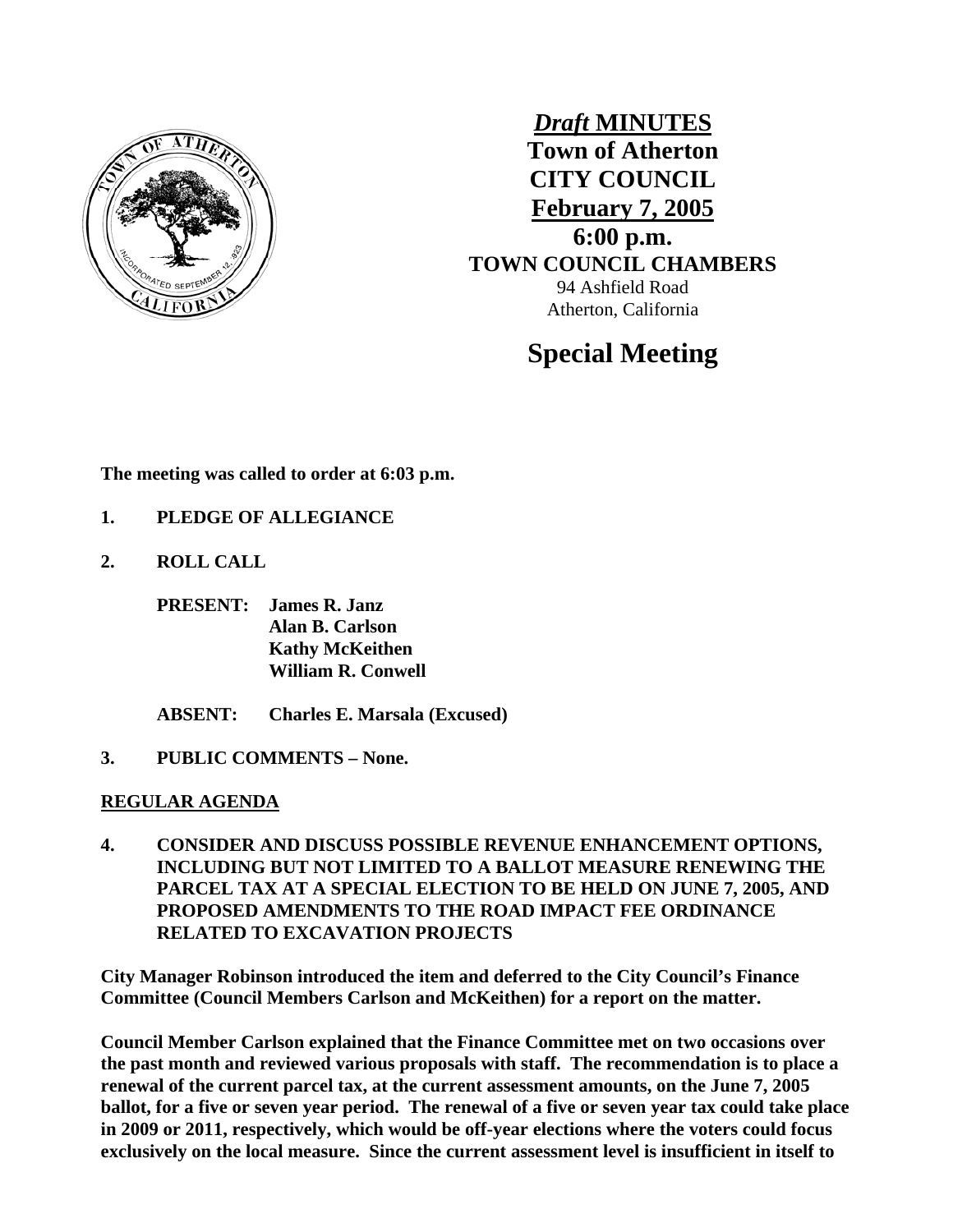**ensure the Town's fiscal sustainability, the Committee is also recommending that the road impact fee be revised to reflect the cost of damage caused to the Town's streets by construction projects which involve extensive excavation. A professional study was conducted which concluded that the current road impact fee should be raised to cover the excavation damage. Through this change, which is proposed to be considered by City Council at the March 16, 2005 meeting, the Town would be able to replace the parcel tax funds which would normally flow to the Capital Improvement Fund. He added that he would be comfortable with a seven-year tax.** 

**Council Member McKeithen added that the Committee considered a senior exemption, which would cover approximately 25% of residents, and the Committee decided that allowing an exemption could result in an unstable revenue stream. The Committee also considered changes in the amount of parcel tax charged, but concluded that it was best to maintain the same assessment, and make sure that it was worded as a "renewal" of the existing tax to clarify for the residents that it was not a new tax. She also stated that she is open to a five- or seven-year tax.** 

**Council Member Janz stated that there was a lot of sentiment in favor of the parcel tax and he agreed that the amount should be kept the same but the length of five or seven years needed to be decided.** 

**Mayor Conwell stated that Vice Mayor Marsala was unable to attend the meeting but he indicated that he would support a 12-year tax.** 

**Council Members discussed the difficulty in adhering to the assessment over a 12-year time period, noted that 2016 is a Presidential election year, and that voters generally feel comfortable with the familiar.** 

**Sam Goodman, Atherton, stated that the road impact fee should cover more than excavation damage. Council Member Carlson noted that the current road impact fee covered construction road damage.** 

**Pat Briscoe, Atherton, stated the parcel tax campaign needed to be straightforward about the proposal and what the funds were to be used for.** 

**John Sisson, Atherton, stated that the increased cost of employee retirement plans and benefits needed to be addressed.** 

**Council Members responded that the cost of benefits needed to be weighed with the cost of employee turnover and the need for employee retention, and that the Council is staying abreast of increased costs and that certain items are subject to labor negotiation.** 

**Susan Tilling, stated she was not an Atherton resident, and said she heard that some residents did not vote for the parcel tax since they did not realize it was a renewal of the existing tax.** 

**Phil Lively, Atherton, stated he supports the idea of selling the tax as a renewal and supports a seven-year tax.**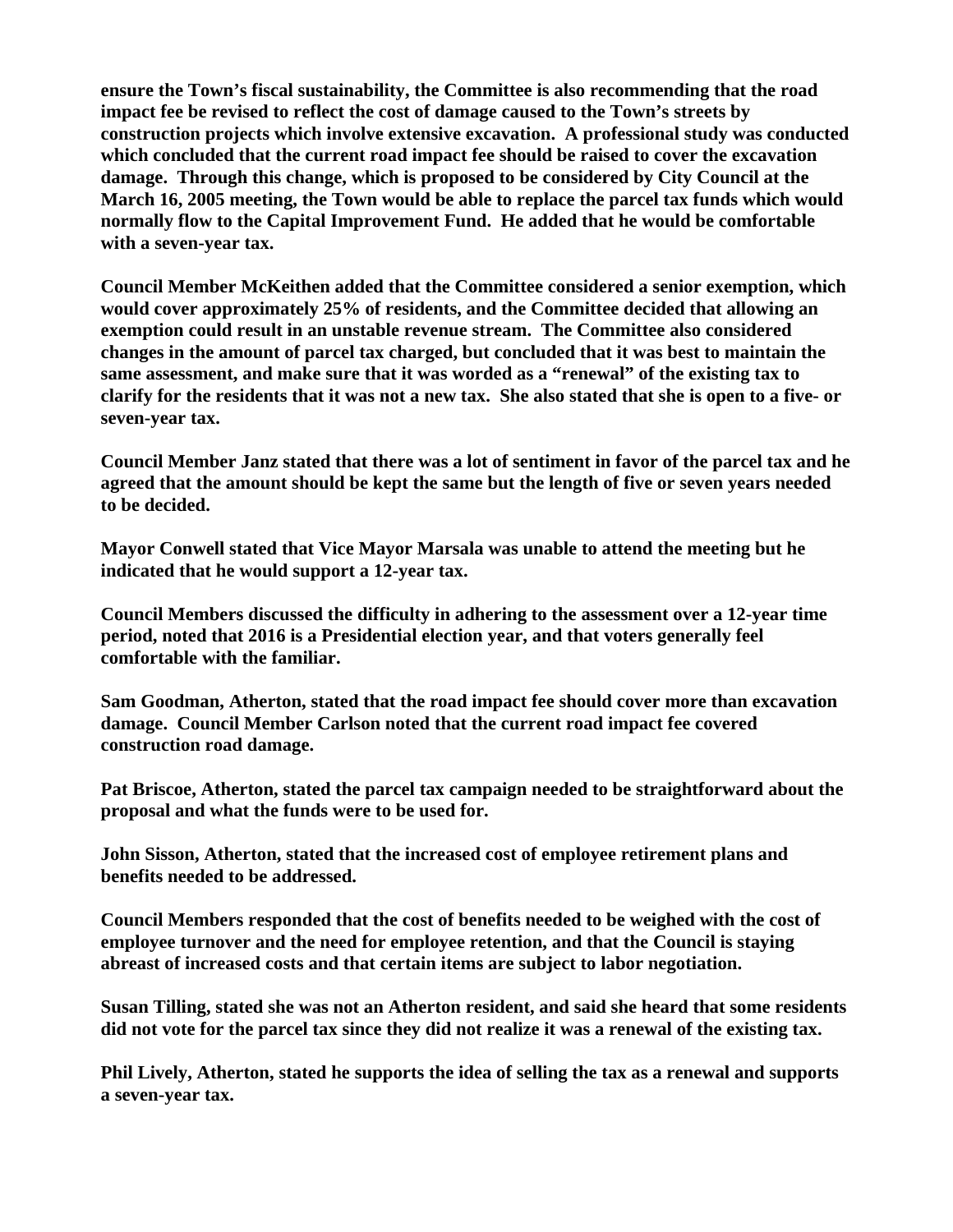**Mayor Conwell stated that tonight's meeting was a study session and that the Council would not be taking action. A public hearing on the parcel tax election issue is scheduled for the regular City Council meeting of February 16, 2005, at which time the Council could take action on the matter. He further stated that in order to sell the parcel tax, the renewal of the parcel tax needs to be emphasized, he is in favor of a seven-year tax, and we should not have too many items for the voters to consider and keep things straightforward.** 

## **5. ADJOURN**

**Mayor Conwell adjourned the meeting at 6:57 p.m.** 

**Respectfully submitted,** 

**\_\_\_\_\_\_\_\_\_\_\_\_\_\_\_\_\_\_\_\_\_\_\_\_\_\_\_ Linda Kelly, Acting City Clerk**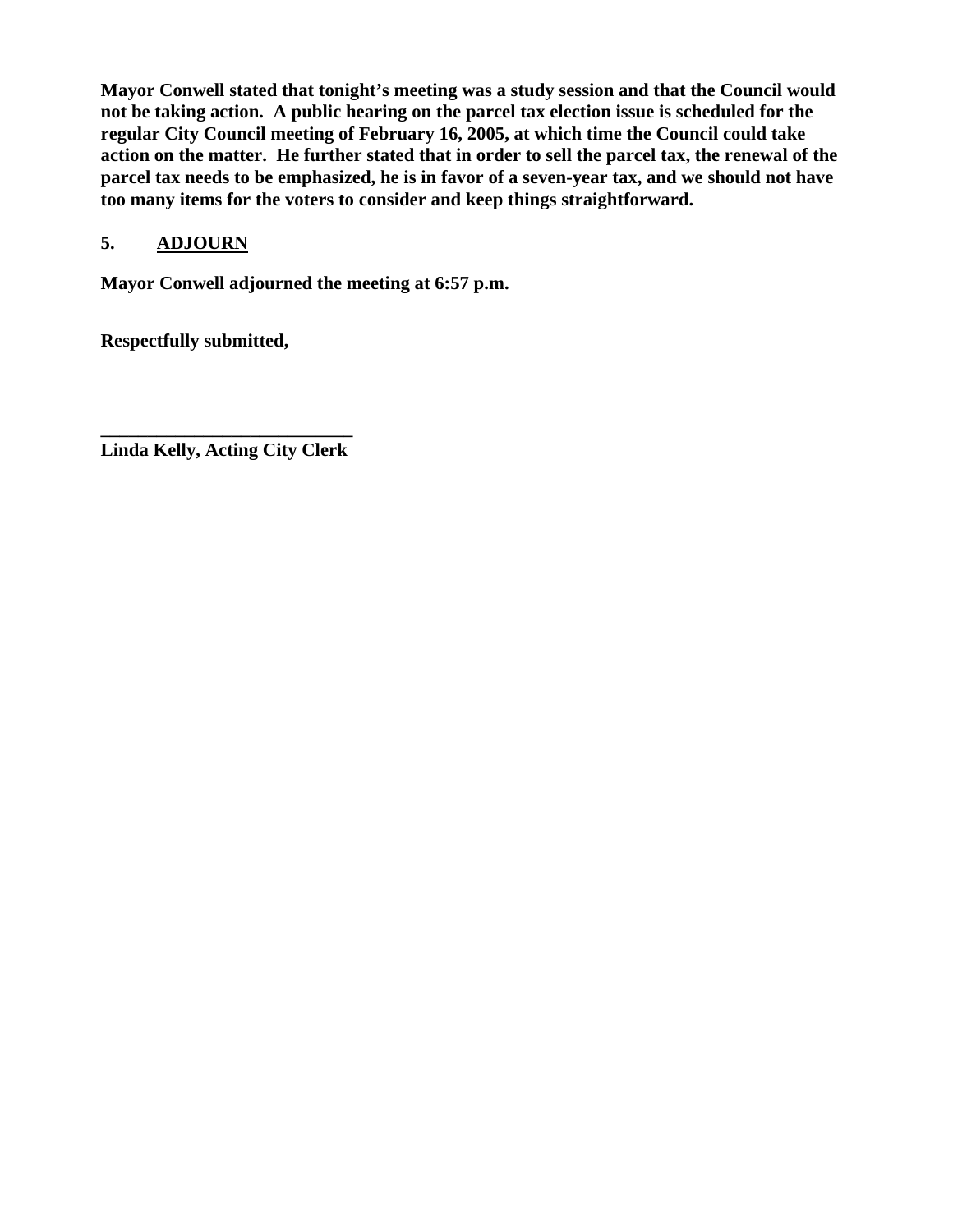## **TOWN OF ATHERTON**

CLAIMS LIST January 2005

Payroll Checks Electronic Transfers 5411 - 5477 \$ 26,566 A/P Checks 19171 - 19346 315,129

296,254

TOTAL \$637,948

**I, James H. Robinson, City Manager of the Town of Atherton, do hereby certify under penalty of perjury that the demands listed above, check numbers 5411 - 5477 (payroll) and 19171 – 19346 (accounts payable), and electronic transfers for employees federal payroll taxes and fees, inclusive, amount to \$637,948; are true and correct, and that there are sufficient funds for payment.** 

> James H. Robinson City Manager

\_\_\_\_\_\_\_\_\_\_\_\_\_\_\_\_\_\_\_\_\_\_\_\_\_\_\_\_\_\_\_

**The above claims, check numbers 5411 - 5477 (payroll) and 19171 - 19346 (accounts payable), and electronic transfers for employees federal payroll taxes and fees, inclusive, amount to \$637,948; are true and correct, and are authorized for payment.** 

**SOURCE OF FUNDS** 

William R. Conwell Mayor, Town of Atherton

\_\_\_\_\_\_\_\_\_\_\_\_\_\_\_\_\_\_\_\_\_\_\_\_\_\_\_\_\_\_\_

|            | SOURCE OF FUNDS                  |       |           |  |
|------------|----------------------------------|-------|-----------|--|
| <b>101</b> | General Fund                     |       | 594,862   |  |
| 105        | Tennis Fund                      |       |           |  |
| <b>201</b> | <b>Special Parcel Tax</b>        |       | 20,933    |  |
| 202        | Transportation                   |       |           |  |
| <b>203</b> | Gas Tax Fund                     |       | 6,968     |  |
| 210        | Road Construction Impact Fees    |       | 4,380     |  |
| 211        | Park Grants Fund                 |       | 586       |  |
| 213        | Library Special Revenue Fund     |       | 1,567     |  |
| 401        | <b>General Capital Projects</b>  |       |           |  |
| 402        | <b>Storm Drainage</b>            |       |           |  |
| 403        | <b>Atherton Channel District</b> |       |           |  |
| 404        | Park Playground Improvement      |       |           |  |
| 406        | <b>Facilities Construction</b>   |       |           |  |
| 610        | Vehicle Replacement              |       |           |  |
| 611        | Computer Maint. & Replacement    |       | 1,278     |  |
| 612        | <b>Administrative Services</b>   |       | 7,353     |  |
| 715        | Evans Estate                     |       | 21        |  |
|            |                                  | TOTAL | \$637,948 |  |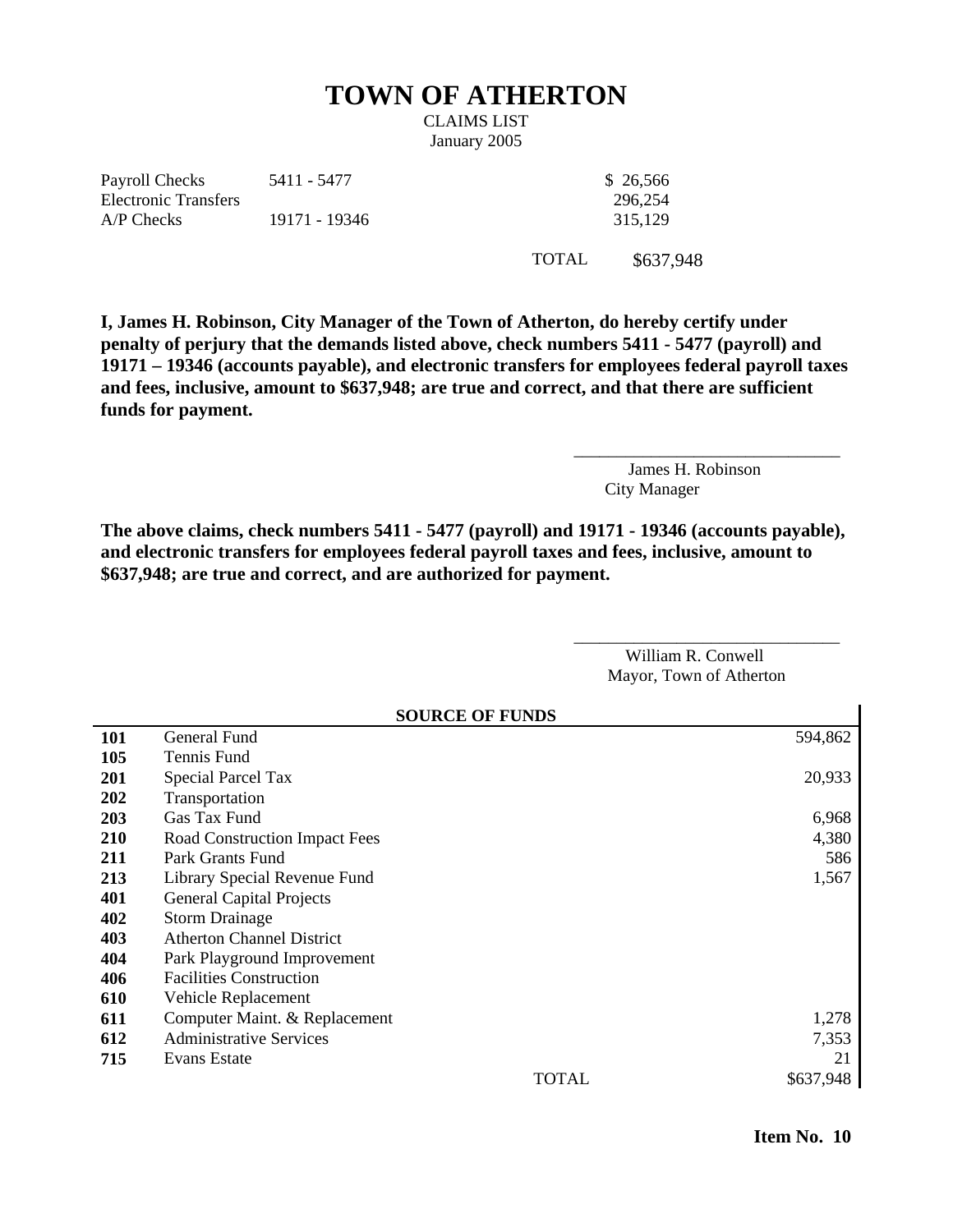

**Town of Atherton** 

## **CITY COUNCIL STAFF REPORT**

### **TO: HONORABLE MAYOR AND CITY COUNCIL JAMES H. ROBINSON, CITY MANAGER**

- **FROM: JOHN P. JOHNS, FINANCE DIRECTOR**
- **DATE: FOR THE MEETING OF FEBRUARY 16, 2005**

## **SUBJECT: MONTHLY FINANCIAL REPORT, JANUARY, 2005**

## **RECOMMENDATION:**

Receive the Monthly Financial Report for January 2005.

## **INTRODUCTION:**

The attached schedules show revenues and expenditures and fund balance for all funds as of January 31<sup>st</sup>, 2005.

## **HIGHLIGHTS**

General Fund expenditures for the seven months ended January 31st, 2005, have amounted to \$4,184,161 or 52% of the \$8,046,585 budgeted for the fiscal year. For the seven months ended January 31st, 2005, General Fund revenues amounted to \$4,790,100 or 60% of the \$7,985,565 estimated for the year.

By comparison, General Fund expenditures amounted to 53% of budgeted expenditures for the seven months ended January 31<sup>st</sup>, 2004. Additionally, General Fund revenues amounted to 53% of estimated revenues for the seven months ending January  $31<sup>st</sup>$ , 2004.

## **FISCAL IMPACT:**

None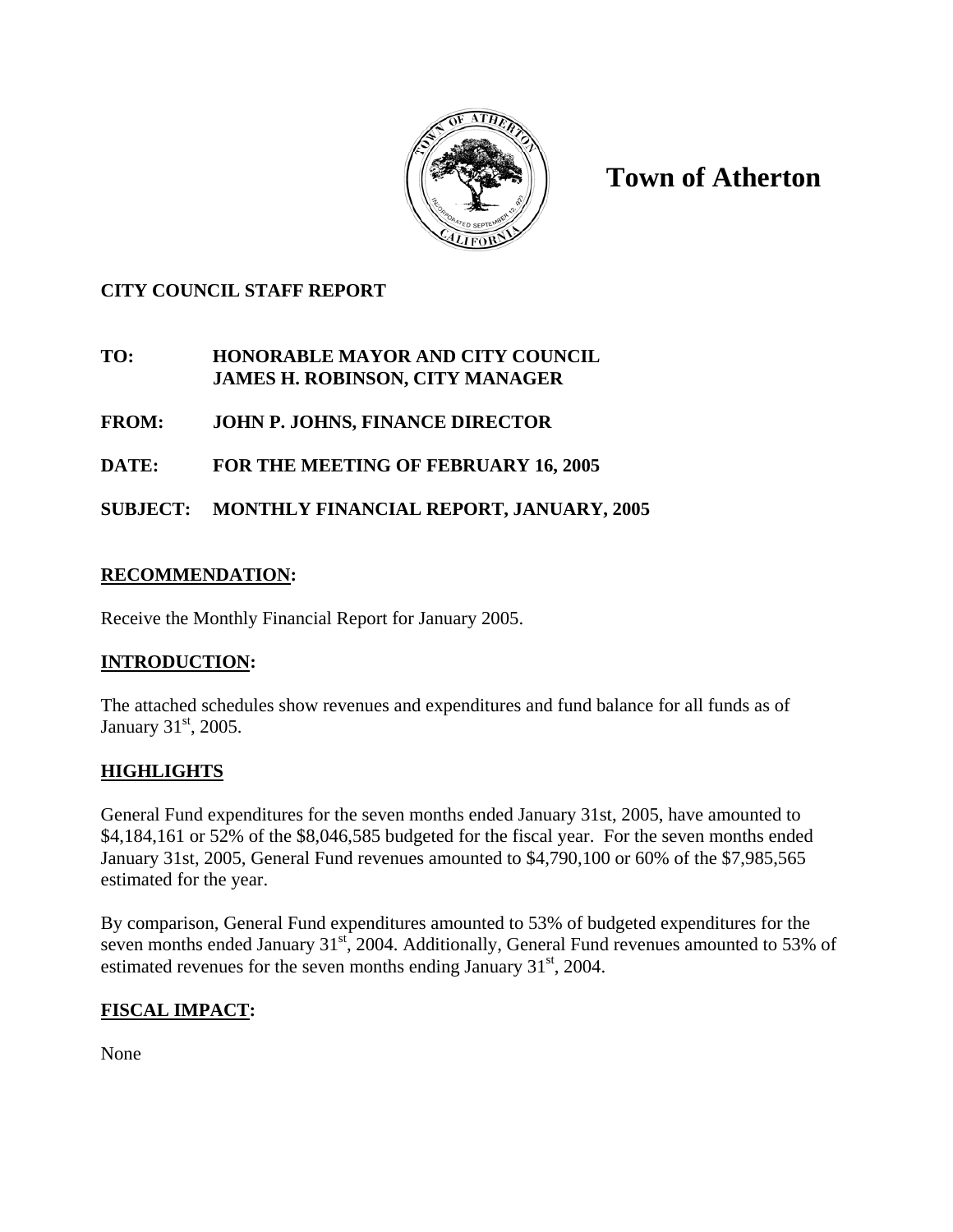Prepared by: Approved by:

\_\_\_\_\_\_\_\_\_\_\_\_\_\_\_\_\_\_\_\_\_\_\_\_ \_\_\_\_\_\_\_\_\_\_\_\_\_\_\_\_\_\_\_\_\_\_\_\_\_

Finance Director

John P. Johns James H. Robinson<br>Finance Director City Manager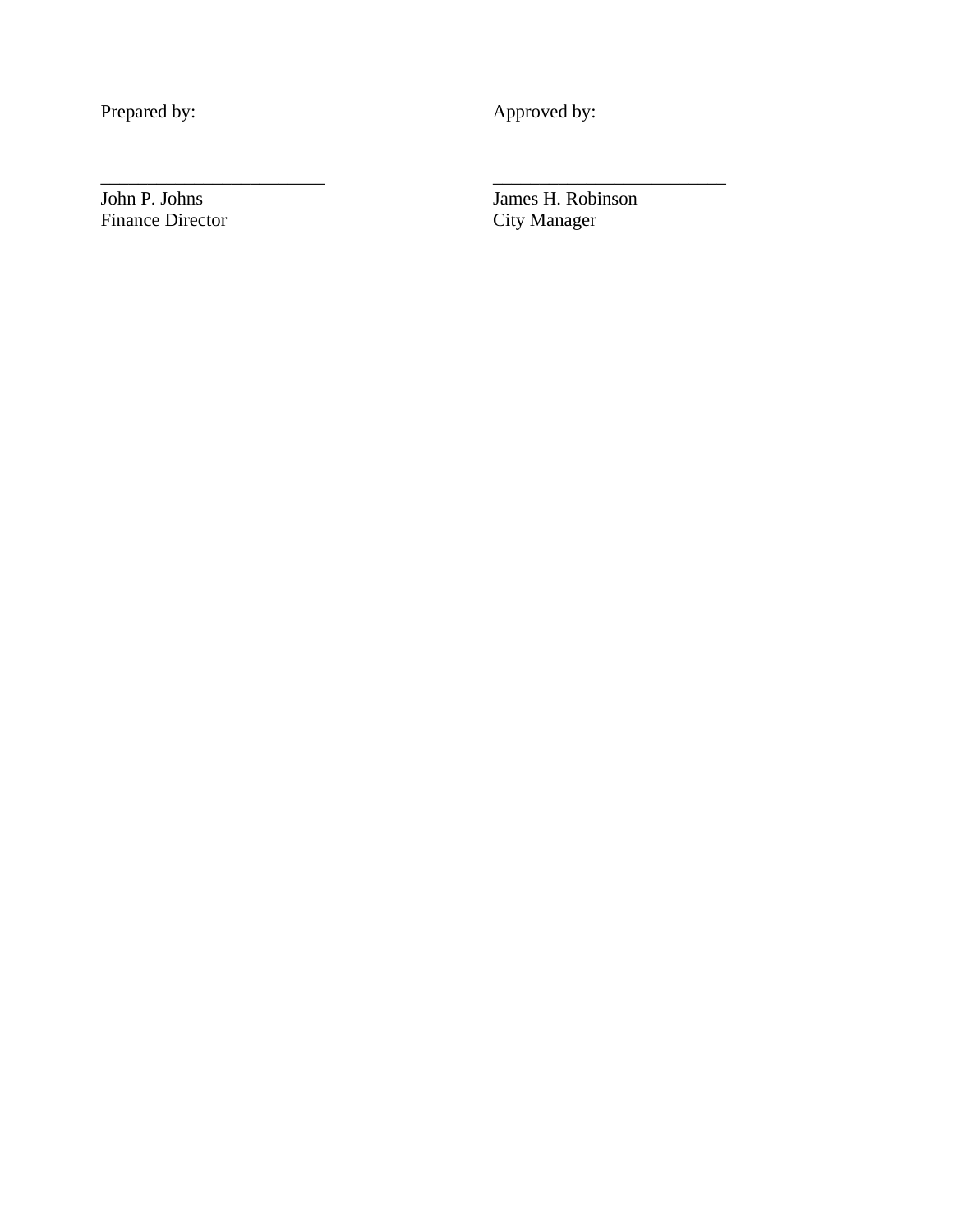## **TOWN OF ATHERTON Revenue Summary For the Month ended January 31st, 2005**

| Fund       | <b>Revenue Source</b>                           |      | 2004-05<br><b>Estimate</b> | <b>Current Period</b><br><b>Revenues</b> |              | <b>Year to Date</b><br><b>Revenues</b> | $\frac{0}{0}$<br><b>Received</b> |
|------------|-------------------------------------------------|------|----------------------------|------------------------------------------|--------------|----------------------------------------|----------------------------------|
|            | Property Tax                                    | $\$$ | 3,060,517                  | 194,558                                  | $\mathbb{S}$ | 2,036,205                              | 67%                              |
|            | Sales and Use Tax                               |      | 169,906                    | 5,300                                    |              | 66,022                                 | 39%                              |
|            | <b>Other Taxes</b>                              |      | 893,010                    | 56,921                                   |              | 480,690                                | 54%                              |
|            | Licenses & Permits                              |      | 1,606,949                  | 122,506                                  |              | 1,022,564                              | 64%                              |
|            | Fines & Forfeitures                             |      | 50,000                     | 1,365                                    |              | 21,414                                 | 43%                              |
|            | Revenue from Other Agencies                     |      | 144,500                    | 1,600                                    |              | 198,866                                | 138%                             |
|            | Charges for Services                            |      | 354,622                    | 14,439                                   |              | 207,657                                | 59%                              |
|            | Investment & Rental Income                      |      | 401,900                    | 8,140                                    |              | 85,671                                 | 21%                              |
|            | <b>Other Revenues</b>                           |      | 3,000                      | 3,656                                    |              | 20,430                                 | 681%                             |
|            | <b>Total General Fund Revenues</b>              |      | 6,684,404                  | 408,485                                  |              | 4,139,519                              | 62%                              |
|            | Interfund (Operating) Transfers In              |      | 1,301,161                  | ÷.                                       |              | 650,581                                | 50%                              |
|            | 101 General Fund Total                          |      | 7,985,565                  | 408,485                                  |              | 4,790,100                              | 60%                              |
|            | <b>Special Revenue Funds:</b>                   |      |                            |                                          |              |                                        |                                  |
| 105        | Tennis                                          |      | 7,010                      | 1,425                                    |              | 775                                    | 11%                              |
| 201        | Special Parcel Tax                              |      | 1,858,000                  | 192,709                                  |              | 926,851                                | 50%                              |
| 202        | Transportation                                  |      | 178,500                    | 16,073                                   |              | 103,066                                | 58%                              |
| 203<br>209 | Street Improvement (Gas Tax)<br>Law Enforcement |      | 147,000                    | 9,750                                    |              | 75,524<br>L.                           | 51%<br>0%                        |
| 210        | Road Construction Impact Fees                   |      | 100,000<br>400,000         | 40,840                                   |              | 249,164                                | 62%                              |
| 211        | <b>State Park Grants Fund</b>                   |      | 220,000                    |                                          |              | 54,400                                 | 0%                               |
| 213        | Library                                         |      | 200,000                    |                                          |              | 14,219                                 | 7%                               |
|            | Total                                           |      | 3,110,510                  | 260,797                                  |              | 1,423,999                              | 46%                              |
|            | <b>Capital Project Funds:</b>                   |      |                            |                                          |              |                                        |                                  |
| 401        | Capital Improvement                             |      |                            |                                          |              |                                        |                                  |
| 402        | <b>Storm Drainage</b>                           |      |                            |                                          |              |                                        |                                  |
| 403        | Channel Drainage District                       |      | 48,530                     | 2,828                                    |              | 24,720                                 | 51%                              |
| 404        | Park Playground Improvement                     |      | 2,205                      |                                          |              |                                        | 0%                               |
| 405        | Middlefield Road Grants                         |      | L,                         |                                          |              |                                        |                                  |
| 406        | <b>Facilities Construction</b>                  |      |                            |                                          |              |                                        |                                  |
|            | Total                                           |      | 50,735                     | 2,828                                    |              | 24,720                                 | 49%                              |
|            | <b>Internal Service Funds:</b>                  |      |                            |                                          |              |                                        |                                  |
| 610        | Vehicle Replacement                             |      | 66,000                     |                                          |              | 33,000                                 | 50%                              |
| 611        | <b>Information Technology</b>                   |      | 98,661                     |                                          |              | 49,321                                 | 50%                              |
| 612        | <b>Administrative Services</b>                  |      | 285,815                    |                                          |              | 150,074                                | 53%                              |
| 614        | <b>Workers Compensation Insurance</b>           |      | i,                         | ÷,                                       |              | $\overline{\phantom{a}}$               |                                  |
|            | Total                                           |      | 450,476                    | ÷.                                       |              | 232,395                                | 52%                              |
|            | <b>Trust and Agency Funds:</b>                  |      |                            |                                          |              |                                        |                                  |
| 715        | <b>Evans Creative Design</b>                    |      | 45,150                     | 500                                      |              | 3,130                                  | 7%                               |
|            | Total                                           |      | 45,150                     | 500                                      |              | 3,130                                  | 7%                               |
|            | <b>Total Revenues</b>                           |      | 11,642,436                 | 672,610                                  |              | 6,474,344                              | 56%                              |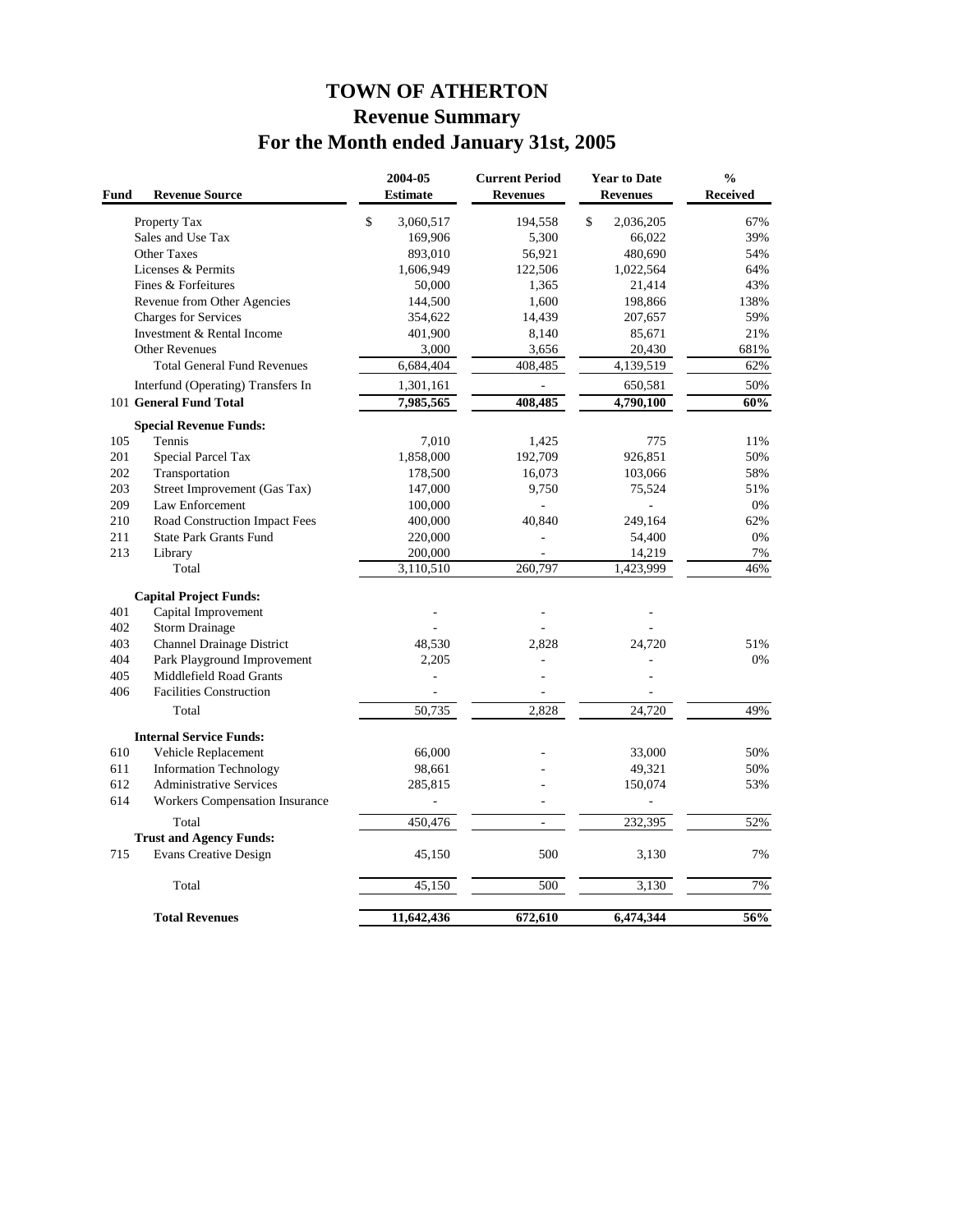## **TOWN OF ATHERTON Expenditure Summary For the Month Ended January 31st, 2005**

| <b>Fund</b> | <b>Description</b>                     | 2004-05       | <b>Current Period</b> | <b>Year to Date</b> | $\frac{0}{0}$ |
|-------------|----------------------------------------|---------------|-----------------------|---------------------|---------------|
|             | <b>Department</b>                      | <b>Budget</b> | <b>Expenditures</b>   | <b>Expenditures</b> | <b>Spent</b>  |
| 101         | <b>General Fund</b>                    |               |                       |                     |               |
|             | 11 City Council                        | \$<br>20,204  | \$<br>1,159           | 12,099              | 60%           |
|             | 12 City Manager                        | 509,226       | 34,819                | 294,947             | 58%           |
|             | 16 City Attorney                       | 176,228       | 10,701                | 72,149              | 41%           |
|             | 18 Finance                             | 456,797       | 23,765                | 228,906             | 50%           |
|             | 25 Building                            | 975,249       | 59,262                | 488,770             | 50%           |
|             | 40 Police                              | 4,002,909     | 301,042               | 2,214,994           | 55%           |
|             | 50 Public Works                        | 1,805,972     | 113,470               | 872,296             | 48%           |
|             | Contingency                            | 100,000       |                       |                     | 0%            |
|             | <b>Total General Fund Expenditures</b> | 8,046,585     | 544,218               | 4,184,161           | 52%           |
|             | Interfund (Operating) Transfers Out    |               |                       |                     | 0%            |
|             | 101 General Fund Total                 | 8,046,585     | \$<br>544,218         | 4,184,161<br>\$     | 52%           |
|             | <b>Special Revenue Funds:</b>          |               |                       |                     |               |
| 105         | Tennis                                 |               | 180                   | 4,513               |               |
| 201         | <b>Special Parcel Tax</b>              | 2,591,910     | 20,933                | 1,124,387           | 43%           |
| 202         | Transportation                         | 211,120       |                       | 25,000              | 12%           |
| 203         | Street Improvement (Gas Tax)           | 147,000       | 6,968                 | 137,929             | 94%           |
| 209         | Law Enforcement                        | 100,000       | 12,499                | 78,683              | 79%           |
| 210         | Road Impact Fees                       | 400,000       | 4,380                 | 208,672             | 52%           |
| 211         | <b>State Park Grants</b>               | 80,000        | 586                   | 7,920               | 10%           |
| 213         | Library Fund                           | 49,870        | 1,567                 | 14,829              | 30%           |
|             | Total                                  | 3,579,900     | 47,113                | 1,601,933           | 45%           |
|             | <b>Capital Project Funds:</b>          |               |                       |                     |               |
| 401         | Capital Improvement                    | 367,902       |                       | 47,928              | 13%           |
| 402         | <b>Storm Drainage</b>                  | 21,394        |                       | 2,963               | 14%           |
| 403         | <b>Channel Drainage District</b>       | 48,530        |                       | 8,038               | 17%           |
| 404         | Park Playground Fund                   |               |                       | Ξ                   |               |
| 405         | Middlefield Road Grants                |               | L.                    | ÷.                  |               |
| 406         | <b>Facilities Construction</b>         |               |                       | 997                 |               |
|             | Total                                  | 437,826       | $\overline{a}$        | 59,926              | 14%           |
|             | <b>Internal Service Funds:</b>         |               |                       |                     |               |
| 610         | Vehicle Replacement                    | 98,853        |                       | 56,774              | 57%           |
| 611         | <b>Information Technology</b>          | 104,625       | 1,278                 | 12,075              | 12%           |
| 612         | <b>Administrative Services</b>         | 285,815       | 13,085                | 190,058             | 66%           |
| 614         | <b>Workers Compensation Insurance</b>  |               |                       |                     |               |
|             | Total                                  | 489,293       | 14,363                | 258,907             | 53%           |
|             | <b>Trust and Agency Funds:</b>         |               |                       |                     |               |
| 715         | <b>Evans Creative Design</b>           | 43,287        |                       | 21<br>7,407         | 17%           |
|             | Total                                  | 43,287        |                       | 21<br>7,407         | 17%           |
|             | <b>Total Expenditures</b>              | 12,596,891    | 605,715               | 6,112,334           | 49%           |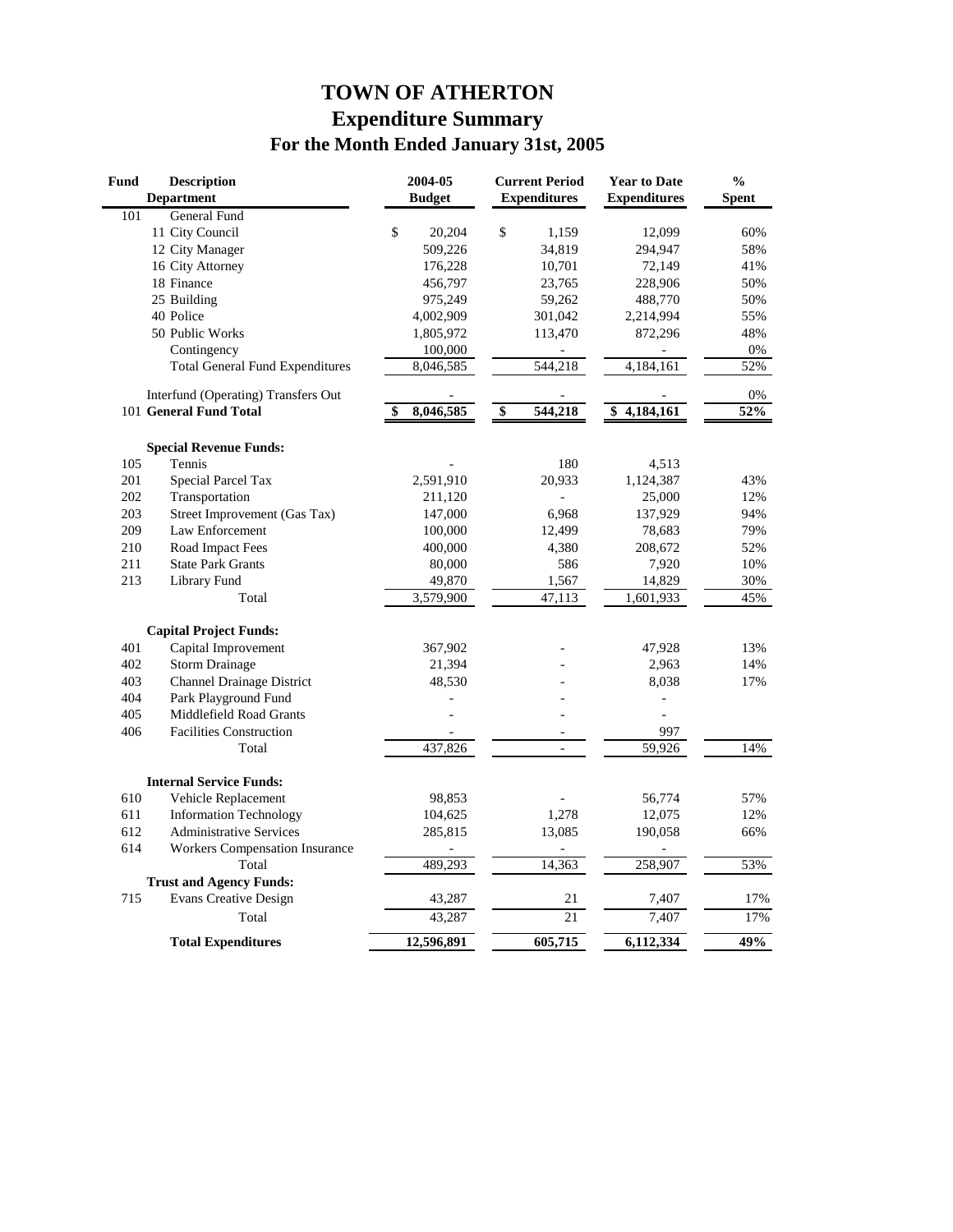## **As of January 31st, 2005 Fiscal Year 2004-05 Budget Summary TOWN OF ATHERTON**

| Fund | <b>Description</b>               | <b>Beginning</b><br><b>Fund Balance</b><br><b>July 1, 2004</b> | <b>Revenues</b><br>to Date | <b>Transfers</b><br>to Date | <b>Expenditures</b><br><b>To Date</b> | Ending<br><b>Fund Balance</b><br>to Date |
|------|----------------------------------|----------------------------------------------------------------|----------------------------|-----------------------------|---------------------------------------|------------------------------------------|
|      | 101 General Fund                 | 6,060,452                                                      | 4,139,519                  | 650,581                     | 4,184,161                             | 6,666,391                                |
|      | <b>Special Revenue Funds:</b>    |                                                                |                            |                             |                                       |                                          |
| 105  | Tennis                           | 11,867                                                         | 775                        |                             | 4,513                                 | 8,129                                    |
| 201  | Special Municipal Tax            | 963,223                                                        | 926,851                    |                             | 1,124,387                             | 765,687                                  |
| 202  | Transportation                   | 145,636                                                        | 103,066                    |                             | 25,000                                | 223,702                                  |
| 203  | Street Improvement (Gas Tax)     | 45,050                                                         | 75,524                     |                             | 137,929                               | (17, 355)                                |
| 209  | Law Enforcement                  | 12,174                                                         |                            |                             | 78,683                                | (66, 509)                                |
| 210  | Road Construction Impact Fees    | 632,420                                                        | 249,164                    |                             | 208,672                               | 672,912                                  |
| 211  | <b>State Park Grants</b>         | (5,663)                                                        |                            |                             | 7,920                                 | (13, 583)                                |
| 213  | Library Special Revenue Fund     | 1,075,913                                                      | 14,219                     |                             | 14,829                                | 1,075,303                                |
|      | Sub Total                        | 2,880,620                                                      | 1,369,599                  | $\overline{\phantom{a}}$    | 1,601,933                             | 2,648,286                                |
|      | <b>Capital Projects Funds:</b>   |                                                                |                            |                             |                                       |                                          |
| 401  | Capital Improvement              | 302,895                                                        |                            |                             | 47,928                                | 254,967                                  |
| 402  | <b>Storm Drainage</b>            | 48,225                                                         |                            |                             | 2,963                                 | 45,262                                   |
| 403  | <b>Channel Drainage District</b> | 404,424                                                        | 24,720                     |                             | 8,038                                 | 421,106                                  |
| 404  | Park Playground Improvement      | 1,309                                                          |                            |                             | $\overline{a}$                        | 1,309                                    |
| 405  | Middlefield Road Grants          | 1,514                                                          |                            |                             | $\overline{a}$                        | 1,514                                    |
| 406  | <b>Facilities Construction</b>   | 65,382                                                         |                            |                             | 997                                   | 64,385                                   |
|      | Sub Total                        | 823,749                                                        | 24,720                     | $\overline{a}$              | 59,926                                | 788,543                                  |
|      | <b>Internal Service Fund</b>     |                                                                |                            |                             |                                       |                                          |
| 610  | Vehicle Replacement              | 449,451                                                        | 33,000                     |                             | 56,774                                | 425,677                                  |
| 611  | <b>Information Technology</b>    | 106,856                                                        | 49,321                     |                             | 12,075                                | 144,102                                  |
| 612  | <b>Administrative Services</b>   | 122,618                                                        | 150,074                    |                             | 190,058                               | 82,634                                   |
| 614  | Workers Compensation Insurance   | 10,871                                                         |                            |                             |                                       | 10,871                                   |
|      | Sub Total                        | 689,796                                                        | 232,395                    | $\overline{a}$              | 258,907                               | 663,284                                  |
|      |                                  |                                                                |                            |                             |                                       |                                          |
|      | <b>Trust and Agency Funds</b>    |                                                                |                            |                             |                                       |                                          |
| 715  | <b>Evans Creative Design</b>     | 117,129                                                        | 3,130                      |                             | 7,407                                 | 112,852                                  |
|      | Sub Total                        | 117,129                                                        | 3,130                      | $\overline{\phantom{a}}$    | 7,407                                 | 112,852                                  |
|      | <b>Grand Total</b>               | 10,571,746<br>\$                                               | 5,769,363<br>\$            | \$<br>650,581               | 6,112,334<br>\$                       | 10,879,356<br>\$                         |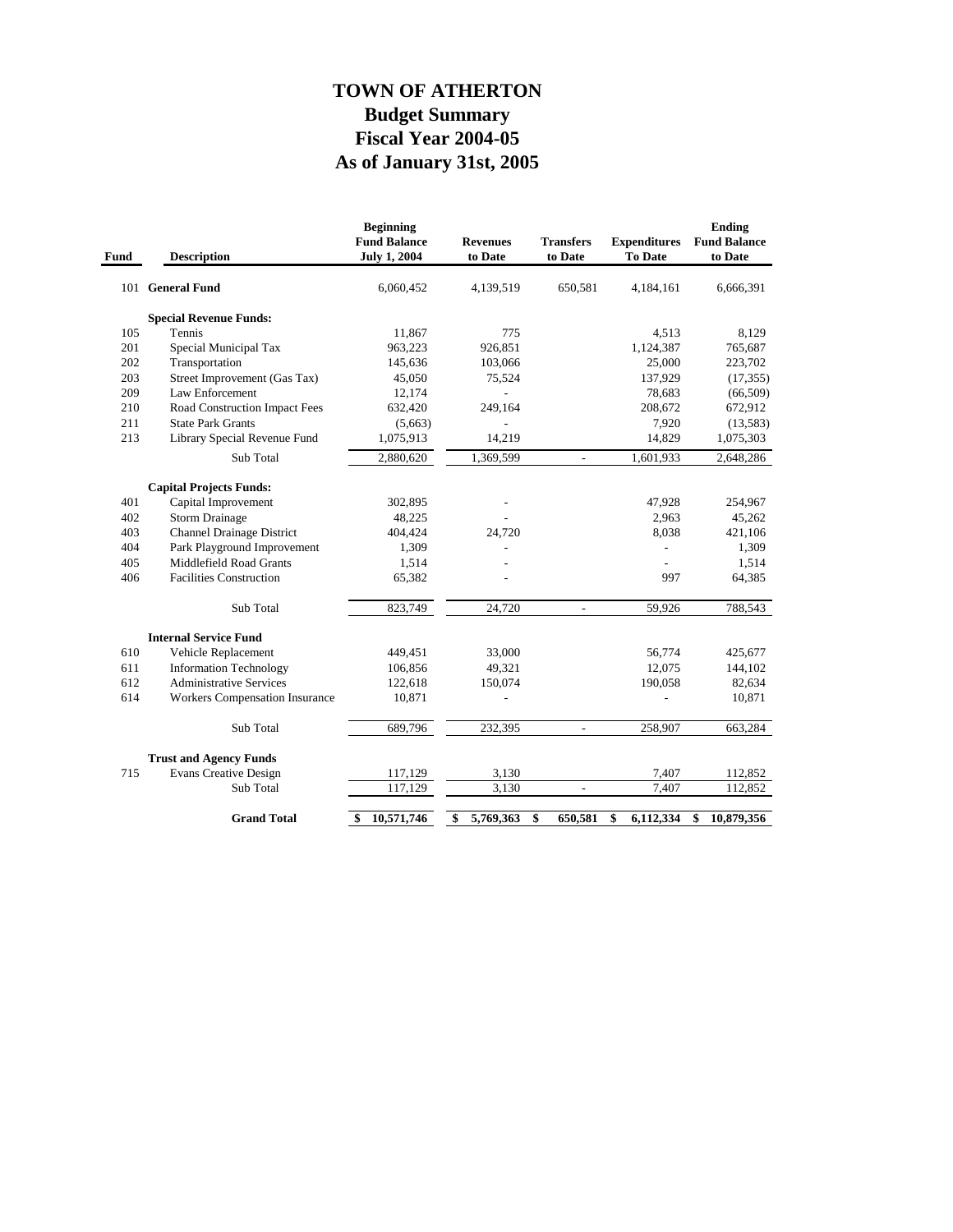**Item No. 11** 



#### **CITY COUNCIL STAFF REPORT**

#### **TO: HONORABLE MAYOR AND CITY COUNCIL JAMES H. ROBINSON, CITY MANAGER**

#### **FROM: JOHN P. JOHNS, FINANCE DIRECTOR**

#### **DATE: FOR THE MEETING OF FEBRUARY 16, 2005**

#### **SUBJECT: QUARTERLY INVESTMENT REPORT, FOR THE QUARTER ENDED DECEMBER 31ST, 2004**

#### **RECOMMENDATION:**

Note, receive and file.

#### **INTRODUCTION:**

This is the quarterly status report of the Town's investments in the Local Agency Investment Fund (LAIF) and the San Mateo County Investment Pool (SMCIP) for the quarter ending December 31<sup>st</sup>, 2004.

#### DISCUSSION

As of December 31<sup>st</sup>, 2004 the Town had a total investment of \$11,451,886. The total interest earning for the quarter ending December  $31<sup>st</sup>$ , 2004 amounted to **\$66,914**. The funds are invested in the San Mateo County Investment Pool (SMCIP) and the Local Agency Investment Fund (LAIF).

During the fourth quarter of 2004, interest earnings on funds invested with LAIF amounted to an annual rate of 1.85 percent of the average daily cash balance of funds invested. This compares to an annual interest earnings of 2.89 percent of the average daily cash balance of funds invested with San Mateo County Investment Pool.

The interest income credited Atherton's investment account by the San Mateo County Treasurer and by the State of California Treasurer include interest payments on fixed income securities held by these entities as well as any gains or losses realized on securities sold during the reporting interval. Calculations of interest income earned or reported yields do not reflect any changes in the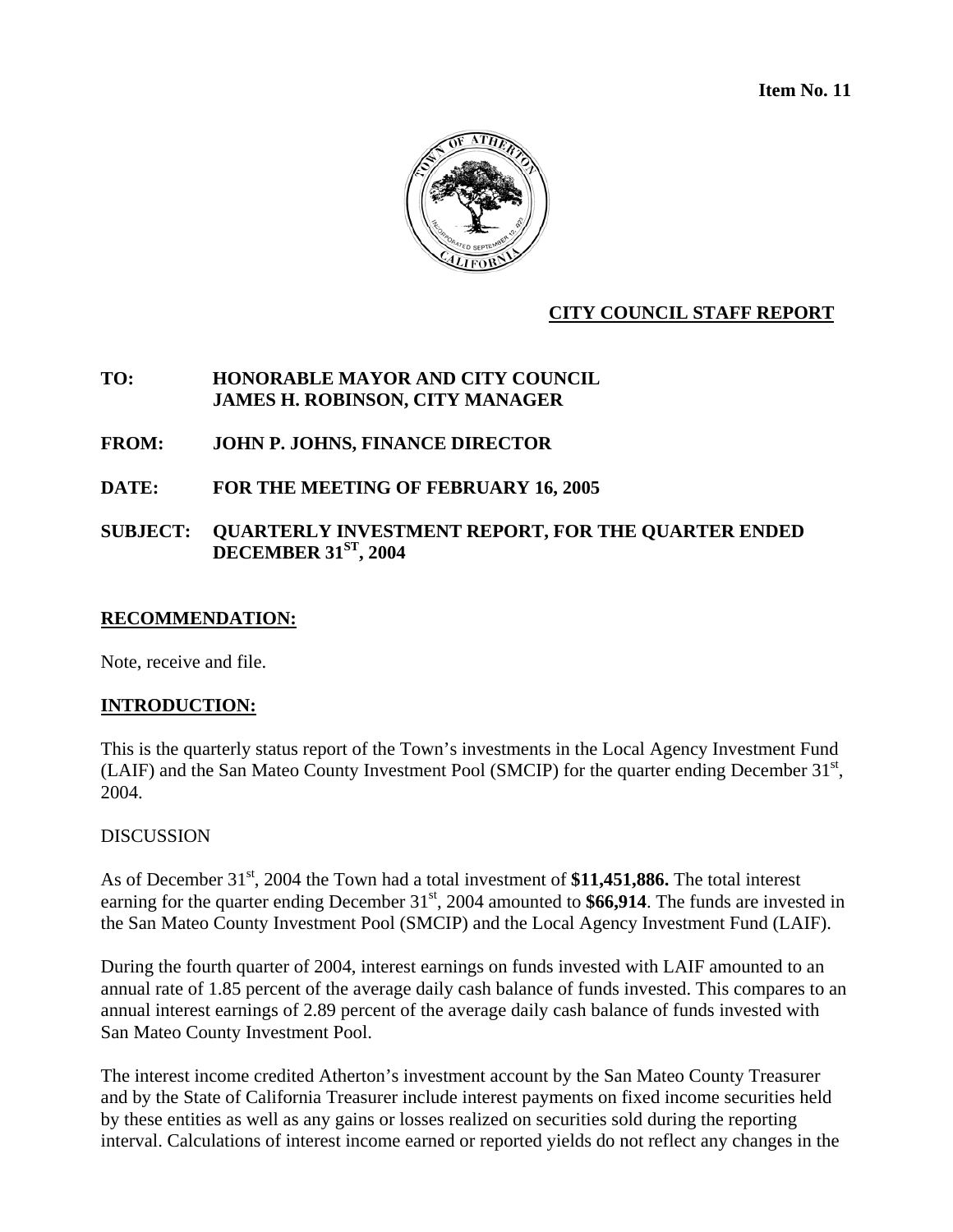market value of the fixed income securities held by either the San Mateo County Pool or the State of California Local Agency Investment Fund.

**Investment at SMCIP:** San Mateo County Investment Pool is created and managed by the County Treasurer. As of December 31<sup>st</sup> 2004, the County's investment pool carried investments with a total par value of \$2.3 billion and an average duration to maturity of 1.6 years. The Town's investment with the San Mateo County Investment Pool as of December  $31<sup>st</sup>$  amounted to \$8,124,810 or 71 percent of the town's total investment holdings.

Attachment 1 to this staff report provides a summary of the investment earnings and investment holdings for the San Mateo County Investment Pool.

**Investment in LAIF:** Local Agency Investment Fund (LAIF) is created and managed by the California State Treasurer as part of the Treasurer's Pooled Money Investment Account (PMIA). According to the State Treasurer, 2,733 local government agencies and special districts participate in LAIF with total investments amounting to approximately \$20 billion or roughly 37 percent of the \$53 billion which State Treasurer manages in the PMIA. (Since LAIF investments are combined with PMIA, the Treasurer does not report the results for LAIF separately).

The Town's investment with LAIF as of December  $31<sup>st</sup>$ , amounted to \$3,327,076 or 29 percent of the Town's total investment holdings.

The average duration to maturity of PMIA as of December  $31<sup>st</sup>$ , 2004 was 210 days. Attachment 2 to this report provides a summary of investment holdings for the PMIA as of December  $31<sup>st</sup>$ , 2004.

## **FISCAL IMPACT:**

Informational only.

Prepared by: Approved by:

Finance Director City Manager

John P. Johns James H. Robinson

#### **ATTACHMENTS**:

1. Quarterly investment summary, San Mateo County Investment Pool

\_\_\_\_\_\_\_\_\_\_\_\_\_\_\_\_\_\_\_\_\_\_\_\_ \_\_\_\_\_\_\_\_\_\_\_\_\_\_\_\_\_\_\_\_\_\_\_\_\_

2. Quarterly investment summary, State of California Local Agency Investment Fund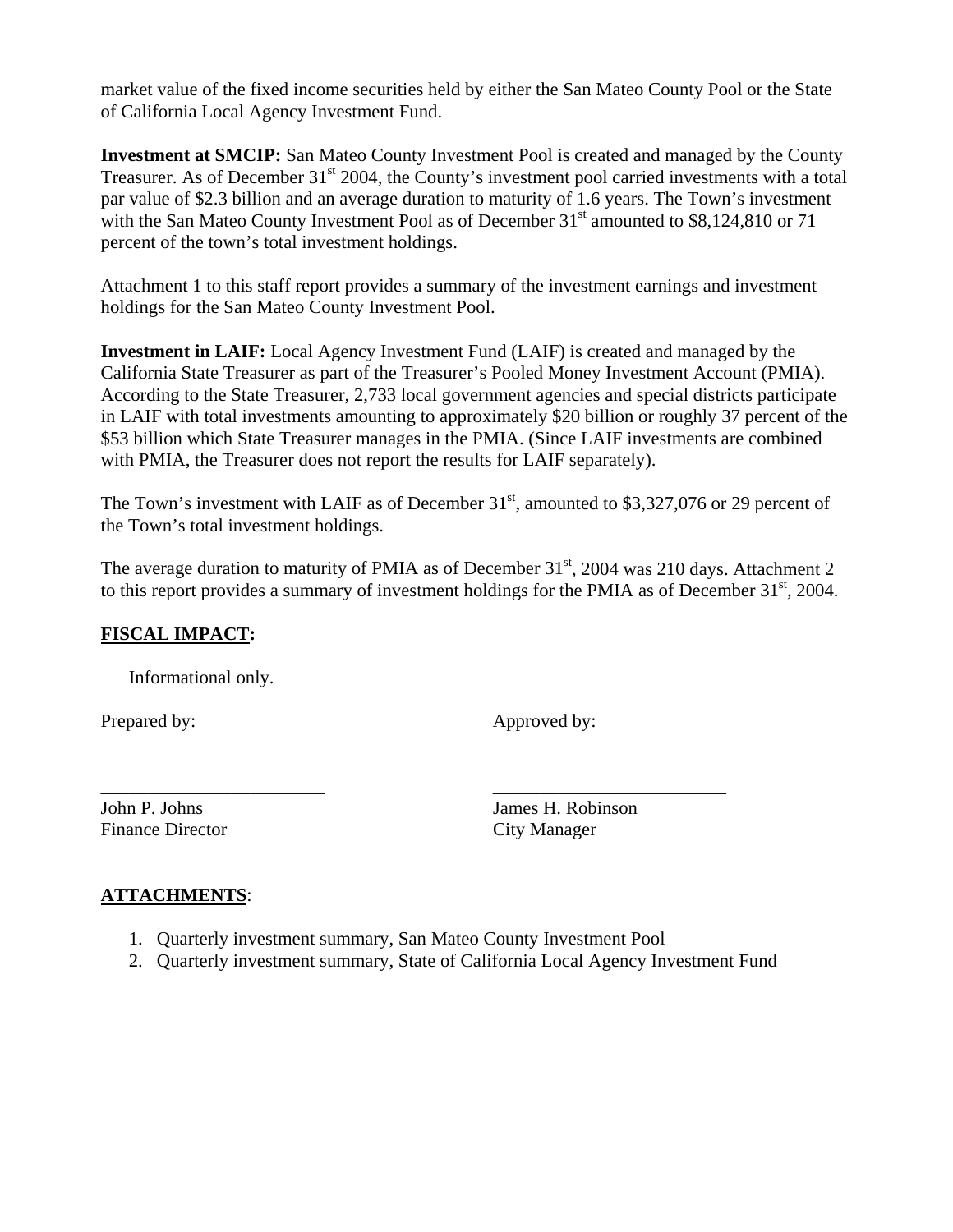#### COUNTY OF SAN MATEO ESTIMATED SUMMARY OF POOL EARNINGS FOR THE 2ND QUARTER ENDING DECEMBER 31, 2004

|                                        | 12/31/04        | Gross       |
|----------------------------------------|-----------------|-------------|
|                                        | Par Value       | Earnings    |
| <b>Fixed Income Investments</b>        |                 |             |
| U S Treasury Notes                     | \$355,000,000   | \$1.573.113 |
| <b>Corporate Notes</b>                 | \$332,000.000   | \$2.785.147 |
| <b>Asset Backed Securities</b>         | \$10.297.548    | \$12,083    |
| <b>Federal Agencies</b>                | \$390,000,000   | \$2,482,648 |
| <b>Floating Rate Securities</b>        | \$144.000.000   | \$251.337   |
| <b>Short Term Investments</b>          |                 |             |
| <b>Repurchase Agreements</b>           |                 |             |
| <b>Corporate Notes</b>                 | \$54,000,000    | \$542.545   |
| <b>Asset Backed Securities</b>         | \$388,926       | \$349       |
| <b>Federal Agencies</b>                | \$544.000,000   | \$1,638,638 |
| <b>Floating Rate Securities</b>        | \$93,000,000    | \$262.446   |
| <b>Commercial Paper</b>                | \$207.000.000   | \$132,506   |
| <b>Certificate of Deposit</b>          | \$100,000,000   | \$13,205    |
| LAIF                                   | \$37.000.000    | \$180.388   |
| SUBTOTAL - ACCRUED INCOME              | \$2.266,686,474 | \$9.874.405 |
| Realized Gain/Loss & Interest Received |                 |             |
| <b>Repurchase Agreements</b>           |                 | \$977.894   |
| <b>U S Treasury Notes</b>              |                 | \$611.910   |
| Corporate Notes                        |                 | \$503.466   |
| <b>Asset Backed Securities</b>         |                 | \$82,103    |
| <b>Federal Agencies</b>                |                 | \$2,068,289 |
| <b>Floating Rate Securities</b>        |                 | \$831,095   |
| <b>Commercial Paper</b>                |                 | \$328.584   |
| Securities Lending Income              |                 | \$132,201   |
|                                        |                 |             |

**GROSS POOL RATE/EARNINGS\*** 

\$15,409,947

| POOL BREAKDOWN<br>Average Balance | Pool 1<br>227,859.584 | Pool 2<br>500.897.041 | Pool 3<br>1.359.386.216 | <b>TOTAL</b><br>2.088.142.841 |
|-----------------------------------|-----------------------|-----------------------|-------------------------|-------------------------------|
| <b>Gross Earnings</b>             | 1,681,544             | 3,696,489             | 10,031.914              | 15,409,947                    |
| Admin Fees<br>Bank Fees           | (71, 791)<br>(90.536) | (157.817)<br>(60.358) | (428,300)               | (657, 908)<br>(150.894)       |
| Net Earnings                      | 1,519,216             | 3,478,314             | 9.603.614               | 14.601.145                    |
| Net Earnings %                    | 2.65%                 | 2.76%                 | 2.80%                   | 2.77%                         |

Earnings %'s are based on Q2 04-05 average daily balance of investment pools.<br>Pool 1 and Pool 2 are charged with bank fees associated with their disbursement/depository activity.

2.93%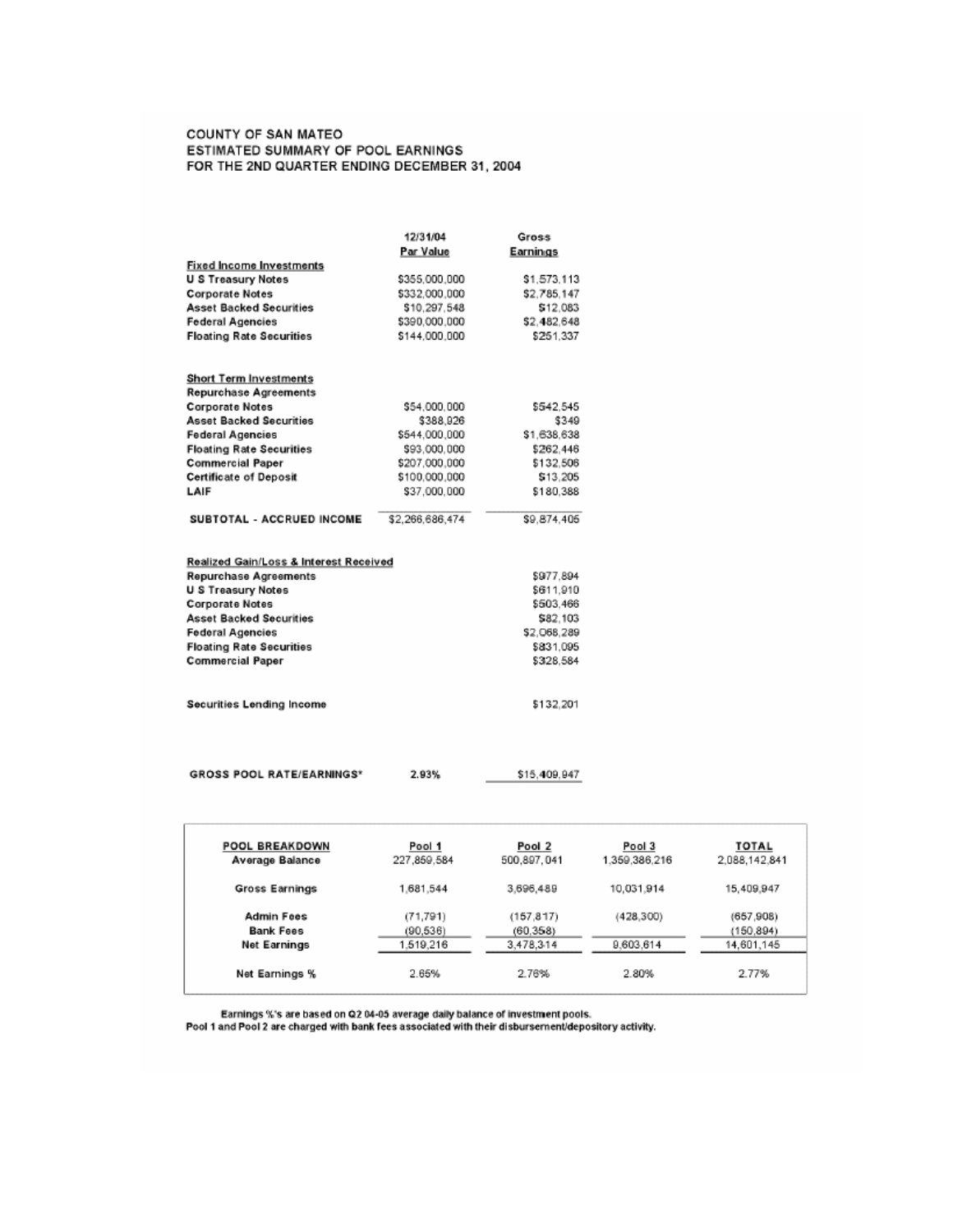#### PHIL ANGELIDES **TREASURER** STATE OF CALIFORNIA

#### INVESTMENT DIVISION SELECTED INVESTMENT DATA ANALYSIS OF THE POOLED MONEY INVESTMENT ACCOUNT PORTFOLIO (000 OMITTED)

#### December 31, 2004

|                                |    |               |         | PERCENTAGE<br><b>CHANGE FROM</b> |
|--------------------------------|----|---------------|---------|----------------------------------|
| <b>TYPE OF SECURITY</b>        |    | <b>AMOUNT</b> | PERCENT | PRIOR MONTH                      |
| Government                     |    |               |         |                                  |
| Bills                          | \$ | 1,366,649     | 2.56    | $-0.10$                          |
| Bonds                          |    | $\bf{0}$      | 0       |                                  |
| <b>Notes</b>                   |    | 4,995,307     | 9.34    | $+0.02$                          |
| <b>Strips</b>                  |    | 0             | 0       | 0                                |
| <b>Total Governments</b>       | \$ | 6,361,956     | 11.90   | $-0.08$                          |
| <b>Federal Agency Coupons</b>  | \$ | 5,907,960     | 11.05   | $-0.45$                          |
| <b>Certificate of Deposits</b> |    | 10,857,060    | 20.31   | $+0.24$                          |
| <b>Bank Notes</b>              |    | 924,963       | 1.73    | $-0.55$                          |
| <b>Bankers' Acceptances</b>    |    | 0             | 0       | $\bf{0}$                         |
| Repurchases                    |    | $\Omega$      | 0       | $\bf{0}$                         |
| Federal Agency Discount Notes  |    | 8,021,474     | 15.01   | $+3.71$                          |
| <b>Time Deposits</b>           |    | 6,445,295     | 12.06   | $-0.26$                          |
| <b>GNMAs</b>                   |    | 347           | 0       | 0                                |
| <b>Commerical Paper</b>        |    | 7,764,360     | 14.52   | $-3.46$                          |
| <b>FHLMC/REMICS</b>            |    | 636,895       | 1.19    | $+0.55$                          |
| Corporate Bonds                |    | 1,641,961     | 3.08    | $-0.24$                          |
| AB55                           |    | 4,893,826     | 9.15    | $+0.35$                          |
| <b>GF Loans</b>                |    | $\bf{0}$      | 0       | $\bf{0}$                         |
| <b>Reversed Repurchases</b>    |    | 0             | 0       | < 0.19                           |
| <b>Total (All Types)</b>       | s  | 53,456,097    | 100.00  |                                  |

Average Life of Portfolio as of December 31, 2004 is 210 Days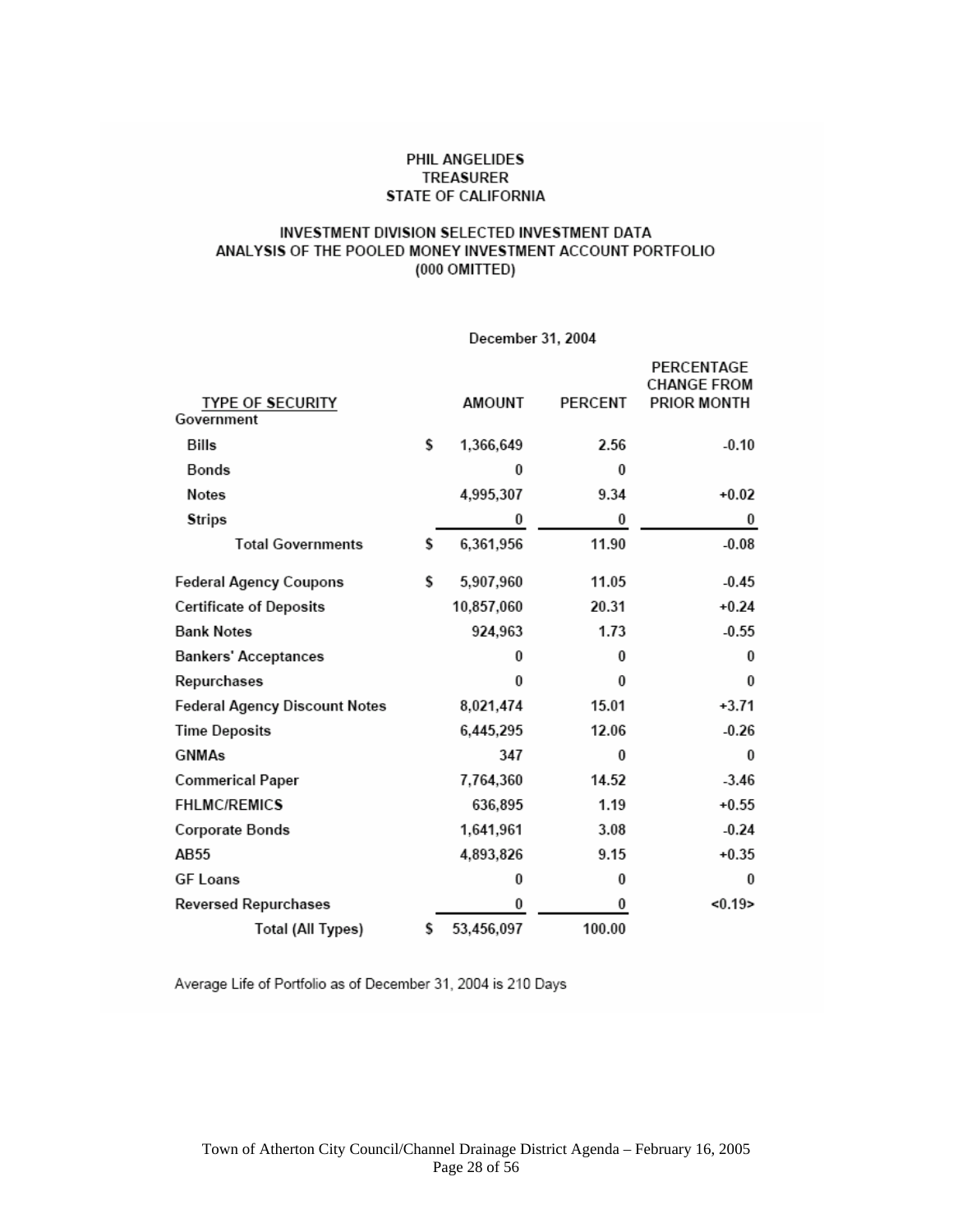

## **Town of Atherton**

## **CITY COUNCIL STAFF REPORT**

## **TO: HONORABLE MAYOR AND CITY COUNCIL**

## **FROM: JAMES H. ROBINSON, CITY MANAGER**

## **DATE: CITY COUNCIL MEETING OF FEBRUARY 16, 2005**

### **SUBJECT: APPROVAL OF CONTRACT FOR SERVICES FOR ALAN MARGOT, TENNIS PROFESSIONAL**

#### **RECOMMENDATION**

Approve contract for services of Tennis Professional Alan Margot.

## **BACKGROUND**

The Town has previously retained the services of Alan Margot as Tennis Professional at Holbrook-Palmer Park. The previous contract effective March 1, 2003 is due to expire February 28, 2005. Attached is a form of contract based upon the previous contract, for a two-year term through February 2007. Changes have been made relative to hourly rates and duties of the professional, revised from \$80 to \$85 per hour for private lessons. The revisions reflect the actual course of conduct which has occurred between the Town, its employees, and the Tennis Professional. Mr. Margot has provided proof of liability insurance as is required by the contract (attached).

## **FISCAL IMPACT**

A slight increase in revenues to the Town is anticipated as a result of the increase in hourly rates proposed by the contract.

Attachment: Draft Contract Insurance Certificate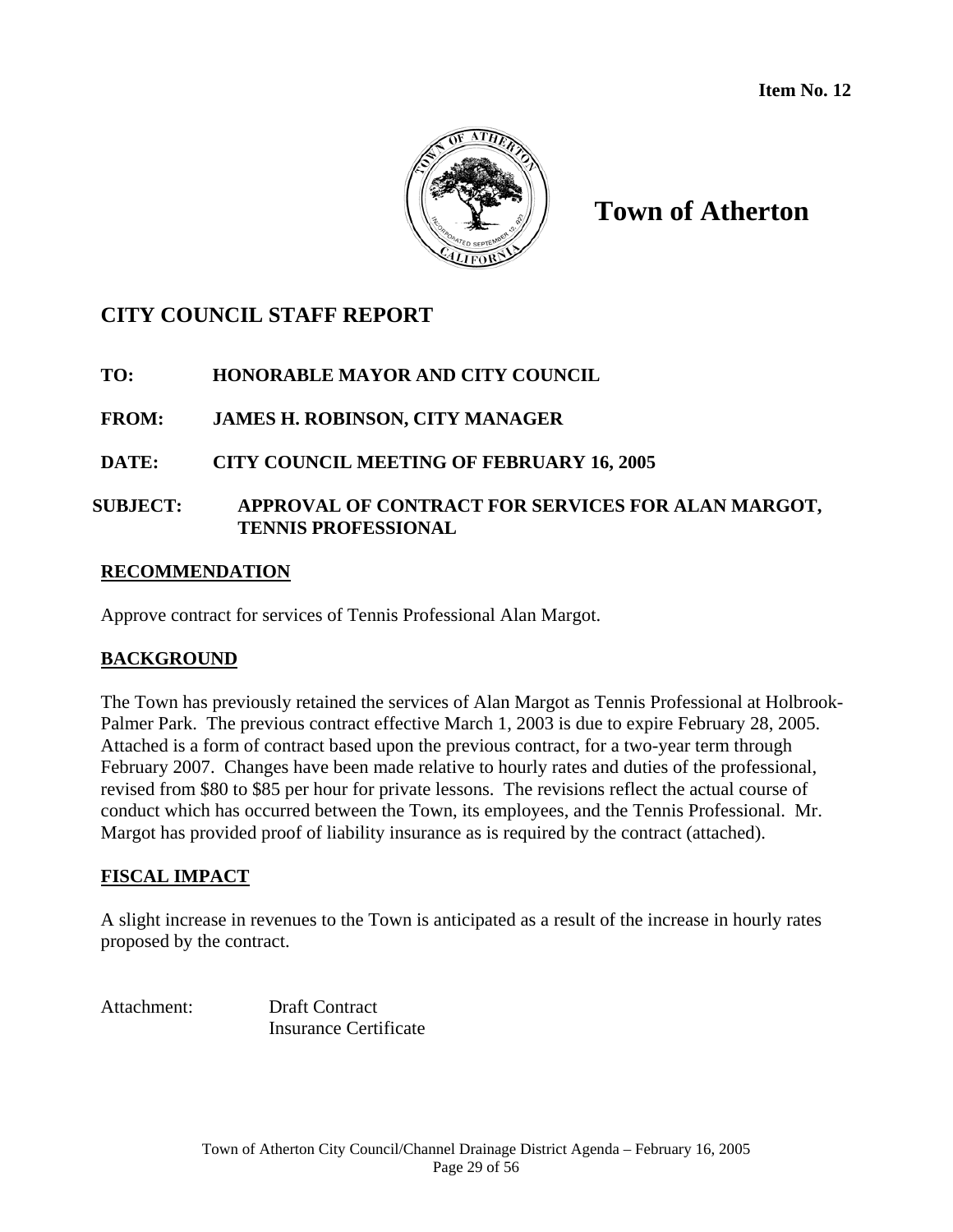#### AGREEMENT FOR SERVICES OF USPTA TEACHING TENNIS PROFESSIONAL ALAN MARGOT

This agreement ("contract") is effective as of March 1, 2005 between the Town of Atherton, California ("Town"), a California Municipal Corporation, and Alan Margot, USPTA "Tennis Professional," ("Tennis Pro") on the following terms and conditions:

### 1. **EMPLOYMENT AS TENNIS PROFESSIONAL**

#### Position:

 During the term of the contract, **ALAN MARGOT** shall serve as a Tennis Professional. Tennis Pro shall provide top quality services and instruction to members of the Atherton Tennis Club (ATC) and local area residents, and shall actively pursue fulfilling the Town's Tennis Mission Statement. Tennis Pro shall support the interests of the Town with undivided loyalties.

#### Tennis Mission Statement

- The Town shall provide Atherton residents an affordable tennis facility and program for recreation and to build a sense of community among the residents.
- The tennis operation should be self supporting and cover the full expenses and capital improvement costs of the tennis facility and programs.
- The tennis facility may be used for tennis instruction to non-residents, providing ATC members and other Atherton residents have first priority.
- All tennis related revenues and expenses shall be approved annually as part of a tennis program budget, which shall be under the direct supervision of the City Manager.

## 2. **INDEPENDENT CONTRACTOR STATUS**

The services to be provided, as set forth in the contract, shall be provided by the Tennis Pro as an independent contractor, as defined in Labor Code Section 3353 or as amended, under the control of the City Manager as to the results of the work, but not the means by which such results are accomplished, and nothing herein contained shall be construed to make the Tennis Pro an agent or employee of the Town while providing said services; and, Tennis Pro shall be entitled to no other benefits or compensation except as provided herein.

## 3. **HOLD HARMLESS AND INDEMNITY PROVISIONS**

Tennis Pro shall:

A. Hold harmless and indemnify the Town and its officers, employees and agents from and against any and all claims, loss, liability, damage and expense arising from performance of this contract, including claims, loss, liability, damage, and expense caused or claimed to be caused by passive negligence of the Town, its officers, employees, or agents.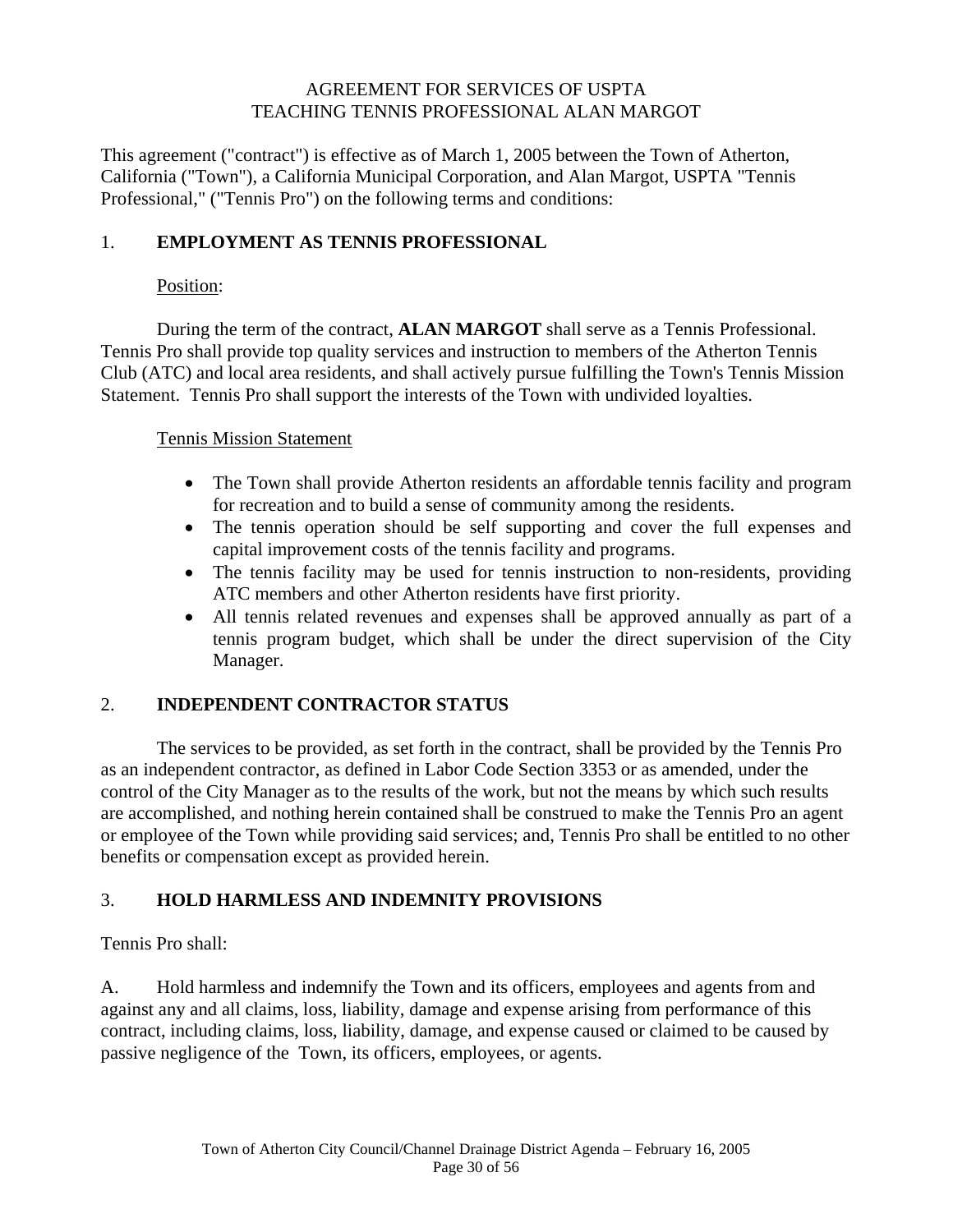B. Defend the Town, its officers, employees, or agents against all matters set forth in A above; provided, however, that this provision does not apply to claims, loss, liability, damage or expense arising from the active negligence or willful misconduct of the Town.

C. Provide general liability and automobile liability insurance in the following minimum limits:

 1. \$2 million liability insurance, while on court, for bodily injury to others; and for damage to property not in the tennis professional's care, custody or control

 2. Automobile liability in limits of \$500,000 bodily injury and property damage combined.

 3. Workers' Compensation Insurance in at least the minimum statutory amounts shall be maintained if Tennis Pro hires any employees to work hereunder.

All liability insurance policies shall specify the Town, its officers, employees and agents as additional named insureds**.** A certificate of insurance shall be provided to the City Clerk prior to performance pursuant to this contract, which certificate shall provide that it may not be canceled except after 30 days written notice delivered to the City Clerk. Further, any changes in insurance required herein must be approved in writing by Town's City Attorney.

D. Tennis Pro warrants that as an equal opportunity employer Tennis Pro shall comply with applicable regulations governing equal employment opportunity. Neither Tennis Pro nor any of his subcontractors shall discriminate in the employment of any person because of race, color, national origin, ancestry, physical handicap, medical condition, marital status, sex, or age, unless based upon a bona fide occupational qualification pursuant to the California Fair Employment and Housing Act.

## 4. **TERM OF CONTRACT**

 A. This contract shall commence effective March 1, 2005, and unless terminated sooner per 4.B. below, terminate on the last day of February, 2007.

 B. The City Manager may terminate the contract without cause by giving at least sixty (60) days prior written notice to Tennis Pro. Tennis Pro may terminate the contract without cause by giving at least sixty (60) days prior written notice to the City Manager.

C. The City Manager may terminate this agreement if at any time Tennis Pro is in default in the payment of any fees, portion of net revenue or any other monies required to be paid to the Town, or in the performance of any duty, obligation, covenant or agreement contained herein (time expressly declare to be of the essence,) upon five (5) days written notice to Tennis Pro and Tennis Pro fails to correct such default within said five (5) day period.

D. This agreement shall automatically terminate on the last day of February, 2007, unless both parties agree in writing to extend the existing terms and conditions for another two year term. The Tennis Pro will be automatically terminated if convicted of a felony.

## 5. **TENNIS PRO'S DUTIES AND RESPONSIBILITIES**

Tennis Pro will be required to provide the following services: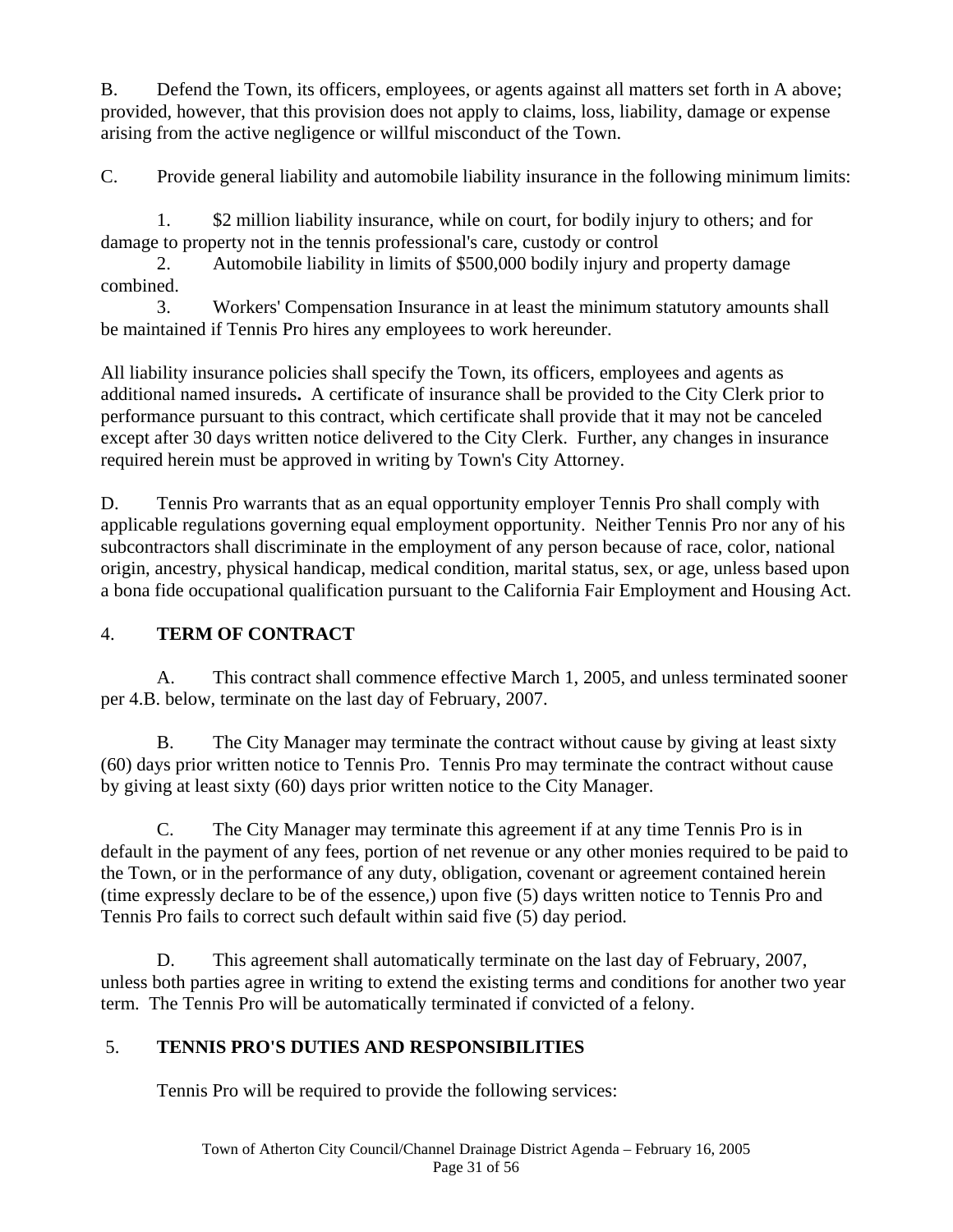A. Manage the Town's tennis instruction program, including employment and supervision of all necessary personnel as employees of the Tennis Pro, maintenance of proper records and payments of personnel, including any fringe benefits or other compensation required by law.

B. Conduct programs for all age groups, to include, but not be limited to:

|           | • Large group lessons  |  | 1 to 8 ratio maximum   |
|-----------|------------------------|--|------------------------|
| $\bullet$ | Small group lessons    |  | 1 to 4 ratio maximum   |
|           | • Semi-private lessons |  | 1 to 3 ratio maximum   |
|           | • Private lessons      |  | 1 to 1 ratio maximum   |
|           | • Camps and Clinics    |  | Ratio to be determined |
|           | • Adult Jr. leagues    |  | Ratio to be determined |
|           |                        |  |                        |

C. Tennis Pro will work closely with the on-site Park Program Manager and the Tennis Committee to create and coordinate a minimum of two (2) tournaments per year designed specifically for members, and two (2) open tournaments per year designed for either adults or juniors (ages 8 – 18). Tennis Pro shall also conduct a minimum of one (1) summer tennis clinic and at least one tennis camp in the spring or summer for adults and/or children (up to the age of 18).

 D. Tennis Pro will, at his own expense, provide the necessary equipment to conduct a high-quality tennis instruction program. Tennis Pro may store this equipment in a storage facility at the Holbrook-Palmer Park tennis courts at no cost.

 E. Tennis Pro is authorized to use space in the Main House at Holbrook-Palmer Park to conduct administrative duties including, but not limited to, registration, communications and educational purposes that relate to tennis instruction and recreation. Town will provide routine custodial services for the space. No modifications to the area used by Tennis Pro may be made without written approval of the City Manager.

F. Tennis Pro shall not charge personal toll telephone calls to the Town's telephone.

 G. Tennis Pro shall work closely with the Park Program Manager to facilitate proper participant enrollment and manage participant's transfers and funds.

 H. Tennis Pro will be responsible for conducting registration for Town-sponsored group lessons, tournaments, and mini-group participants through the normal Town registration procedures. Tennis Pro may cancel a class if minimum registration is not met. Tennis Pro shall be responsible for registration of all individuals, taking any kind of private, semi-private, group lessons and clinics.

 Tennis Pro will not allow any person to participate in any tennis lessons unless that person has registered; each participant must sign a Town indemnification/hold harmless agreement in order to play or participate in any tennis event or activity. No person who does not have a tennis key may play on the Holbrook-Palmer Park tennis courts unless he is a guest of an ATC member, or he is engaging in activities and programs operated by the Tennis Pro.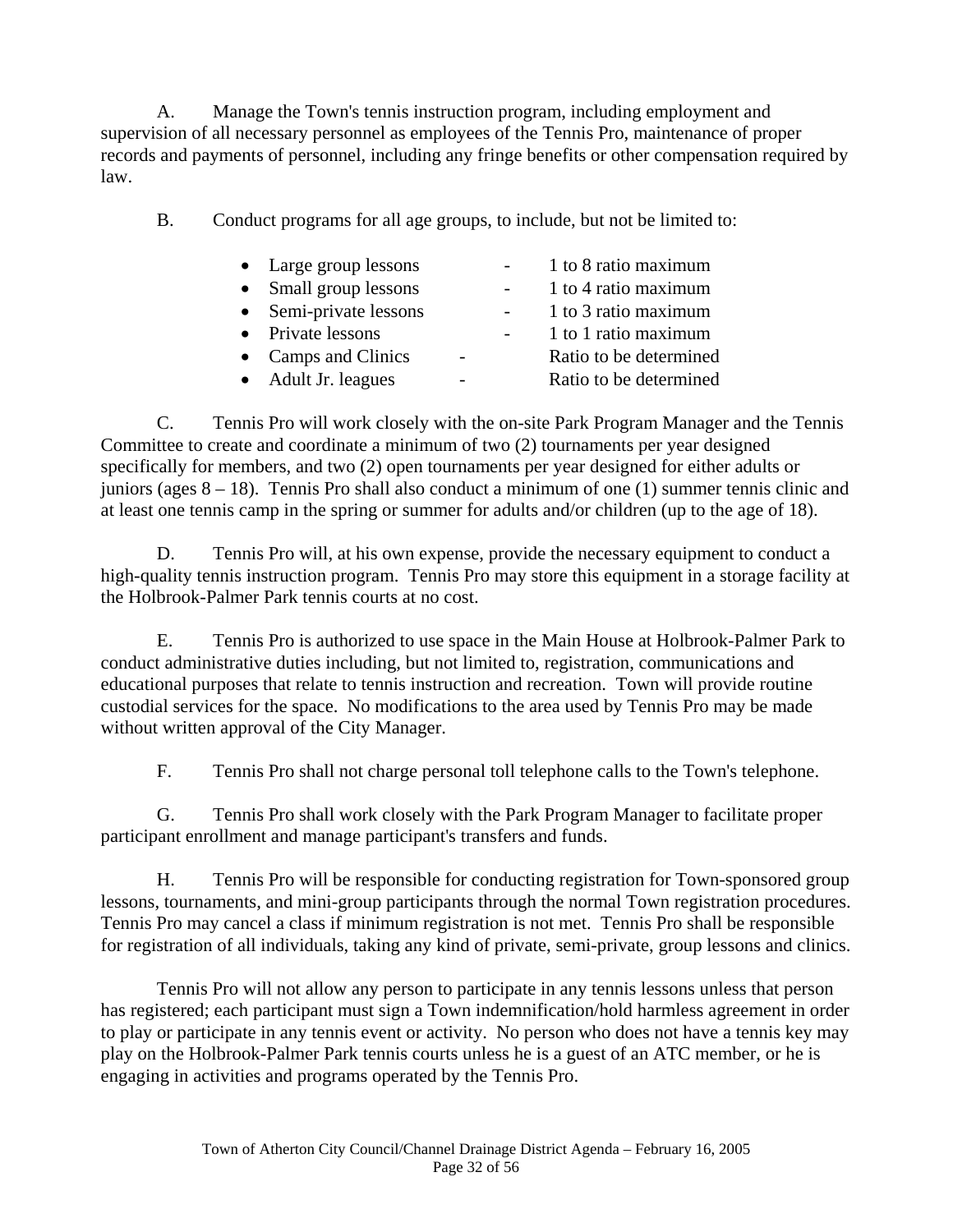Payments for all monthly-tennis revenue (10% of gross revenue) shall be paid by check made payable to the "TOWN OF ATHERTON."

I. The priorities for the Tennis Pro are, in order of importance, as follows:

| $1st$ priority | Meet the goals and objectives of the Tennis Program.              |
|----------------|-------------------------------------------------------------------|
| $2nd$ priority | Develop rapport with members – provide user friendly service.     |
| $3rd$ priority | Remain loyal to Town Parks and Recreation Commission              |
|                | Program, and Holbrook-Palmer Park Foundation.                     |
| $4th$ priority | Increase sale of keys and revenue to the Town.                    |
| $5th$ priority | Maintain rapport with staff – for harmonious coordination.        |
| $6th$ priority | Develop rapport with students – to demonstrate personal interest. |
| $7th$ priority | Maintain teaching ability – provide top quality instruction.      |
| $8th$ priority | Maintain playing ability - maintain perspective on match play and |
|                | enthusiasm for teaching.                                          |

J. Tennis Pro is granted the use of the southeast tennis courts, i.e. Courts No. 5 and 6, at Holbrook-Palmer Park for the purpose of giving individual and mini-group tennis lessons and instruction during the hours of 7:30 a.m. through sundown, Monday through Friday, and Saturdays from 8:00 a.m. through 5:00 p.m. In the event Tennis Pro is not using those courts, they shall be made available for public play. Additional tennis courts may be made available for use by Tennis Pro for lessons and instruction upon prior approval of the City Manager. The City Manager may authorize use of said courts on occasion, for special Town events, giving no less than seven (7) days notice to Tennis Pro of this use. Tennis Pro will post a sign on the fence of the southeast court explaining its special use and indicating how registration can be accomplished.

 K. Tennis Pro shall provide professionally competent and experienced instructors to meet instructional obligations. All employees of Tennis Pro shall be neatly dressed and courteous at all times. Tennis Pro shall cover each of said employees with Workers' Compensation insurance. Tennis Pro shall furnish the City Manager with a certificate of statutory coverage therefore. Instructors shall be employees of Tennis Pro, and not Town. The City Manager may observe Tennis Pro's personnel on a periodic basis to determine that such personnel are providing instruction in a professional, competent, and courteous manner. Pursuant to this periodic review, the City Manager may determine Tennis Pro's satisfactory performance of this contract.

 L. All lessons taught for the ATC by Tennis Pro shall be given at Holbrook-Palmer Park, unless the City Manager gives prior approval.

M Tennis Pro shall follow the daily rules of work listed below:

1. Arrive at courts at least ten minutes before lesson time.

2. If courts are set, allow enough time to rol-dri all the puddles prior to lesson

time.

- 3. Stay on schedule so all lessons and meeting start and finish on time.
- 4 When opening, get out all carts, ball machines, and ball pick-up devices to be used that day.
- 5. When closing, be sure all equipment is put away and storage facility door is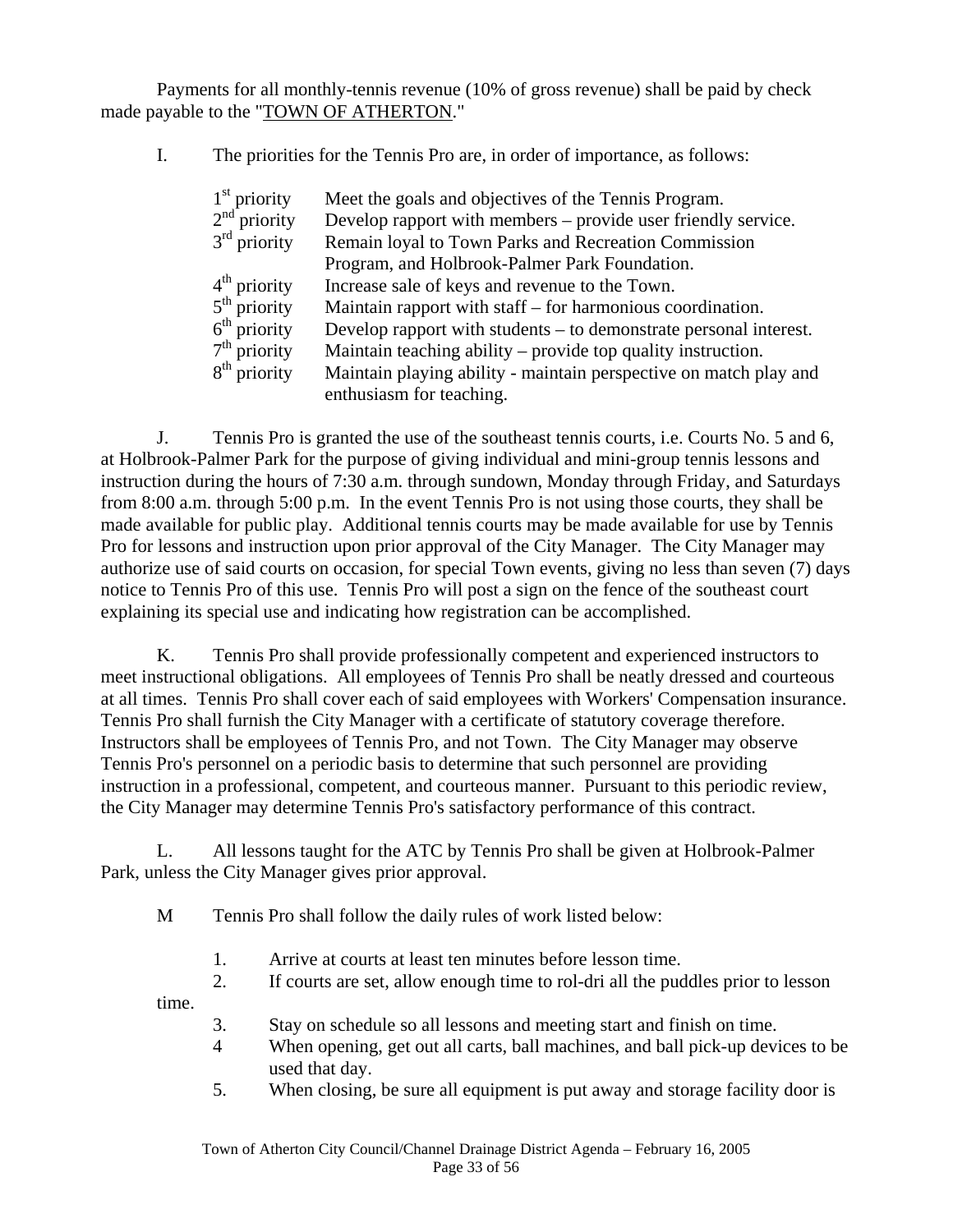locked.

| 6.            | Insure that proper tennis attire is worn at all times. Proper tennis attire         |
|---------------|-------------------------------------------------------------------------------------|
| includes      |                                                                                     |
|               | tennis shoes, tennis shorts, tennis skirts, tennis dressed, collared tennis shirts, |
|               | classy T-shirts and tennis warm-ups. It does not include black-soled running        |
|               | shoes, running shorts and swim suits.                                               |
| 7.            | Pick up balls and retrieve any that went over the fence (but not on Felton          |
| <b>Gables</b> |                                                                                     |

Property) after each lesson, or at least at the end of teaching for the day.

 N. All tennis class lists and records originally acquired through association with the ATC shall remain the confidential property of the ATC for the term of this contract, regardless of location at which lesson is given, and shall not be used or taken by Tennis Pro for any other purpose other than for the sole use of the ATC.

 ATC Members, followed by Town residents, shall have priority over non-members in registration for instruction.

 Tennis Pro shall be responsible for the behavior of all participants in the Town's tennis instruction program while in the tennis area. Tennis Pro shall ensure that all participants in the Town's tennis instruction program comply with club rules regarding use of courts and other facilities, and control of noise.

#### 6. **RATE AND REE SCHEDULE:**

Tennis Pro shall charge the following rates;

Rates (per hour): Private Lessons: \$85.00 Per Hour

 Clinics, tournaments and lessons of less than one hour shall be less than the hourly rate (pro rata).

#### 7. **RESPONSIBILITIES OF TOWN**

Town shall be responsible for:

A. Publication of all Town-sponsored tennis programs, clinics and events in brochures,

the

ATC newsletter, or in local newspapers.

 B. Maintenance of tennis courts, fencing, nets, wind screens, water fountains, shelters, benches, pathway landscaping, trees, ball machine, and electrical service affecting

the

tennis courts.

C. Providing office space, desk, miscellaneous furniture, electricity, ball machine,

rollers

and/or squeegees, and use of Town photocopier.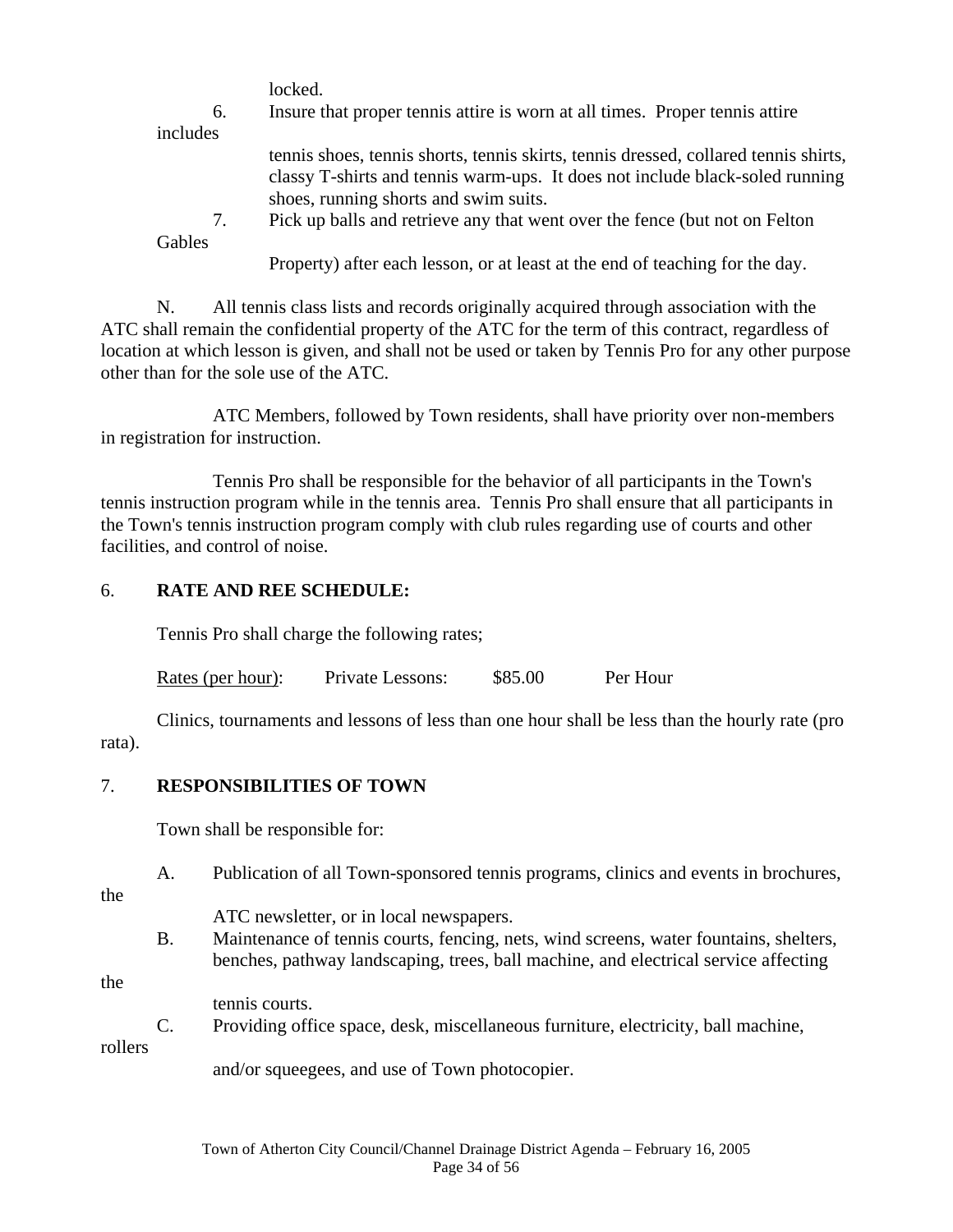D. Installation, maintenance and monthly fees associated with a telephone or pager, and for telephone answering machine or voice mail.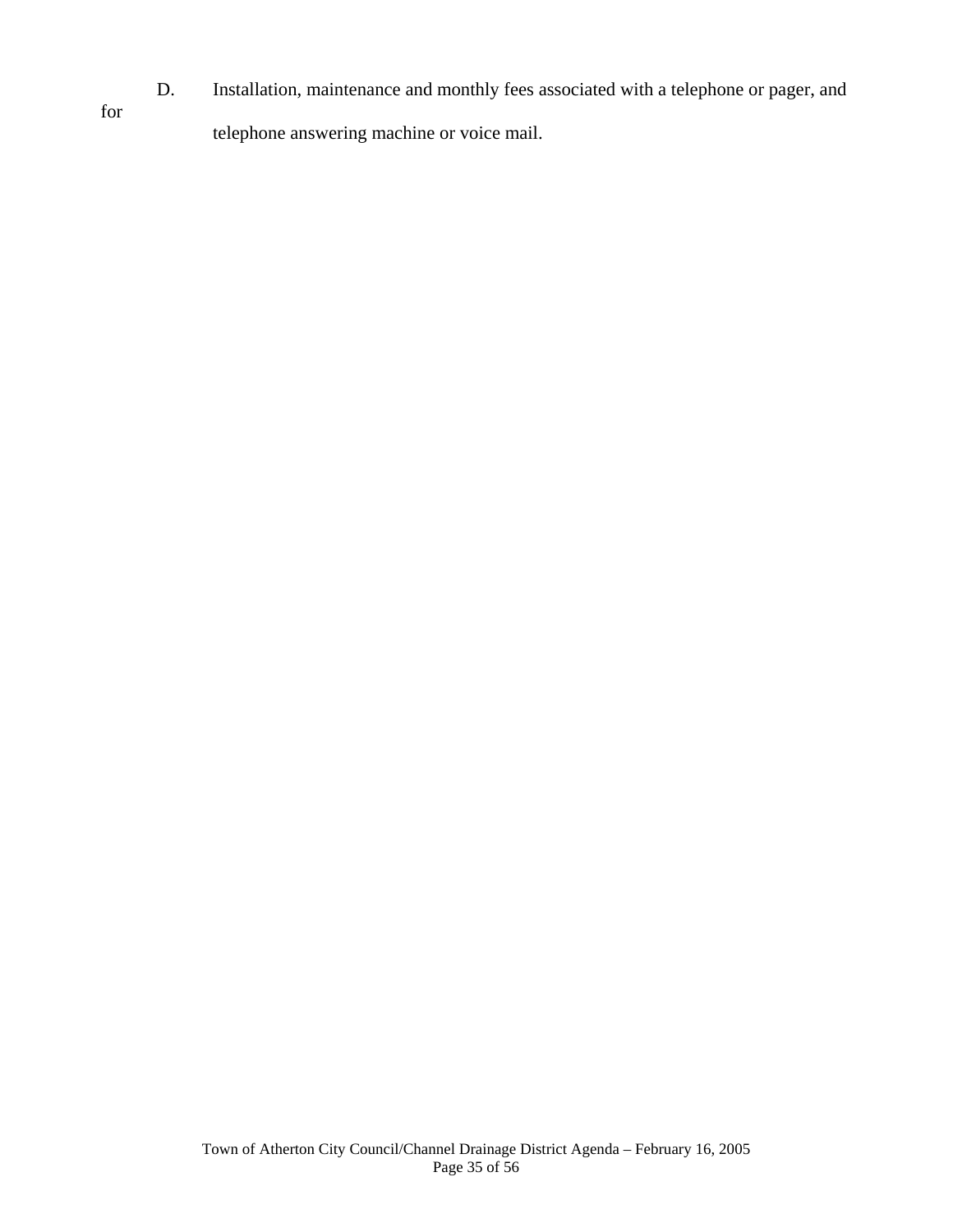#### 8. **PAYMENT TO TOWN BY TENNIS PRO**

 Tennis Pro shall pay the Town ten percent (10%) of his gross revenues on the last day of each month.

 Tennis Pro shall submit a record of all lessons, clinics, etc. taught or held, and include the names of each person, date of lesson, etc. and time expended for each lesson, amount charged/ collected, with a summary sheet showing total hours taught and total (100%) of the money collected.

 Tennis Pro shall include, with the above records, a check representing payment for ten percent (10%) of the total income shown by such records made payable to "Town of Atherton" and submit all information to the Holbrook-Palmer Park Program Manger at 150 Watkins Avenue, Main House, Atherton. Said payments shall be made on the last day of each month.

#### 9. **AUDIT**

 Once during each year of the term of this contract, and at any one time in the year following the termination of this contract, the City Manager may cause an audit of Tennis Pro's business within the Town, by an independent accountant selected by the City Manager. If any monthly or annual statement of gross revenues submitted by Tennis Pro to the Park Program Manager is found to be more than ten percent (10%) less than the amount of Tennis Pro's actual gross revenue for the same period, Tennis Pro shall immediately pay to Town the cost of the audit pus ten percent (10%) of the difference together with interest thereon computed at the rate of ten percent (10%) per annum. Otherwise, the cost of the audit shall be paid by the Town.

#### 10. **FORCE MAJEURE**

 If the facilities at Holbrook-Palmer Park are damaged or made unusable due to a natural disaster or causes beyond the control of the Town, the parties will be relieved of their mutual obligations under this contract. When the affected facilities are again deemed to be useable by the City Manager, the contract will be considered to be resumed.

#### 11. **PERFORMANCE REVIEWS**

 Tennis Pro shall be given an annual evaluation by the City Manager to review the performance of this agreement. Other reviews may be scheduled as agreed upon or as necessary by either party. Any notice given pursuant to this contract shall be considered complete upon hand delivery or three days after mailing, postage pre-paid as follows:

**TOWN:** City Manager Town of Atherton 91 Ashfield Road Atherton, CA 94027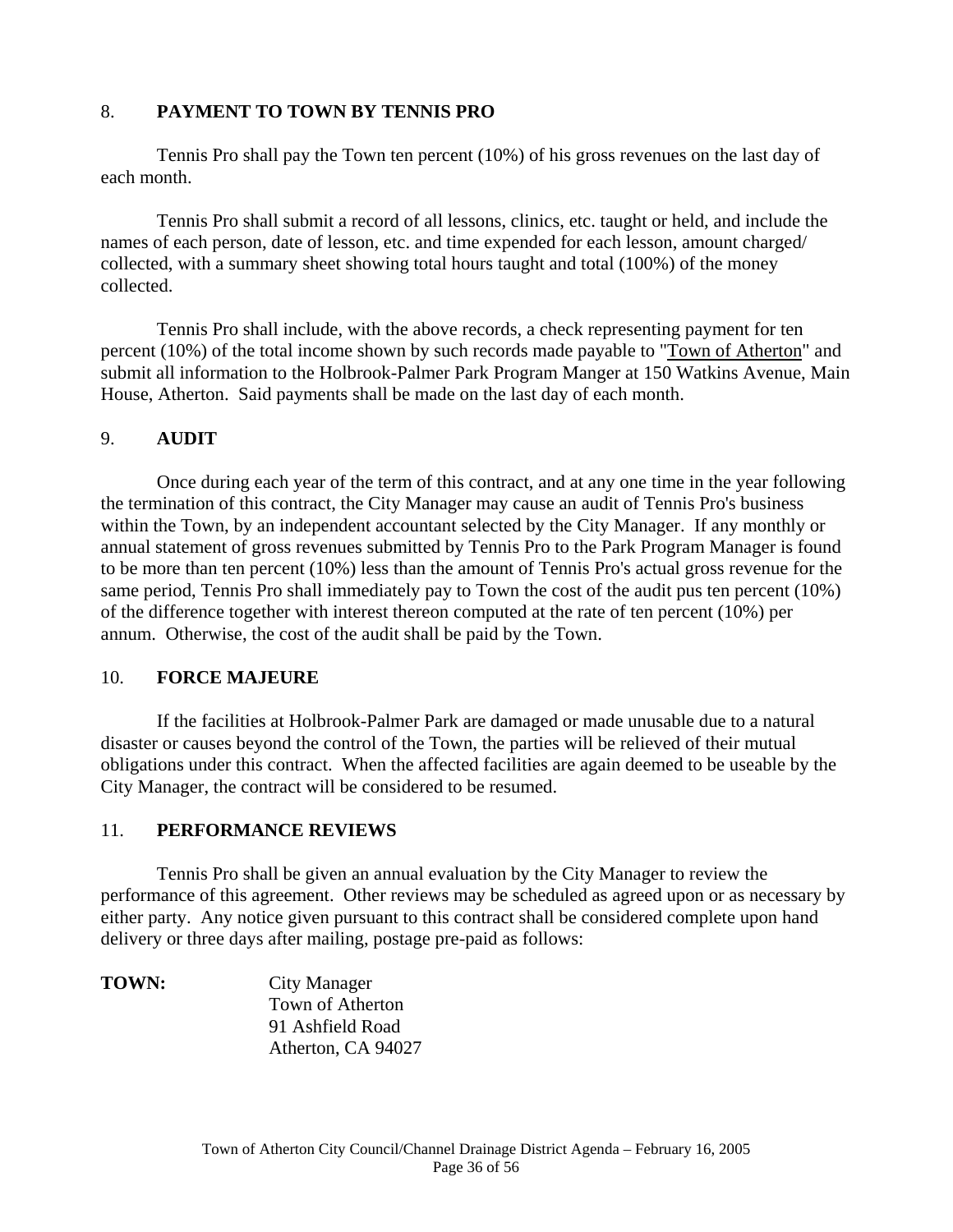**TENNIS PRO** Alan Margot

 325 M Sharon Park Dr. Menlo Park, CA 94025

Dated: \_\_\_\_\_\_\_\_\_\_\_\_ By: \_\_\_\_\_\_\_\_\_\_\_\_\_\_\_\_\_\_\_\_\_\_\_\_\_\_\_\_\_\_\_\_\_\_\_\_

 WILLIAM R. CONWELL, Mayor Town of Atherton

Dated: \_\_\_\_\_\_\_\_\_\_\_\_ By: \_\_\_\_\_\_\_\_\_\_\_\_\_\_\_\_\_\_\_\_\_\_\_\_\_\_\_\_\_\_\_\_\_\_\_

ALAN MARGOT, Tennis Professional

APPROVED AS TO FORM:

\_\_\_\_\_\_\_\_\_\_\_\_\_\_\_\_\_\_\_\_\_\_\_\_\_\_\_\_ MARC G. HYNES, City Attorney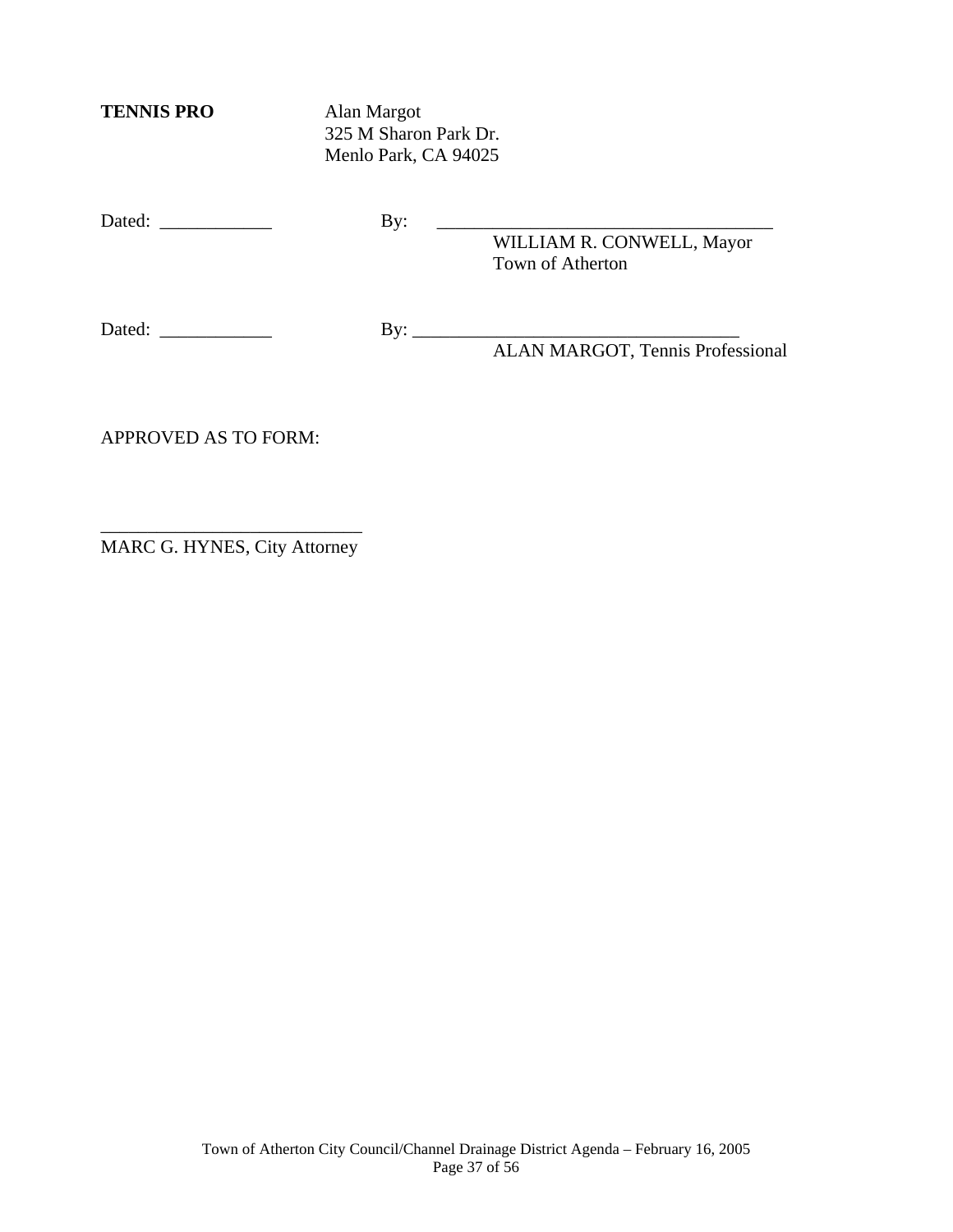

# **Town of Atherton**

## **CITY COUNCIL STAFF REPORT**

## **TO: HONORABLE MAYOR AND CITY COUNCIL JAMES H. ROBINSON, CITY MANAGER**

**FROM: MARC G. HYNES, CITY ATTORNEY** 

## **DATE: CITY COUNCIL MEETING OF FEBRUARY 16, 2005**

## **SUBJECT: SECOND READING AND ADOPTION OF ORDINANCE – CLAIMS AGAINST THE TOWN OF ATHERTON**

#### **RECOMMENDATION**

Hold second reading of ordinance by title only, waive further reading and adopt ordinance.

## **BACKGROUND**

At the regular meeting of January 19, 2005, the City Council held first reading of an Ordinance adding Chapter 1.22 to the Atherton Municipal Code pertaining to claims against the Town of Atherton. A public hearing was held and there were no comments from the public. The Ordinance was introduced for first reading by unanimous vote of the Council Members present, without amendment.

Attached is the staff report which was presented for the first reading of the Ordinance.

At this time, it is in order to hold second reading of the ordinance by title only, waive further reading and adopt the ordinance.

\_\_\_\_\_\_\_\_\_\_\_\_\_\_\_\_\_\_\_\_\_\_\_\_\_\_\_\_\_\_ \_\_\_\_\_\_\_\_\_\_\_\_\_\_\_\_\_\_\_\_\_\_\_\_\_\_\_\_\_\_\_\_

Prepared by: Approved by:

*/s/ Marc G. Hynes* 

City Attorney City Manager

Marc G. Hynes James H. Robinson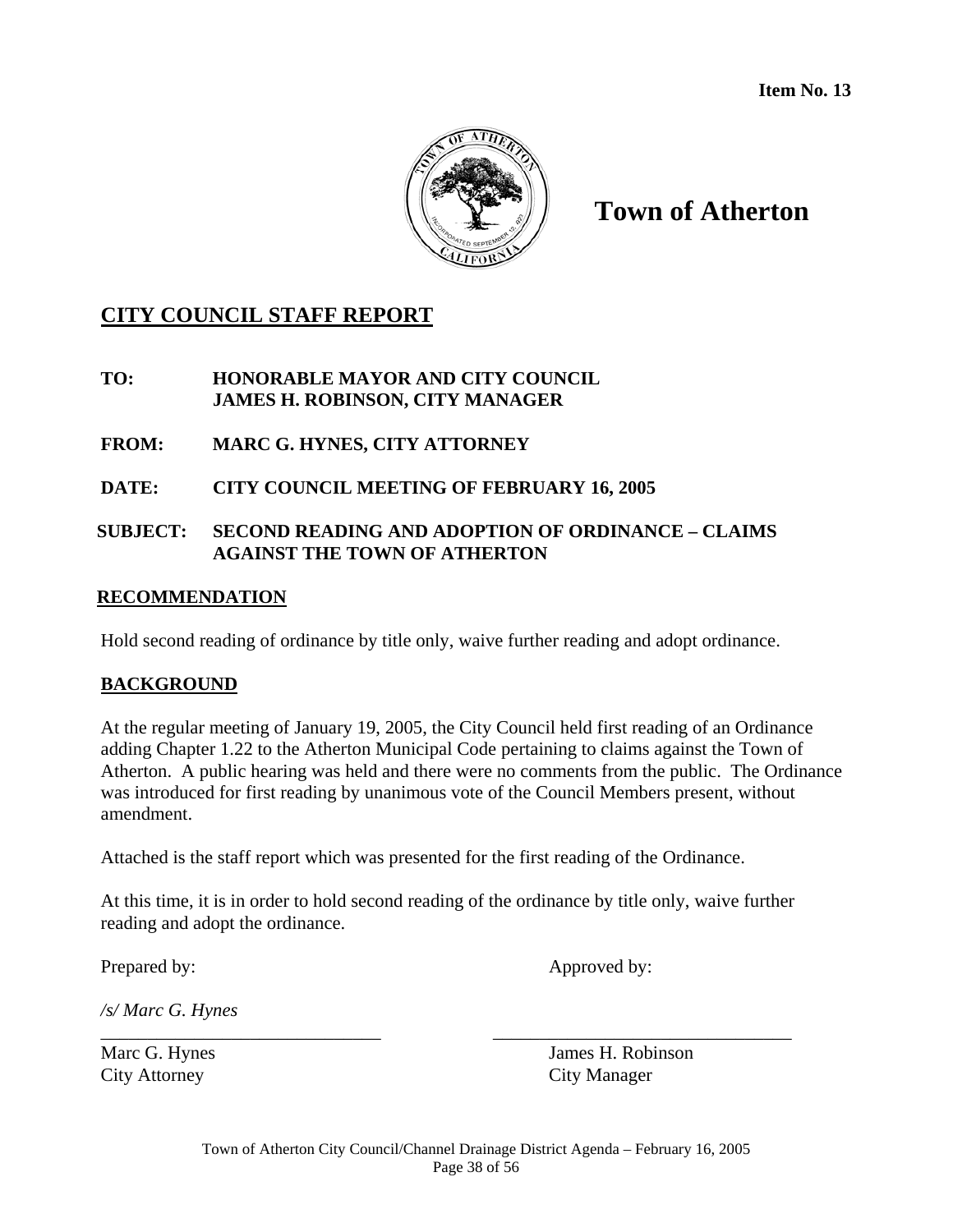Attachments: Staff Report of January 19, 2005 **Ordinance**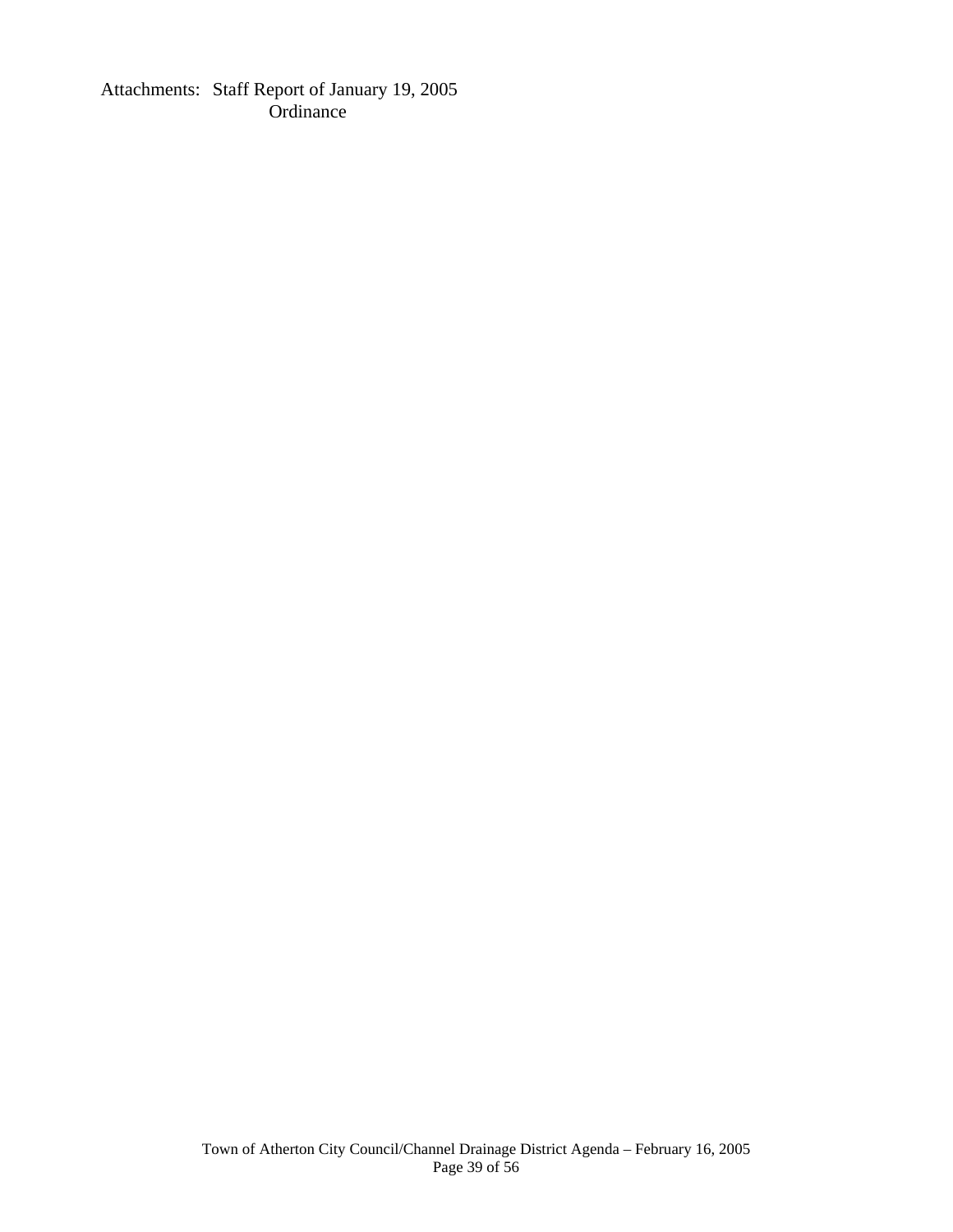## **ORDINANCE NO. \_\_\_\_\_\_**

## **AN ORDINANCE OF THE CITY COUNCIL OF THE TOWN OF ATHERTON ADDING CHAPTER 1.22 TO THE ATHERTON MUNICIPAL CODE PERTAINING TO CLAIMS AGAINST THE TOWN OF ATHERTON**

The City Council of the Town of Atherton does ordain as follows:

**SECTION 1:** Chapter 1.22 consisting of Sections 1.22.010 through 122.050 is hereby added to the Atherton Municipal Code to read as follows:

\_\_\_\_\_\_\_\_\_\_\_\_\_\_\_\_\_\_\_\_\_\_\_\_\_\_\_\_\_\_\_\_\_\_\_\_\_\_\_\_\_\_\_\_\_\_\_\_\_\_\_\_\_\_\_\_\_\_\_\_\_\_\_\_\_\_\_\_\_\_\_\_\_\_\_

#### "Chapter 1.22 **CLAIMS AGAINST THE TOWN OF ATHERTON**

 Section 1.22.010 **Authority.** The Chapter is enacted pursuant to Section 935 of the California Government Code.

 Section 1.22.020. **Claims Required.** All claims against the Town of Atherton for money or damages not otherwise governed by the Tort Claims Act, California Government Code Sections 900 et seq., or another state law (hereinafter in this Chapter, "claims") shall be presented within the time, and in the manner, prescribed by Part 3 of Division 3.6 of Title 1 of the California Government Code (commencing with Section 900 thereof) for the claims to which that Part applies by its own terms, as those provisions now exist or shall hereafter be amended, and as further provided by this chapter.

 Section 1.22.030. **Form of Claim.** All claims shall be made in writing and verified by the claimant or by his or her guardian, conservator, executor or administrator. No claim may be filed on behalf of a class of persons unless verified by every member of that class as required by this section. In addition, all claims shall contain the information required by California Government Code Section 910.

 Section 1.22.040. **Claim Prerequisite to Suit.** In accordance with California Government Code Sections 935(b) and 945.6, all claims shall be presented as provided in this section and acted upon by the City Council prior to the filing of any action on such claims and no such action may be maintained by a person who has not complied with the requirements of Section 1.22.020 of this Chapter.

 Section 1.22.050. **Suit.** Any action brought against the Town of Atherton upon any claim or demand shall conform to the requirements of Sections 940-949 of the California Government Code. Any action brought against any employee of the Town of Atherton shall conform with the requirements of Section 950-951 of the California Government Code."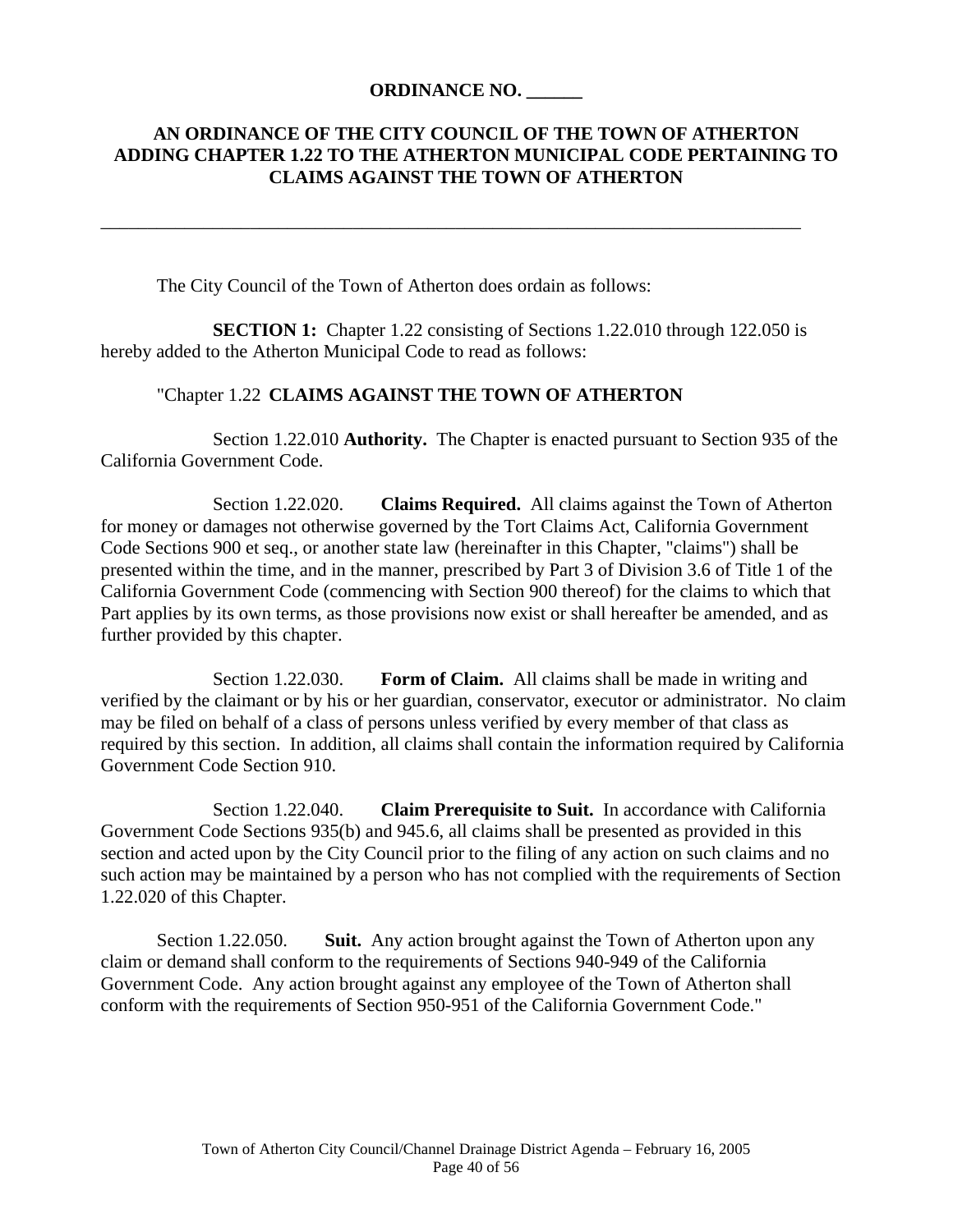**SECTION 2:** The City Council hereby declares that it would have passed this Ordinance sentence by sentence, paragraph by paragraph, section by section, and word by word and does hereby declare that any provisions of this Ordinance are severable and, if for any reason any sentence, paragraph, section, or word of this Ordinance shall be held invalid, such decision shall not affect the validity of the remaining parts of this Ordinance.

**SECTION 3:** This Ordinance shall be posted in at least three public places according to law and shall take effect and be in force from and after 30 days after its passage and adoption.

Introduced this 19<sup>th</sup> day of January, 2005.

 Passed and adopted as an Ordinance of the Town of Atherton at a regular meeting thereof held on the 16th day of February, 2005, by the following vote:

 $\overline{\phantom{a}}$  , which is a set of the set of the set of the set of the set of the set of the set of the set of the set of the set of the set of the set of the set of the set of the set of the set of the set of the set of th

| AYES:    | <b>COUNCILMEMBERS</b> |  |
|----------|-----------------------|--|
| NOES:    | <b>COUNCILMEMBERS</b> |  |
| ABSTAIN: | <b>COUNCILMEMBERS</b> |  |
| ABSENT:  | <b>COUNCILMEMBERS</b> |  |

 William R. Conwell Mayor, Town of Atherton

ATTEST:

Linda Kelly, Acting City Clerk

\_\_\_\_\_\_\_\_\_\_\_\_\_\_\_\_\_\_\_\_\_\_\_\_\_\_\_\_\_\_

Approved as to Form:

*/s/ Marc G. Hynes* 

Marc G. Hynes, City Attorney

\_\_\_\_\_\_\_\_\_\_\_\_\_\_\_\_\_\_\_\_\_\_\_\_\_\_\_\_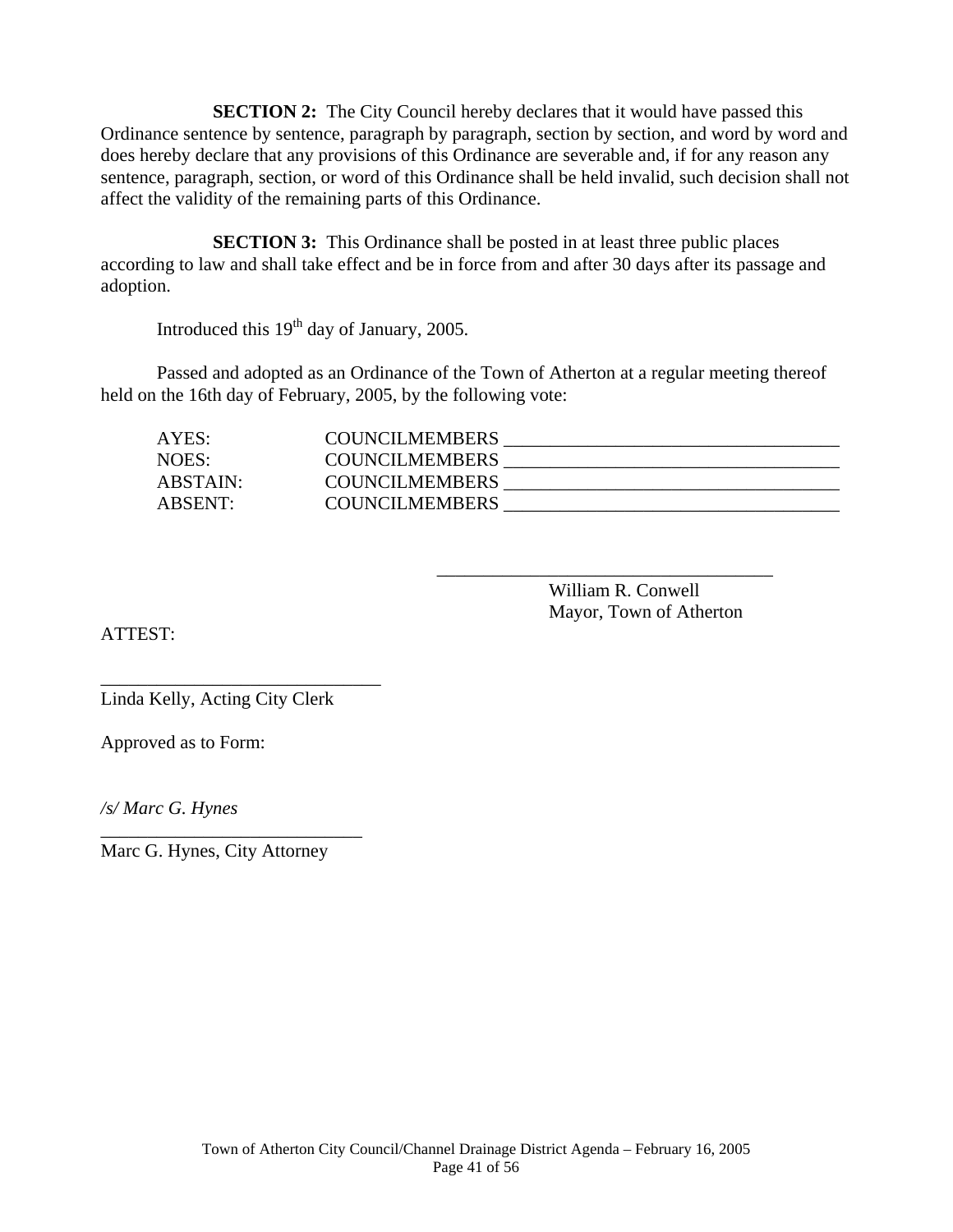

# **Town of Atherton**

# **CITY COUNCIL STAFF REPORT**

## **TO: HONORABLE MAYOR AND CITY COUNCIL JAMES H. ROBINSON, CITY MANAGER**

## **FROM: ROBERT BRENNAN, POLICE CHIEF**

## **DATE: FOR THE MEETING OF FEBRUARY 16, 2005**

## **SUBJECT: BLACK AND WHITE PATROL CAR PURCHASE**

## **RECOMMENDATION:**

Authorize the Town to "piggy back" on the City of Redwood City's bid in order to purchase two marked patrol vehicles for the Fiscal 2005-2006 budget cycle, for a total cost of \$65,788.16.

## **INTRODUCTION:**

The history of replacing vehicles in the Police Department over the past few years has been to rotate the vehicle with the highest mileage or maintenance cost. The mileage mark of replacing vehicles has been at approximately 75,000 miles. This standard has in the past required the replacement of three marked cars per year. During the 2003-2004 budget cycle, the Police Department deferred purchase or replacement of any marked patrol vehicle in the fleet. One marked car was replaced in January of 2003 that had been ordered and purchased during the 02-03-budget cycle. Two vehicles were replaced during the Fiscal 04-05 cycle. During the last 4 years the Police Department has reduced the number of vehicles in the fleet by 5. The vehicles that were eliminated were for special service, but seldom used vehicles. They included two pool cars, an evidence van, a training motorcycle and a spare motorcycle were also eliminated from the fleet. The current rotation has reduced the need of replacement from three cars per year to two marked cars per year.

#### **ANALYSIS**:

Because of reduction in the fleet and not purchasing marked patrol vehicles during the 03-04 fiscal year, the mileage and maintenance costs of the existing patrol fleet has been mounting. By allowing the Police Department to place our order during the last quarter of the fiscal year, we assure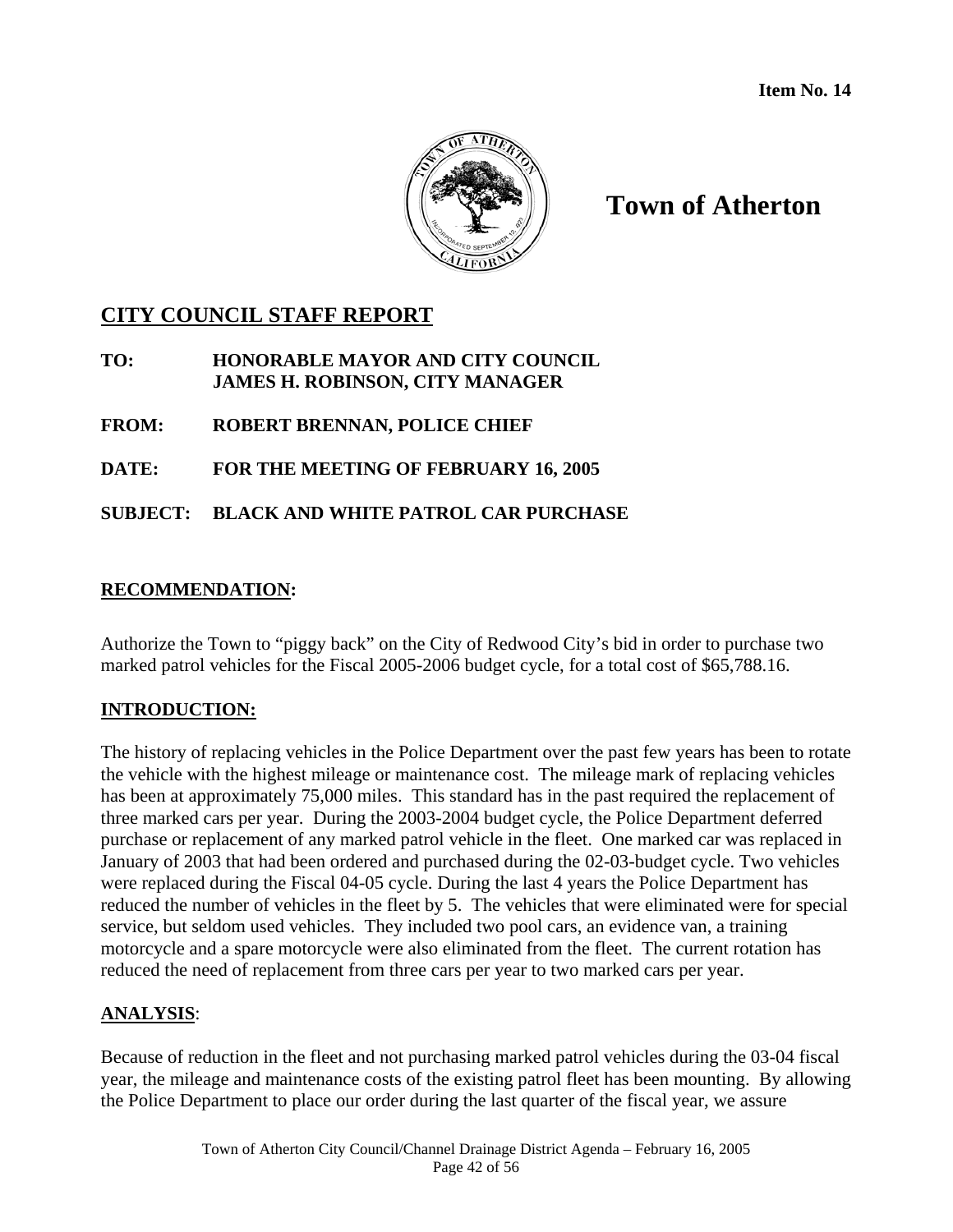ourselves of vehicle delivery during the Summer of 2005, no cost increase for 2006 cars, avoid the plant shutdown for re-tooling and subsequent late fall delivery. Even with a summer delivery, it is not expected the vehicles will be equipped for service until late September. This will still put these vehicles in service three or four months sooner and decrease the risk of loss of service to the residents of Atherton because of a shortage of vehicles due to breakdowns of the current overextended fleet.

**FISCAL IMPACT**: With the ability to "piggy back" on Redwood City's bid for 6 vehicles, we should see a cost savings by adding our additional two. Last year's purchase was \$1,800 less than the State bid contract. The cost to the Town of Atherton for **two 2005 Ford Police Interceptors is \$22,894,08 each, plus tax**, **for a vehicle total of cost \$45,788,16 plus tax**. **An additional expense of approximately \$10,000 per vehicle is required for purchase and/or installation of required equipment** (in-car camera, moving radar, and mobile radio). **Total replacement cost is \$65,788**,**16 plus tax**. Approval of the 05-06 ABAG camera grant would see a reduction of \$5,700 of the final amount. Much of the equipment is re-used from the vehicles that will be retired, but in some cases, it is less expensive to replace than recycle. The funds are available from the vehicle replacement account. There is no requirement to augment the current budget.

Prepared By: Approved:

Police Chief City Manager

 $\overline{a}$ 

Robert Brennan James H. Robinson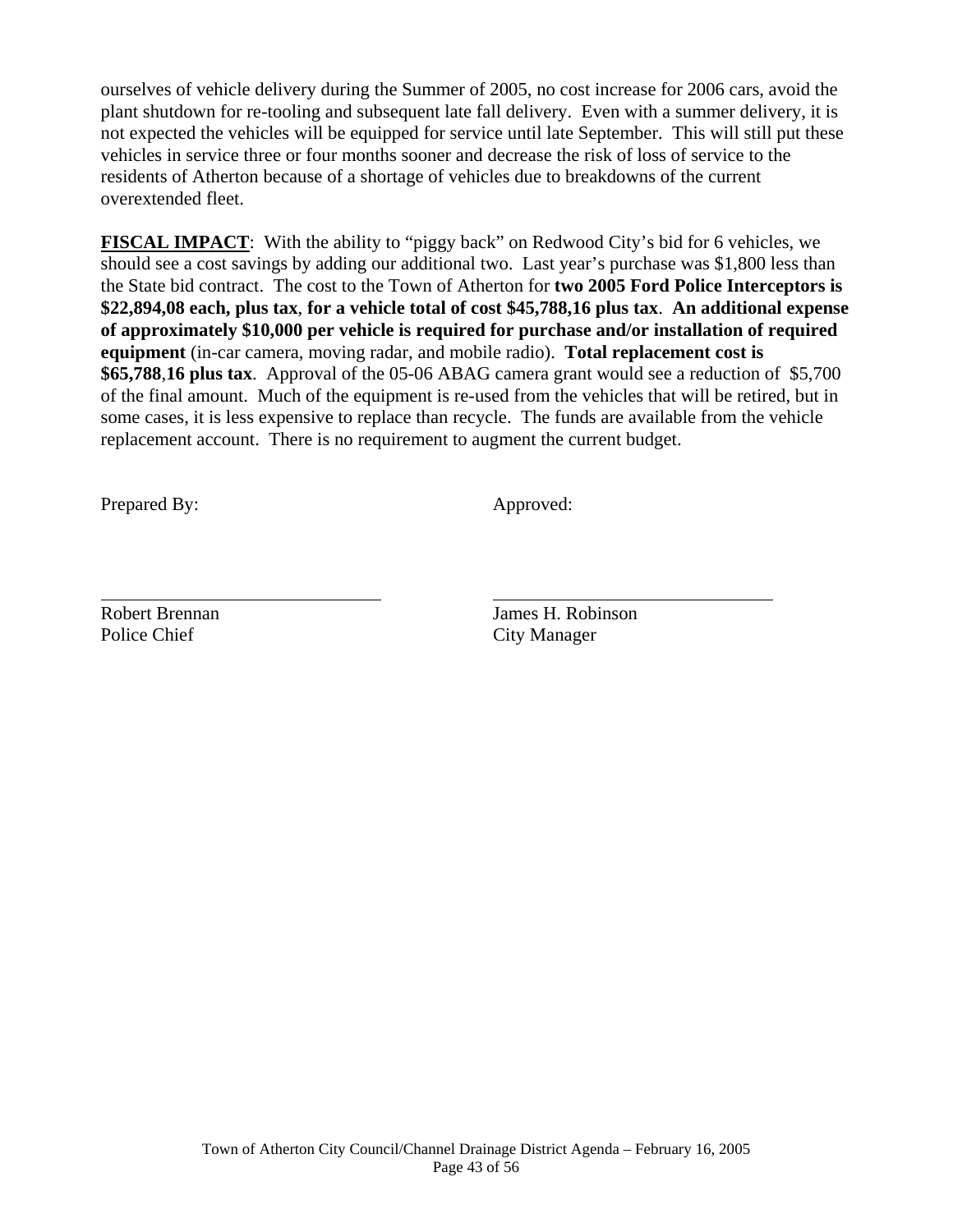**Item No. 15** 



# **Town of Atherton**

## **CITY COUNCIL STAFF REPORT**

## **TO: HONORABLE MAYOR AND CITY COUNCIL JAMES H. ROBINSON, CITY MANAGER**

## **FROM: DUNCAN JONES, PUBLIC WORKS DIRECTOR**

## **DATE: FOR THE MEETING OF FEBRUARY 16, 2005**

## **SUBJECT: APPROVAL OF PLANS AND SPECIFICATIONS AND AUTHORIZATION TO ADVERTISE THE 2004 STREET RECONSTRUCTION PHASE 2 PROJECT, NO. 04-002**

## **RECOMMENDATION:**

Approve the plans and specifications, and to authorize advertisement of the contract for the 2004 Street Reconstruction Phase 2 Project, No. 04-002.

## **INTRODUCTION:**

The Fiscal Year 2004-05 adopted budget includes appropriations for street reconstruction in the amount of \$1,272,000. The need for this project resulted from the pavement condition surveys conducted in the summer of 2003.

## **ANALYSIS**:

The Town hired EIS, Inc., using a Metropolitan Transportation Commission grant to survey all the streets in Atherton. The report recommends that all streets with a Pavement Condition Index (PCI) between 0 and 25 should be reconstructed. In addition, the CIP for 2004-05 included several additional streets for reconstruction. Due to favorable bids on previous street reconstruction projects, there is sufficient budget to reconstruct all streets in the 2004-05 CIP and all streets with a PCI of 1 to 25. The streets to be included in Phase 2 are:

Flood Circle Linden Avenue Luburnum Road Magnolia Avenue Prior Lane cul-de-sac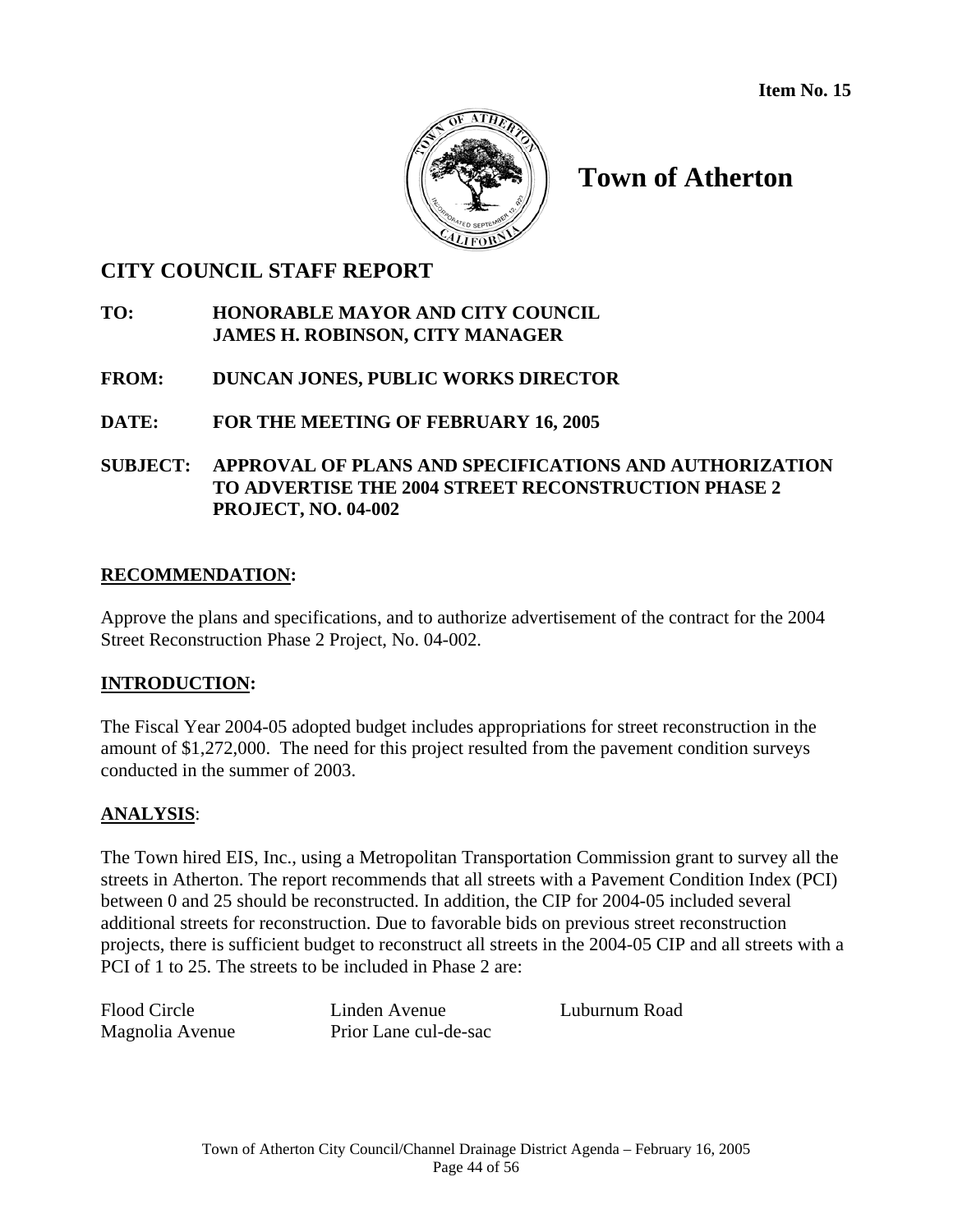The Project is budgeted for construction in Fiscal Year 2004-05. The plans and specifications are ready to be advertised for construction.

## **FISCAL IMPACT:**

The Engineer's Estimate for the 2004 Street Reconstruction Phase 2 Project is \$808,522. In addition, a 10% construction contingency of \$80,852 would bring the total estimate to \$889,374. An amount of \$1,272,000 (\$1,130,380 from Parcel Tax funds and \$141,620 from Measure A funds) is budgeted for the project in Fiscal Year 2004-05. The project is scheduled to receive bids on May 17, 2005.

The project will be brought to the City Council at the June 16, 2005 meeting for award of contract. At that time, Council may choose to award the contract or reject all bids. It is anticipated that, if the funding mechanism selected to replace the current Parcel Tax is not approved in the June election, the City Council will choose not to award the contract, and all bids will be rejected. The project is being advertised now so that, should funding become available, the project can be constructed in the summer 2005 construction season.

Prepared By: Approved:

 $\overline{a}$ 

Duncan L. Jones, PE James H. Robinson Public Works Director City Manager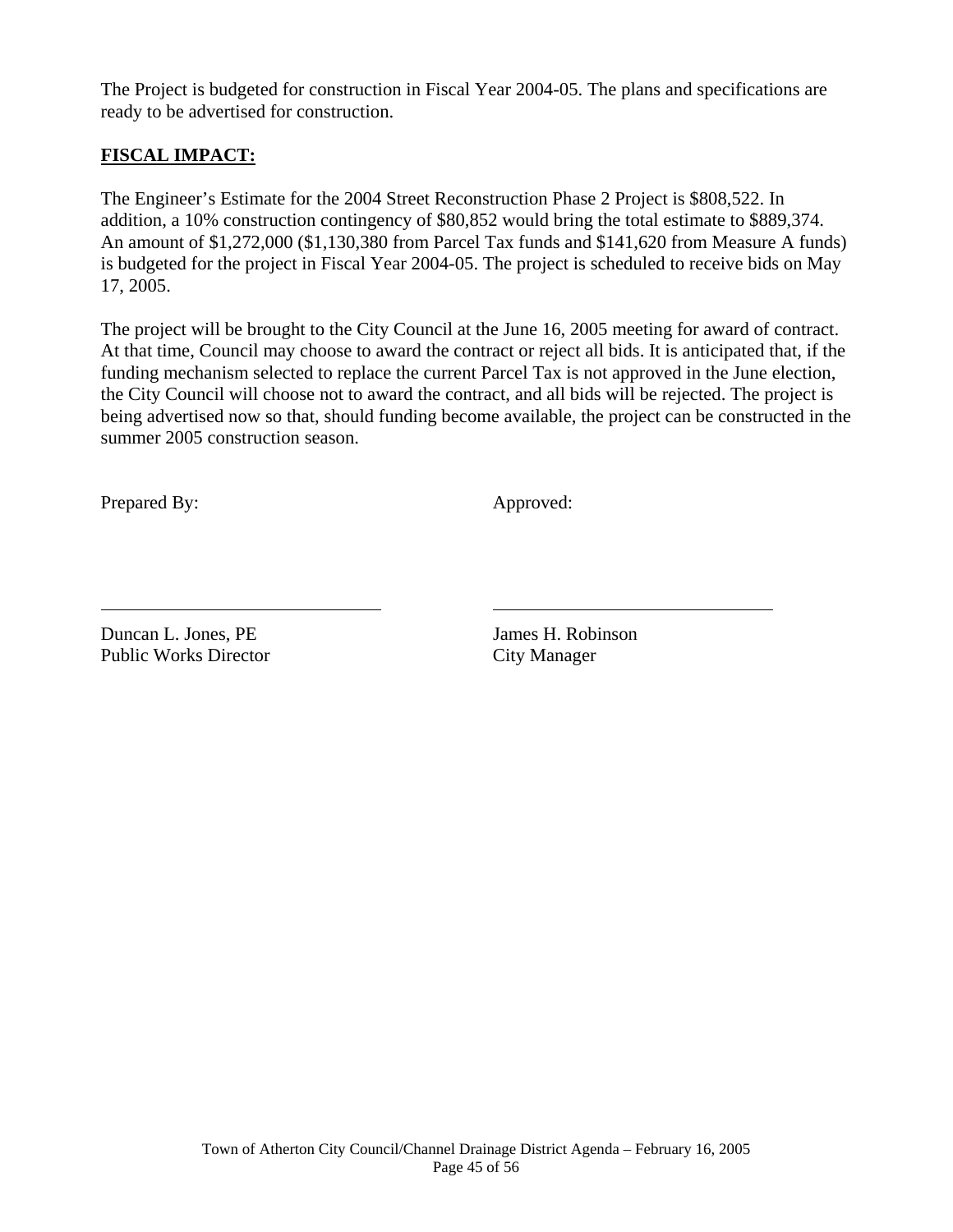

**Town of Atherton** 

## **CITY COUNCIL STAFF REPORT**

## **TO: HONORABLE MAYOR AND CITY COUNCIL JAMES H. ROBINSON, CITY MANAGER**

## **FROM: DUNCAN JONES, PUBLIC WORKS DIRECTOR**

## **DATE: FOR THE MEETING OF FEBRUARY 16, 2005**

## **SUBJECT: APPROVAL OF PLANS AND SPECIFICATIONS AND AUTHORIZATION TO ADVERTISE THE SELBY LANE RECONSTRUCTION PROJECT, NO. 04-004**

## **RECOMMENDATION:**

Approve the plans and specifications, and to authorize advertisement of the contract for the Selby Lane Reconstruction Project, No. 04-004.

## **INTRODUCTION:**

The adopted Capital Improvement Program (CIP) includes funds for constructing the Selby Lane Reconstruction Project. The need for this project resulted from the pavement condition surveys conducted in the summer of 2003.

## **ANALYSIS**:

The Town hired EIS, Inc., using a Metropolitan Transportation Commission grant to survey all the streets in Atherton. The report recommends that all streets with a Pavement Condition Index (PCI) between 0 and 25 should be reconstructed and that streets between 25 and 70 should be resurfaced. The PCI for Selby Lane ranges from 27 to 53. Staff reviewed the street to prepare a dig-out plan in preparation for resurfacing, and found that the extent of base failure would require dig-outs that would be more costly than a complete reconstruction. For this reason, a complete reconstruction is recommended.

The Selby Lane Reconstruction Project is budgeted for construction in Fiscal Year 2004-05. The plans and specifications are ready to be advertised for construction.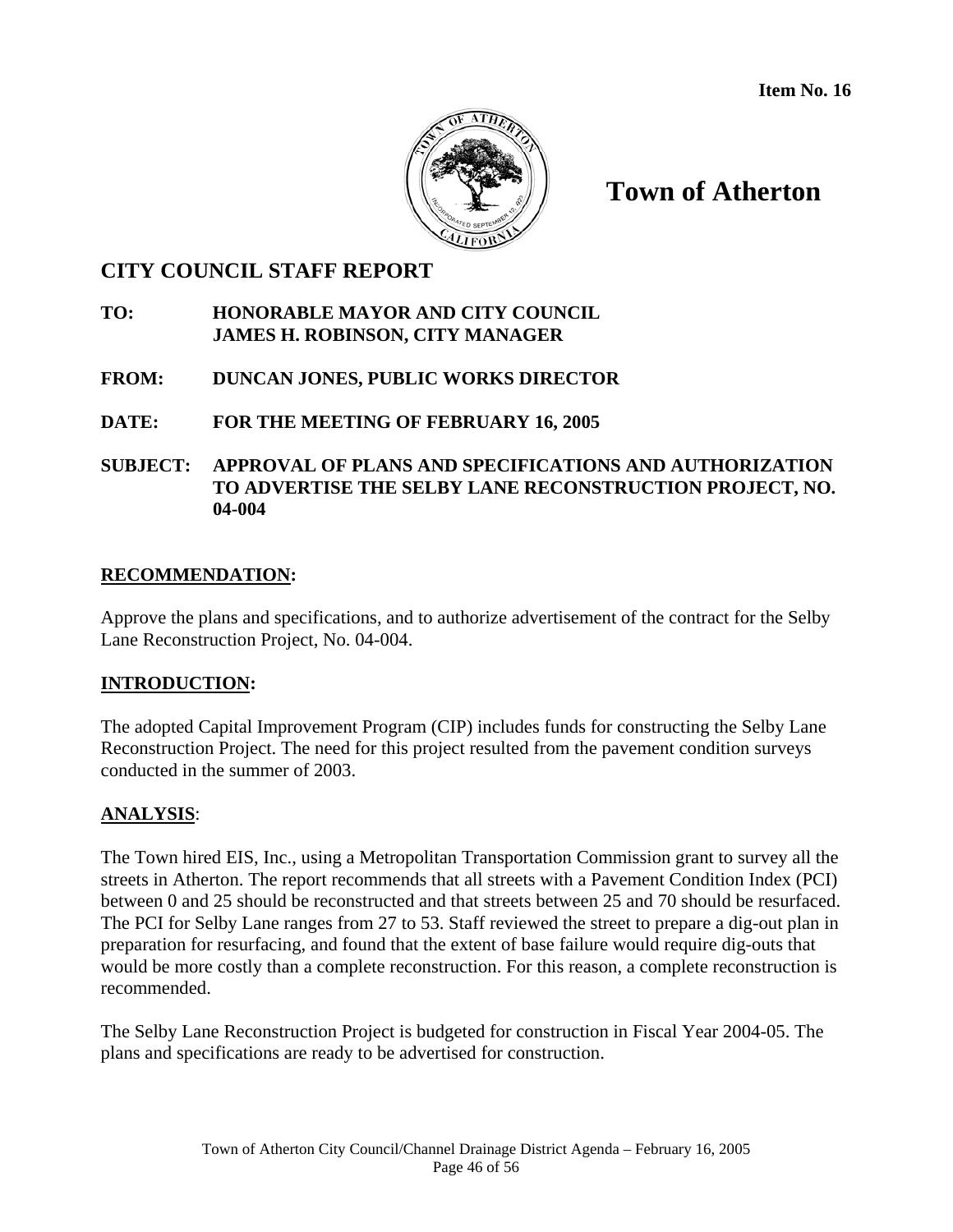## **FISCAL IMPACT:**

The Engineer's Estimate for the Selby Lane Reconstruction Project is \$1,319,235. In addition, a 10% construction contingency of \$131,924 would bring the total estimate to \$1,451,159. An amount of \$1,100,000 (\$807,098 from Parcel Tax funds and \$292,902 from Capital Improvement funds) is budgeted for the project in Fiscal Year 2004-05.

This estimate has been updated based on current construction costs which have seen a dramatic increase since the original estimate last year. For this reason, the allocated budget is not sufficient and the remaining \$351,159 will need to be re-allocated from the 2005 Street Reconstruction Phase 2 Project, which has a remaining balance, based on the current estimate plus contingencies, of \$382,626.

This project is scheduled to receive bids on May 10, 2005 and will be brought to the City Council at the June 16, 2005 meeting for award of contract. At that time, Council may choose to award the contract or reject all bids. It is anticipated that, if the renewal of the current Parcel Tax is not approved in the June 7, 2005 election, the City Council may choose not to award the contract, and all bids will be rejected. The project is being advertised now so that, should funding become available, the project can be constructed in the summer 2005 construction season.

Prepared By: Approved:

 $\overline{a}$ 

Duncan L. Jones. PE James H. Robinson Public Works Director City Manager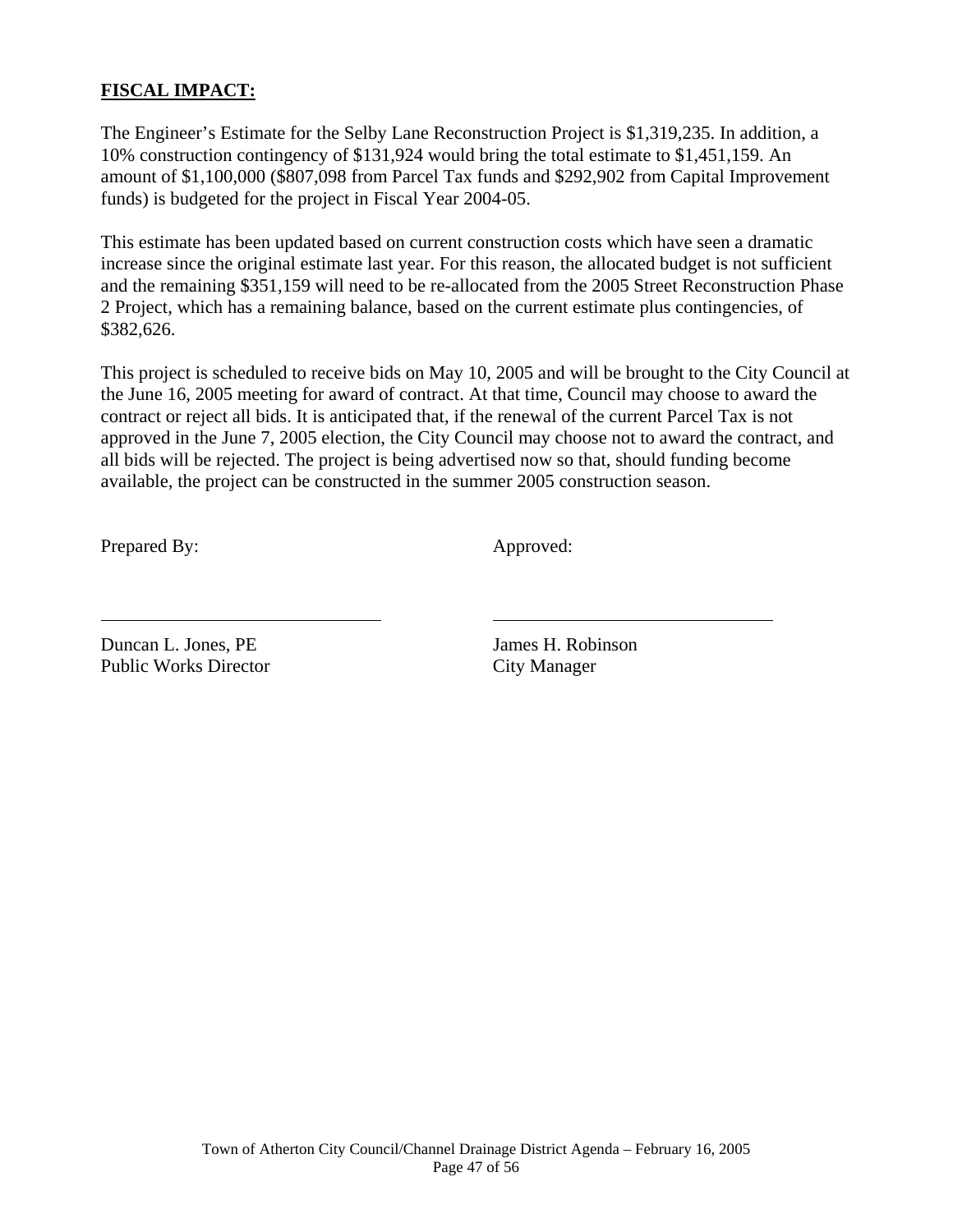

# **Town of Atherton**

# **CITY COUNCIL STAFF REPORT**

## **TO: HONORABLE MAYOR AND CITY COUNCIL**

## **FROM: JAMES H. ROBINSON, CITY MANAGER**

## **DATE: CITY COUNCIL MEETING OF FEBRUARY 16, 2005**

## **SUBJECT: RESOLUTION IN SUPPORT OF MENLO COLLEGE DIRECTIONAL SIGNAGE ON INTERSTATE 280 AND BAYSHORE FREEWAY 101**

## **RECOMMENDATION**

Adopt a resolution requesting Senator Joseph Simitian's assistance to help secure directional signs on both Interstate 280 and Bayshore Freeway 101 for Menlo College.

## **BACKGROUND**

The Town received a request from Menlo College for a resolution asking Senator Joseph Simitian to assist in having directional signs placed on both Interstate 280 and Bayshore Freeway 101 to Menlo College. The City of Menlo Park has also been requested to adopt a similar resolution.

According to Menlo College, the Director of the California Department of Transportation has the authority to direct District 4 to install appropriate signage as prescribed in their *Traffic Manual* in subsection 2 of Section 4-04.13. Senator Simitian has indicated that he is inclined to make this request if the Council formally requests him to do so by adopting a resolution. Local support is required by Senator Simitian in order to promote this project to Caltrans. Once the resolution is adopted, copies will be sent to Senator Simitian and Menlo College.

Menlo College believes that highway signage would be helpful for anyone attempting to locate the college. Such signage exists for other colleges and universities.

Attachments: Letter from Menlo College Proposed Resolution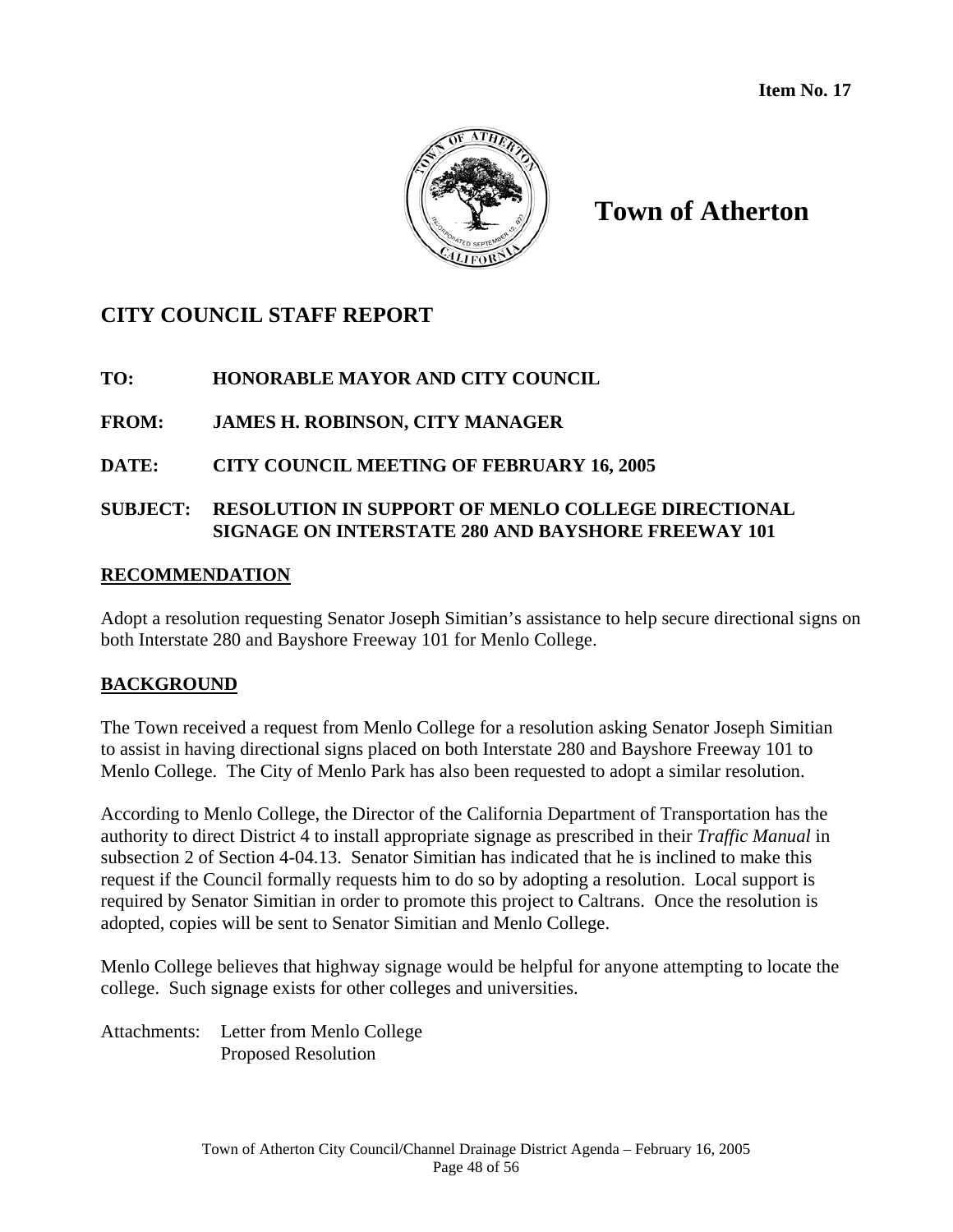#### **Resolution No. 05-\_\_\_**

## **A RESOLUTION OF THE CITY COUNCIL OF THE TOWN OF ATHERTON REQUESTING SENATOR JOSEPH SIMITIAN'S ASSISTANCE WITH DIRECTIONAL SIGNAGE BEING PLACED ON INTERSTATE 280 AND BAYSHORE FREEWAY 101 TO MENLO COLLEGE**

 WHEREAS, Menlo College first opened as a two-year junior college in 1927 and in 1986 Menlo College began offering only four-year programs; and

 WHEREAS, Menlo College is the venue for many athletic, academic, and social activities with other institutions of higher learning; and

 WHEREAS, Over 20% of the Menlo College student body comes from the far reaches of the globe, and is a significant destination for visitors to the San Francisco Peninsula; and

 WHEREAS, Menlo College is within the Town of Atherton; however, freeway and major highway exits are in the City Menlo Park.

 NOW, THEREFORE, be it resolved by the City Council of the Town of Atherton that the Town hereby respectfully requests Senator Joseph Simitian's support in placing appropriate directional signs on Interstate Highway 280 and Bayshore Freeway 101 for the purpose of assisting the motoring public in accessing Menlo College.

**\* \* \* \* \* \* \* \* \* \* \*** 

 $\overline{\phantom{a}}$  , and the contract of the contract of the contract of the contract of the contract of the contract of the contract of the contract of the contract of the contract of the contract of the contract of the contrac

\_\_\_\_\_\_\_\_\_\_\_\_\_\_\_\_\_\_\_\_ \_\_\_\_\_\_\_\_\_\_\_\_\_\_\_\_\_\_\_\_\_\_

*I hereby certify that the foregoing Resolution was duly and regularly passed and adopted by the City Council of the Town of Atherton at a regular meeting thereof held on the 16<sup>th</sup> day of February, 2005 by the following vote:* 

| COUNCILMEMBERS: |
|-----------------|
| COUNCILMEMBERS: |
| COUNCILMEMBERS: |
| COUNCILMEMBERS: |
|                 |

 William R. Conwell, Mayor Town of Atherton

ATTEST: APPROVED AS TO FORM:

*/s/ Marc G. Hynes* 

Linda Kelly Marc G. Hynes Acting City Clerk City Attorney

Town of Atherton City Council/Channel Drainage District Agenda – February 16, 2005 Page 49 of 56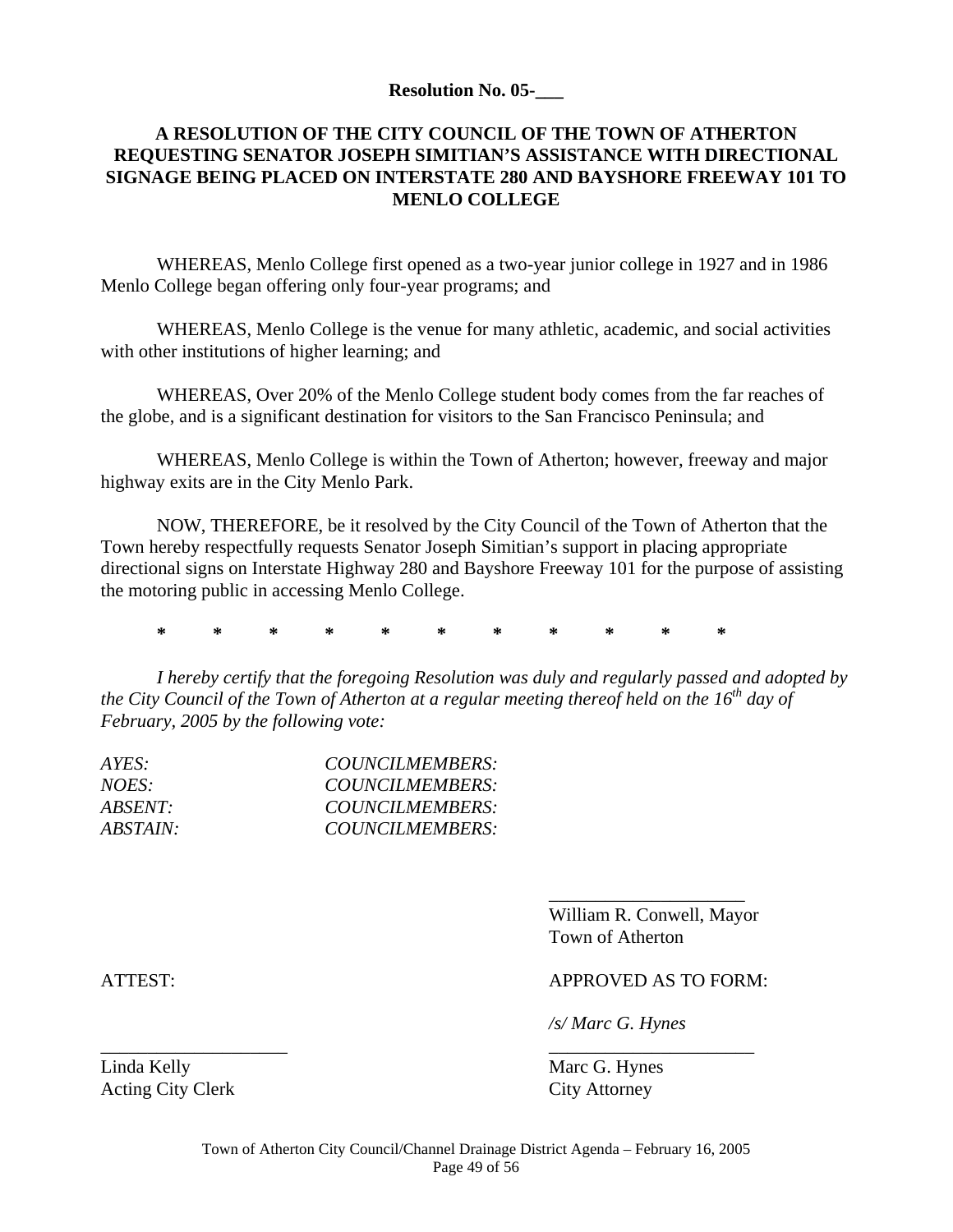**Item No. 18** 



**Town of Atherton** 

# **CITY COUNCIL STAFF REPORT**

## **TO: HONORABLE MAYOR AND CITY COUNCIL JAMES H. ROBINSON, CITY MANAGER**

## **FROM: DUNCAN L. JONES, PUBLIC WORKS DIRECTOR**

## **DATE: FOR THE MEETING OF FEBRUARY 16, 2005**

## **SUBJECT: RESOLUTION APPROVING CALTRAIN'S PROPOSED "HOLD-OUT" STATION MODIFICATIONS AND ADVOCATING THE INSTALLATION OF FOUR-QUADRANT GATES AT FAIR OAKS LANE AND WATKINS AVENUE TO IMPROVE GRADE CROSSING SAFETY**

## **RECOMMENDATION:**

Adopt a resolution approving Caltrain's proposed "Hold-Out" station modifications and advocating the installation of four-quadrant gates at Fair Oaks Lane and Watkins Avenue.

## **BACKGROUND:**

Caltrain is proposing to modify the Atherton train station platforms to eliminate the center platform. A center requires trains to "hold-out" before entering the station whenever there is a train in the opposite direction in the station. This requirement is for the safety of passengers who may be on the center platform. The modified plan would construct a new platform for the northbound track on the east side of the tracks. The center platform would be removed and a fence would be installed. Passenger would access the northbound platform using a gated pedestrian crossing at the north end of the platform, along Fair Oaks Lane.

The new station would also resurface the southbound platform to raise it to the current eight inches above top of rail standard. Both platforms would have shelters, platform lights, benches, trash receptacles, signs, communications speakers, electronic message boards and wheelchair lifts. The new lights would match the existing platform lights. The shelters would be small canopy shelters with hip roofs and painted to match the color of the existing station. The modifications would create a station very similar to the station at Menlo Park.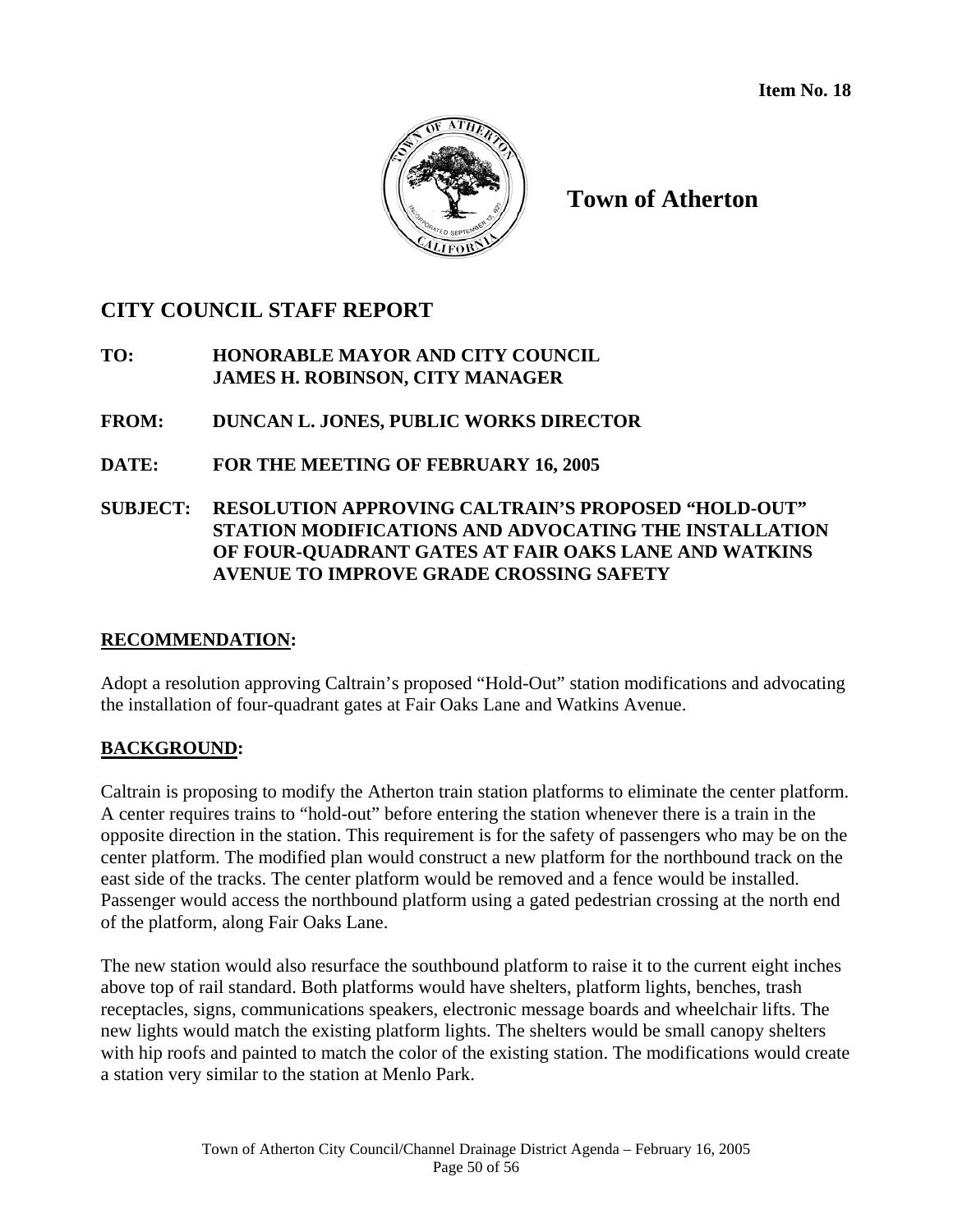The project will also replace the at-grade crossings at Fair Oaks Lane and Watkins Avenue with the current standard concrete track crossings. The crossing material will be extended beyond the roadway to provide pedestrian crossings at Fair Oaks Lane for access to the northbound platform and at Watkins Avenue to connect the walking paths on both sides of the tracks. Pedestrians at Fair Oaks Lane will be protected by new pedestrian gates. Pedestrians at Watkins Avenue will be protected by the existing vehicle gates. No additional vehicle gates are included in the project.

The Caltrain Corridor Subcommittee considered this item at their November 9, 2004 meeting recommended that the project be approved by the City Council in order to express to Caltrain the Town's support of modifying the station, both to improve the safety of the station, and to show commitment for the station continuing to serve the Town of Atherton. The 65% plans and specifications were received from Caltrain in January, reviewed by staff, and discussed at the Subcommittee's February 1, 2005 meeting. Comments were sent to Caltrain for clarifications and revisions to the plans. The Caltrain Subcommittee recommended approval of the station plans and specifications with the comments incorporated.

The Caltrain Subcommittee is also is considering the requirements for creation of an official Quiet Zone through Atherton. The Interim Final Rule on the Use of Locomotive Horns at Highway-Rail Grade Crossings, 49 CFR Parts 222 and 229, developed by the Federal Railroad Administration (FRA) is scheduled to become effective on April 1, 2005 to create a mechanism for municipalities with railroad at-grade crossings to create Quiet Zones by implementing supplemental safety measures (SSM) which would improve the safety of the crossing sufficient to allow the trains to stop sounding their horns. Using the FRA Quiet Zone Calculator, the *Risk Index with Horns* for both crossings would be 35,157.29, the *Nationwide Significant Risk Threshold* is 16,988, the *Quiet Zone Risk Index* with no SSM is 58,642.36, and the *Quiet Zone Risk Index* with four-quadrant gates as the SSM is 13,487.74. "The risk index is basically the predicted cost to society of the casualties that are expected to result from the predicted collisions at a crossing." Federal Register Vol. 68, No. 243 Pg.70684. This indicates that the crossings will be significantly safer with the four-quadrant gates and no horns than they are with the current configuration and the trains sounding their horns.

Under the federal rule, only a municipality can implement a Quiet Zone. The City Attorney issued a legal opinion, attached, regarding the City's liability exposure for installing SSM and implementing a Quiet Zone under the new FRA rule.

The requested resolution will approve of the station modifications to encourage Caltrain to continue with the project and implement it as soon as possible. The requested resolution will also encourage Caltrain to include four-quadrant gates in the station modification project.

## **FISCAL IMPACT:**

There is no fiscal impact to the Town of Atherton for the station modification project. Caltrain's budget for the project is \$2 million. Currently the project estimate (prepared by Caltrain's consultant) exceeds the budget. Staff has been working with Caltrain to trim lower priority items from the project.

The four-quadrant gates are estimated to cost \$500,000 for both crossings. Staff is seeking more detail from recently constructed projects to refine this estimate. Currently the gates are not funded.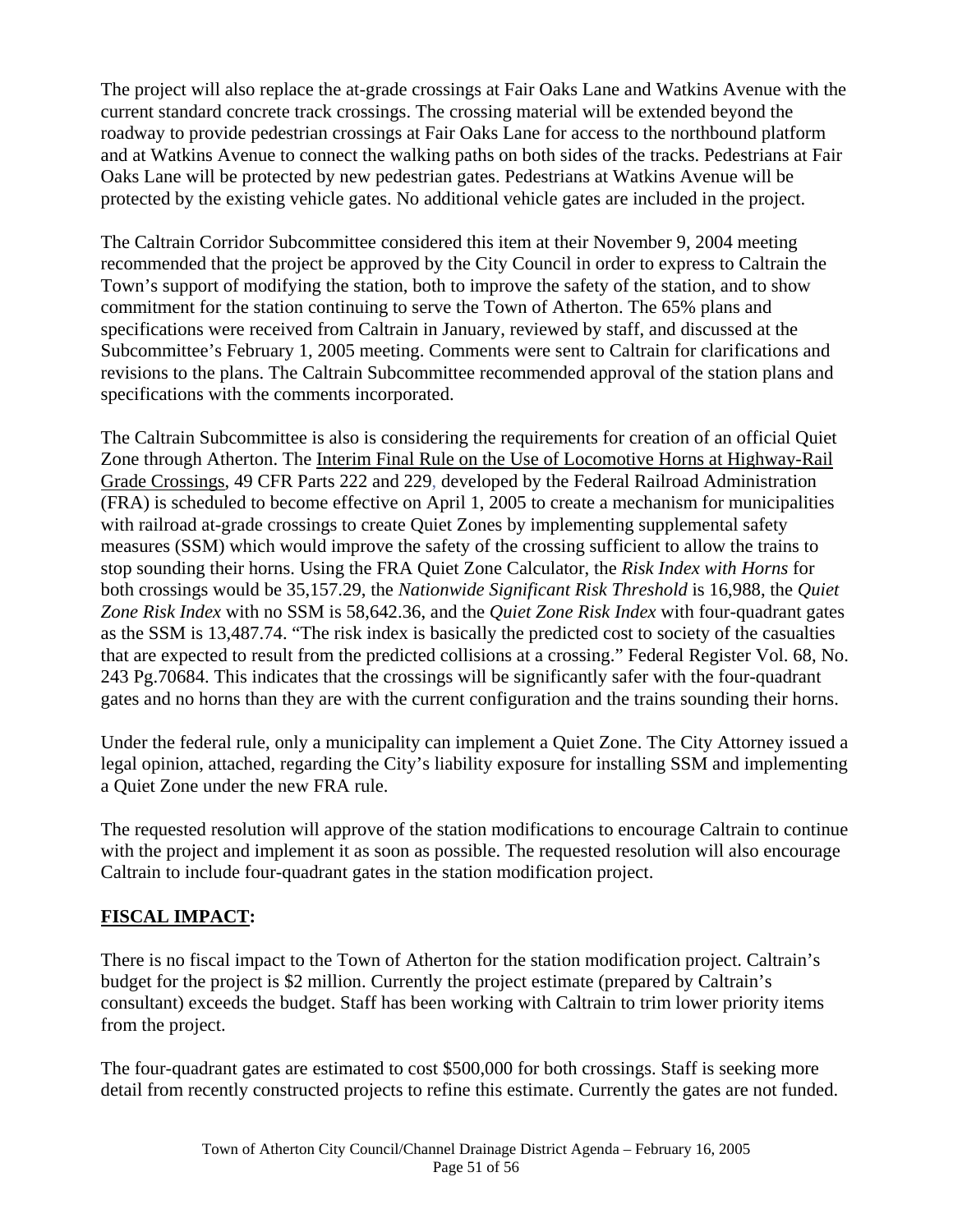Staff is seeking grant funds to pay for the gates. The requested resolution is intended to encourage the California Public Utilities Commission (CPUC), the agency responsible for crossing safety in California, to request Caltrans to allocate Section 130 grade crossing upgrade grant funds for the Atherton four-quadrant gates.

Prepared by: Approved by:

Duncan L. Jones, P.E. James H. Robinson Public Works Director City Manager

\_\_\_\_\_\_\_\_\_\_\_\_\_\_\_\_\_\_\_\_\_\_ \_\_\_\_\_\_\_\_\_\_\_\_\_\_\_\_\_\_\_\_\_\_

Attachments:

 Quiet Zone Legal Opinion Proposed Ordinance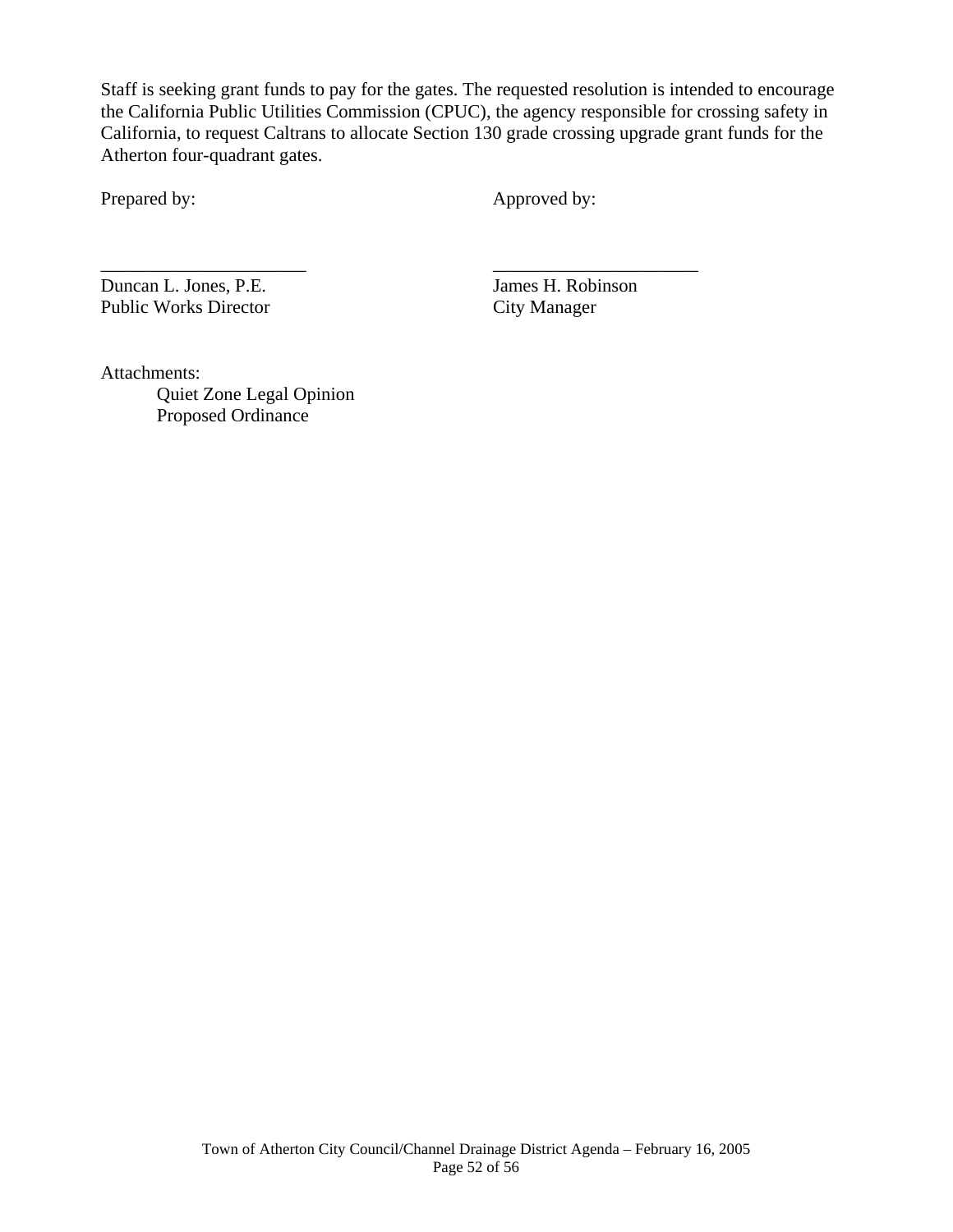#### **RESOLUTION 05-\_\_**

## **A RESOLUTION OF THE CITY COUNCIL OF THE TOWN OF ATHERTON APPROVING CALTRAIN'S PROPOSED "HOLD-OUT" STATION MODIFICATIONS AND ADVOCATING THE INSTALLATION OF FOUR-QUADRANT GATES AT FAIR OAKS LANE AND WATKINS AVENUE TO IMPROVE GRADE CROSSING SAFETY**

**WHEREAS,** Caltrain is proposing modifications to the Atherton train station platforms to eliminate the 'hold-out" status of the station; and

**WHEREAS,** Caltrain has submitted 65% design plans to the Town of Atherton for review and comment; and

**WHEREAS,** the residents of the Town of Atherton desire that the trains using the Caltrain corridor stop sounding their train horns, except in case of emergency; and

**WHEREAS,** the Federal Railroad Administration has formulated an Interim Final Rule on the Use of Locomotive Horns at Highway-Rail Grade Crossings, 49 CFR Parts 222 and 229, that provides for the creation of Quiet Zones.

**NOW, THEREFORE, BE IT RESOLVED** by the City Council of the Town of Atherton that:

- 1. The Town of Atherton fully supports Caltrain's efforts to upgrade the Atherton station to eliminate the "hold-out" status of the station, subject to the comments provided by Town staff (Attached herein as Exhibit "A"); and
- 2. The Town of Atherton requests that the station modification plans include four-quadrant gates at both Fair Oaks Lane and Watkins Avenue to improve the safety of these crossings sufficient for the Town to request a Quiet Zone according to the new federal train horn rule; and
- 3. The Town of Atherton requests that the California Public Utilities Commission include the addition of four-quadrant gates for the Atherton grade crossings at Fair Oaks Lane and Watkins Avenue on the Section 130 grade crossing safety funding list as a high priority demonstration project.

\* \* \* \* \* \* \* \* \* \* \* \*

*I hereby certify that the foregoing Resolution was duly and regularly passed and adopted by the City Council of the Town of Atherton at a regular meeting thereof held on this 16th day of February, 2005, by the following vote:* 

| AYES:           | COUNCILMEMBERS:        |
|-----------------|------------------------|
| NOES:           | COUNCILMEMBERS:        |
| ABSENT:         | COUNCILMEMBERS:        |
| <i>ABSTAIN:</i> | <b>COUNCILMEMBERS:</b> |

ATTEST: William R. Conwell, MAYOR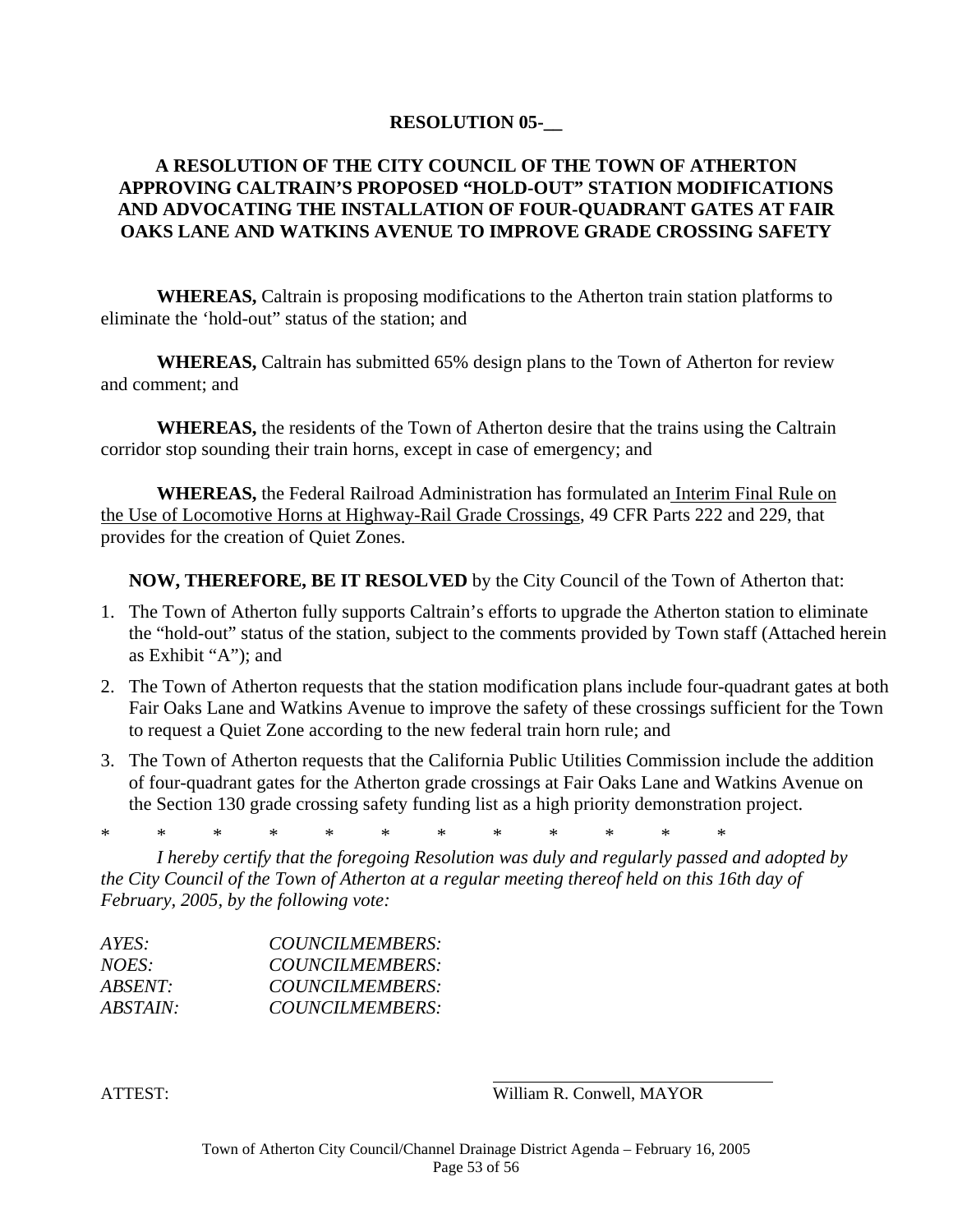## TOWN OF ATHERTON

Linda Kelly, Acting City Clerk

 $\overline{a}$ 

APPROVED AS TO FORM:

Marc G. Hynes, City Attorney

\_\_\_\_\_\_\_\_\_\_\_\_\_\_\_\_\_\_\_\_\_\_\_\_\_\_\_\_\_\_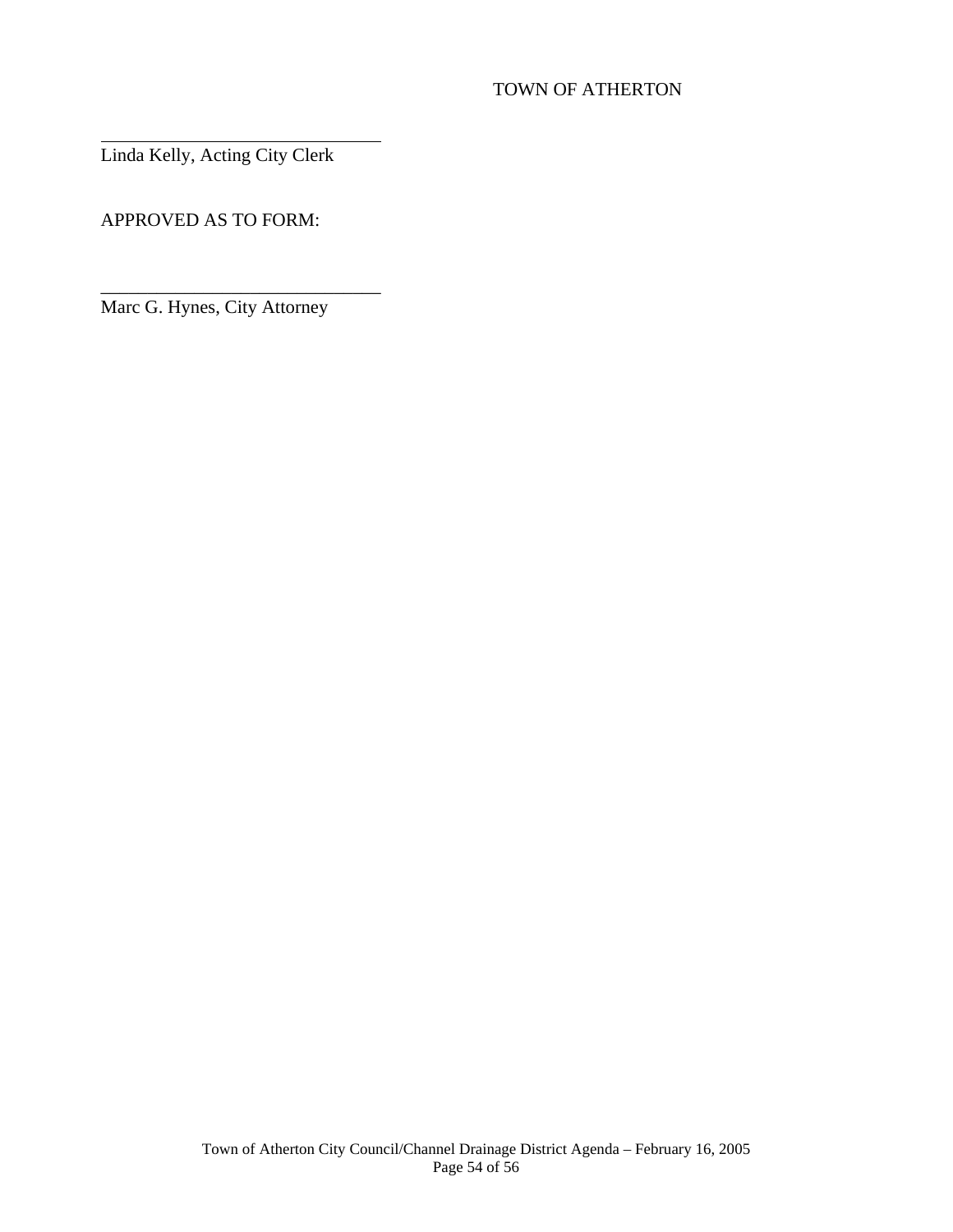## Exhibit A

## **TOWN OF ATHERTON STAFF COMMENTS REGARDING PROPOSED "HOLD-OUT" STATION MODIFICATIONS AND FOUR-QUADRANT GATES**

Based on my review and comments received from the Atherton Caltrain Subcommittee, the following are the Town of Atherton's comments on the 65% "hold-out" station modification plans:

- 1. The pedestrian gates on the north side of Fair Oaks Lane are not necessary because there is no sidewalk on the east side of the tracks and pedestrians using this side of Fair Oaks Lane are adequately protected by the existing vehicle gate. In fact, the existing gate on the northeast side is right next to the bushes on the corner of the adjacent property, and the proposed gate is similarly situated, so there will be no space for pedestrians to use the gate if it is installed. There is a dirt path on the northwest side, but it is not an official sidewalk. We can landscape that area to prevent pedestrian use if that will help. If you need to delete items from the plans in order to stay within your budget, these should be the first to go.
- 2. A new crossing gate is shown on the northeast and southwest quadrants. The existing gates could easily remain to save budget for more important items. Perhaps the southeast quadrant would need to be relocated to properly fit with the pedestrian crossing, but the existing gate could be used, with a pedestrian gate kit added.
- 3. There does not appear to be space between the pedestrian gate on the southeast side and the wall for pedestrians to walk through to Fair Oaks Lane, and the plan proposes a fence to prevent pedestrians from going on the vehicle side of the gate. There are a new electrical box (probably related to CTX) and an old meter box in the area between the gate and the wall. I suggest that the fence be deleted so that pedestrians bound for Fair Oaks Lane will continue to walk on the street side of the gate (where they will be protected by the vehicle gate as they are now). The pedestrian gate will serve passengers bound for the northbound platform.
- 4. The PNA and passenger shelters will be a different type than shown in Section 02870 of the specifications. The shelter roof should match as close as possible the hip roof shape of the historic station roof. We understand that the northbound shelters will no have side panels. The southbound shelters should match the northbound shelters, but should have side panels, if possible.
- 5. The shelter paint colors should be revised to match the existing station colors for the historic Atherton station.
- 6. Remove the existing floodlights and pole on the southbound platform and add platform lights on the remainder of the southbound platform opposite the new platform lights on the northbound platform. The existing light shown south of the bicycle lockers is the floodlight pole.
- 7. The new lights on the northbound platform need to be low-level cut-off prism type fixtures that provide light on the platform and not into the back yards of neighbors. The new lights on the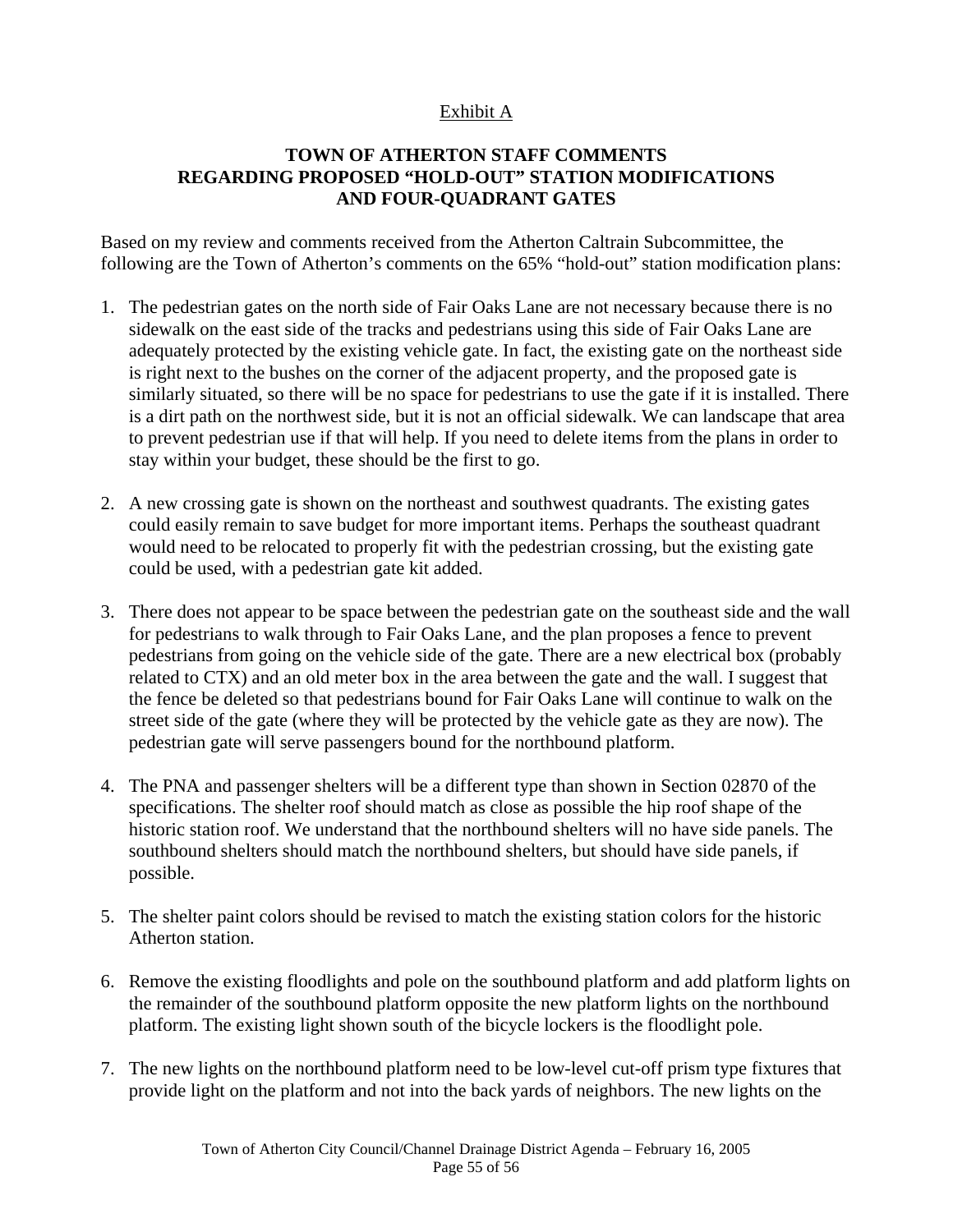southbound platform do not need to be cut-off lights because the other side is the parking lot and Town Center beyond.

- 8. On page 157 the northbound platform lights are shown as fixture type H1 square box aluminum (Gardco Square Form 10) with square aluminum poles. As previously discussed, any new lights and poles at the historic Atherton station must match the existing station and platform lighting (as was done at the Menlo Park station). The existing light poles are from Spring City (see [www.springcity.com\)](http://www.springcity.com/) and are the Edgewater design. The new poles should be the same. Recently we have purchased the Villa globe for our parking lot lights, however there seem to be several types of acorn style globes at the station and in the parking lot. Finding a globe that offers the cut-off feature with a similar style would be more desirable than matching the Villa globe exactly. The Washington series is very close in style and is offered in the "LiteShield" series.
- 9. On page 37, the proposed passenger shelter is well located in the area next to the oak tree just north of the bicycle lockers, so it will not cause modifications to the parking. The ADA shelter you were discussing will impact parking if the curb is extended. Perhaps you could look at creating a "kiss & ride" area from that shelter to the station. Many passengers are dropped off at this station, and there is no designated place for drop-off.
- 10. On page 38, the station for the end of fence on the southbound platform is incorrect. It shows 1665+03, but the end of platform is 1665+22.
- 11. On page 39, for the Watkins Avenue crossing, asphalt should be placed between the grade crossing panels on the south side where the crossing panels line up with walking paths along Watkins Avenue. In addition, where the grades permit, asphalt should be placed on the south side within the Caltrain right-of-way. The Town is planning a project to complete the gap in this walking path, as recommended by the CPUC during their field visit. We would prefer that our contractor not need to construct within the Caltrain right-of-way to complete this project.
- 12. At both crossings, would it be possible for the new asphalt overlay to extend across the right-ofway so that the Town's paving contractor will not have to construct within Caltrain right-ofway?
- 13. The south crossing gate on Watkins Avenue should be moved to provide pedestrian protection for the walkway, as recommended by the CPUC during their field review. The gate would need to be extended to reach the centerline.

Duncan L. Jones, P.E. Public Works Director Town of Atherton 91 Ashfield Road Atherton, CA 94027 650.752.0532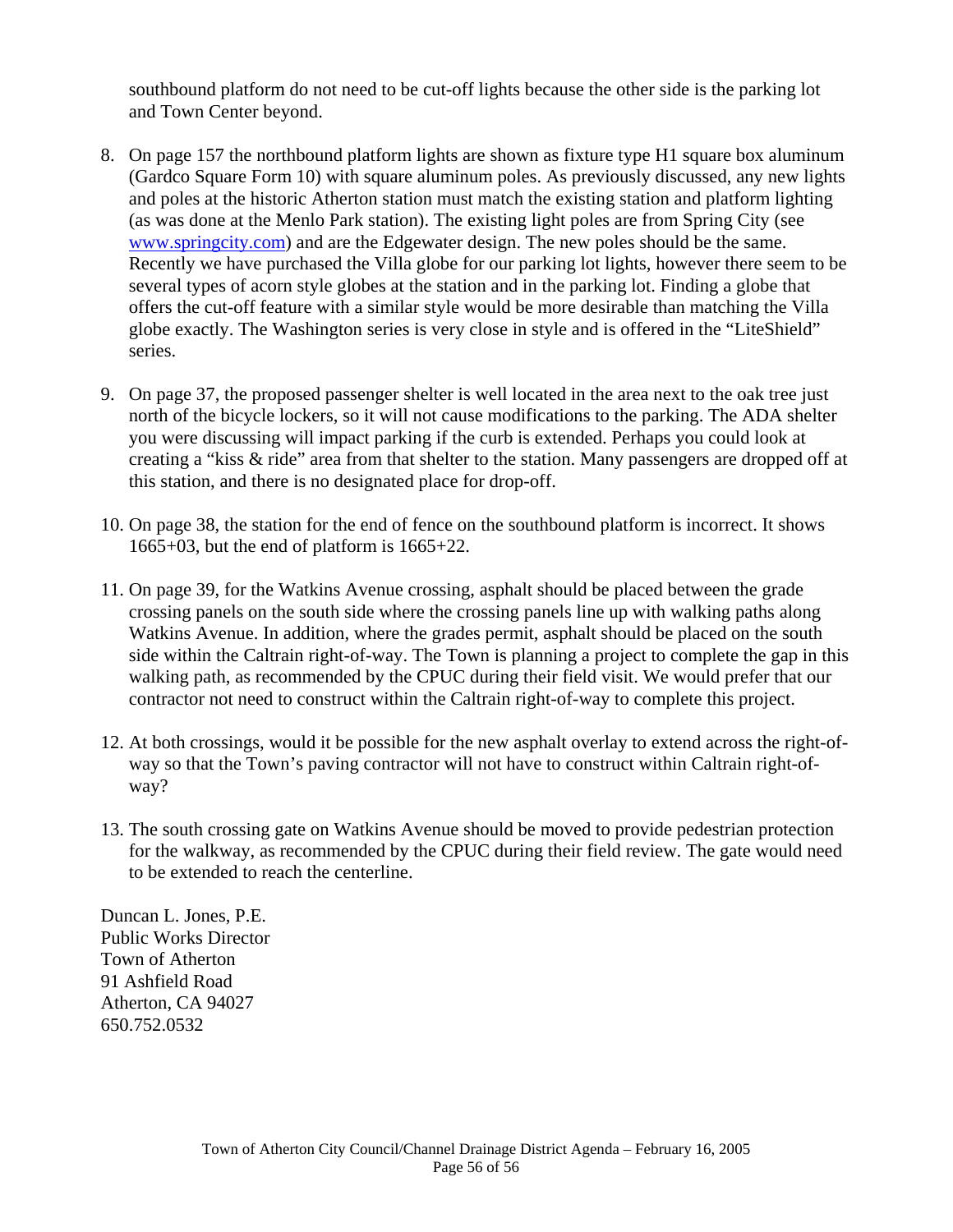

**Town of Atherton** 

## **CITY COUNCIL STAFF REPORT**

## **TO: HONORABLE MAYOR AND CITY COUNCIL JAMES H. ROBINSON, CITY MANAGER**

- **FROM: MARC G. HYNES, CITY ATTORNEY**
- **DATE: FOR THE MEETING OF FEBRUARY 16, 2005**

## **SUBJECT: ORDINANCE AMENDING ATHERTON MUNICIPAL CODE SECTION 17.20.040 REGARDING THE USE OF THE HETCH HETCHY PROPERTY FOR SETBACK PURPOSES**

## **RECOMMENDATION:**

It is recommended that the City Council conduct a public hearing on the subject ordinance, consider comments from the City and County of San Francisco, and determine whether to introduce the ordinance as written or amended waiving reading beyond title. Alternatively, the City Council may decide to take no action pending further developments of the Hetch-Hetchy Right-of-Way.

## **INTRODUCTION**

The City Council granted an appeal of the decision of the Building Official and allowed the property owner at 439 Walsh Road to utilize the Hetch Hetchy property for setback purposes. Thereafter, an ordinance was prepared and reviewed by the Planning Commission which would authorize use of Hetch Hetchy property bordering property in the town for setback purposes. The Planning Commission has approved the Ordinance and recommends its adoption by the City Council subject to hearing comments from the City and County of San Francisco. These comments accompany this report. An e-mail has been received from Stephen Nachtsheim in support of the ordinance. A copy is attached.

## **BACKGROUND**

The City and County of San Francisco acquired property up and down the Peninsula for the underground pipe system routing water from the Hetch-Hetchy Reservoir to the City of San Francisco. This property was acquired in the 1950's by the granting of an approximate 80' wide strip. In exchange for the 80 foot wide property, the former property owner who retained interest in adjacent property was often granted the rights to plant, cultivate, irrigate, harvest and retain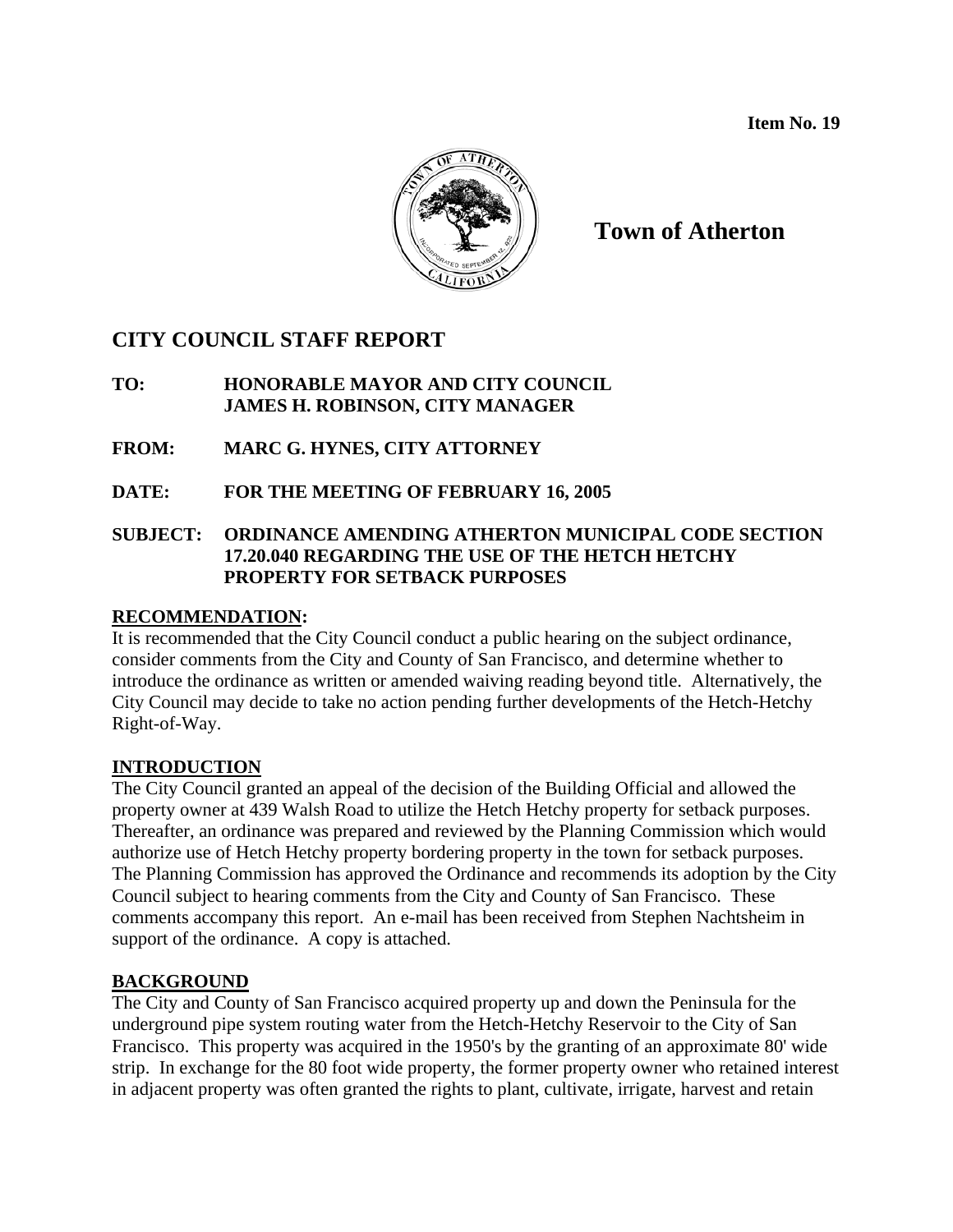crops and to use the Hetch Hetchy property for pasturage. Further rights allowed the adjacent property owner the ability to construct, maintain, use, repair, replace and renew fences, roads, and streets over and across the Hetch Hetchy land (but not along in the direction of the pipe line or lines). Property owners, with the exception of the limited rights described, cannot construct above ground improvements on the Hetch Hetchy land. The full extent of these surface rights has not, to my knowledge, ever been litigated. The City and County of San Francisco urges its position regarding the scope of these rights. There are approximately 15 properties in the Town of Atherton bordering the Hetch Hetchy property and which have surface rights similar to those described.

## **ANALYSIS**

The attached ordinance will allow properties that border the Hetch Hetchy property to calculate the Hetch Hetchy property upon which they have surface rights as part of their overall lot area for setback purposes. This will allow adjacent property owners to construct improvements up to their rear property line. They may not cross onto Hetch Hetchy property, but can build up to the Hetch Hetchy property. Setbacks will be calculated from the original property line prior to the grant of property to the City and County of San Francisco. For properties that were subdivided following the grant to the City and County of San Francisco, the property line will be deemed to run from the center of the Hetch Hetchy property.

#### **CONCLUSION:**

It is recommended that the City Council hold a public hearing, consider all comments on the ordinance, and introduce the attached ordinance , unless revisions are deemed appropriate or the Council decides to take no action. If introduced at this meeting, the ordinance will be considered for final adoption at the next City Council meeting.

## **FISCAL IMPACT**:: None

## **ENVIRONMENTAL IMPACT:**

The proposal has been determined to be exempt from the provisions of the California Environmental Quality Act (CEQA) pursuant to CEQA Sections 15305, Class 5, which permits minor alterations in land use limitations which do not result in any changes in land use or density.

\_\_\_\_\_\_\_\_\_\_\_\_\_\_\_\_\_\_\_\_\_\_\_\_\_ \_\_\_\_\_\_\_\_\_\_\_\_\_\_\_\_\_\_\_\_\_\_\_\_\_\_\_\_

Prepared by: Approved by:

*/s/ Marc G. Hynes* 

Marc G. Hynes, City Attorney James H. Robinson, City Manager

Attachments: Draft Ordinance Stephen Nachtsheim E-mail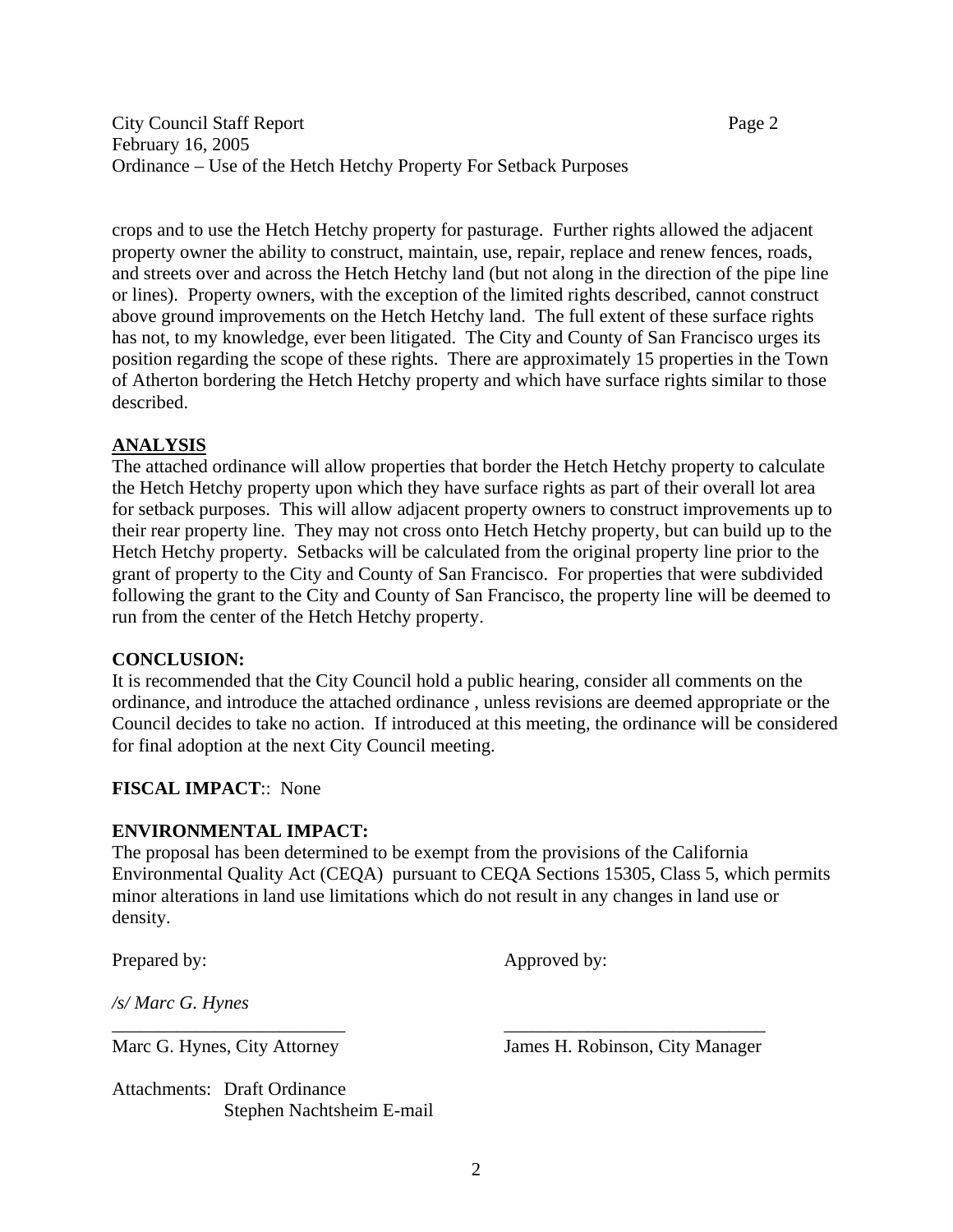February 10, 2005

Honorable Mayor William Conwell and City Council Members for Town of Atherton 91 Ashfield Avenue Atherton, CA 94027

> Re: Town of Atherton; Proposed Ordinance (the "Ordinance") to amend the Atherton Municipal Code to allow homeowners with reserved rights over certain property owned by the City and County of San Francisco ("CCSF") to include portions of CCSF's property as part of their setback requirements

Dear Honorable Mayor William Conwell:

At the request of Marc Hynes, City Attorney for Atherton, I am writing on behalf of CCSF to provide comments to the above referenced Ordinance currently under consideration by the Atherton City Council (the "Council"). We appreciate you bringing this to our attention and providing an opportunity to voice our concerns. While CCSF recognizes and respects that matters of local zoning are within the discretion of the Council, we strongly object to the adoption of the Ordinance. If the Council deems it appropriate to allow reduced or zero line setbacks for any property in Atherton, we respectfully urge that the Council can more appropriately address such matters by way of a variance issued in a case by case manner.

Based on our review of the Ordinance, a related Planning Commission Staff Report for the October 27, 2004 meeting ("Staff Report"), a sample deed ("Deed") and other background information submitted by an adjacent property owner at 439 Walsh Road (copies of which are attached hereto), we are concerned that the Ordinance:

- Confers an overly broad right to abutting property owners based on an inaccurate or incomplete interpretation of CCSF's property interest, and the limited reserved rights encumbering CCSF property. Assumptions that CCSF property is open space are inaccurate, and CCSF reserves the right to construct structures and improvements on our property. See Part A., below.
- Creates a potential public safety hazard by allowing reduced or zero setback requirements. See Part B., below.
- Imposes a burden on CCSF property by exacerbating encroachments and the unlawful and unauthorized use of CCSF property. See Part C., below.
- Runs afoul of various provisions of CEQA. See Part D., below.

For these reasons, my client respectfully requests that the Council cease all steps relating to considering and/or adopting the Ordinance. We respectfully suggest that the Ordinance is unnecessary and overly broad. Requests by individual property owners regarding adjustment of setback requirements can be handled by variance pursuant to an established zoning procedure, and considered on a case-by-case basis, without linking that analysis to a separate property interest in third party property.

#### **A. Covenants in Favor of Grantor are Deed Specific and Limited in Scope.**

The portion of CCSF's property located in Atherton was deeded to CCSF prior to 1952 by separate grantors, pursuant to various deeds. Analysis of any reserved rights benefiting parcels adjacent to CCSF's property must be determined on a case-by-case basis by reviewing the particular deed to CCSF in the chain of title for each such parcel.<sup>1</sup>

<span id="page-58-0"></span> <sup>1</sup> Atherton's Staff Report and the Ordinance appear to assume that all the deeds governing CCSF's property located in Atherton contain reserved rights and covenants similar to those in the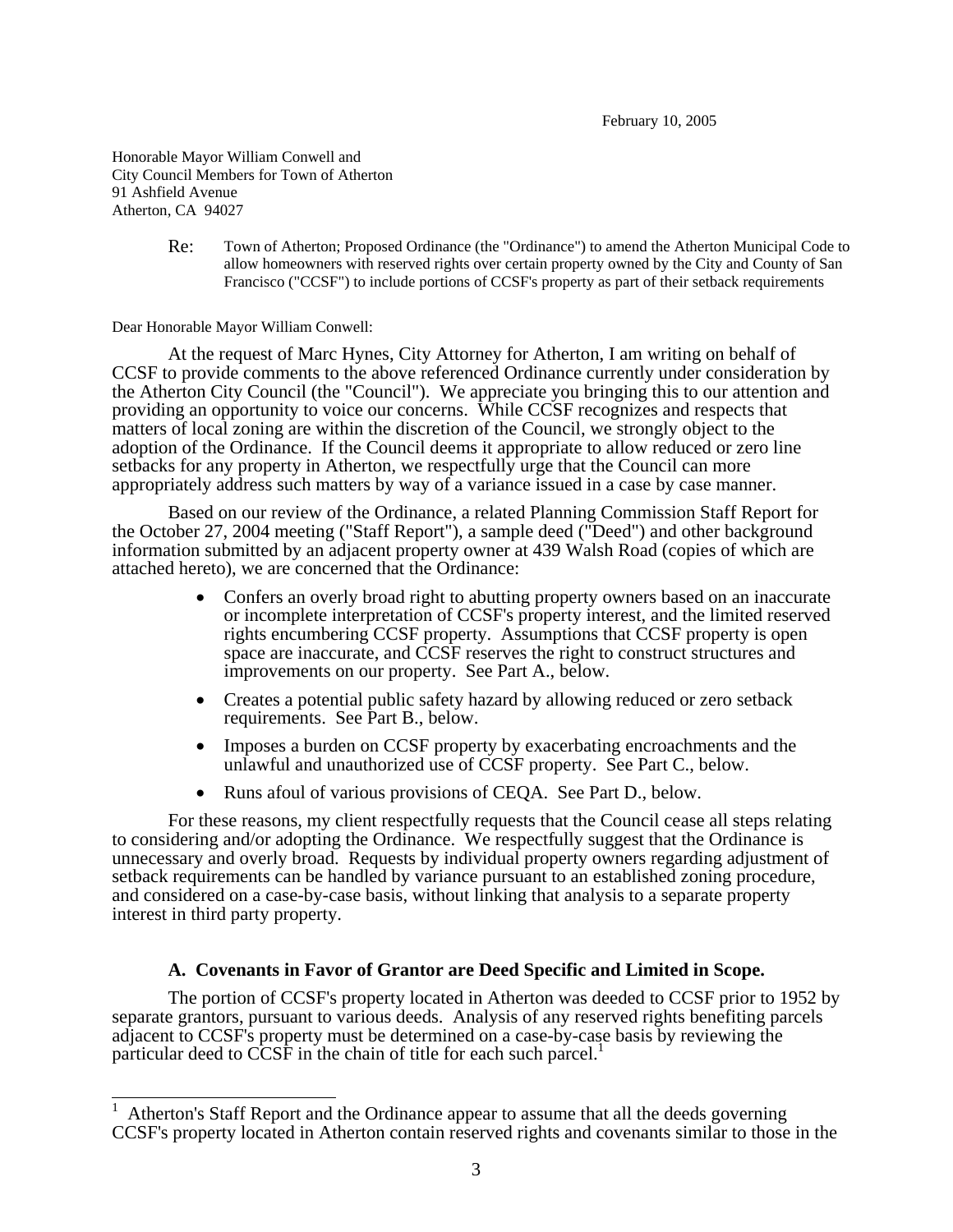Under the sample Deed, CCSF received fee title to the property, together with all right of the grantors to an adjoining portion of Walsh Road. In addition, CCSF obtained certain rights of ingress and egress across adjacent lands of the grantors, the right to cut fences and install gates for the convenience of CCSF's use of its property, and the right to protect its pipes and other structures or improvements. Attachment 3, p. 1, paragraphs 1-2.

We recognize that the Deed also contains certain covenants in favor of the grantors, including the right to use the deeded property for agricultural use and for fences, roads and utilities to cross over (but not along) the deeded property. Attachment 3, p. 2, sections 1-2. However, those surface rights are limited in scope, apply only to the extent that CCSF is not otherwise using the property, and are conditioned upon non-interference with CCSF's use of the property.

Under California law, courts look to the objective intent of the parties, as evidenced by thelanguage of the deed, in interpreting the rights and obligations of the grantor and grantee.<sup>2</sup><br>Another guiding principal of construction provides that encumbrances on property cannot be enlarged to increase the burden on the servient property; such rights must be used so as to impose as slight a burden as possible on the servient estate.<sup>3</sup> Given the express language in the Deed, the agricultural use right benefiting the grantor initia[lly](#page-59-1) applies "until such time as the City requires said land for construction purposes," and thereafter, the grantor's use right pertains only to "such parts of said parcel of land as are not actually needed by the City for the construction, maintenance, repair, operation, renewal and replacement of its aqueduct pipe lines and other structures or improvements, appurtenances and appliances…."

CCSF completed initial construction of the Bay Division 3 and 4 pipelines in this area in 1952 and 1967, respectively. Accordingly, under the express and unambiguous terms of the Deed, the rights of abutting property owners to use CCSF's property for agricultural purposes apply <u>only</u> to the extent that CCSF does not need the area for construction, maintenance, repair, and replacement of its pipelines or any other structures or improvements.

Similarly, cross over rights in the Deed permit the grantor to construct, maintain, and use, fences, roads and utilities over and across the deeded property (but not along in the direction of the City's pipe line or lines); however, the exercise of those rights remains subject to the prior approval of the City's Public Utilities Commission, and is conditioned upon not interfering with, damaging or endangering "in any way any aqueduct pipe lines, and other structures and improvements, appurtenances or appliances, of City." Attachment 3, p. 2, section 2. Again, based on the plain and unambiguous language in the Deed, the grantor's rights are qualified and limited in scope.

One could further argue that the original intent of these reserved rights is no longer being served. At the time CCSF acquired the property, the Hetch Hetchy right-of-way ran through the middle of larger undeveloped tracts of agricultural land. The reservations served to allow the grantor to continue farming on the surface of the right-of-way and to construct and use roads, fences and utilities across the right-of-way to contain livestock and otherwise access to the remainder of their ranch. However, with increasing development over the past 50 or more years, the area surrounding CCSF's property has become primarily residential. Most abutting property owners no longer use their property for agricultural purposes, nor do they have a need (or right) to cross onto property on the opposite side of the right-of-way. Thus, the original intent behind the reservations is arguably no longer being fulfilled.

sample Deed provided by the owners of 439 Walsh Road. Therefore, our analysis set forth herein focuses on the sample Deed. However, please note that this assumption may or may not be accurate; other properties located adjacent to CCSF property may be governed by separate deeds with differing or lesser rights.<br>
<sup>2</sup> See Celifornie Civil Code Sections

<span id="page-59-0"></span> See California Civil Code Sections 1066, 1105, 1636-1639; City of Manhattan Beach v. Superior Court, 13 Cal. 4<sup>th</sup> 232, 238 (1996).

<span id="page-59-1"></span>Scruby v. Vintage Grapevine, Inc., 43 Cal. Rptr. 2d 810.

 $\overline{a}$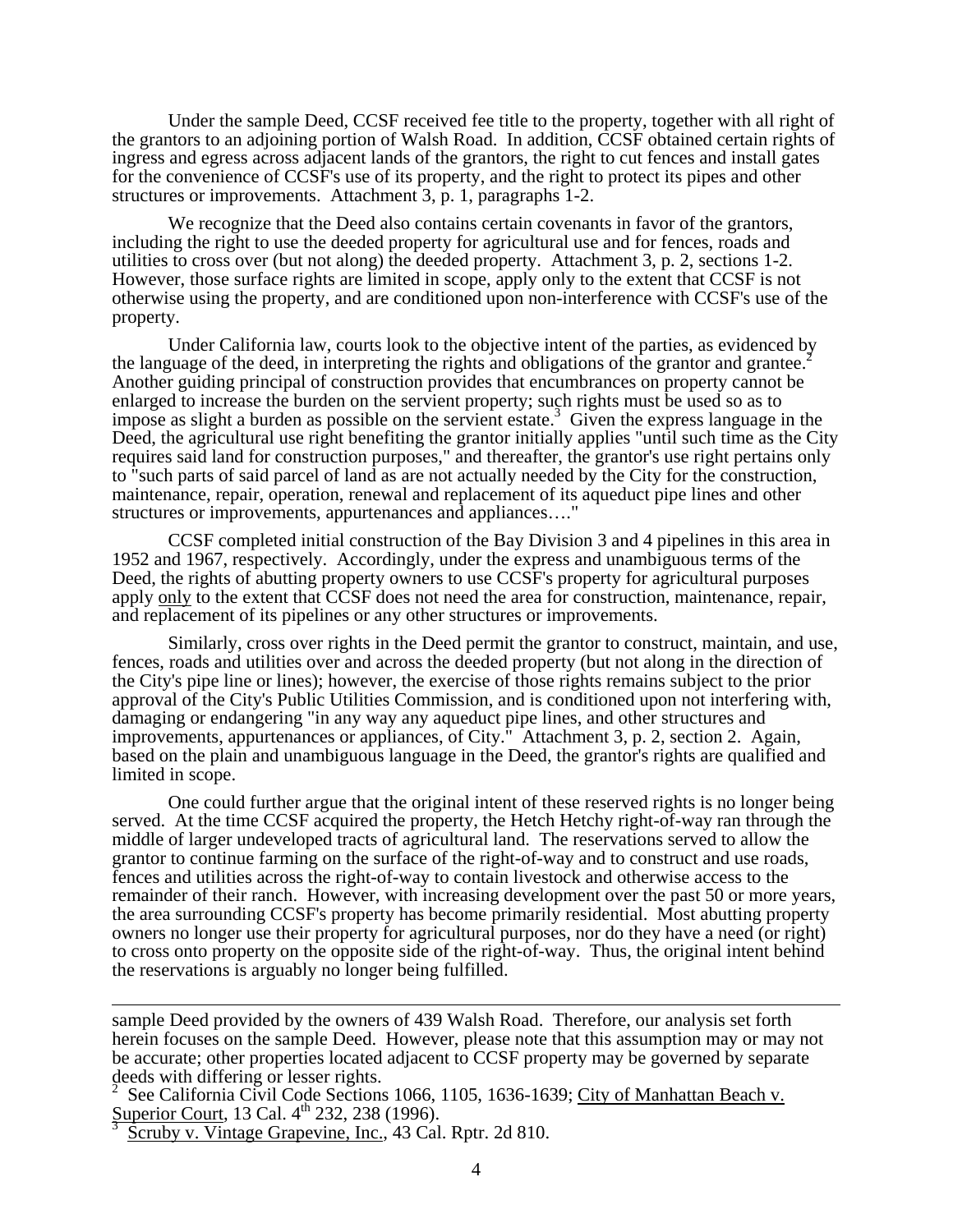Meanwhile, the surface of CCSF's right-of-way has remained largely undeveloped. However, we must alert the Council that CCSF property is not dedicated open space. The Deed analysis contained in the Staff Report erroneously concludes that CCSF agreed not to construct improvements above ground with the exception of pipe line appurtenances, and further states that this strip of land cannot be improved upon with buildings and provides an open space buffer between properties. See Attachment 1, pp. 1-2. CCSF specifically disputes this analysis.

As detailed above, the reserved surface rights in the Deed apply only to the extent CCSF does not need the property. Such rights do not restrict the ability of CCSF to construct future improvements on the surface. In fact, the language in the Deed specifically contemplates the protection and non-interference with CCSF's "aqueduct pipe lines **and other structures or improvements, appurtenances and appliances…."** [Emphasis added] Attachment 3, p. 2, section 2. We recognize that a covenant exists in the Deed requiring that the "...tops of all of City's pipe lines and conduits shall be laid below the surface of the ground and covered to a depth of not less than 15 inches, excepting pipe line appurtenances which may be constructed flush with or above the surface of the ground." Attachment 3, p. 3, section 5. However, under the plain language of the Deed, this covenant applies only to "pipelines and conduits" being underground; it does not preclude other surface structures or improvements. Therefore, this covenant should be construed narrowly so as to limit the burden on CCSF property, and should not be deemed to apply to any other structures or improvements.

In summary, we reiterate that CCSF owns the right-of-way in Atherton in fee, with no open space restrictions. Reserved rights encumbering CCSF property are limited in scope, apply only to the extent that CCSF is not otherwise using the property, and are conditioned upon noninterference with CCSF's use of the property. CCSF reserves the right to make full use of its property in any lawful manner, including construction, maintenance and replacement of existing and future pipeline facilities or other improvements or structures on our property.

#### **B. Proposed Ordinance Creates a Potential Public Safety Hazard by Allowing Reduced or Zero Setback Requirements.**

If the Ordinance is adopted, homeowners likely will build up to the shared property line. In the event PUC also constructs improvements along this portion of the right of way, there is the potential for non-conforming private structures without adequate clearance as may be required under the Atherton Building Code, the Uniform Building Code and any applicable fire code provisions.

As set forth in Section A. above, CCSF owns its property in fee and reserves the right to construct future pipeline facilities or other improvements or structures on its property. As a municipality, CCSF is not subject to local planning and zoning constraints. While CCSF often cooperates voluntarily with local jurisdictions, it would not be required to observe Atherton's setback requirements. Furthermore, CCSF's Public Utilities Commission ("PUC") is embarking on a significant Capital Improvement Program ("CIP") designed to enhance, protect and preserve the integrity of the Hetch Hetchy water delivery system for future generations. We anticipate significant improvements and construction projects throughout our Hetch Hetchy right of way holdings, which may include the Atherton area.

Therefore, the potential exists for structures and improvements to be constructed above and/or below the surface of CCSF's property at or near the property line. We believe this presents the potential for non-conforming private structures without adequate clearance, thereby creating a potential safety and fire hazard for this area. Furthermore, given the location of the existing underground pipelines in this area and clearance needs, any future pipeline(s) may be aligned near the property line. Any structures or improvements on adjacent property that are located at or near the lot line may end up in close proximity to high volume, high pressure aqueduct lines, thereby increasing the possibility of damage to property and the people living there in the event of any breaks or leaks occurring in the pipe lines.

#### **C. Exacerbation of encroachments and the unlawful and unauthorized use of CCSF property.**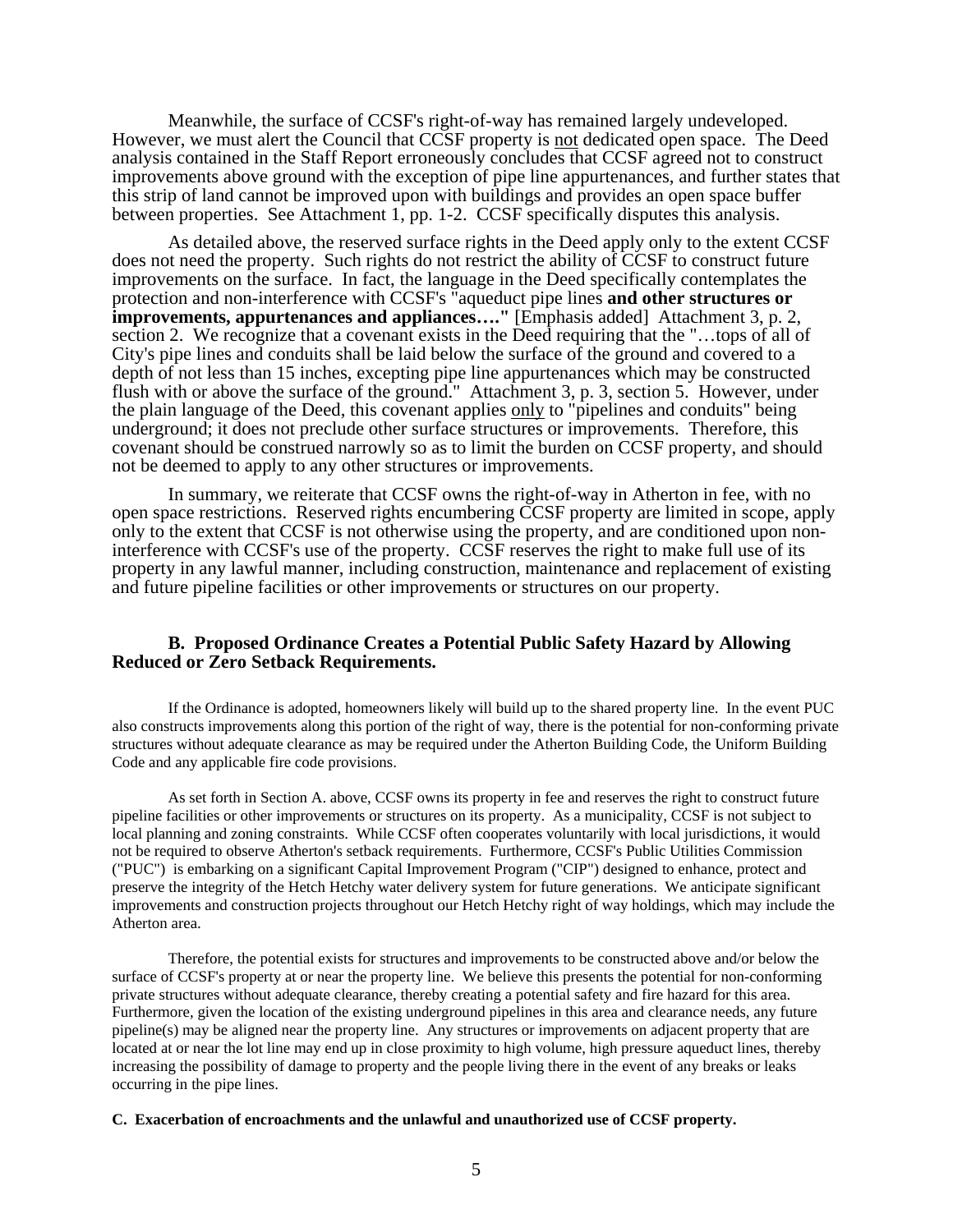We appreciate that the Staff Report and your City Attorney's communications with us indicate that the Council's consideration of the Ordinance is proceeding on the understanding that no construction of improvements other than as described in the surface rights may be done on CCSF's property. However, we note that the Ordinance does not explicitly state this, nor does it include reasonable measures to protect CCSF from such encroachments.

In PUC's experience in managing the Hetch Hetchy right of way, we have identified a direct connection between increasing development pressure along the right of way, and an increase in unauthorized and unlawful encroachments onto our property. These encroachments range from fences and backyard extensions to landscaping, putting greens, play structures, and portions of houses and other structures. Collectively, they pose a significant threat to our ability to access and maintain the Hetch Hetchy water delivery system. Currently, numerous encroachments exist along CCSF's right of way on the peninsula, many of which will need to be removed as our CIP program progresses.

Adoption of the proposed Ordinance likely will encourage or exacerbate this problem. By reducing or eliminating setback requirements for abutting property owners, the Ordinance naturally encourages those owners to view CCSF's property as their property and to extend their backyard or side yard improvements into the right-ofway. In particular, we are concerned with the possibility of error in connection with location and construction of home improvements. Additionally, CCSF faces increasing liability risk with unauthorized use of our property, as well as significant cost and expense in connection with policing and bringing enforcement actions to compel removal of such encroachments.

#### **D. The Ordinance does not fit within the specific terms of CEQA categorical exemption Class 5 and no cumulative impacts analysis has been performed to determine the reasonably foreseeable environmental consequences of the ordinance.**

According to the Atherton Planning Commission staff report, the proposed Ordinance has been determined to be exempt from the provision of the California Environmental Quality Act (CEQA) pursuant to CEQA Sections 15305, Class 5. CCSF disagrees with this conclusion and feels that additional environmental review must be undertaken before Atherton can adopt the proposed Ordinance.

The Class 5 exemption (14 CCR Section 15305) can be used only if the Ordinance would "not result in any change in land use or density." Based on our review of the proposed Ordinance, it will directly lead to new residential projects that will increase density. For example, the City Council's recent authorization that allowed 439 Walsh Road to use more of its side yard adjacent to the CCSF right-of-way for an addition will result in an intensification of lot coverage. Depending on the Atherton zoning laws, secondary units or other similar uses and residential remodels or additions also may be allowed under the proposed Ordinance. These activities could increase population density and will result in more lot coverage and impervious surfaces, which in turn impacts surface runoff, visual resources, and wildlife corridors.

In addition, CCSF is unaware of any analysis done to address the cumulative impact that this Ordinance will have on the environment as it relates to the properties in Atherton that are adjacent to the right-of-way. The record indicates that there may be 15 or so properties affected. Given that there are so few properties affected, it should not be difficult to quantify the reasonably foreseeable environmental consequences of the Ordinance and to formulate mitigation measures should such analysis identify environmental impacts. Foregoing such analysis until each individual project is proposed would result in impermissible project segmentation of the environmental analysis for this Ordinance. Further, should such analysis reveal impacts requiring mitigation, then the identification and evaluation of the effectiveness of the mitigation would be impermissibly deferred. There is a long line of CEQA case law that requires the environmental analysis of a "project" to include the cumulative effects of the whole action and to avoid deferral of mitigation for environmental impacts.

For these reasons, CCSF believes that Atherton cannot rely on the Class 5 categorical exemption. Rather, it should undertake new and more comprehensive environmental analysis prior to any action on the proposed Ordinance.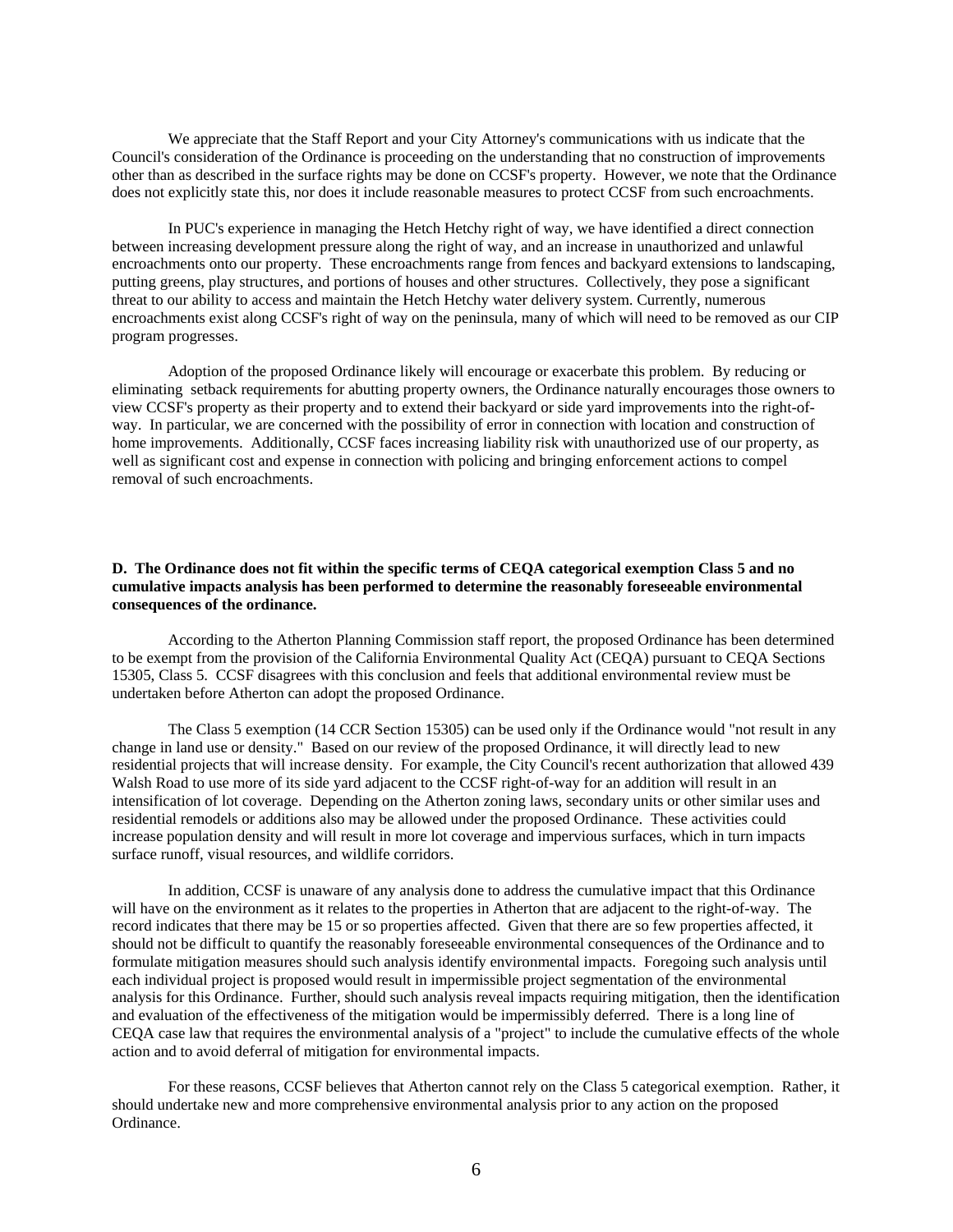#### **E. Conclusion**

In light of the above, my client respectfully requests the following:

1. If you disagree with this opinion, please advise us, in writing, within thirty (30) days of receipt of this letter, of any disagreement and the basis for it;

2. That the Council cease all steps relating to considering and/or adopting the Ordinance, given that it is unnecessary, overly broad, poses a potential public safety hazard, exacerbates unauthorized and unlawful encroachments onto CCSF property, and runs afoul of CEQA. Modification of setback requirements can be more appropriately addressed by way of variance considered on a case-by-case basis without linking such entitlements to encumbrances on third party property; and

3. In the event that you disagree and decide to move forward with adopting the Ordinance, we would request that you consider implementing reasonable conditions and protective measures to protect CCSF from encroachments by abutting homeowners. Specifically, we would like the issuance of any permits or approvals of any plans for improvements to property benefited by the Ordinance to be conditioned upon:

(a) A complete and accurate current survey depicting the abutting property and any improvements thereon, and its relationship to CCSF's property. Said survey should be recorded and a copy submitted to CCSF;

(b) No structure shall be allowed within 10 feet of CCSF's property line;

(c) No doors or pathways shall open directly onto CCSF's property;

(d) No private means of access to or use of CCSF's property shall be allowed unless the abutting property owner can demonstrate to the satisfaction of the City of Atherton and PUC that they have a legal right to such access;

(e) No encroachments of any kind, including without limitation any structures, additions, fences, awnings, decks, patios, driveways, pathways, parking areas, overhanging improvements, outer buildings, play structures, landscaping, irrigation improvements, or any other encroachments, shall be allowed onto CCSF property by the abutting property owner, regardless of size, scope or nature of any such encroachment, without the prior written consent from the PUC, in its sole and absolute discretion;

(f) In the event that a property owner exceeds their rights under any permit issued by Atherton and encroaches upon CCSF property, the City of Atherton and the property owner would be responsible and liable to CCSF; and

(g) The Ordinance shall not extend to calculations for purposes of satisfying minimum lot sizes.

If you agree with our analysis and instead decide to address side yard and rear variances on a case-by-case basis, we also respectfully request that you consider implementing these proposed conditions and protective measures (items  $(a)$ –(g)). We view these measures as reasonable and prudent, given the increasing development pressure occurring along CCSF's right-of-way. Consequently, CCSF makes a standing request that our Public Utilities Commission receive prior written notice of any zoning application, or hearing concerning a permit or other land use entitlement, including but not limited to CEQA compliance, on property located adjacent to CCSF's property in Atherton. All such notices should be sent to the following address:

San Francisco Public Utilities Commission Real Estate Services 1155 Market Street, 4<sup>th</sup> Floor San Francisco, CA 94103 Attn: Director of Real Estate Services.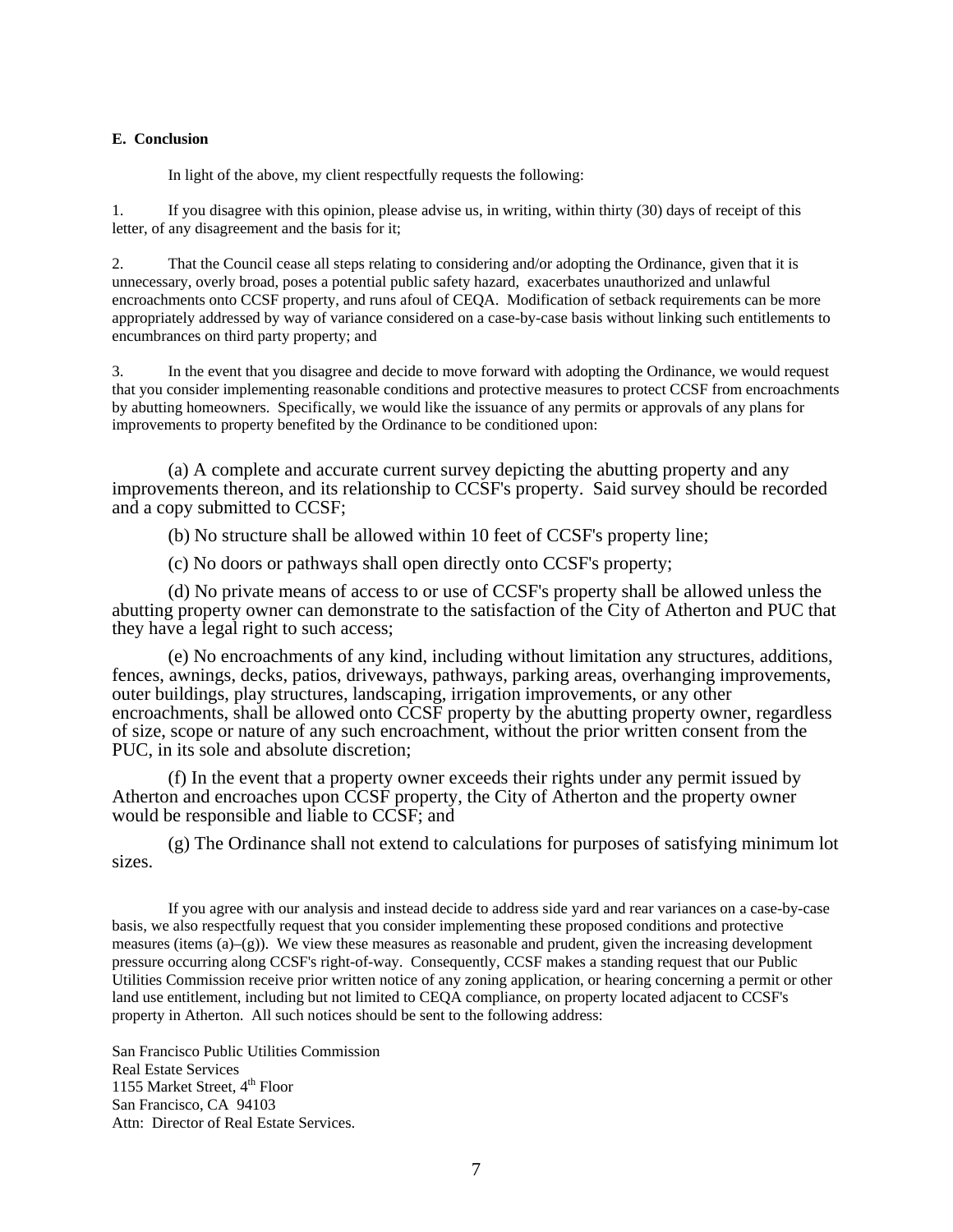In conclusion, CCSF has been a good neighbor to adjacent property owners for many years, and we value our relationship with other local jurisdictions. We look forward to working with our regional partners in addressing matters of importance related to the Hetch Hetchy water delivery system. We thank you for your time and attention and respectfully urge that you do not adopt the Ordinance. Should you wish to discuss this matter, please feel free to contact me at 415-554-4725.

Very truly yours,

DENNIS J. HERRERA City Attorney

Hazel Brandt Deputy City Attorney

#### Enclosures

cc: Marc Hynes (via overnight mail and facsimile) Cheryl Davis (via facsimile) Gary Dowd (via facsimile) Joe Naras (via facsimile) Jane Herman (via facsimile) Betsy Lauppe Rhodes (via facsimile) James Marks (via facsimile) John Malamut Vicki Clayton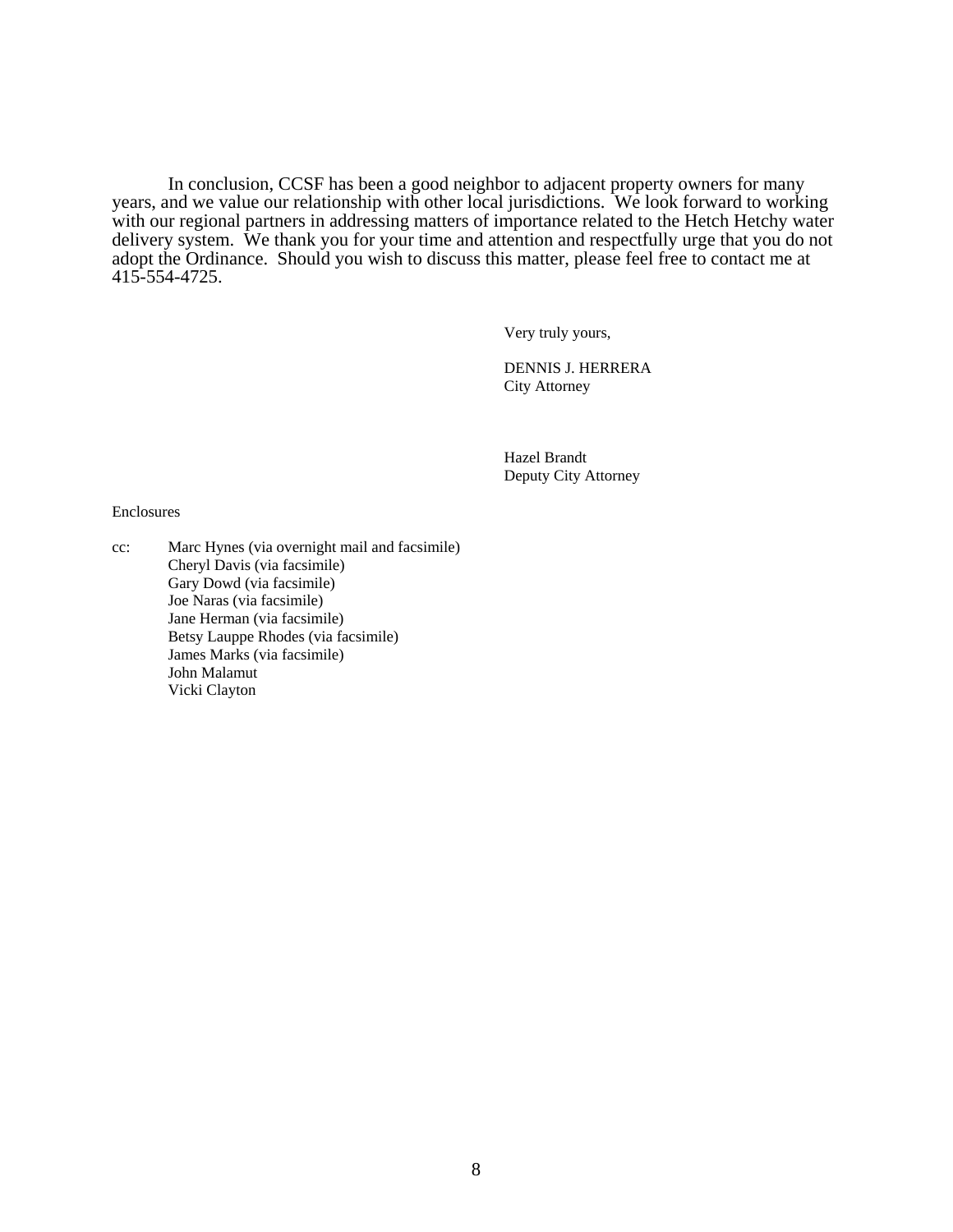**Item No. 20. A.** 



Town of Atherton

## **CITY COUNCIL STAFF REPORT**

## **TO: HONORABLE MAYOR AND CITY COUNCIL**

#### **FROM: ATHERTON FINANCE COMMITTEE JAMES H. ROBINSON, CITY MANAGER JOHN P. JOHNS, FINANCE DIRECTOR**

## **DATE: FOR THE MEETING OF FEBRUARY 16, 2005**

## **SUBJECT: COMMITTEE AND STAFF RECOMMENDATIONS FOR A PROPOSED ORDINANCE TO RENEW THE PARCEL TAX**

## **RECOMMENDATION:**

- Adopt an ordinance calling for a special election on June  $7<sup>th</sup>$ , 2005 to renew the Atherton Parcel Tax for a term of either five or seven years with no change in the current maximum levy.
- Consider and provide direction to staff regarding proposed adjustments to road impact fees related to excavation and landscaping

## **INTRODUCTION:**

The following discussion was originally presented at the February  $7<sup>th</sup>$ , City Council study session. At the aforementioned study session, the City Council had the opportunity to hear testimony of the Finance Committee as well as members of the public. However, the City Council action was deferred to the February 16, 2005 publicly noticed hearing.

## **DISCUSSION:**

At its regularly scheduled meeting of January  $19<sup>th</sup>$ , the City Council requested the Finance Committee, in consultation with the City staff, to prepare a recommendation to the City Council regarding the amount and duration of a proposed ordinance to renew the Atherton Parcel Tax.

Pursuant to the Direction of Council, staff met with the Finance Committee on January 26<sup>th</sup> and February 2<sup>nd</sup> to review an extended version of the intermediate range financial plan.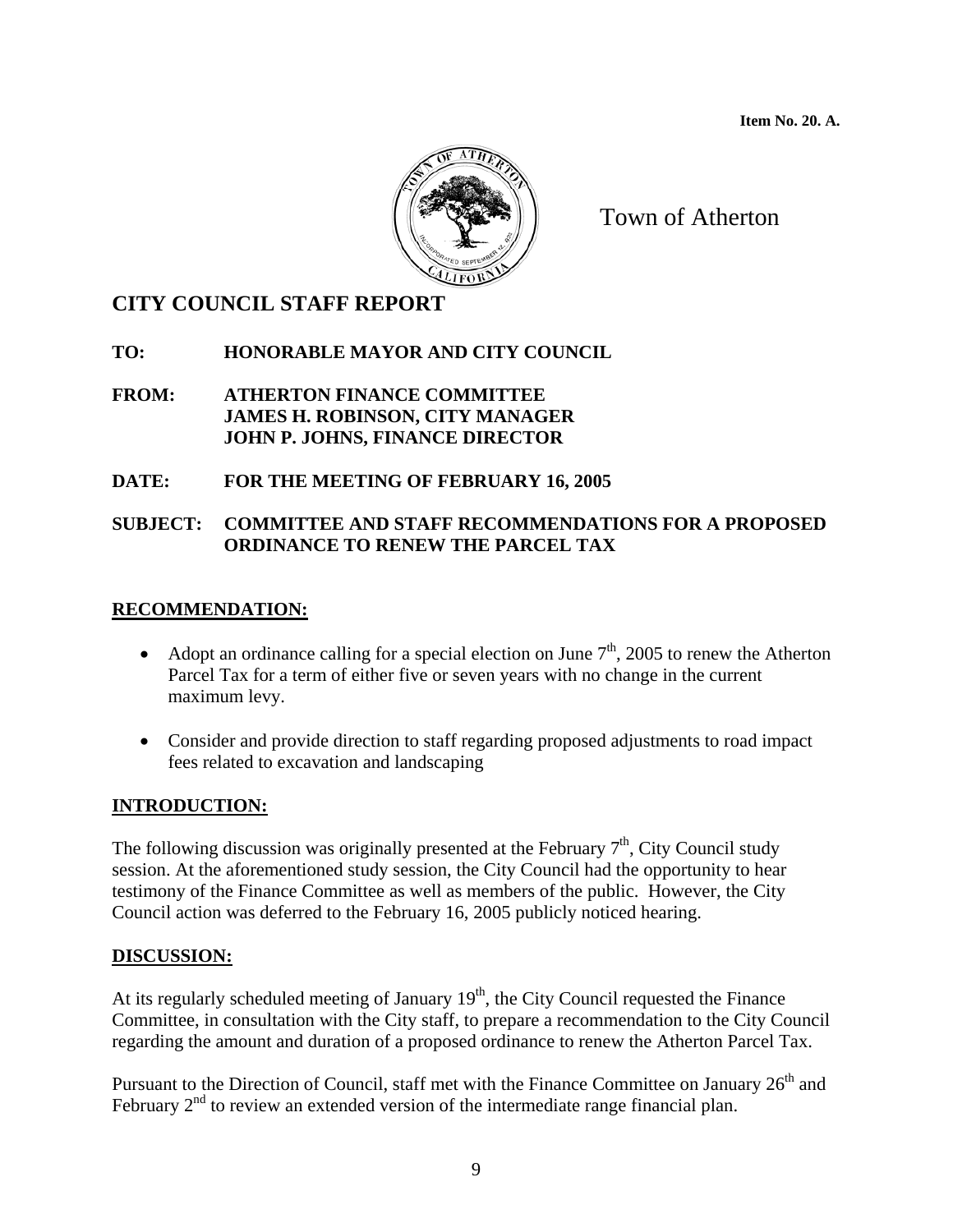The extended version of the intermediate range financial plan incorporates approximately \$1.4 million in budgetary savings that the City Council has approved since February 2001 in order to preserve current service levels without sacrificing to existing financial reserves. (The following table provides an itemization of budget savings.)

| <b>Description</b>                                                                                                                                       | <b>Budgetary Savings</b> |  |  |  |  |
|----------------------------------------------------------------------------------------------------------------------------------------------------------|--------------------------|--|--|--|--|
| Adjusting building fees to attain full cost recovery.                                                                                                    | \$200,000                |  |  |  |  |
| Increasing the level of reimbursement from the Gas Tax fund for road<br>maintenance activities performed with resources provided by the<br>General Fund. | \$100,000                |  |  |  |  |
| Re-negotiating intergovernmental service agreements with the US Postal<br>Service and with Caltrans                                                      | \$50,000                 |  |  |  |  |
| Eliminate funding for three full-time equivalent positions (two in Police<br>and one in Administration).                                                 | \$312,000                |  |  |  |  |
| Allocating general fund direct and indirect costs to the Town's capital                                                                                  | \$310,000                |  |  |  |  |
| improvement program.                                                                                                                                     |                          |  |  |  |  |
| Increasing compliance with the Town's business license enforcement                                                                                       | \$150,000                |  |  |  |  |
| Using contractors in-lieu of a permanent staff to perform routine park<br>maintenance.                                                                   | \$30,000                 |  |  |  |  |
| Establish road impact fund operating transfer at 50 percent of street<br>operating budget                                                                | \$200,000                |  |  |  |  |
| Place a cap on accumulated compensated absences (to be negotiated                                                                                        | \$40,000                 |  |  |  |  |
| with city employees).                                                                                                                                    |                          |  |  |  |  |
| Reduce unfunded pension liabilities                                                                                                                      | \$40,000                 |  |  |  |  |
|                                                                                                                                                          |                          |  |  |  |  |
| Total                                                                                                                                                    | \$1,432,000              |  |  |  |  |

In looking forward to a proposed renewal of a parcel tax, the Finance Committee has considered the following options:

- No change in the scope, duration or amount of the parcel levy;
- Providing an exemption for a select group of residents, such as senior citizens or low income households; and,
- Extending the duration of the parcel tax from four years to five or seven years.

With respect to the first option, the Finance Committee determined that it would be preferable to establish a parcel tax renewal cycle that would occur at a time other than a general election.

With respect to the second option, the Finance Committee noted that the Audit Committee had considered such an exemption in formulating its April, 2004 recommendations on the parcel tax. The Audit Committee chose not to recommend that an exemption be granted to a specific category of homeowners over concerns that such an exemption would result in financial instability due to uncertainties as to how exemptions might affect the income stream from the parcel tax.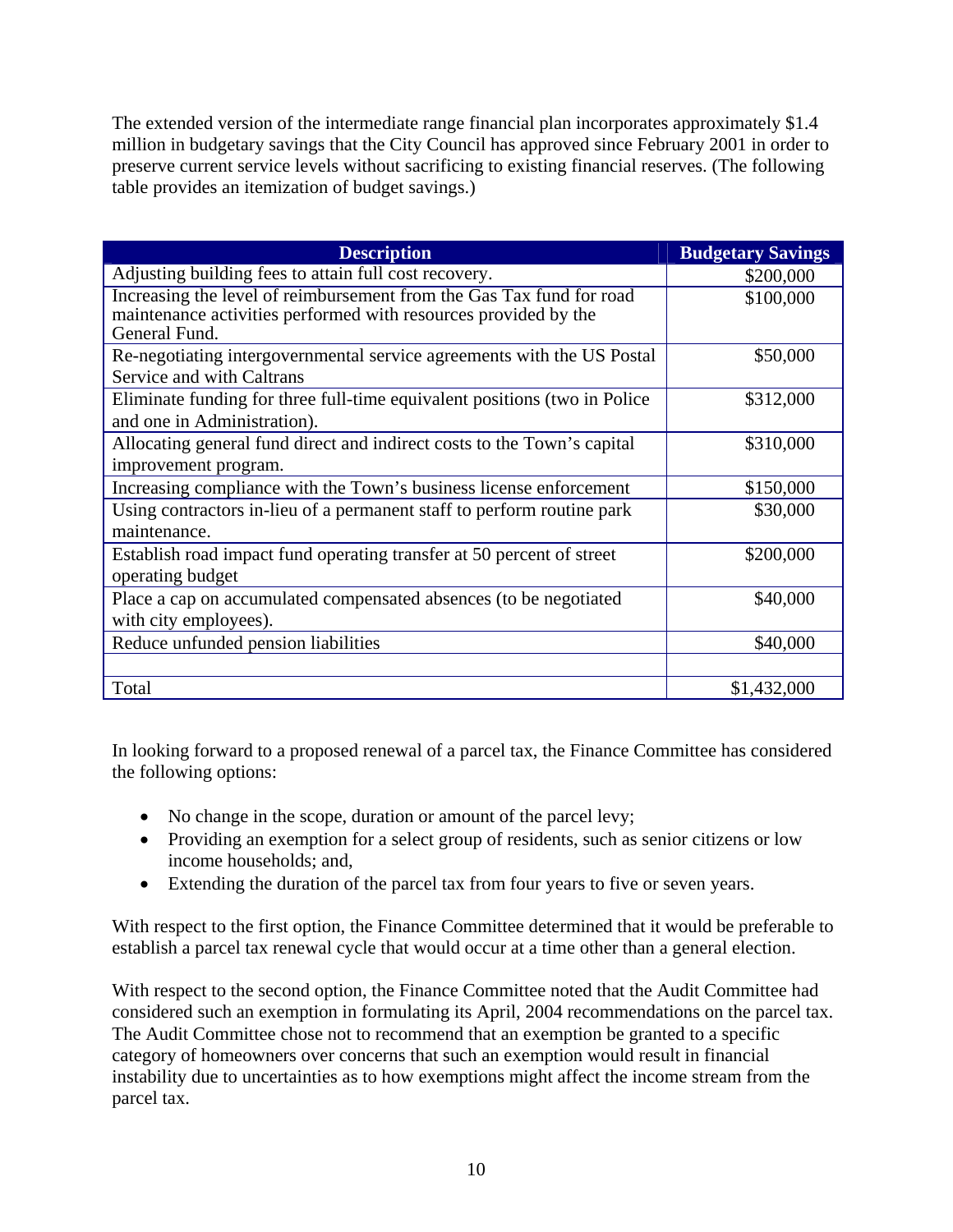Additionally, the Finance Committee had the opportunity to review a stratification of property assessments by property classifications. This analysis indicates that:

- 884 households or 34 percent of the taxable parcels in Atherton have an assessed value of \$500,000 or less.
- While comprising 34 percent of the total number of taxable parcels, the 884 homes with an assessed value of \$500,000 or less comprise only 7 percent of the total assessed value of taxable parcels in Atherton.

Under the provisions of Proposition 13 the assessed value of real property are capped at 2 percent per year unless subject to a change in ownership. Accordingly, the data above suggests that a substantial portion of long-term Atherton residents receive substantial benefit in the form of reduced assessments.

In assessing the merits of renewing the parcel tax for a duration of longer than four years the Finance Committee took note of the fact that, beyond 4 years, an increasing proportion of the parcel tax proceeds would be required to fund current operations.

The effect upon the availability of funding for current operations and capital projects that a renewal of the parcel tax at the current levy but for a longer duration is illustrated in the following table.

|                                           | <b>FY 2005</b> | $\vert$ FY 2006 $\vert$   | <b>FY 2010</b>    | <b>FY 2012</b>                             |
|-------------------------------------------|----------------|---------------------------|-------------------|--------------------------------------------|
| Parcel Tax Levy                           |                |                           |                   | $$1,856,000$1,856,000$1,856,000$1,856,000$ |
| <b>Less Operating Transfer to General</b> |                |                           |                   |                                            |
| Fund                                      | 799,000        |                           | 818,999 1,146,148 | 1,222,635                                  |
| Equals funds available for Capital        |                |                           |                   |                                            |
| Projects                                  |                | $$1,057,000$ $$1,037,001$ | \$709,852         | \$633,365                                  |
|                                           |                |                           |                   |                                            |
| Percentage of Parcel tax proceeds for     |                |                           |                   |                                            |
| Capital Projects                          | 57%            | 56%                       | 38%               | 34%                                        |
| Percentage of Parcel tax proceeds for     |                |                           |                   |                                            |
| continuing operations                     | 43%            | 44%                       | 62%               | 66%                                        |

As indicated in the preceding table, if the parcel tax were renewed for an additional five years, at the current level, the amount of parcel tax proceeds needed for continuing operations would increase from \$799,000 in FY 2004-05 to \$1,146,148 in FY 2009-10. Accordingly, the amount of funds available to support capital projects would amount to \$709,852 or \$347,148 less than the amount of funds currently derived from the parcel tax. If a parcel tax were renewed for seven years, the percentage of funds available for current capital projects and current operations would amount to 34% and 66% respectively.

The preceding analysis indicates that should the Council desire to seek a renewal of the parcel tax beyond four years at the \$750 level and to place a priority on the use of such proceeds to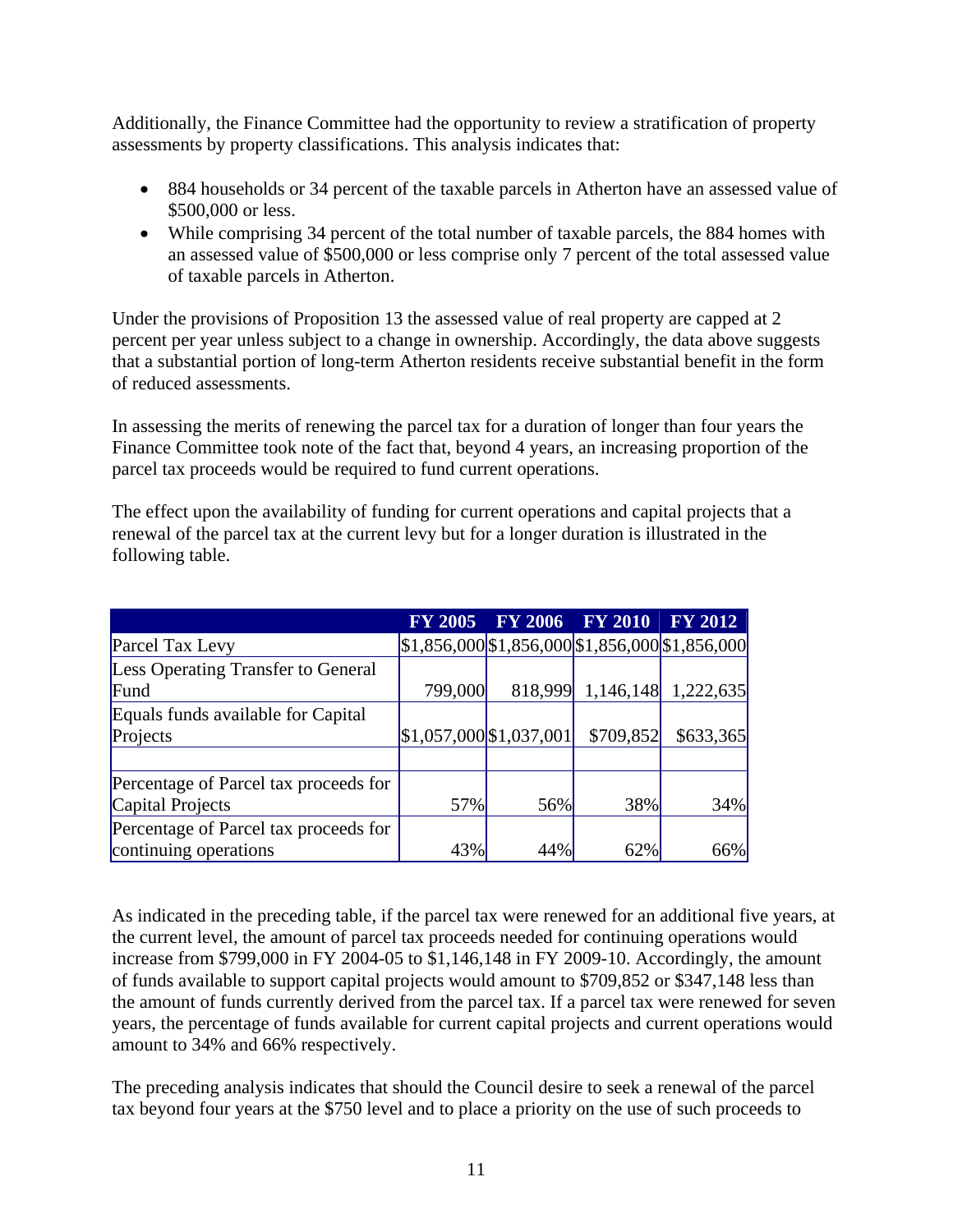finance current operations, alternative sources of funding will be required to maintain the current level of investment in the Town's capital improvement program.

The Finance and Public Works Departments have retained an engineering consultant to examine possible adjustments to the road impact fee ordinance. Staff has further indicated that adjustments to the Town's road impact fee are warranted in light of the accelerated rate of deterioration that has been observed on residential and collector streets during the past several years that appears to be a result of increased construction and excavation activity.

Staff has had the opportunity to review a preliminary draft of a road impact fee report that has been issued by the consulting engineer. (A final report from the consultant along with recommended adjustments to the road impact fee ordinance will be forthcoming in March). Based upon a review of the consultant's work product, staff has determined that the amount of funds available from a renewal of the parcel tax at the \$750 level combined with an adjustment to Atherton's road impact fee ordinance would provide for a higher level of funding for road improvements, despite the need to direct a greater percentage of funds to current operations.

The following table provides a comparison of the availability of funding from road impact fees and from the parcel tax under two scenarios:

- a) No change in either the allocation of parcel tax funds or the scope and amount of road impact fees during fiscal years 2006 through 2010; and,
- b) A reallocation of parcel tax proceeds sufficient to meet the Town's funding requirements for current operations, combined with an adjustment to road impact fees during fiscal years 2006 through 2010.

|                                       | (a) No<br>parcel tax<br>road impact<br>fees | (b) Increased<br>change in the proportion of Parcel<br>allocation of Tax revenues to fund<br>current operations<br>proceeds or combined with<br>modifications to Road<br><b>Impact Fees</b> | <b>Increase</b><br>(Decrease) in<br><b>Funding</b><br><b>Available for</b><br><b>Road</b><br><b>Improvements</b><br>$(b) - (a)$ |
|---------------------------------------|---------------------------------------------|---------------------------------------------------------------------------------------------------------------------------------------------------------------------------------------------|---------------------------------------------------------------------------------------------------------------------------------|
| Parcel Tax Levy (FY 2006 through FY   |                                             |                                                                                                                                                                                             |                                                                                                                                 |
| $ 2010\rangle$                        | \$9,280,000                                 | \$9,280,000                                                                                                                                                                                 | \$0                                                                                                                             |
| Plus Estimated Road Impact Fees       | 2,000,000                                   | 5,000,000                                                                                                                                                                                   | 3,000,000                                                                                                                       |
| <b>Less Funds Directed to Current</b> |                                             |                                                                                                                                                                                             |                                                                                                                                 |
| <b>Operations</b>                     | (3,995,000)                                 | (5,009,876)                                                                                                                                                                                 | (1,014,876)                                                                                                                     |
| Equals total funds available for      |                                             |                                                                                                                                                                                             |                                                                                                                                 |
| Road Improvements                     | \$7,285,000                                 | \$9,270,124                                                                                                                                                                                 | \$1,985,124                                                                                                                     |

As indicated in the preceding table, scenario (b), an adjusted allocation of parcel tax proceeds combined with a change in the road impact fee ordinance, would generate an additional \$1,985,124 to support improvements to Atherton's roads during fiscal years 2006 through 2010.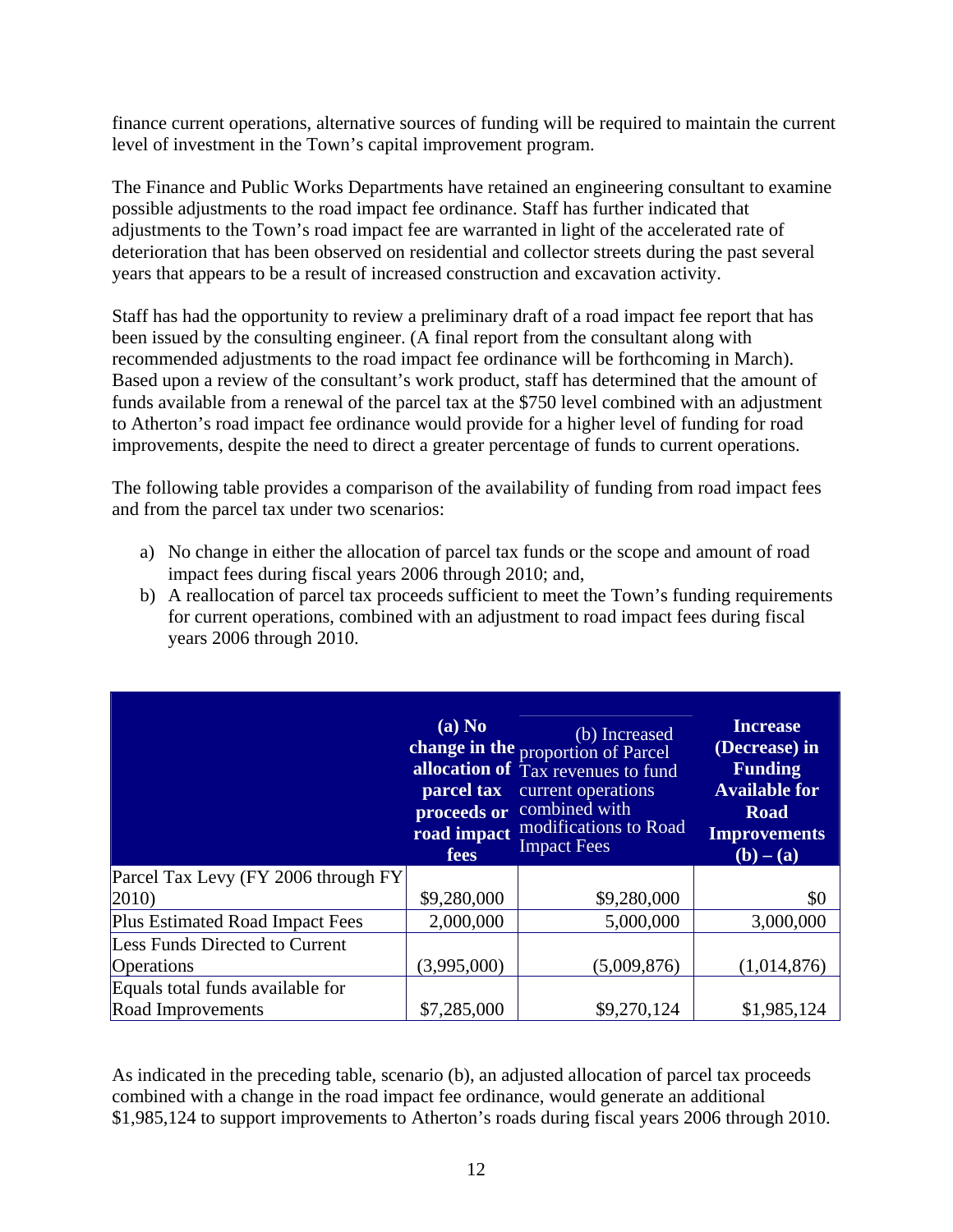## **CONCLUSION:**

The intermediate range financial plan has been revised to reflect the following assumptions:

- A renewal of the parcel tax for a duration of between five and seven years;
- No change in the amount of the parcel tax levy (i.e. retention of the current rate per parcel for each of the 11 categories of parcels subject to assessment); and,
- An operating transfer from the Parcel Tax Fund equivalent to the level of funding needed to maintain existing service levels while preserving existing financial reserves.

Under the preceding assumptions, the amount of funds available to support the Town's capital improvement program would decline from \$1,057,000 in FY 2004-05 to \$709,852 in FY 2009- 10. Accordingly, alternative sources of funding in the amount of \$347,000 annually would be needed to maintain the current level of investment in the Town's infrastructure.

In March of 2005, staff will be submitting proposed changes to Atherton's road impact fee ordinance. Such changes are expected to generate an additional \$600,000 annually for road improvements. As such the amount of funds that would be made available from revisions to Atherton's road impact fee structure would be sufficient to offset the effect of an increased proportion of parcel tax proceeds being directed to continuing operations.

Prepared by: Approved by:

John P. Johns, CPA James H. Robinson Finance Director City Manager

\_\_\_\_\_\_\_\_\_\_\_\_\_\_\_\_\_\_\_\_\_\_\_\_ \_\_\_\_\_\_\_\_\_\_\_\_\_\_\_\_\_\_\_\_\_\_\_\_\_

Attachment : General Fund Revenue and Expenditure Analysis Fiscal Years 2005 through 2012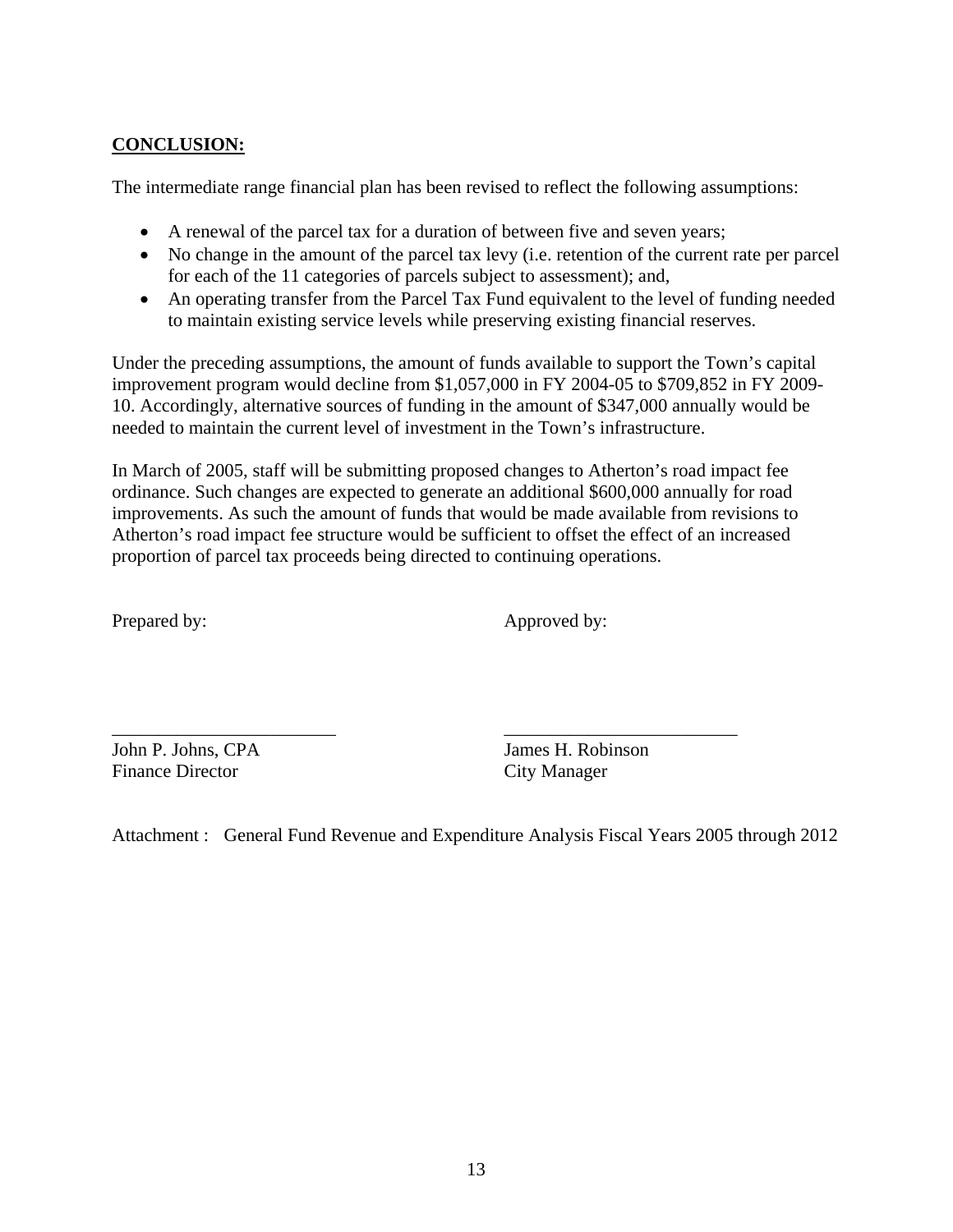#### **General Fund Revenue and Expenditure Analysis Fiscal Years 2005 through 20012 Attachment 1**

| <b>Revenue Category</b>                     | FY 2005            | FY 2006         | FY 2007         |    | <b>FY 2008</b> | FY 2009         | 2010            | 2011               |      | 2012        |
|---------------------------------------------|--------------------|-----------------|-----------------|----|----------------|-----------------|-----------------|--------------------|------|-------------|
| Property Tax                                | \$<br>3,517,254    | \$3,447,013     | \$<br>3,598,682 | \$ | 3,757,024      | \$<br>3,922,333 | \$<br>4,094,915 | \$<br>4,275,092 \$ |      | 4,463,196   |
| <b>Sales Taxes</b>                          | 120,000            | 123,600         | 127,308         |    | 131,127        | 135,061         | 139,113         | 143,286            |      | 147,585     |
| Other Taxes                                 | 757,010            | 880,210         | 915,418         |    | 952,035        | 990,117         | 1,029,721       | 1,070,910          |      | 1,113,746   |
| Licenses and Permits                        | 1,796,699          | 1,706,864       | 1,723,933       |    | 1,741,172      | 1,758,584       | 1,776,170       | 1,793,931          |      | 1,811,871   |
| Fines and Forefietures                      | 14,700             | 14,994          | 15,294          |    | 15,600         | 15,912          | 16,230          | 16,555             |      | 16,886      |
| Aid from other Agencies                     | 215,176            | 195,176         | 195,176         |    | 195,176        | 195,176         | 195,176         | 195,176            |      | 195,176     |
| Service Charges                             | 335,900            | 339,259         | 342,652         |    | 346,078        | 349,539         | 353,034         | 356,565            |      | 360,130     |
| Use of Money and Property                   | 274,622            | 255,147         | 318,530         |    | 350,221        | 350,221         | 350,221         | 350,221            |      | 350,221     |
| <b>Other Revenues</b>                       | 13,086             | 13,086          | 13,086          |    | 13,086         | 13,086          | 13,086          | 13,086             |      | 13,086      |
| <b>Total Revenues</b>                       | \$<br>7,044,447    | \$<br>6,975,349 | \$<br>7,250,078 | \$ | 7,501,519      | \$<br>7,730,028 | \$<br>7,967,666 | \$<br>8,214,821 \$ |      | 8,471,896   |
| Revenue Growth                              | 2.2%               | $-1.0\%$        | 3.9%            |    | 3.5%           | 3.0%            | 3.1%            | 3.1%               |      | 3.1%        |
| <b>Expenditure Category</b>                 |                    |                 |                 |    |                |                 |                 |                    |      |             |
| Contingency - Non Departmental              | 81,000             | 100,000         | 100,000         |    | 100,000        | 100,000         | 100,000         | 100,000            |      | 100,000     |
| Council                                     | 20,204             | 21,012          | 21,748          |    | 22,617         | 23,296          | 23,995          | 24,715             |      | 25,456      |
| Manager                                     | 528,226            | 509,355         | 529,729         |    | 550,918        | 567,446         | 584,469         | 602,003            |      | 620,064     |
| Attorney                                    | 156,228            | 164,039         | 172,241         |    | 180,853        | 186,822         | 192,987         | 199,355            |      | 205,934     |
| Finance                                     | 405,597            | 381,821         | 397,094         |    | 412,977        | 425,367         | 438,128         | 451,272            |      | 464,810     |
| <b>Building</b>                             | 1,018,929          | 1,059,686       | 1,102,074       |    | 1,146,157      | 1,180,541       | 1,215,957       | 1,252,436          |      | 1,290,009   |
| Police                                      | 4,036,909          | 4,166,385       | 4,333,041       |    | 4,606,362      | 4,744,553       | 4,886,890       | 5,033,497          |      | 5,184,501   |
| Public Works                                | 1,805,972          | 1,894,211       | 1,969,979       |    | 2,048,778      | 2,110,242       | 2,173,549       | 2,238,756          |      | 2,305,918   |
| <b>Total Expenditures</b>                   | \$<br>8,053,065 \$ | 8,296,510       | \$<br>8,625,906 | -S | 9,068,664      | \$<br>9,338,267 | \$<br>9,615,975 | \$<br>9,902,033    | -\$  | 10,196,692  |
| Expenditure Growth                          | 10.6%              | 3.0%            | 4.0%            |    | 5.1%           | 3.0%            | 3.0%            | 3.0%               |      | $3.0\%$     |
| Surplus (Deficiciency) of Revenues over     |                    |                 |                 |    |                |                 |                 |                    |      |             |
| <b>Expenditures</b>                         | (1,008,618)        | (1,321,160)     | (1,375,828)     |    | (1,567,145)    | (1,608,239)     | (1,648,309)     | (1,687,212)        |      | (1,724,796) |
| Add (subtract) Operating Transfers In (out) |                    |                 |                 |    |                |                 |                 |                    |      |             |
| Parcel Tax                                  | 799,000            | 818,999         | 873,667         |    | 1,064,984      | 1,106,078       | 1,146,148       | 1,185,051          |      | 1,222,635   |
| Library Fund Operating Transfer             |                    |                 |                 |    |                |                 |                 |                    |      |             |
| Police on the Street                        |                    |                 |                 |    |                |                 |                 |                    |      |             |
| Gas Tax/Road Impact Fees                    | 352,161            | 352,161         | 352,161         |    | 352,161        | 352,161         | 352,161         | 352,161            |      | 352,161     |
| <b>CIP</b> Support                          | 150,000            | 150,000         | 150,000         |    | 150,000        | 150,000         | 150,000         | 150,000            |      | 150,000     |
| <b>Subtotal Operating Transfers</b>         | 1,301,161          | 1,321,160       | 1,375,828       |    | 1,567,145      | 1,608,239       | 1,648,309       | 1,687,212          |      | 1,724,796   |
| <b>Beginning Fund Balance</b>               | 6,045,697          | 6,338,240       | 6,338,240       |    | 6,338,240      | 6,338,239       | 6,338,239       | 6,338,239          |      | 6,338,239   |
| <b>Ending Fund Balance</b>                  | \$<br>6,338,240    | \$<br>6,338,240 | \$<br>6,338,240 | \$ | 6,338,239      | \$<br>6,338,239 | \$<br>6,338,239 | \$<br>6,338,239 \$ |      | 6,338,239   |
| <b>Less Reserve Requirements:</b>           |                    |                 |                 |    |                |                 |                 |                    |      |             |
| <b>Insurance</b>                            | 500,000            | 500,000         | 500,000         |    | 500,000        | 500,000         | 500,000         | 500,000            |      | 500,000     |
| <b>Cash Flows and Contingencies</b>         | 3,200,000          | 3,200,000       | 3,200,000       |    | 3,200,000      | 3,200,000       | 3,200,000       | 3,200,000          |      | 3,200,000   |
| <b>Building Inspections</b>                 | 600,000            | 600,000         | 600,000         |    | 600,000        | 600,000         | 600,000         | 600,000            |      | 600,000     |
| <b>Comensated Absences</b>                  | 476,850            | 405,323         | 344,524         |    | 292,846        | 301,631         | 310,680         | 320,000            |      | 329,600     |
| <b>Equals Unreserved Fund Balance</b>       | \$<br>1,561,390    | \$<br>1,632,917 | \$<br>1,693,716 | \$ | 1,745,394      | \$<br>1,736,608 | \$<br>1,727,559 | \$<br>1,718,239    | - \$ | 1,708,639   |
| Increase (Decrease) in Fund Balance         | \$<br>292,543 \$   | $(0)$ \$        | 0               | \$ | $(0)$ \$       | $(0)$ \$        | $(0)$ \$        | $(0)$ \$           |      | (0)         |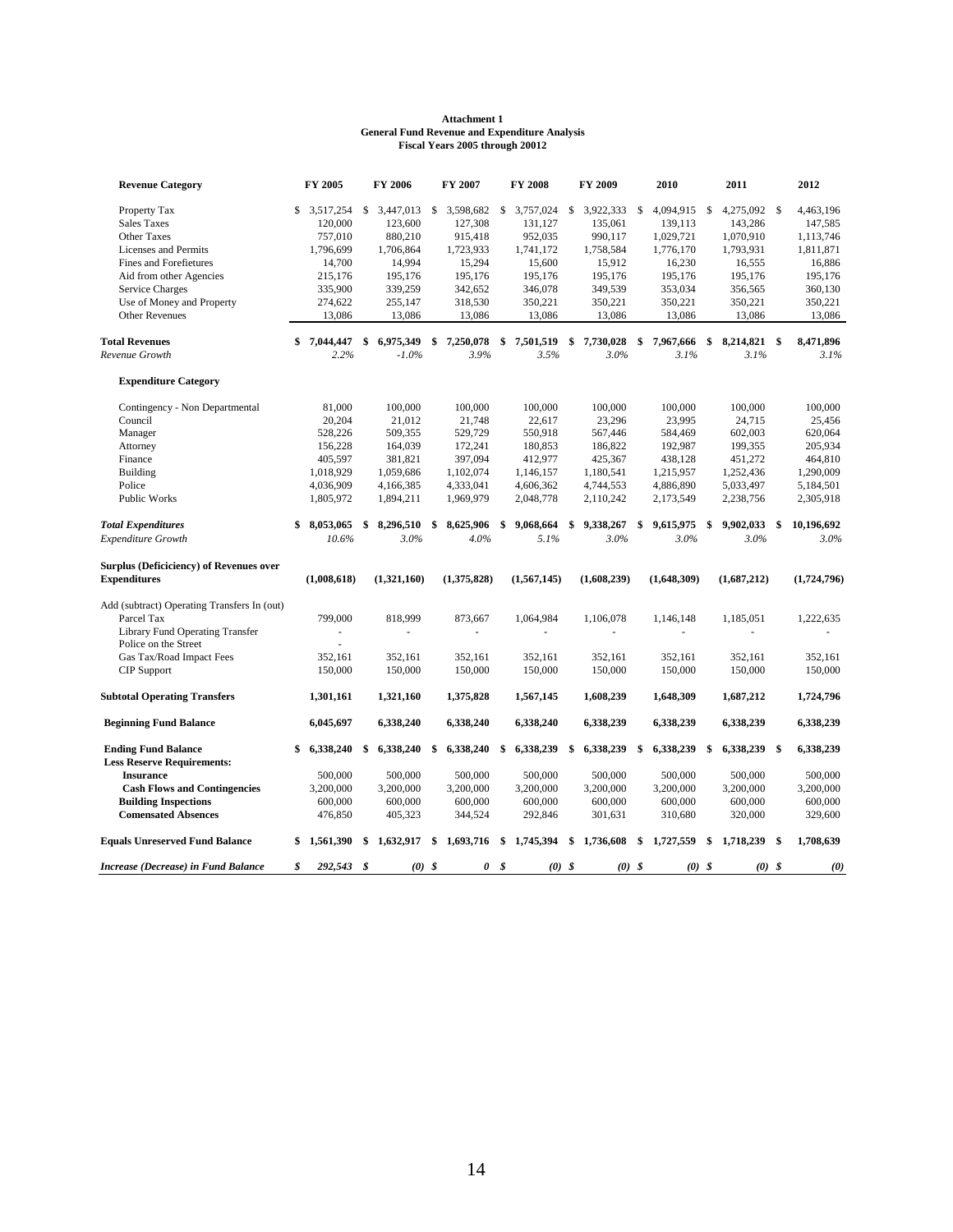**Item No. 21. B.** 



**Town of Atherton** 

# **CITY COUNCIL STAFF REPORT**

## **TO: HONORABLE MAYOR AND CITY COUNCIL JAMES H. ROBINSON, CITY MANAGER**

## **FROM: LINDA KELLY, ASST. TO CITY MANAGER/ACTING CITY CLERK**

**DATE: FOR THE MEETING OF FEBRUARY 16, 2005** 

## **SUBJECT: ORDINANCE CALLING A SPECIAL ELECTION FOR JUNE 7, 2005 TO PLACE A MEASURE BEFORE THE VOTERS REGARDING A RENEWAL OF THE PARCEL TAX**

## **RECOMMENDATION:**

- (1) **Hold public hearing** regarding the consideration of the possible adoption of an ordinance calling a Special Election for June 7, 2005, placing a tax measure before the voters, including but not limited to the potential consideration of an ordinance authorizing the levy of a Special Parcel Tax for Municipal Services and Capital Improvements, and expenditures of funds derived from such a tax.
- (2) Should the City Council wish to call a Special Municipal Election on June 7, 2005 for a renewal of the current Parcel Tax, it is recommended that one of the attached ordinances be selected to reflect the Council's desired length (five- or seven-year tax), plus any amendments as desired by the Council, and **adopt the ordinance**. A roll call vote is required.

## **BACKGROUND:**

Per the California Elections Code, March 11, 2005 is the last day to call an election to be held on June 7, 2005. The current Council meeting of February 16, 2005 is the last regular meeting before the deadline.

Attached is a calendar of important election dates and deadlines.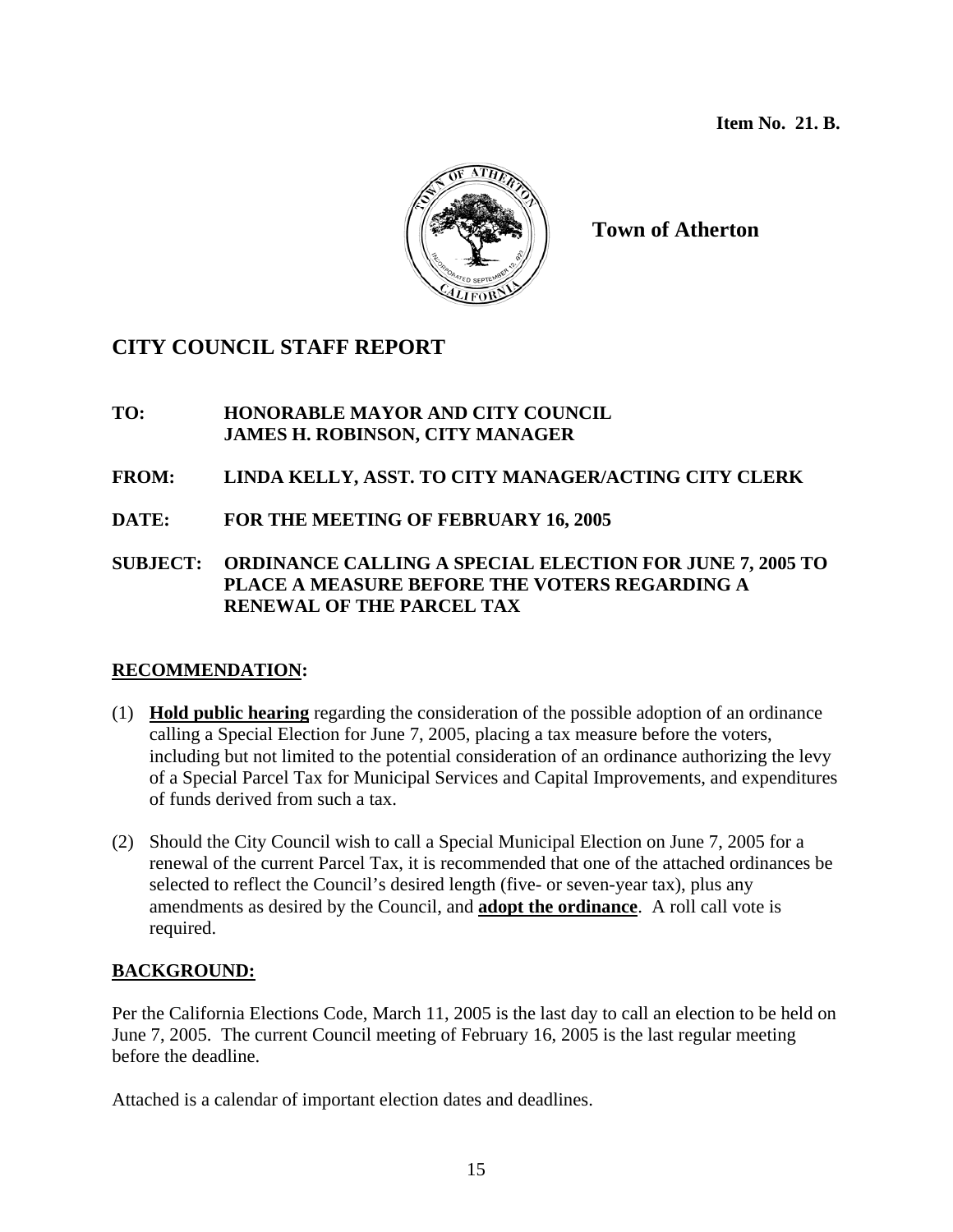Tonight's public hearing has been noticed in accordance with State law through a public notice in the *Almanac* and through postings throughout Town.

The attached draft ordinances reflect (1) a five-year parcel tax and (2) a seven-year parcel tax. Furthermore, the ballot question to the voters in the draft ordinances has been revised since the November 2004 election to read as follows:

"Shall an ordinance renewing the current Town of Atherton Parcel Tax which provides funding for Town general purposes such as, but not limited to, police and public safety services and capital improvement projects be adopted?"

If the Council desires to amend this wording, now would be the appropriate time to do so.

## **FISCAL IMPACT:**

The County Elections Official has provided the estimate of \$19,000 in order to conduct a Special Election on June 7, 2005. The mid-year budget adjustments approved by the City Council included an authorization to utilize \$19,000 from the Appropriation for Contingencies Account (101-00-3702-000) for election expenses.

Prepared by: Approved by:

\_\_\_\_\_\_\_\_\_\_\_\_\_\_\_\_\_\_\_\_\_\_\_\_ \_\_\_\_\_\_\_\_\_\_\_\_\_\_\_\_\_\_\_\_\_\_\_\_\_ Linda Kelly James H. Robinson Assistant to the City Manager/ City Manager Acting City Clerk

Attachments: Notice of Public Hearing June 7, 2005 Special Election Calendar Draft Ordinance Calling a Special Election (five-year tax) Draft Ordinance Calling a Special Election (seven-year tax)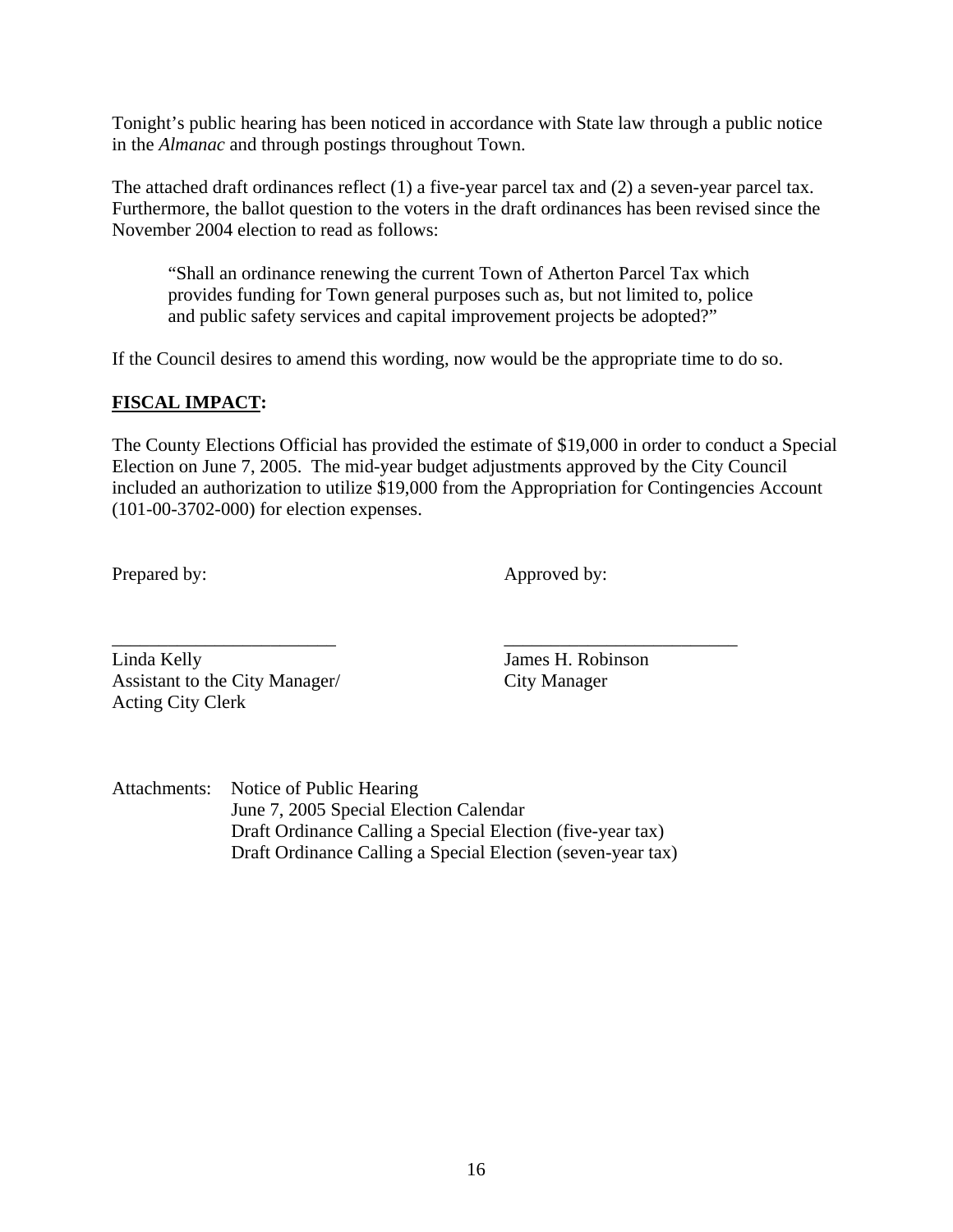

# **Town of Atherton NOTICE OF PUBLIC HEARING**

NOTICE IS HEREBY GIVEN, that the City Council of the Town of Atherton will hold a Public Hearing at a regular meeting on Wednesday, February 16, 2005, commencing at 7:00 p.m. in the City Council Chambers, 94 Ashfield Road, Atherton, CA for the purpose of considering:

Consideration of the possible adoption of an ordinance calling a Special Election for June 7, 2005, placing a tax measure before the voters, including but not limited to the potential consideration of an ordinance authorizing the levy of a Special Parcel Tax for Municipal Services and Capital Improvements, and expenditures of funds derived from such a tax.

INTERESTED PERSONS may appear and be heard, or written comments may be submitted to the Atherton City Council, c/o City Clerk, 91 Ashfield Road, Atherton, CA 94027, prior to the meeting. Comments may also be faxed to the Town Administrative Offices at (650) 688-6528, or e-mailed to [lkelly@ci.atherton.ca.us](mailto:lkelly@ci.atherton.ca.us). Contact Linda Kelly, Acting City Clerk, for additional information regarding the City Council meeting, at (650) 752-0529.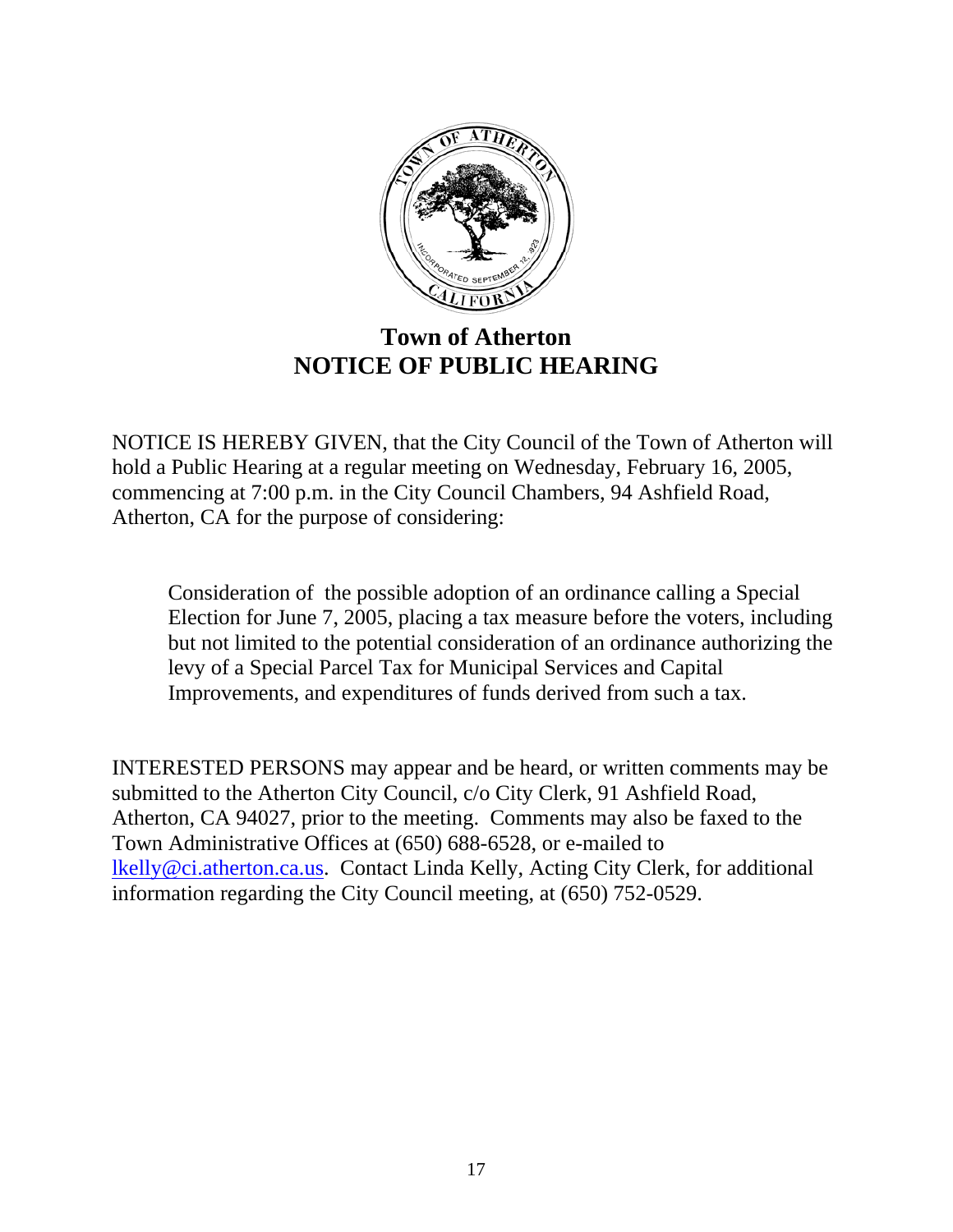#### **June 7, 2005 Special Election Calendar**

| January 19, 2005        | <b>Regular January City Council Meeting</b>                                                                                                                                        |  |  |
|-------------------------|------------------------------------------------------------------------------------------------------------------------------------------------------------------------------------|--|--|
| January 27, 2005        | Clerk to submit Public Hearing Notice to Almanac for publication on<br>February 1, 2005                                                                                            |  |  |
| February 1, 2005        | Public Hearing Notice to be published in Almanac and Notice to be<br>posted on Town bulletin boards                                                                                |  |  |
| February 16, 2005       | Regular February City Council Meeting -                                                                                                                                            |  |  |
|                         | Hold Public Hearing (required if a Parcel Tax Election). Adopt<br>Ordinance calling election for June 7, 2005. Adopt Resolution<br>regarding ballot arguments for June.            |  |  |
| March 11, 2005          | Last day to adopt ordinance calling Special Election requesting<br>consolidation of the Special Election with the County Board of<br>Supervisors for June 7 <sup>th</sup> election |  |  |
| March 16, 2005          | Regular March City Council Meeting -                                                                                                                                               |  |  |
|                         | Council to consider/approve Primary Argument in Favor of measure, if<br>Council previously designated themselves as the author of the<br>argument via Resolution adopted 2/16/05   |  |  |
| March 21, 2005          | Primary Arguments Due regarding City Measure                                                                                                                                       |  |  |
| (Date to be determined) | Special Council Meeting - Council to consider/approve of Rebuttal<br>Argument, if an argument has been submitted against the measure.                                              |  |  |
| March 31, 2005          | Rebuttal Arguments Due regarding City Measure                                                                                                                                      |  |  |
| April 20, 2005          | <b>Regular April City Council Meeting</b>                                                                                                                                          |  |  |
| April 28 - May 17, 2005 | Sample Ballot Pamphlet Mailing Period                                                                                                                                              |  |  |
| May 9 - May 31, 2005    | Absentee Voter Ballots applied for/mailed between these dates                                                                                                                      |  |  |
| May 18, 2005            | <b>Regular May City Council Meeting</b>                                                                                                                                            |  |  |
| June 7, 2005            | <b>Election Day for Special Election regarding City Measure</b>                                                                                                                    |  |  |
| June 15, 2005           | Regular June City Council Meeting                                                                                                                                                  |  |  |
| July 5, 2005            | Last day for County to certify election results                                                                                                                                    |  |  |
| (Date to be determined) | Notice of Public Hearing regarding Annual Budget Adoption and (if<br>measure passes) Establishing a Special Tax for Municipal Services                                             |  |  |
| (Date to be determined) | Public Hearing to Adopt FY 05-06 Annual Town Budget                                                                                                                                |  |  |
|                         | If measure passes, hold Public Hearing regarding establishing a<br>Special Tax for municipal services for FY 05-06 (Hearing must be held                                           |  |  |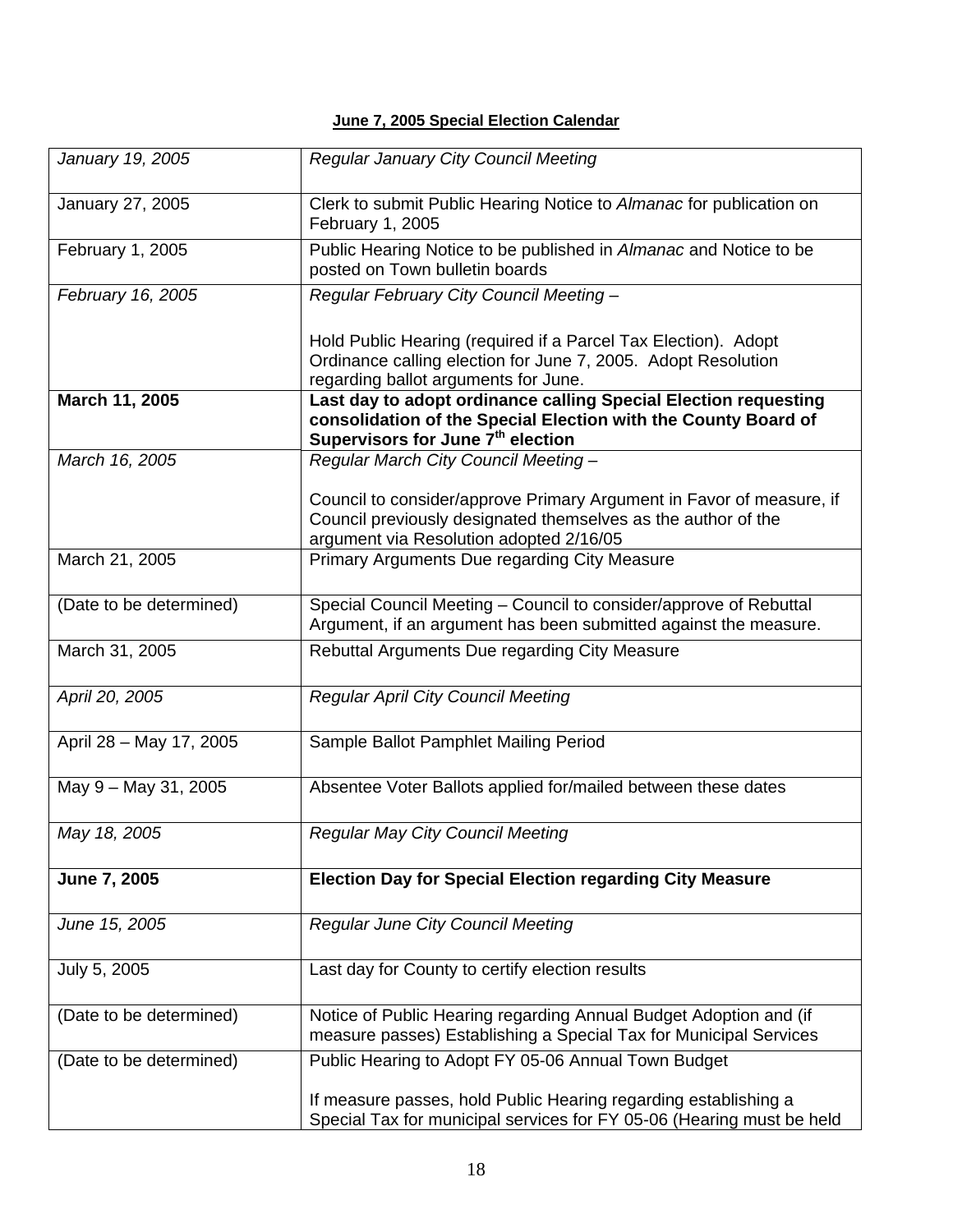|               | following adoption of FY 05-06 budget)   |
|---------------|------------------------------------------|
| July 20, 2005 | <b>Regular July City Council Meeting</b> |

R:\DATA\ELECTION\June 7, 2005 Special Election\June 8, 2005 Election Calendar.doc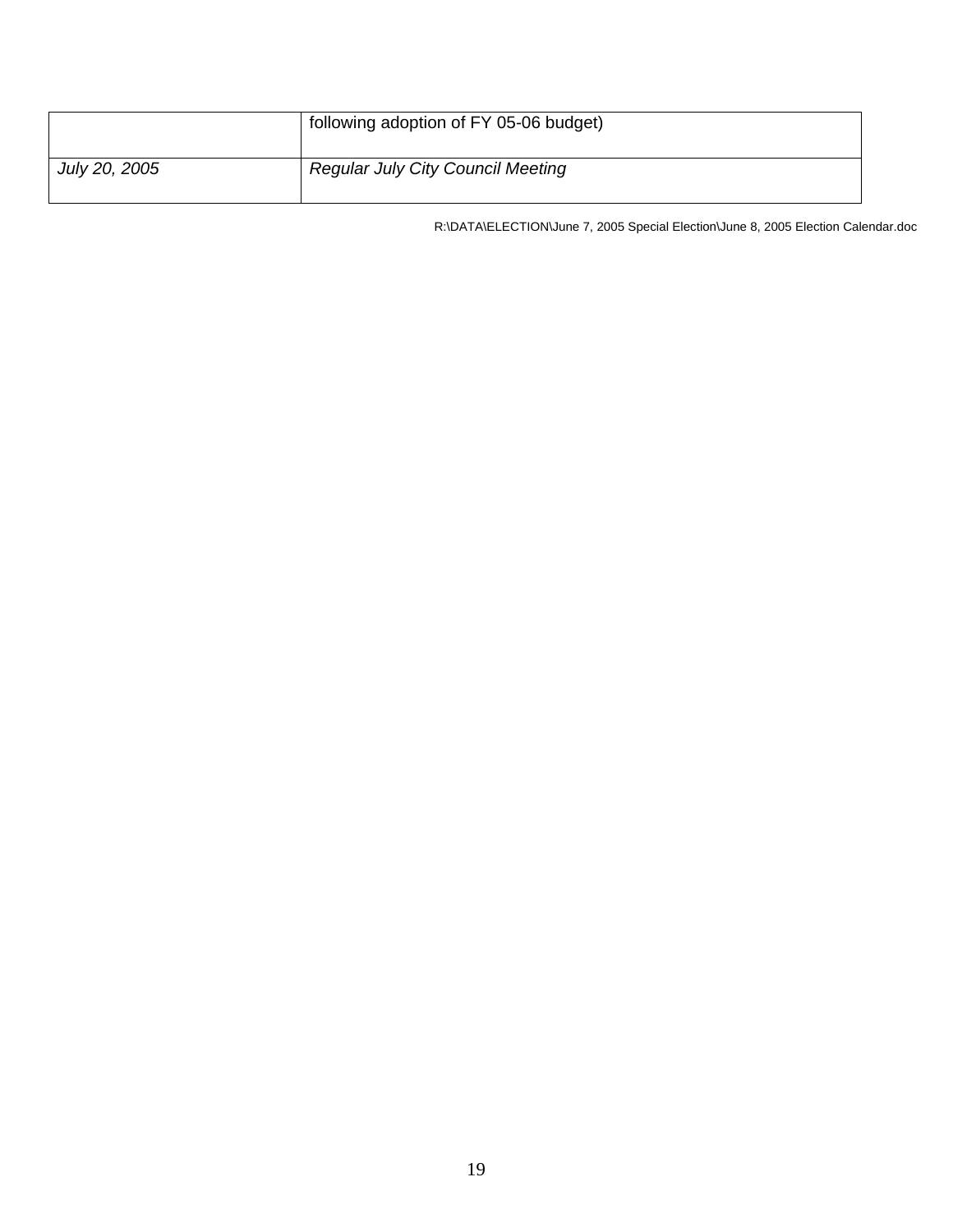### **Draft based on a 5-year tax**

### **ORDINANCE NO. \_\_\_\_\_**

### **AN ORDINANCE OF THE TOWN OF ATHERTON CALLING AN ELECTION TO SUBMIT TO THE VOTERS AN ORDINANCE AUTHORIZING THE RENEWAL OF A SPECIAL TAX FOR MUNICIPAL SERVICES AND CAPITAL IMPROVEMENTS, FOR THE EXPENDITURE OF FUNDS DERIVED FROM SUCH TAX**

The City Council of the Town of Atherton does hereby ordain as follows:

**SECTION 1.** ELECTION CALLED. The City Council of the Town of Atherton submits the following ordinance to the voters of the Town of Atherton at a Special Election to be held on Tuesday, June 7, 2005.

**SECTION 2.** FULL TEXT OF MEASURE. The complete text of the proposed ordinance shall be:

### **"AN ORDINANCE OF THE TOWN OF ATHERTON AUTHORIZING THE RENEWAL OF A SPECIAL TAX FOR MUNICIPAL SERVICES AND CAPITAL IMPROVEMENTS AND FOR THE EXPENDITURE OF FUNDS DERIVED FROM SUCH TAX**

The people of the Town of Atherton do ordain as follows:

SECTION 1. AUTHORITY TO ADOPT MEASURE. This ordinance and the tax authorized herein are adopted pursuant to the provisions of the California Constitution, Articles XIIIA §4, XIIIB §4 and XIIIC §2, and pursuant to Sections 50075, 50076, 50077 and 53722 et. seq. of the California Government Code.

SECTION 2. AUTHORIZATION TO LEVY SPECIAL TAX. If, in any fiscal year commencing on or after July 1, 2005, the City Council shall determine that municipal services such as police protection, street repair and maintenance, drainage facility repair and maintenance are necessary for the public good, welfare, and safety, and that the cost of providing such services will exceed the amount of funds generated through other revenue and income which are counted under the limit of the Town for such services calculated in accordance with the provisions of Article XIIIB of the California Constitution, as provided for in the adopted budget, and/or if capital improvements are required, the cost of which exceeds the amount of funds generated through other revenues and receipts, and/or if amounts should be required to augment operational and capital needs of the Town, then it may levy a special tax for such fiscal year on each parcel of property within the Town in the manner provided herein. This special tax shall be in addition to the annual tax rate allowed by law.

SECTION 3. DETERMINATION OF AMOUNT TO BE RAISED. Each year following adoption of the Town's annual budget, the City Council will determine the total amount of expenditures necessary to provide adequate levels of municipal services and capital improvements and deduct therefrom the projected revenue to be gathered from sources other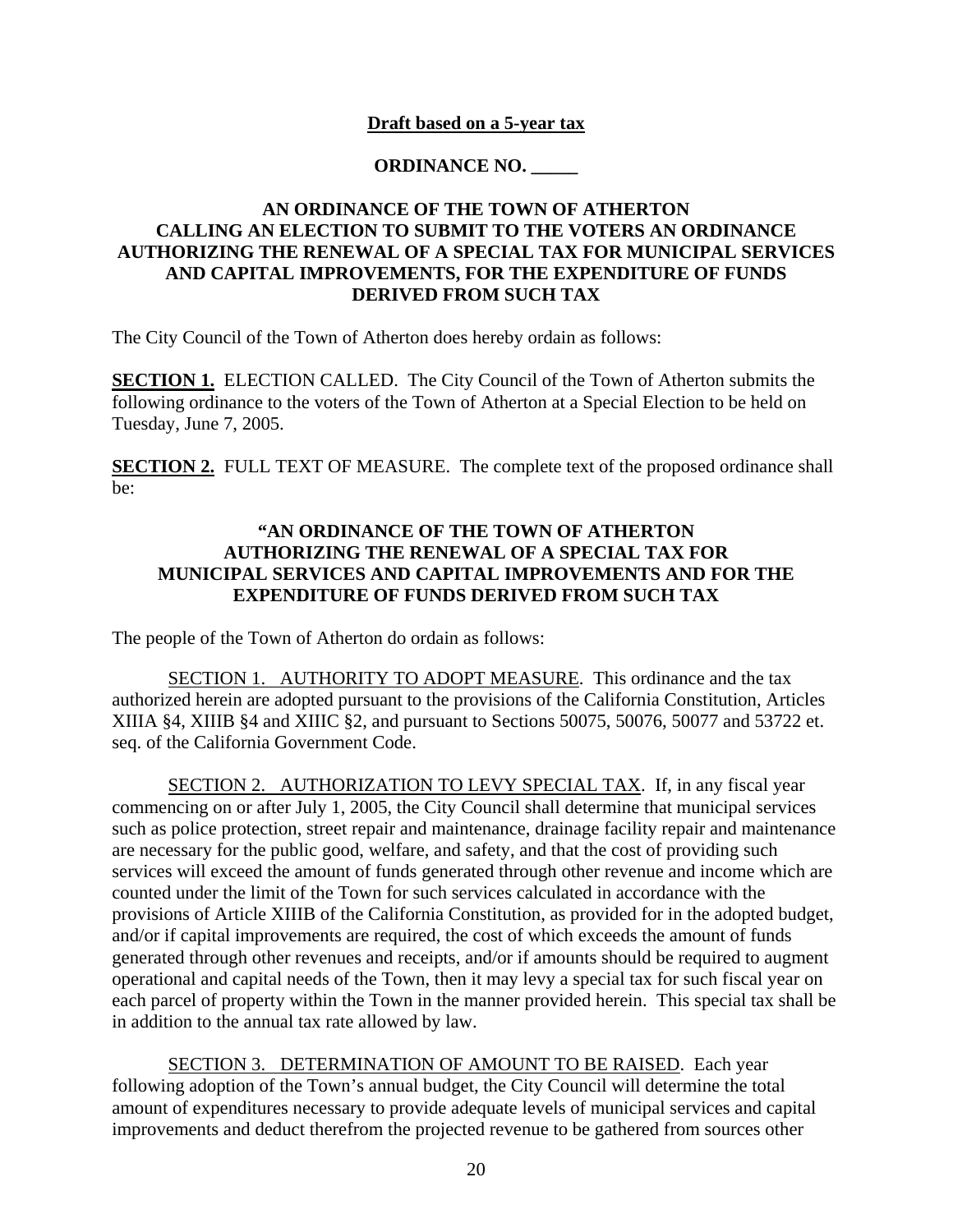than this special tax. The difference, if any, shall be the maximum amount of funds to be derived from the tax authorized by this ordinance for such year.

SECTION 4. MAXIMUM TAX RATE/METHOD OF ASSESSMENT. After determining the amount of tax to be raised under Section 3, the City Council shall apportion said amount among the parcels of real property within the Town not exempted by law as follows:

|     |                                                                                                                     | <b>MAXIMUM TAX IN GIVEN YEAR</b> |                |                |                |                |
|-----|---------------------------------------------------------------------------------------------------------------------|----------------------------------|----------------|----------------|----------------|----------------|
| 1.  | For each dwelling on a parcel with<br>an area of less than 1/4 acre:                                                | 2005-06<br>450                   | 2006-07<br>450 | 2007-08<br>450 | 2008-09<br>450 | 2009-10<br>450 |
| 2.  | For each unimproved parcel with<br>an area of less than 1/4 acre:                                                   | 225                              | 225            | 225            | 225            | 225            |
| 3.  | For each dwelling on a parcel with<br>an area of 1/4 acre or more, but<br>less than 1/2 acre:                       | 570                              | 570            | 570            | 570            | 570            |
| 4.  | For each unimproved parcel with<br>an area of 1/4 acre or more, but<br>less than 1/2 acre:                          | 285                              | 285            | 285            | 285            | 285            |
| 5.  | For each dwelling on a parcel with<br>an area of 1/2 acre or more, but<br>less than 2 acres:                        | 750                              | 750            | 750            | 750            | 750            |
| 6.  | For each unimproved parcel with<br>an area of 1/2 acre or more, but<br>less than 2 acres:                           | 375                              | 375            | 375            | 375            | 375            |
| 7.  | For each dwelling on a parcel with<br>an area of 2 acres or more:                                                   | 960                              | 960            | 960            | 960            | 960            |
| 8.  | For each unimproved parcel with<br>an area of 2 acres or more:                                                      | 480                              | 480            | 480            | 480            | 480            |
| 9.  | For each private club:                                                                                              | 10,000                           | 10,000         | 10,000         | 10,000         | 10,000         |
| 10. | For each parcel available for tax<br>owned by a utility which serves<br>the Atherton community:                     | 450                              | 450            | 450            | 450            | 450            |
| 11. | For each parcel available for tax<br>owned by a utility which does not<br>directly serve the Atherton<br>community: | 750                              | 750            | 750            | 750            | 750            |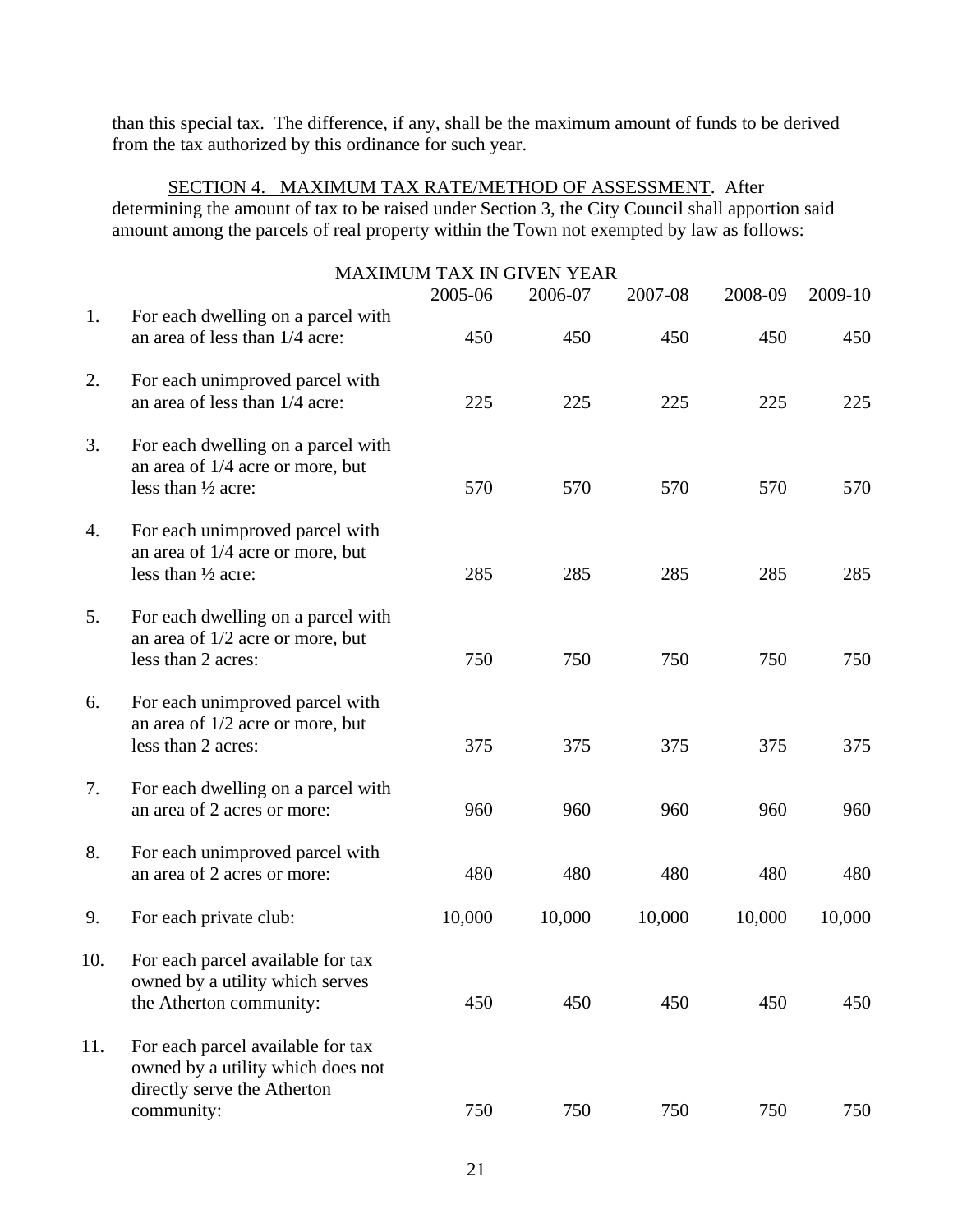The records of the San Mateo County Assessor, as of each year, shall determine whether or not any particular lot is unimproved for purposes of this ordinance.

SECTION 5. HEARING, TAX LIEN AND INCLUSION IN CITY TAXES. Prior to levying a special tax under this ordinance in any fiscal year, the City Council shall conduct a public hearing on the proposed tax. Such hearing shall be conducted after the City Council has adopted an annual budget for that year. Notice of such hearing shall be posted in at least three public places within the Town of Atherton at least fifteen days prior to the hearing. All of the information and material which the City Council intends to consider at such hearing and the amount of tax to be raised shall be made available to the public by being on file in the office of the City Clerk for at least fifteen days prior to said hearing. Following said hearing, the City Council may adopt a resolution fixing the amount of tax to be raised which shall not exceed the amount contained in the material on file in the Clerk's office. Any tax levied under this ordinance shall become a lien upon the properties against which it is assessed and collectible in the manner provided by applicable law and by the levying resolution.

 SECTION 6. COLLECTION. The City Council may elect to have any special tax authorized under this Chapter either collected by the Town or, in the alternative, by the Tax Collector of San Mateo County. If the services of the Tax Collector of the County of San Mateo are elected, the special tax may only be included on the annual tax bill sent out by such Tax Collector. A certified copy of the resolution electing to use the service of the Tax Collector of San Mateo County shall be filed with said Tax Collector prior to September 1st of the fiscal year for which the tax is assessed and shall include a list of all parcels of real property to be taxed and the amount of each parcel.

SECTION 7. INCREASE APPROPRIATIONS LIMIT. Pursuant to California Constitution Article XIIIB, the appropriations limit for the Town of Atherton will be increased by one and one-half times the aggregate sum authorized to be levied as a special tax in each of the years covered by this ordinance.

SECTION 8. FUNDING AND EXPENDING PROCEEDS. Proceeds of any tax levied under this ordinance shall be deposited in a Special Fund and expended only for the purposes stated in this ordinance.

SECTION 9. UNEXPENDED RESIDUE. In accordance with Section 2(b) of Article XIIIB of the California Constitution, all revenues received by the Town in a fiscal year and the fiscal year immediately following it in excess of the amount which may be appropriated by the Town in compliance with Article XIIIB during that fiscal year and the fiscal year immediately following it shall be returned by a revision of tax rates or fee schedules within the next two subsequent fiscal years.

SECTION 10. SEVERABILITY. If any provision of this ordinance or the application thereof to any person or circumstances is held invalid, such invalidity shall not affect any other provision or applications, and to this end the provisions of this ordinance are declared to be severable.

SECTION 11. DURATION AMENDMENT OR REPEAL. The authorization to levy a tax under this ordinance shall commence with the Fiscal Year 2005-2006, beginning July 1, 2005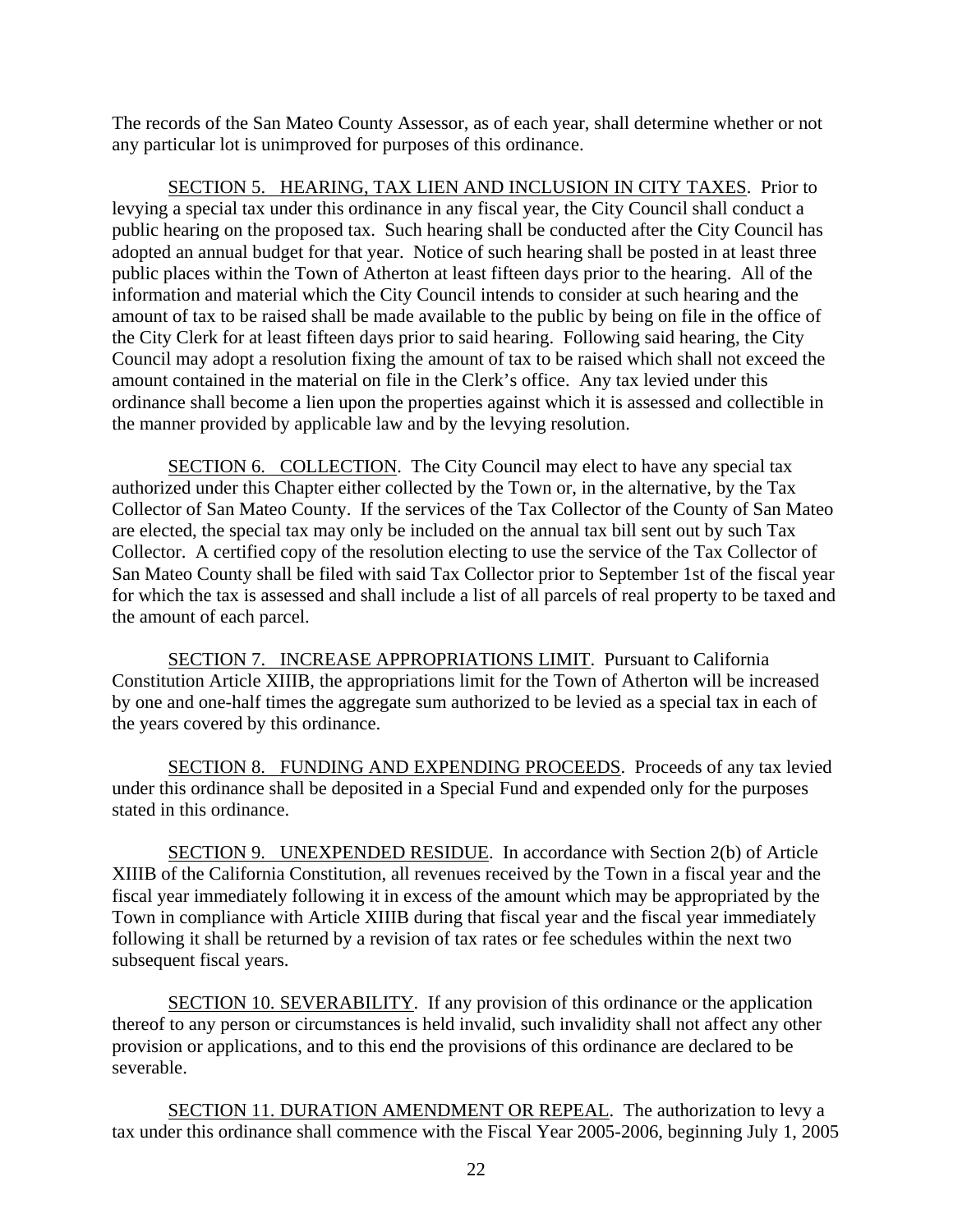and shall continue through and including June 30, 2010. This ordinance or any provision thereof may only be amended or repealed by approval of two-thirds of the voters voting on the proposition at any initiative or referendum election.

This ordinance shall be adopted if approved as an initiative measure by two-thirds of the voters voting at a Special Election to be held on Tuesday, June 7, 2005, and go into effect ten (10) days after the City Council has, by resolution, declared that such initiative measure was approved by two-thirds of the voters voting thereon."

**SECTION 3**. CONDENSED STATEMENT OF MEASURE. The manner in which the proposed measure shall appear on the ballot shall be:

"Shall an ordinance renewing the current Town of Atherton Parcel Tax which provides funding for Town general purposes such as, but not limited to, police and public safety services and capital improvement projects be adopted?"

Yes No  $\log$ 

**SECTION 4.** PUBLICATION. This ordinance shall be posted in at least three public places within the Town of Atherton, and shall become effective immediately upon its passage and approval. The City Clerk is authorized and directed to give notice of election in accordance with Chapter 2 (commencing with section 12100) of Division 12 of the California Elections Code.

**SECTION 5.** CONSOLIDATION. Due to the economics involved, the public interest would best be served by consolidating such Special Election with any other elections to be held on Tuesday, June 7, 2005 and by contracting with the County of San Mateo for election services. The Town of Atherton does hereby request the Board of Supervisors of the County of San Mateo to consolidate said Special Election with any other election to be held on June 7, 2005. The City Manager is hereby authorized and directed to enter into a contract with the Chief Elections Official of the County of San Mateo for the purpose of providing election services in connection with said Special Election.

SECTION 6. **SEVERABILITY. If any provision of this ordinance or the application thereof to any person or circumstances is held invalid, such invalidity shall not affect any other provision or application, and to this end the provisions of the ordinance are declared to be severable.** 

**SECTION 7.** EFFECTIVE DATE. This ordinance calling an election shall become effective immediately upon its adoption by the City Council of the Town of Atherton.

\* \* \* \* \* \* \* \* \* \* \* \* \* \* \* \*

*I hereby certify that the foregoing ordinance was adopted at a regular meeting of the City Council of the Town of Atherton held on February 16, 2005, by the following roll call vote:* 

*AYES: Councilmembers:*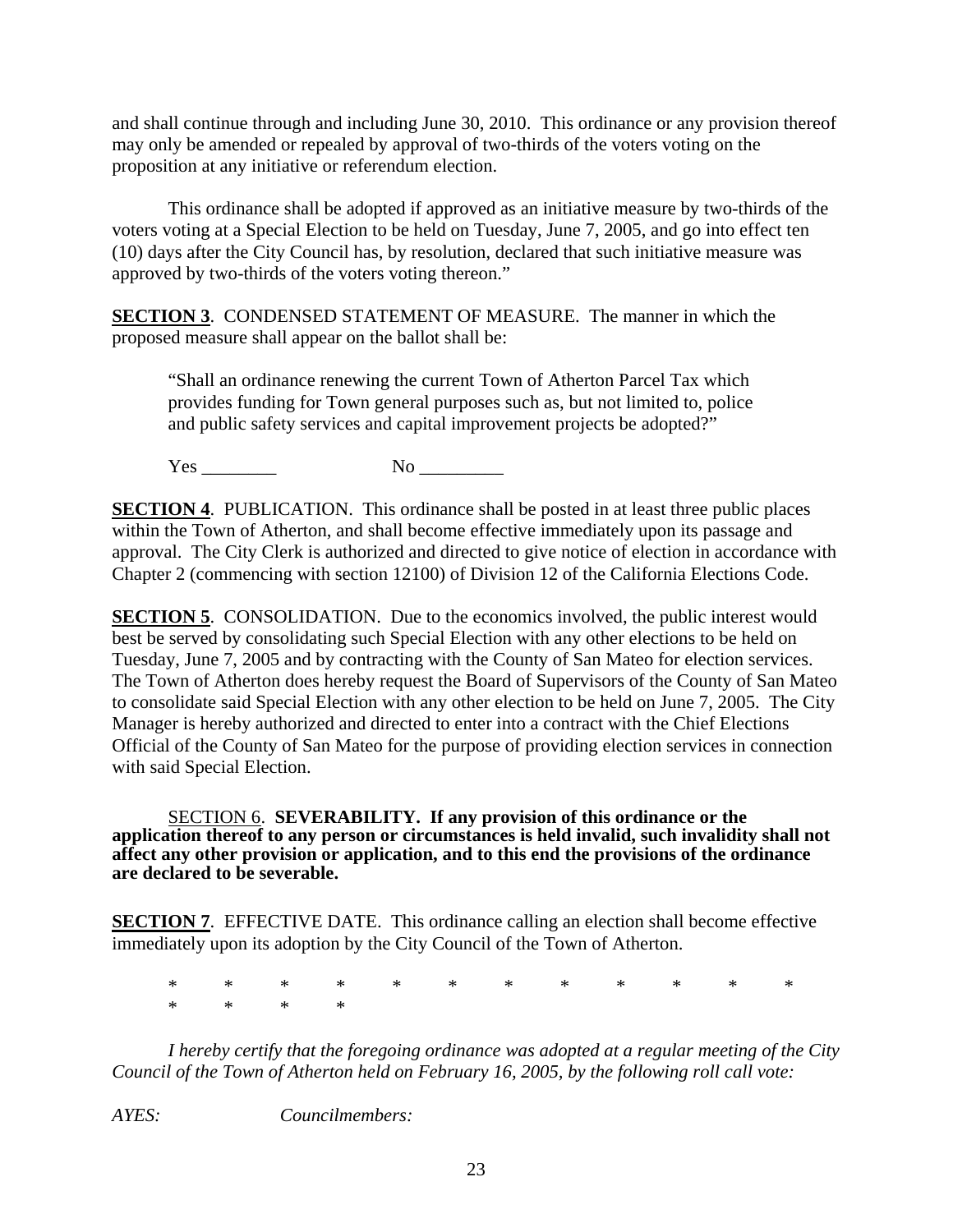*NOES: Councilmembers: ABSTAIN: Councilmembers: ABSENT: Councilmembers:* 

> William R. Conwell, Mayor Town of Atherton

 $\overline{\phantom{a}}$  , which is a set of the set of the set of the set of the set of the set of the set of the set of the set of the set of the set of the set of the set of the set of the set of the set of the set of the set of th

ATTEST:

Linda Kelly, Acting City Clerk

\_\_\_\_\_\_\_\_\_\_\_\_\_\_\_\_\_\_\_\_\_\_\_\_\_\_\_\_\_\_\_

\_\_\_\_\_\_\_\_\_\_\_\_\_\_\_\_\_\_\_\_\_\_\_\_\_\_\_\_\_\_\_

APPROVED AS TO FORM:

*/s/ Marc G. Hynes* 

Marc G. Hynes, City Attorney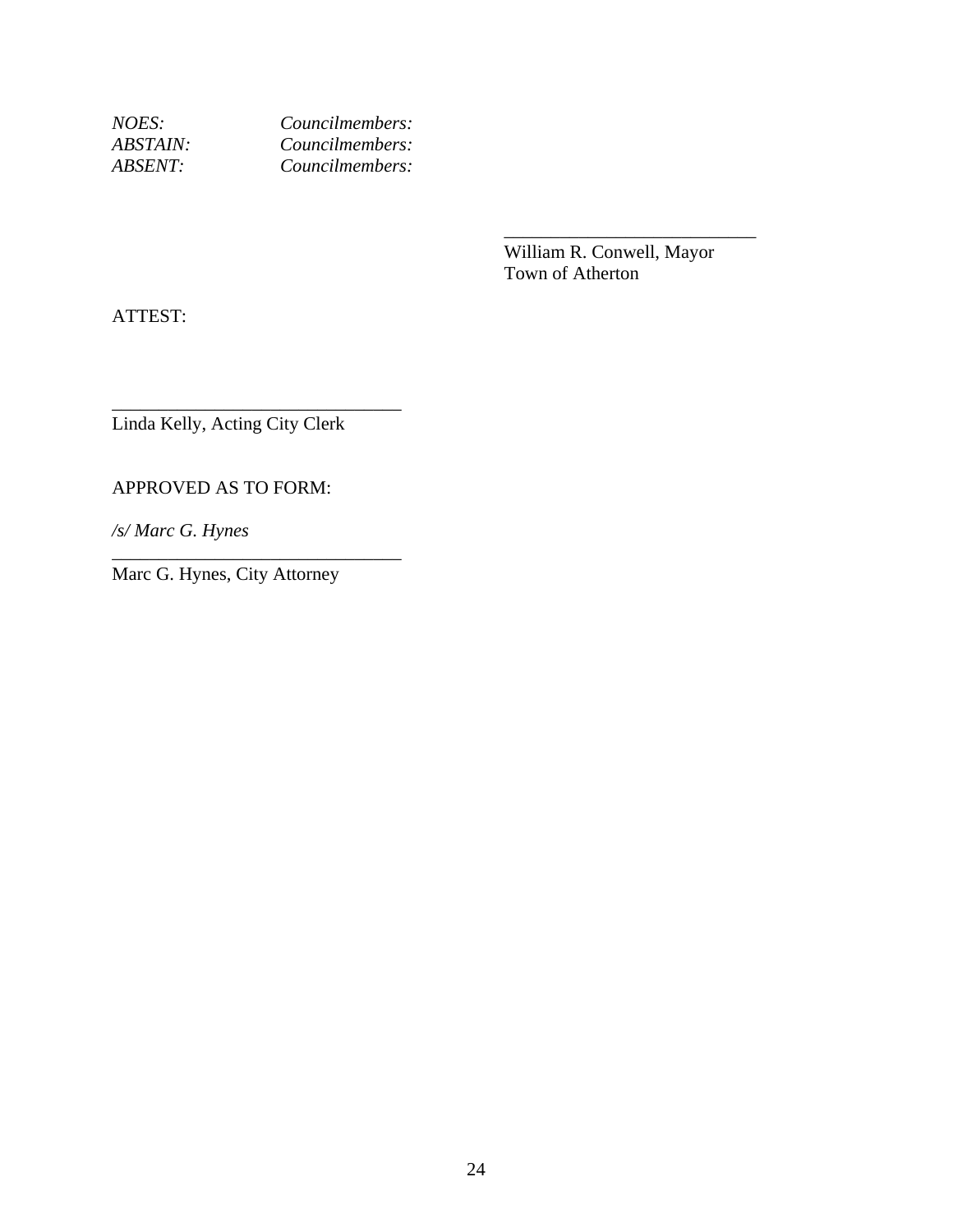### **Draft based on a 7-year tax**

### **ORDINANCE NO. \_\_\_\_\_**

### **AN ORDINANCE OF THE TOWN OF ATHERTON CALLING AN ELECTION TO SUBMIT TO THE VOTERS AN ORDINANCE AUTHORIZING THE RENEWAL OF A SPECIAL TAX FOR MUNICIPAL SERVICES AND CAPITAL IMPROVEMENTS, FOR THE EXPENDITURE OF FUNDS DERIVED FROM SUCH TAX**

The City Council of the Town of Atherton does hereby ordain as follows:

**SECTION 1.** ELECTION CALLED. The City Council of the Town of Atherton submits the following ordinance to the voters of the Town of Atherton at a Special Election to be held on Tuesday, June 7, 2005.

**SECTION 2.** FULL TEXT OF MEASURE. The complete text of the proposed ordinance shall be:

### **"AN ORDINANCE OF THE TOWN OF ATHERTON AUTHORIZING THE RENEWAL OF A SPECIAL TAX FOR MUNICIPAL SERVICES AND CAPITAL IMPROVEMENTS AND FOR THE EXPENDITURE OF FUNDS DERIVED FROM SUCH TAX**

The people of the Town of Atherton do ordain as follows:

SECTION 1. AUTHORITY TO ADOPT MEASURE. This ordinance and the tax authorized herein are adopted pursuant to the provisions of the California Constitution, Articles XIIIA §4, XIIIB §4 and XIIIC §2, and pursuant to Sections 50075, 50076, 50077 and 53722 et. seq. of the California Government Code.

SECTION 2. AUTHORIZATION TO LEVY SPECIAL TAX. If, in any fiscal year commencing on or after July 1, 2005, the City Council shall determine that municipal services such as police protection, street repair and maintenance, drainage facility repair and maintenance are necessary for the public good, welfare, and safety, and that the cost of providing such services will exceed the amount of funds generated through other revenue and income which are counted under the limit of the Town for such services calculated in accordance with the provisions of Article XIIIB of the California Constitution, as provided for in the adopted budget, and/or if capital improvements are required, the cost of which exceeds the amount of funds generated through other revenues and receipts, and/or if amounts should be required to augment operational and capital needs of the Town, then it may levy a special tax for such fiscal year on each parcel of property within the Town in the manner provided herein. This special tax shall be in addition to the annual tax rate allowed by law.

SECTION 3. DETERMINATION OF AMOUNT TO BE RAISED. Each year following adoption of the Town's annual budget, the City Council will determine the total amount of expenditures necessary to provide adequate levels of municipal services and capital improvements and deduct therefrom the projected revenue to be gathered from sources other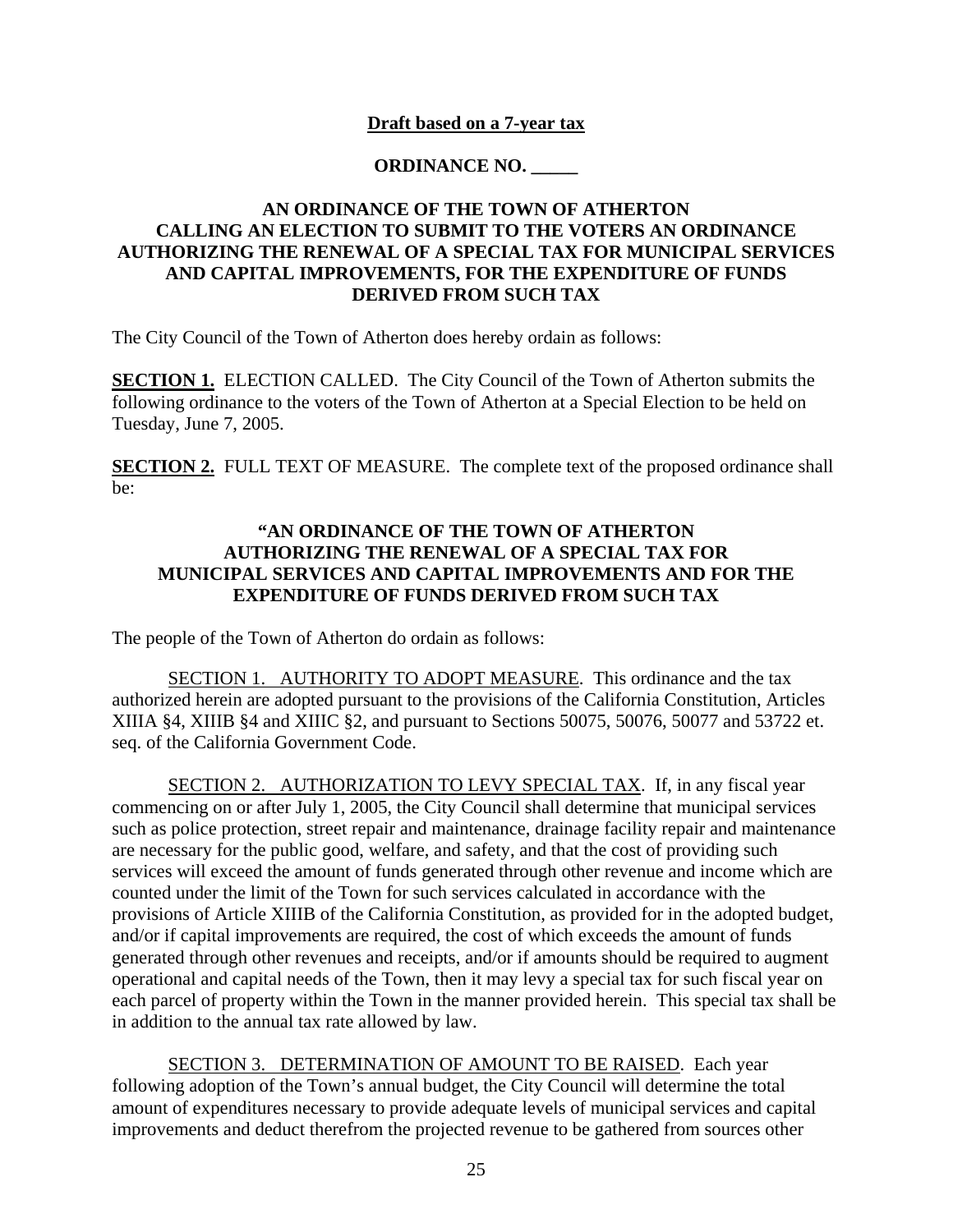than this special tax. The difference, if any, shall be the maximum amount of funds to be derived from the tax authorized by this ordinance for such year.

#### SECTION 4. MAXIMUM TAX RATE/METHOD OF ASSESSMENT. After determining the amount of tax to be raised under Section 3, the City Council shall apportion said amount among the parcels of real property within the Town not exempted by law as follows:

### MAXIMUM TAX IN GIVEN YEAR

|     |                                                                                                                  | 2005-06 | 2006-07 | 2007-08 | 2008-09 | 2009-10 | 2010-11 | 2011-12 |
|-----|------------------------------------------------------------------------------------------------------------------|---------|---------|---------|---------|---------|---------|---------|
| 1.  | For each dwelling on a parcel with an<br>area of less than 1/4 acre:                                             | 450     | 450     | 450     | 450     | 450     | 450     | 450     |
| 2.  | For each unimproved parcel with an area<br>of less than 1/4 acre:                                                | 225     | 225     | 225     | 225     | 225     | 225     | 225     |
| 3.  | For each dwelling on a parcel with an<br>area of 1/4 acre or more, but less than 1/2<br>acre:                    | 570     | 570     | 570     | 570     | 570     | 570     | 570     |
| 4.  | For each unimproved parcel with an area<br>of 1/4 acre or more, but less than 1/2 acre:                          | 285     | 285     | 285     | 285     | 285     | 285     | 285     |
| 5.  | For each dwelling on a parcel with an<br>area of 1/2 acre or more, but less than 2<br>acres:                     | 750     | 750     | 750     | 750     | 750     | 750     | 750     |
| 6.  | For each unimproved parcel with an area<br>of 1/2 acre or more, but less than 2 acres:                           | 375     | 375     | 375     | 375     | 375     | 375     | 375     |
| 7.  | For each dwelling on a parcel with an<br>area of 2 acres or more:                                                | 960     | 960     | 960     | 960     | 960     | 960     | 960     |
| 8.  | For each unimproved parcel with an area<br>of 2 acres or more:                                                   | 480     | 480     | 480     | 480     | 480     | 480     | 480     |
| 9.  | For each private club:                                                                                           | 10,000  | 10,000  | 10,000  | 10,000  | 10,000  | 10,000  | 10,000  |
| 10. | For each parcel available for tax owned<br>by a utility which serves the Atherton<br>community:                  | 450     | 450     | 450     | 450     | 450     | 450     | 450     |
| 11. | For each parcel available for tax owned<br>by a utility which does not directly serve<br>the Atherton community: | 750     | 750     | 750     | 750     | 750     | 750     | 750     |

The records of the San Mateo County Assessor, as of each year, shall determine whether or not any particular lot is unimproved for purposes of this ordinance.

SECTION 5. HEARING, TAX LIEN AND INCLUSION IN CITY TAXES. Prior to levying a special tax under this ordinance in any fiscal year, the City Council shall conduct a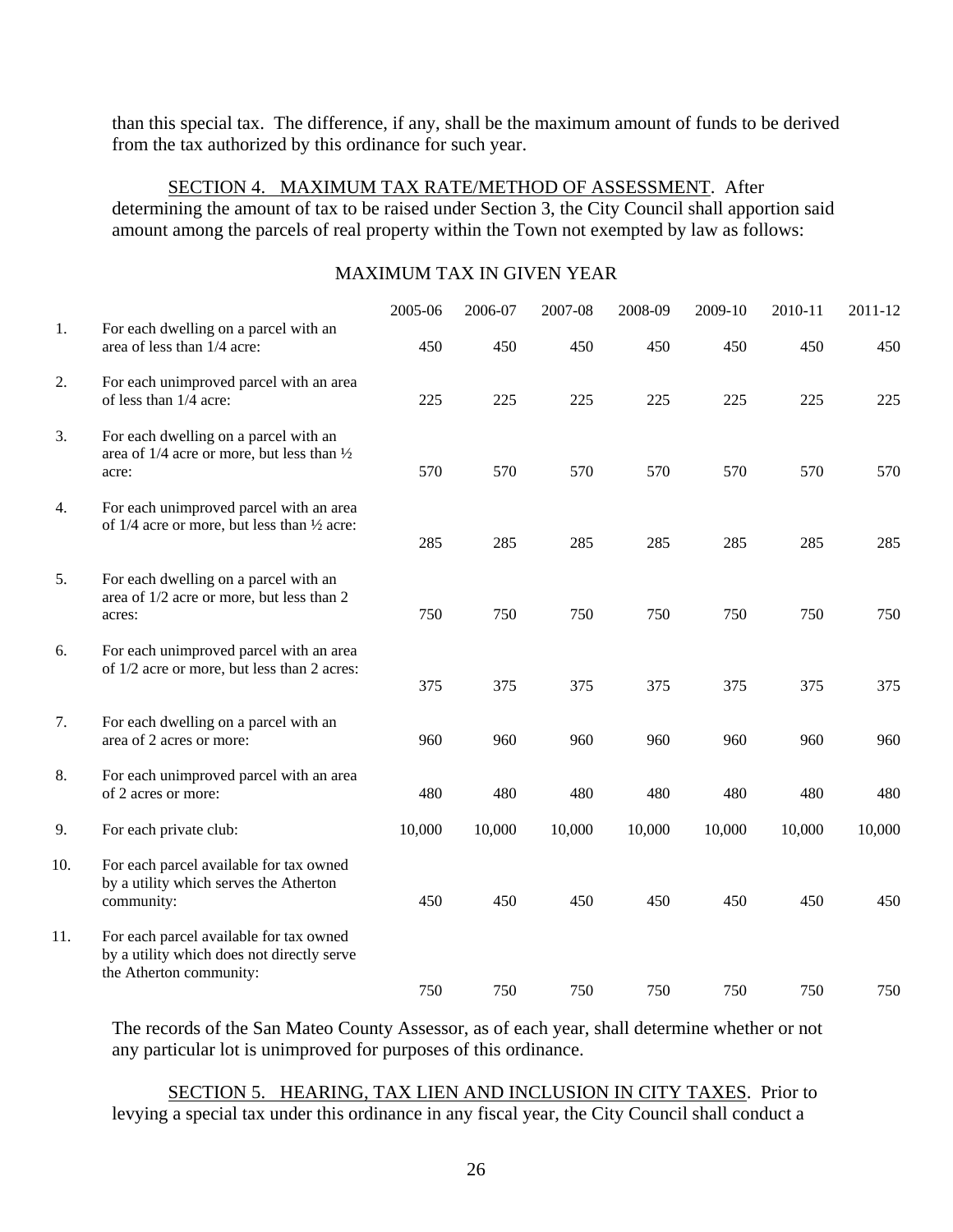public hearing on the proposed tax. Such hearing shall be conducted after the City Council has adopted an annual budget for that year. Notice of such hearing shall be posted in at least three public places within the Town of Atherton at least fifteen days prior to the hearing. All of the information and material which the City Council intends to consider at such hearing and the amount of tax to be raised shall be made available to the public by being on file in the office of the City Clerk for at least fifteen days prior to said hearing. Following said hearing, the City Council may adopt a resolution fixing the amount of tax to be raised which shall not exceed the amount contained in the material on file in the Clerk's office. Any tax levied under this ordinance shall become a lien upon the properties against which it is assessed and collectible in the manner provided by applicable law and by the levying resolution.

 SECTION 6. COLLECTION. The City Council may elect to have any special tax authorized under this Chapter either collected by the Town or, in the alternative, by the Tax Collector of San Mateo County. If the services of the Tax Collector of the County of San Mateo are elected, the special tax may only be included on the annual tax bill sent out by such Tax Collector. A certified copy of the resolution electing to use the service of the Tax Collector of San Mateo County shall be filed with said Tax Collector prior to September 1st of the fiscal year for which the tax is assessed and shall include a list of all parcels of real property to be taxed and the amount of each parcel.

SECTION 7. INCREASE APPROPRIATIONS LIMIT. Pursuant to California Constitution Article XIIIB, the appropriations limit for the Town of Atherton will be increased by one and one-half times the aggregate sum authorized to be levied as a special tax in each of the years covered by this ordinance.

SECTION 8. FUNDING AND EXPENDING PROCEEDS. Proceeds of any tax levied under this ordinance shall be deposited in a Special Fund and expended only for the purposes stated in this ordinance.

SECTION 9. UNEXPENDED RESIDUE. In accordance with Section 2(b) of Article XIIIB of the California Constitution, all revenues received by the Town in a fiscal year and the fiscal year immediately following it in excess of the amount which may be appropriated by the Town in compliance with Article XIIIB during that fiscal year and the fiscal year immediately following it shall be returned by a revision of tax rates or fee schedules within the next two subsequent fiscal years.

SECTION 10. SEVERABILITY. If any provision of this ordinance or the application thereof to any person or circumstances is held invalid, such invalidity shall not affect any other provision or applications, and to this end the provisions of this ordinance are declared to be severable.

SECTION 11. DURATION AMENDMENT OR REPEAL. The authorization to levy a tax under this ordinance shall commence with the Fiscal Year 2005-2006, beginning July 1, 2005 and shall continue through and including June 30, 2012. This ordinance or any provision thereof may only be amended or repealed by approval of two-thirds of the voters voting on the proposition at any initiative or referendum election.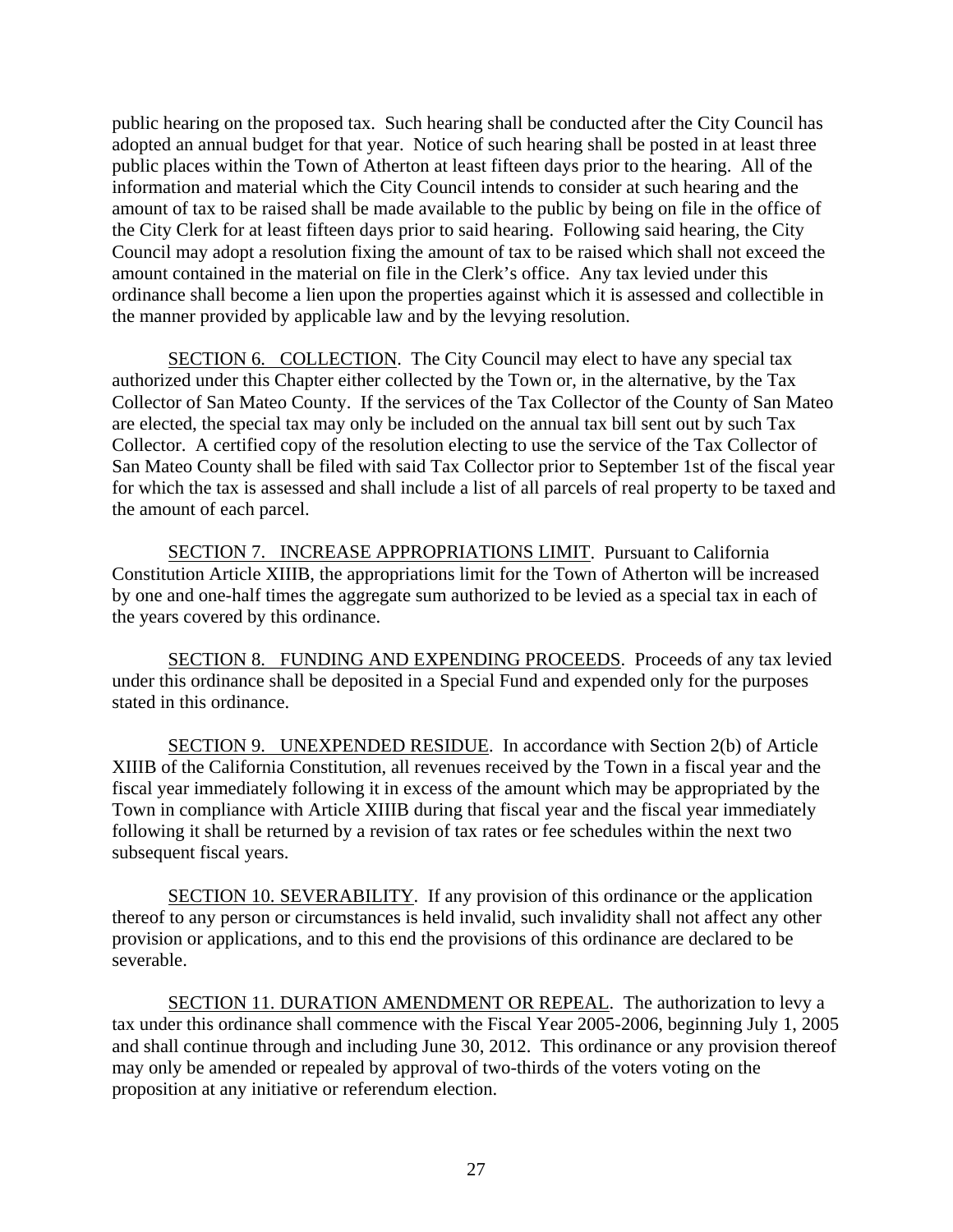This ordinance shall be adopted if approved as an initiative measure by two-thirds of the voters voting at a Special Election to be held on Tuesday, June 7, 2005, and go into effect ten (10) days after the City Council has, by resolution, declared that such initiative measure was approved by two-thirds of the voters voting thereon."

**SECTION 3.** CONDENSED STATEMENT OF MEASURE. The manner in which the proposed measure shall appear on the ballot shall be:

"Shall an ordinance renewing the current Town of Atherton Parcel Tax which provides funding for Town general purposes such as, but not limited to, police and public safety services and capital improvement projects be adopted?"

Yes \_\_\_\_\_\_\_\_ No \_\_\_\_\_\_\_\_\_

**SECTION 4.** PUBLICATION. This ordinance shall be posted in at least three public places within the Town of Atherton, and shall become effective immediately upon its passage and approval. The City Clerk is authorized and directed to give notice of election in accordance with Chapter 2 (commencing with section 12100) of Division 12 of the California Elections Code.

**SECTION 5.** CONSOLIDATION. Due to the economics involved, the public interest would best be served by consolidating such Special Election with any other elections to be held on Tuesday, June 7, 2005 and by contracting with the County of San Mateo for election services. The Town of Atherton does hereby request the Board of Supervisors of the County of San Mateo to consolidate said Special Election with any other election to be held on June 7, 2005. The City Manager is hereby authorized and directed to enter into a contract with the Chief Elections Official of the County of San Mateo for the purpose of providing election services in connection with said Special Election.

SECTION 6. **SEVERABILITY. If any provision of this ordinance or the application thereof to any person or circumstances is held invalid, such invalidity shall not affect any other provision or application, and to this end the provisions of the ordinance are declared to be severable.** 

**SECTION 7.** EFFECTIVE DATE. This ordinance calling an election shall become effective immediately upon its adoption by the City Council of the Town of Atherton.

\* \* \* \* \* \* \* \* \* \* \* \* \* \* \* \* \*

*I hereby certify that the foregoing ordinance was adopted at a regular meeting of the City Council of the Town of Atherton held on February 16, 2005, by the following roll call vote:* 

| AYES:           | Councilmembers: |  |  |
|-----------------|-----------------|--|--|
| NOES:           | Councilmembers: |  |  |
| <i>ABSTAIN:</i> | Councilmembers: |  |  |
| <b>ABSENT:</b>  | Councilmembers: |  |  |
|                 |                 |  |  |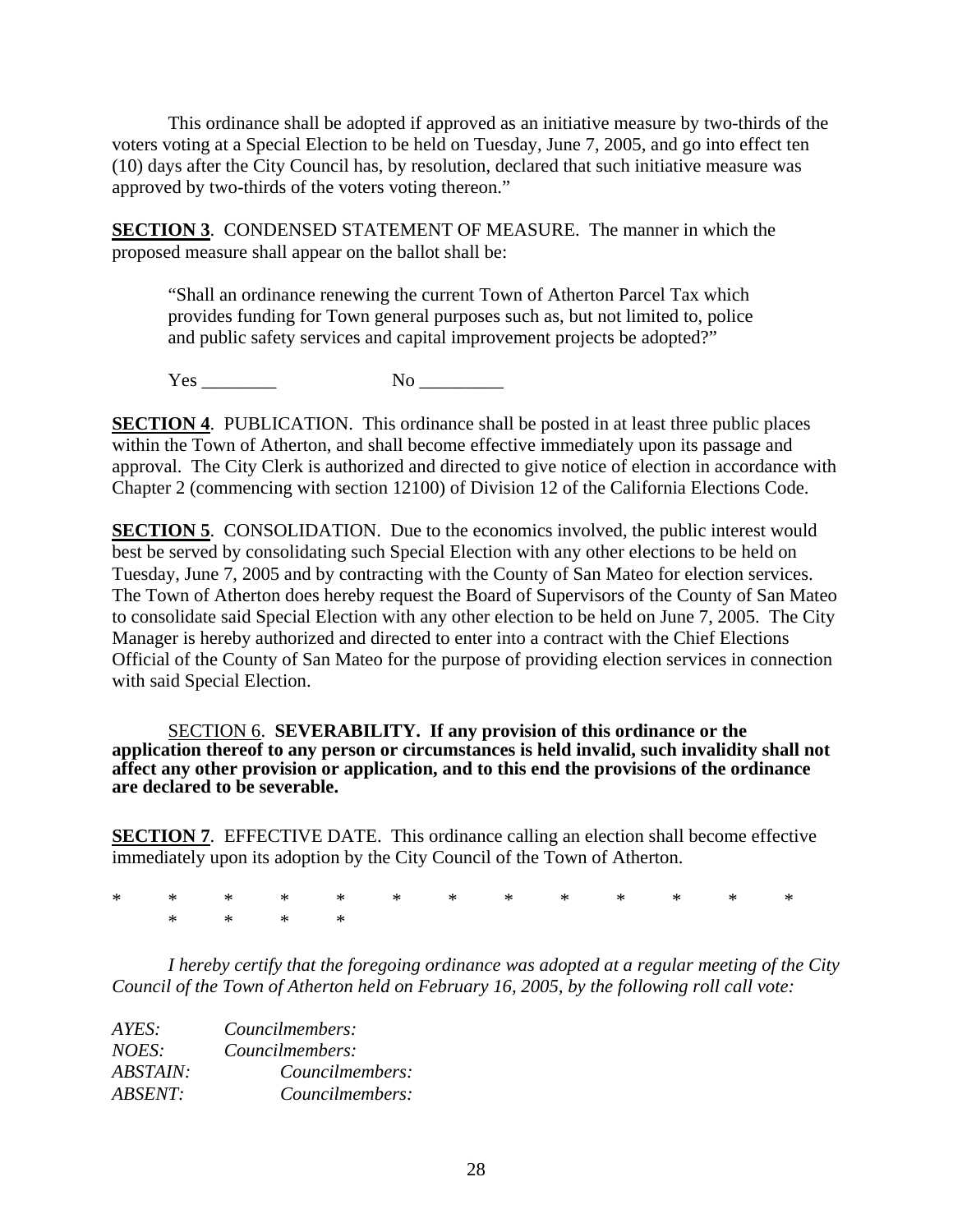William R. Conwell, Mayor Town of Atherton

 $\overline{\phantom{a}}$  , which is a set of the set of the set of the set of the set of the set of the set of the set of the set of the set of the set of the set of the set of the set of the set of the set of the set of the set of th

ATTEST:

Linda Kelly, Acting City Clerk

\_\_\_\_\_\_\_\_\_\_\_\_\_\_\_\_\_\_\_\_\_\_\_\_\_\_\_\_\_\_\_

\_\_\_\_\_\_\_\_\_\_\_\_\_\_\_\_\_\_\_\_\_\_\_\_\_\_\_\_\_\_\_

APPROVED AS TO FORM:

*/s/ Marc G. Hynes* 

Marc G. Hynes, City Attorney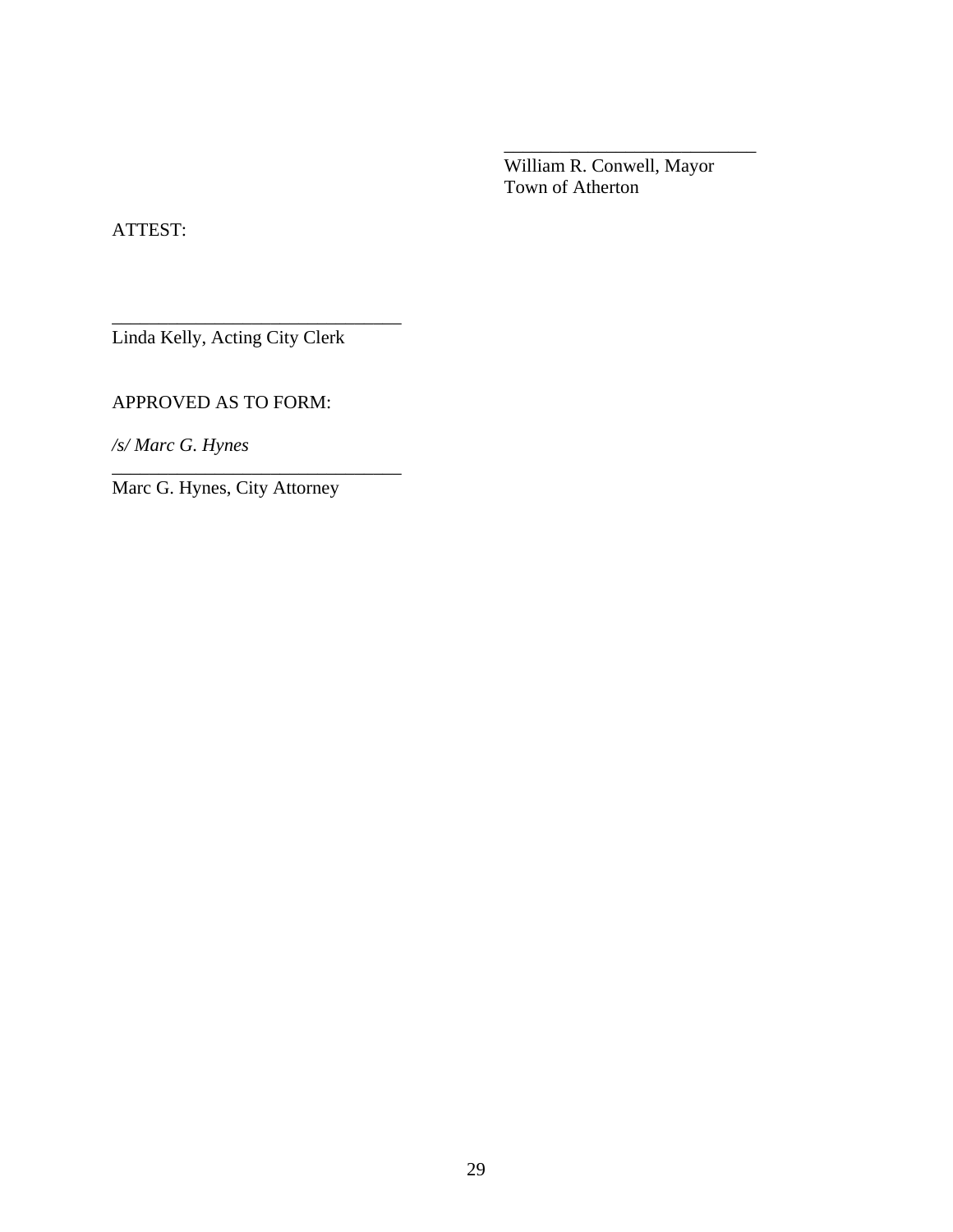**Item No. 20. C.** 



**Town of Atherton** 

### **CITY COUNCIL STAFF REPORT**

### **TO: HONORABLE MAYOR AND CITY COUNCIL JAMES H. ROBINSON, CITY MANAGER**

### **FROM: LINDA KELLY, ASSISTANT TO THE CITY MANAGER/ACTING CITY CLERK**

**DATE: FOR THE MEETING OF FEBRUARY 16, 2005** 

### **SUBJECT: RESOLUTION SETTING PRIORITIES FOR FILING WRITTEN ARGUMENTS REGARDING A CITY MEASURE AND DIRECTING THE CITY ATTORNEY TO PREPARE AN IMPARTIAL ANALYSIS**

### **RECOMMENDATION:**

It is recommended that the City Council adopt the attached resolution setting priorities for filing written arguments regarding a city measure on the June 7, 2005 Special Election ballot, and directing the City Attorney to prepare an Impartial Analysis of the measure in accordance with the California Elections Code.

### **BACKGROUND/ANALYSIS:**

In accordance with California Elections Code Section 9282, the City Council must determine whether it wishes to exercise its rights to author and sign ballot arguments regarding the measure. The argument for or against a ballot measure shall not exceed 300 words. The final date for filing a **direct argument** is 5:00 p.m. on Monday, March 21, 2005.

With respect to rebuttal arguments, if any person submits arguments against a City measure, and an argument has been filed in favor of a City measure, copies of argument against the City measure will immediately be sent to the person or persons filing the argument in favor of the City measure. The person or persons filing the arguments in favor of a City measure may prepare and submit a rebuttal argument not to exceed 250 words. Upon receipt of the proponent's direct argument in favor of the measure, a copy shall be sent to the person or persons filing the argument against the City measure who may submit a rebuttal argument not to exceed 250 words. The final date to submit a **rebuttal argument** to the City Clerk is 5:00 p.m., Thursday, March 31, 2005.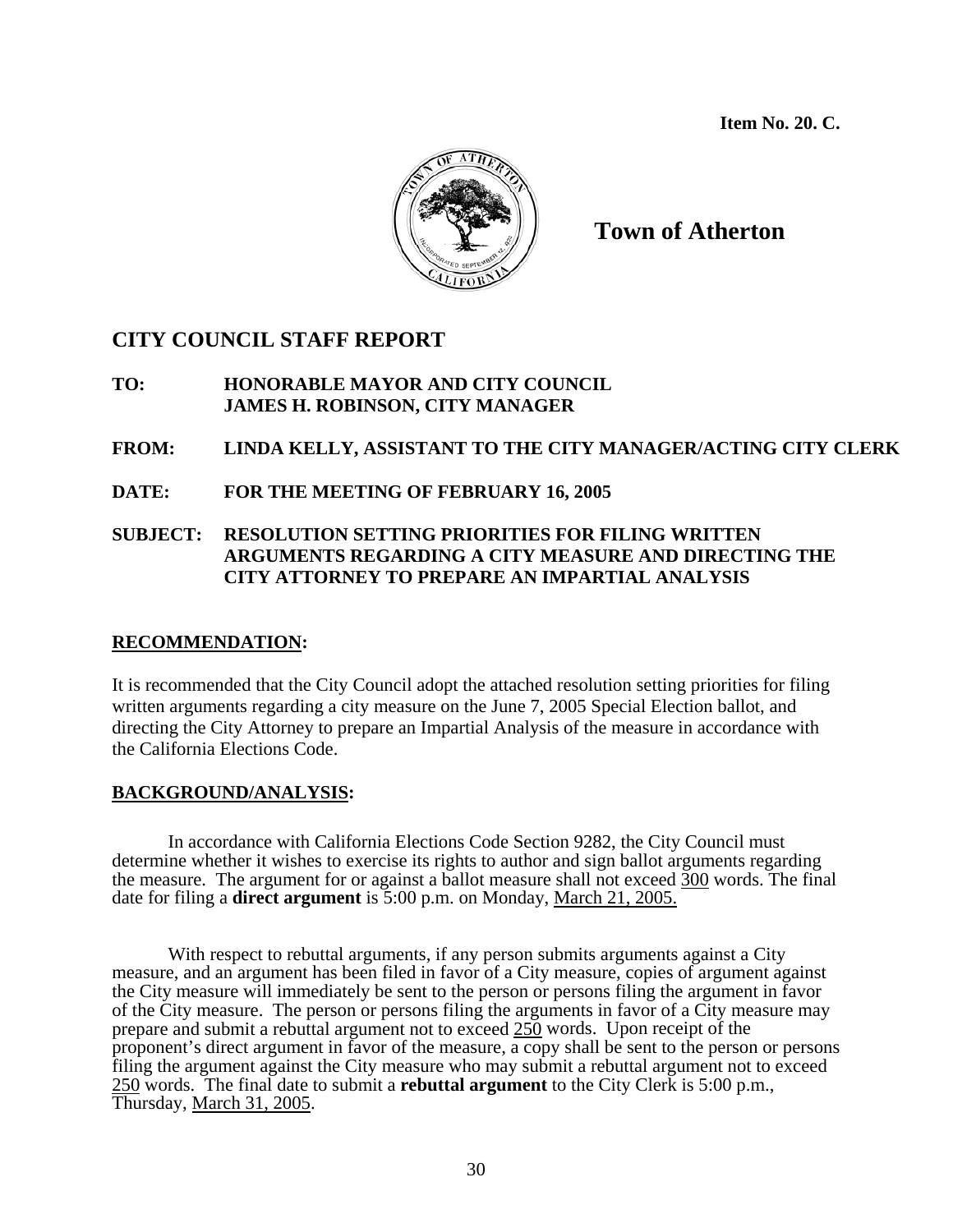If all of the Council Members wish to sign the argument in favor of the measure, it is suggested that a less-than-a-quorum committee convene to write the argument and bring it to the Council for approval and signature at the next regular Council meeting on March 16, 2005, in order to meet the March 21, 2005 deadline.

The draft resolution as attached gives the Council the alternatives of appointing one or more, or all, of the Council Members to write the argument. Staff is asking for direction on this matter and the resolution will be finalized as appropriate. The resolution needs to be enacted upon at the present Council meeting if the Council wishes to designate itself or one of its members.

In addition to the Council, any individual voter who is eligible to vote on the measure, or bona fide association of citizens, or any combination of voters and associations, may file a written argument for or against any city measure. If more than one argument for or against is submitted to the City Clerk, the City Clerk shall select the argument in favor and the argument against to be printed in the sample ballot in accordance with California Elections Code Section 9287.

The proposed resolution also directs the City Attorney to prepare an **impartial analysis** of the measure, which would be due in the Office of the City Clerk by 5:00 p.m. on March 21, 2005. The impartial analysis may not exceed 500 words in length.

Prepared by: Approved by:

\_\_\_\_\_\_\_\_\_\_\_\_\_\_\_\_\_\_\_\_\_\_\_\_ \_\_\_\_\_\_\_\_\_\_\_\_\_\_\_\_\_\_\_\_\_\_\_\_\_ Linda Kelly James H. Robinson Assistant to the City Manager/ City Manager Acting City Clerk

Attachments: Draft Resolution regarding Ballot Arguments and Impartial Analysis Form of Statement to be filed by Author of Argument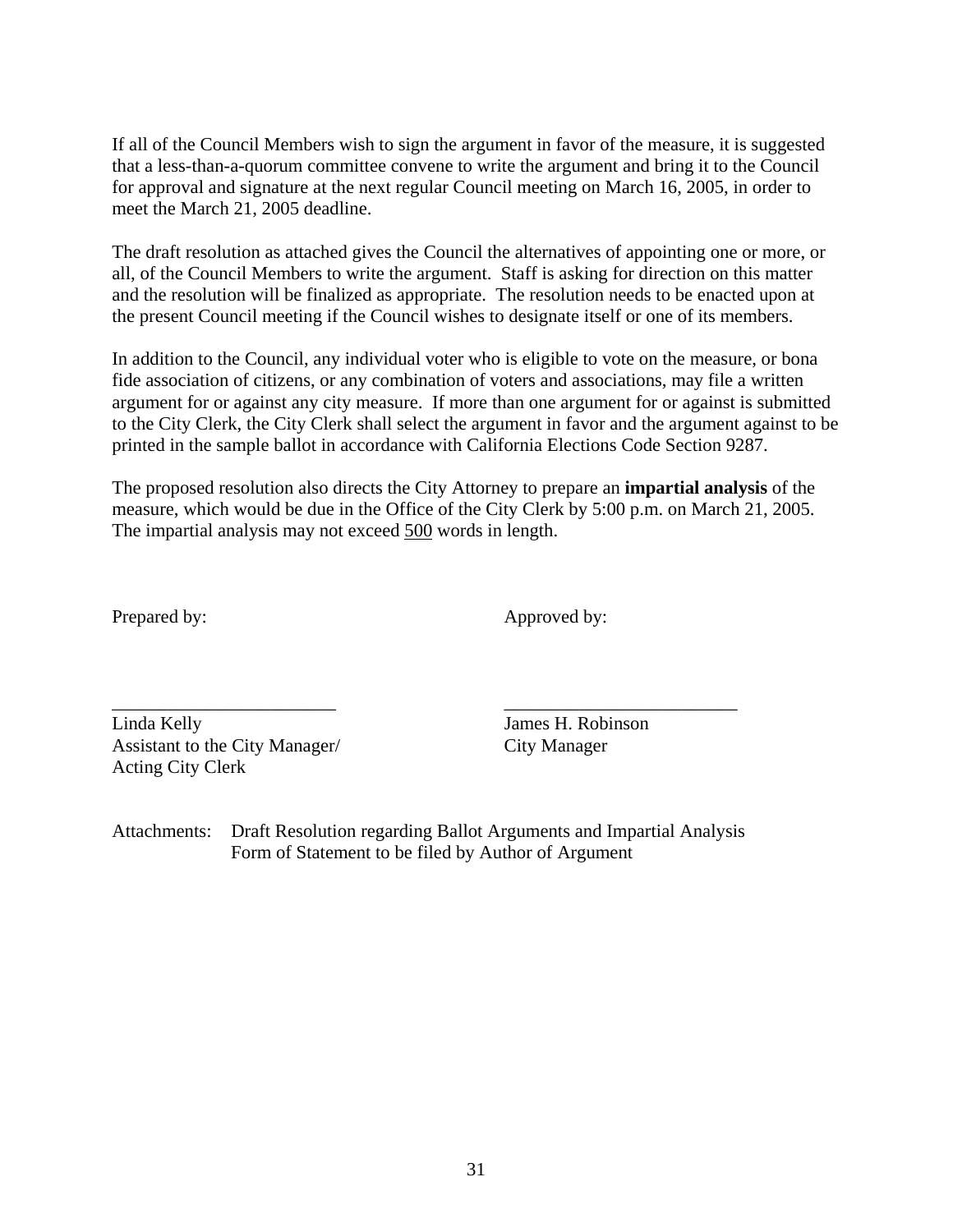#### **Resolution No. 05-\_\_\_\_**

### **A RESOLUTION OF THE CITY COUNCIL OF THE TOWN OF ATHERTON, CALIFORNIA, SETTING PRIORITIES FOR FILING WRITTEN ARGUMENTS REGARDING A CITY MEASURE AND DIRECTING THE CITY ATTORNEY TO PREPARE AN IMPARTIAL ANALYSIS**

WHEREAS, a Special Municipal Election is to be held in the Town of Atherton, California, on June 7, 2005, at which there will be submitted to the voters the following measure:

"Shall an ordinance renewing the current Town of Atherton Parcel Tax which provides funding for Town general purposes such as, but not limited to, police and public safety services and capital improvement projects be adopted?"

Yes No No

NOW, THEREFORE, the City Council of the Town of Atherton, California, does resolve, declare, determine and order as follows:

1. That the City Council authorizes

[All Members of the City Council

(OR)

(Name certain Members of the City Council)]

to file a written argument in favor of the City measure as specified above, accompanied by the printed name(s) and signature(s) of the person(s) submitting it, in accordance with Article 4, Chapter 3, Division 9 of the Elections Code of the State of California and to change the argument until and including the date fixed by the City Clerk after which no arguments for or against the City measure may be submitted to the City Clerk, which is set for March 21, 2005.

2. That the City Council directs the City Clerk to transmit a copy of the measure to the City Attorney, unless the organization or salaries of the office of the City Attorney are affected. The City Attorney shall prepare an impartial analysis of the measure showing the effect of the measure on the existing law and the operation of the measure. If the measure affects the organization or salaries of the office of the City Attorney, the City Clerk shall prepare the impartial analysis. The impartial analysis shall be filed by the date set by the City Clerk for the filing of primary arguments (March 21, 2005).

3. That the City Clerk shall certify to the passage and adoption of this resolution and enter it into the book of original resolutions.

**\* \* \* \* \* \* \* \* \* \* \***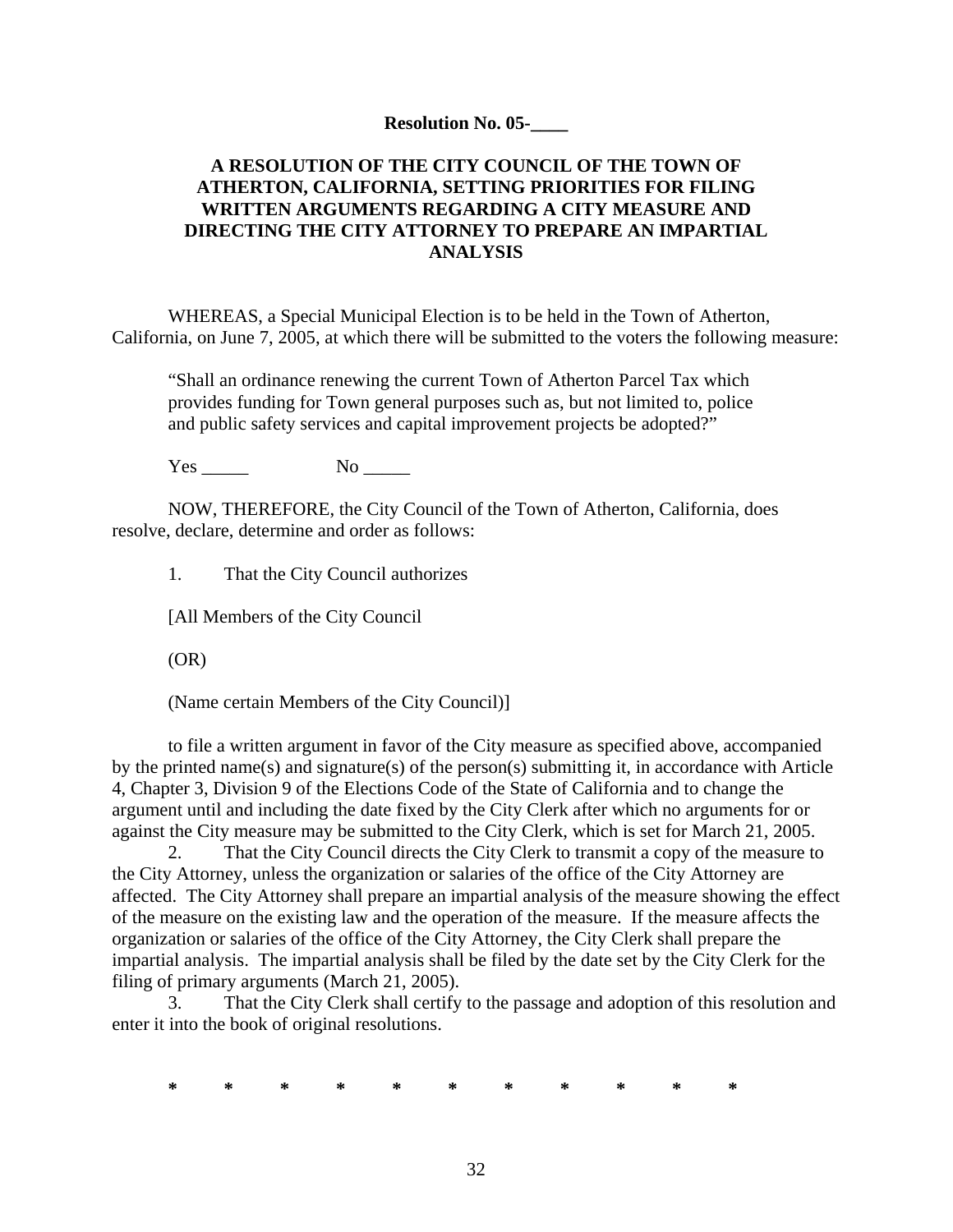*I hereby certify that the foregoing Resolution was duly and regularly passed and adopted*  by the City Council of the Town of Atherton at a regular meeting thereof held on the 16<sup>th</sup> day of *February, 2005 by the following vote:* 

 $\overline{\phantom{a}}$  , which is a set of the contract of the contract of the contract of the contract of the contract of the contract of the contract of the contract of the contract of the contract of the contract of the contract

| AYES:                  | COUNCILMEMBERS: |
|------------------------|-----------------|
| NOES:                  | COUNCILMEMBERS: |
| <i>ABSENT:</i>         | COUNCILMEMBERS: |
| <i><b>ABSTAIN:</b></i> | COUNCILMEMBERS: |

 William R. Conwell, Mayor Town of Atherton

ATTEST:

Linda Kelly Acting City Clerk

\_\_\_\_\_\_\_\_\_\_\_\_\_\_\_\_\_\_\_\_

APPROVED AS TO FORM:

\_\_\_\_\_\_\_\_\_\_\_\_\_\_\_\_\_\_\_\_\_\_

Marc Hynes City Attorney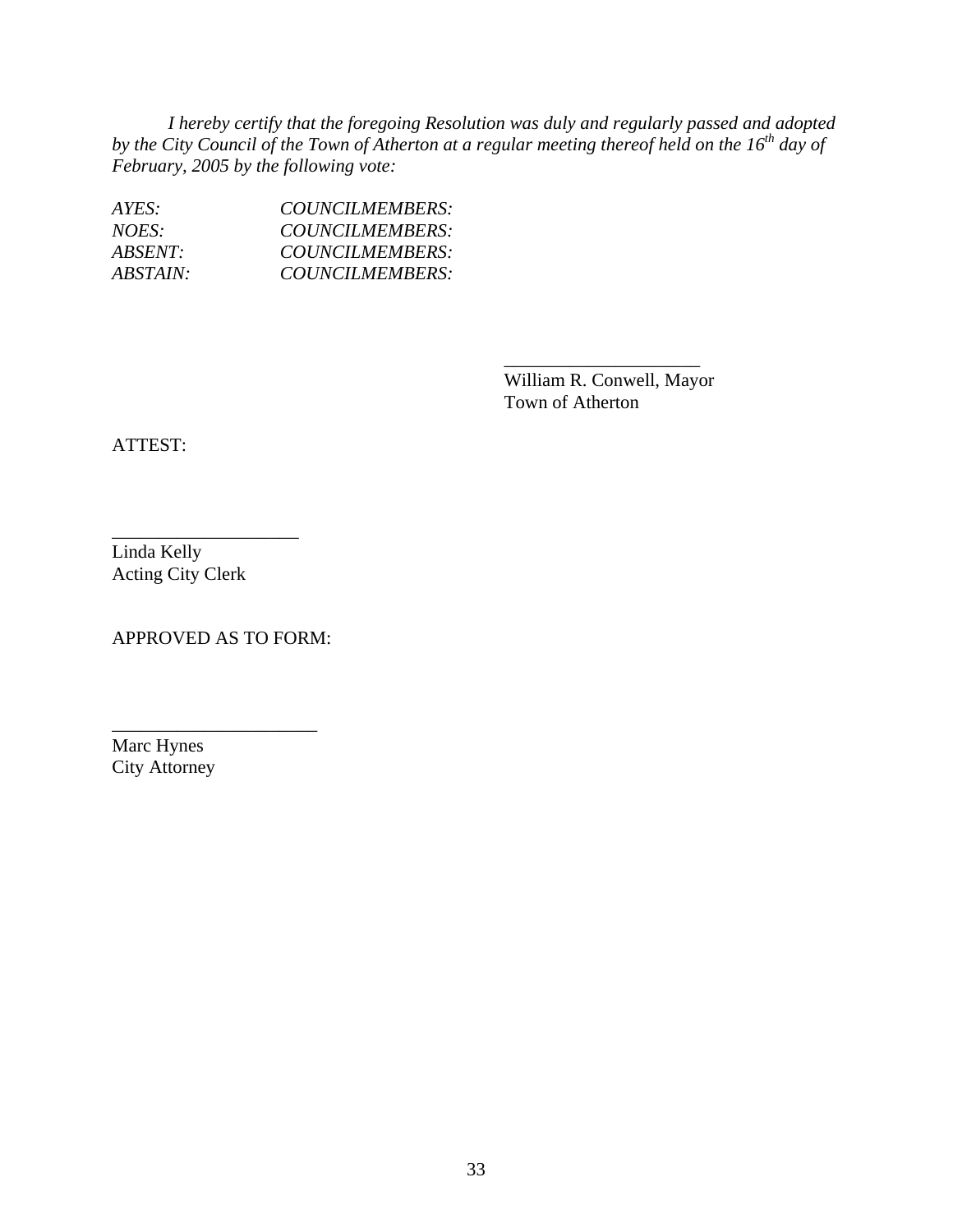**Item No. 20.D.** 



## **Town of Atherton**

### **TO: HONORABLE MAYOR AND CITY COUNCIL JAMES H. ROBINSON, CITY MANAGER**

- **FROM: LINDA KELLY, ASSISTANT TO THE CITY MANAGER/ ACTING CITY CLERK**
- **DATE: FOR THE MEETING OF FEBRUARY 16, 2005**

### **SUBJECT: DISCUSSION AND CONSIDERATION – SELECTION OF DATES FOR COMMUNITY INFORMATIONAL MEETINGS (SPECIAL COUNCIL MEETINGS) REGARDING THE JUNE 7, 2005 SPECIAL ELECTION**

### **RECOMMENDATION**

Discuss and select dates for holding community informational meetings regarding the June 7, 2005 Special Election.

### **BACKGROUND**

The City Council previously indicated that community meetings should be set up in order to inform the residents about the upcoming ballot measure. These "town hall" style meetings will be for the purpose of information and discussing the measure, not advocacy on behalf of the Town of Atherton.

It is suggested that Council Members check their calendars for any conflicts and select those dates which are preferable.

### **A list of potential dates, times, and locations will be provided to the Council prior to the meeting.**

Prepared by: Approved by:

Linda Kelly James H. Robinson

\_\_\_\_\_\_\_\_\_\_\_\_\_\_\_\_\_\_\_\_\_\_\_\_ \_\_\_\_\_\_\_\_\_\_\_\_\_\_\_\_\_\_\_\_\_\_\_\_\_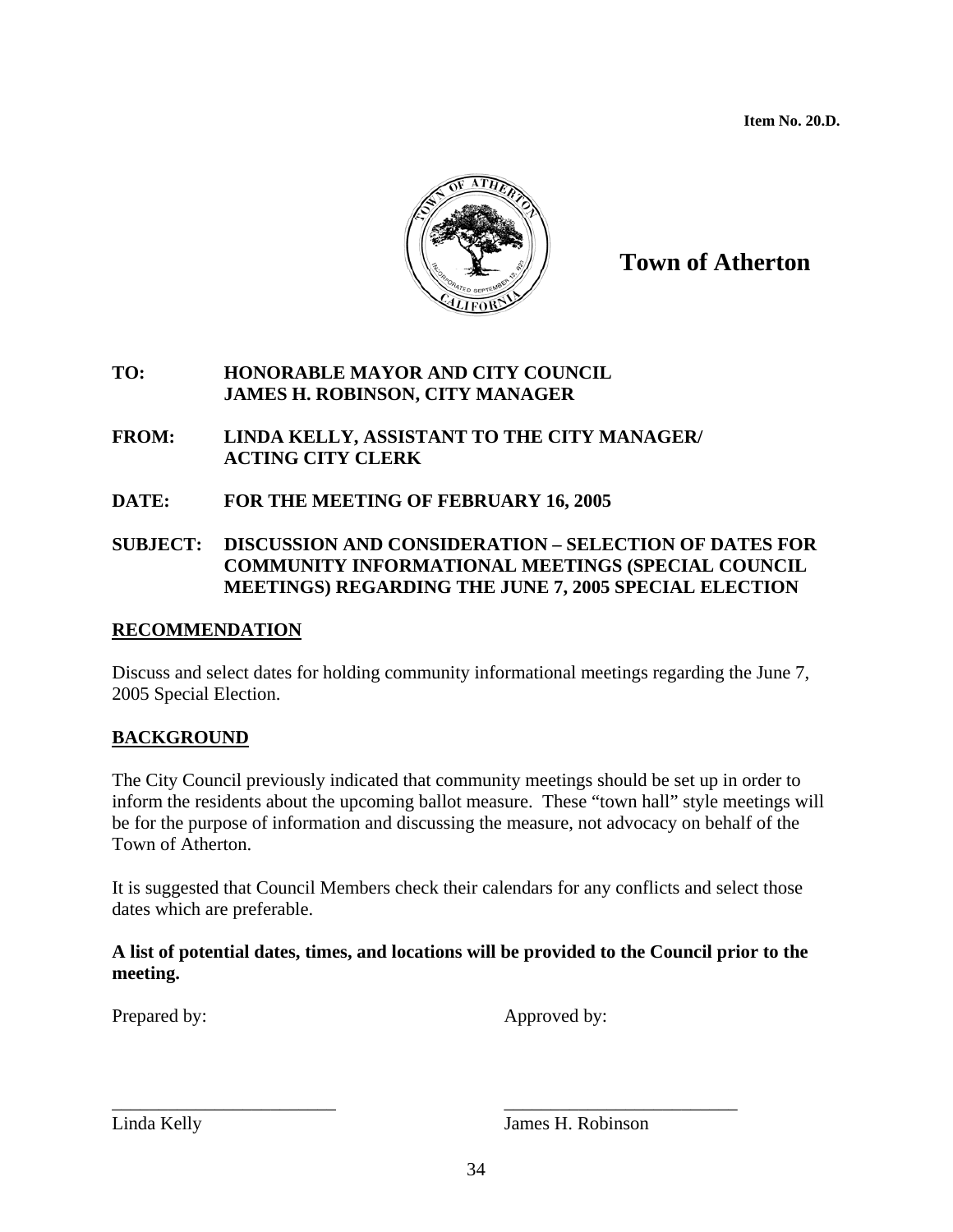Assistant to the City Manager/ City Manager Acting City Clerk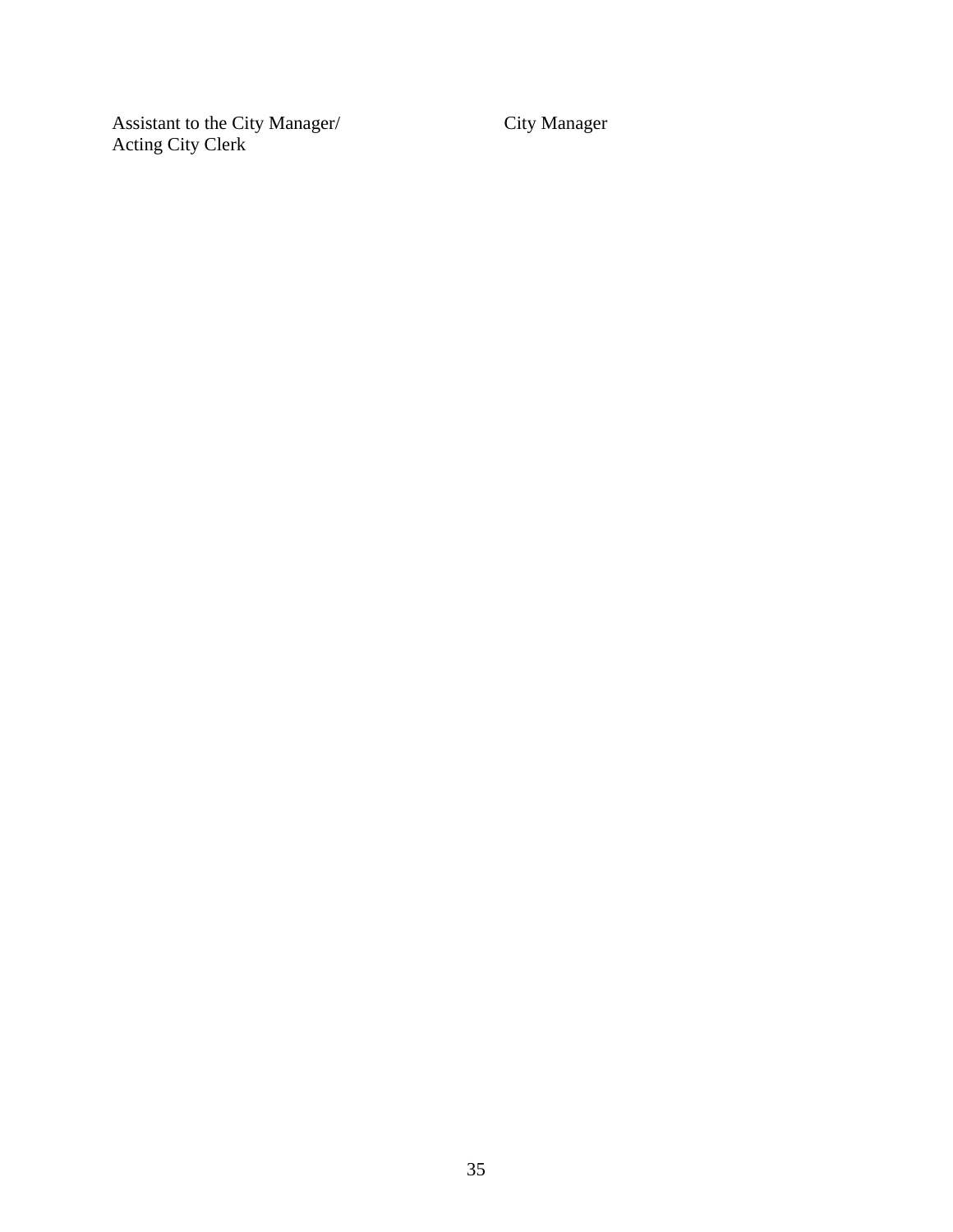

**Town of Atherton** 

## **CITY COUNCIL STAFF REPORT**

**TO: HONORABLE MAYOR AND CITY COUNCIL** 

**FROM: JAMES H. ROBINSON, CITY MANAGER**

**DATE: FOR THE MEETING OF FEBRUARY 16, 2005** 

### **SUBJECT: REVIEW AND APPROVAL OF RESIDENT SURVEY REGARDING CALTRAIN**

### **RECOMMENDATION:**

It is recommended that the City Council review the attached draft survey prepared by the Caltrain Corridor Ad Hoc Sub-Committee, and if appropriate, approve of the survey and direct staff to conduct the survey.

### **BACKGROUND/ANALYSIS:**

In light of the issues involving Caltrain and changes to service levels, the Town's Caltrain Corridor Ad Hoc Sub-Committee is proposing that a survey be sent to all Town residents (see attached). The survey is proposed to have a cover letter which informs the residents of the reason for the survey, changes to Caltrain services, what Caltrain does and how Caltrain has improved. The survey itself consists of seven questions designed to measure residents awareness of Caltrain, usage of Caltrain, and opinion on the value of the service. One attachment to be mailed with the survey would be a photocopy of the current Caltrain timetable.

The Committee believes that the survey will yield valuable information which will assist the Committee in its mission through receiving input on the opinions/desires of the residents with respect to Caltrain issues.

### **FISCAL IMPACT:**

The cost of conducting the survey is estimated to be \$4,400. This includes the printing of the survey and envelope inserts, the outgoing and return envelope, outgoing postage and postagepaid return envelope, plus tabulation of the survey results. If the survey is approved by the Council, the survey could be mailed to the residents by mid-March, with the results available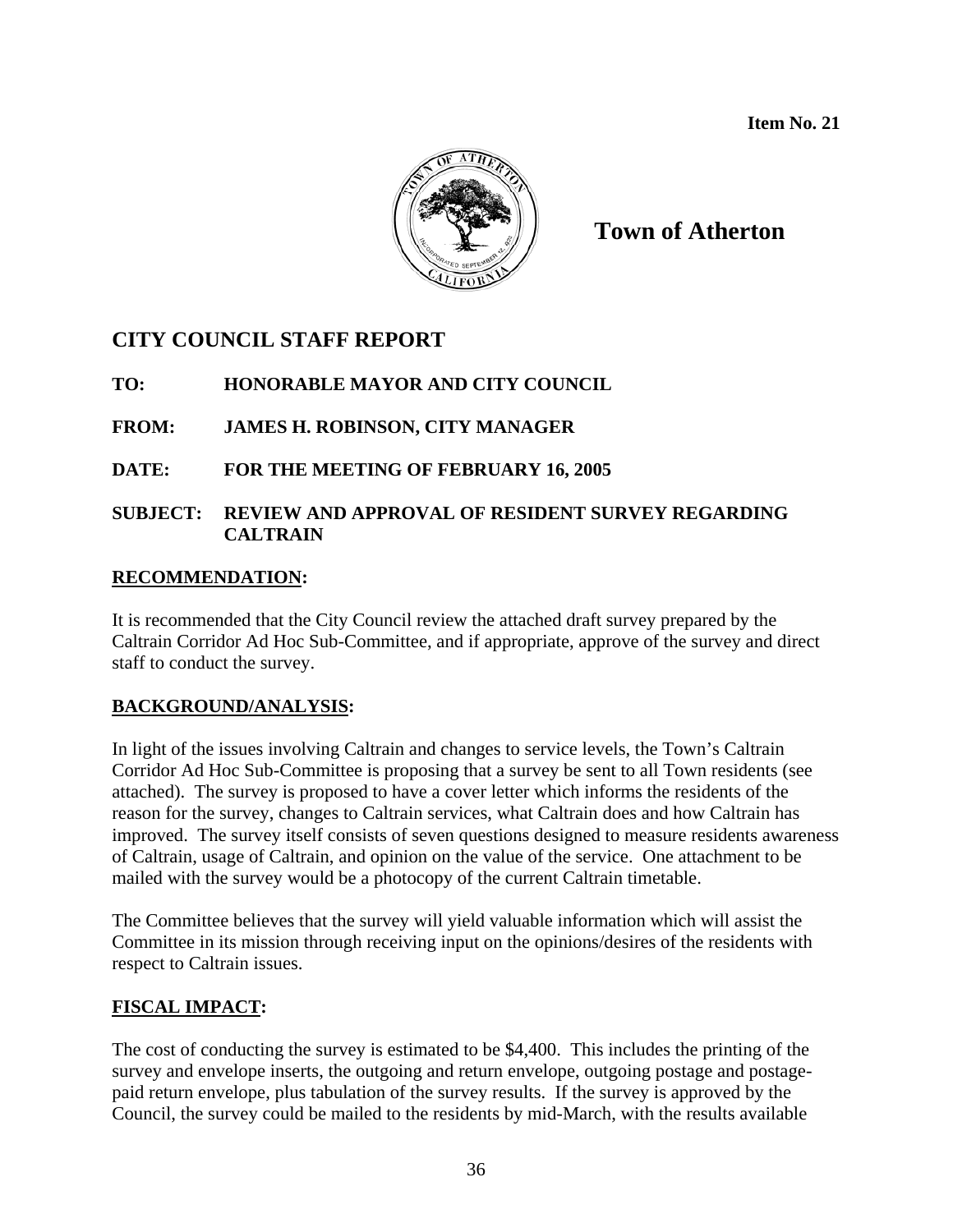approximately five to six weeks later, in late April. Funds were not specifically budgeted for this purpose, but are available in the General Fund.

Attachment: Draft Survey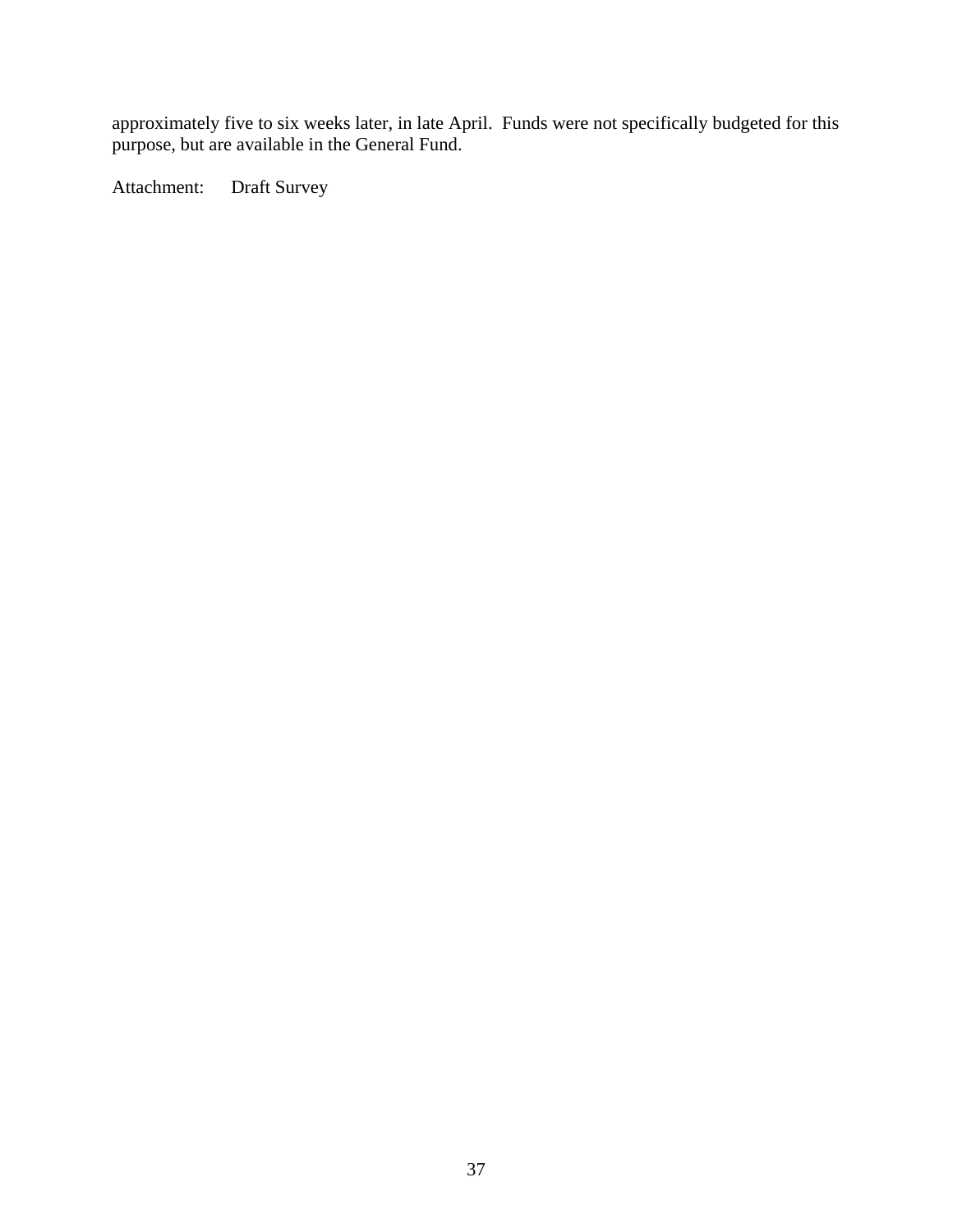### **To the Citizens of Atherton**

This is a survey designed to assess Atherton citizens' opinions about Caltrain service as it affects the Town of Atherton and our individual needs and concerns. Recently, Atherton lost some key Caltrain stops at its station based upon declining ridership. But some local heroic action forestalled additional service cuts with a "use it or lose it" promise.

Most people don't like to do opinion surveys, so right up front, we will tell you why you should take the time for this one. Most people fall into two separate but important categories.

**First**, home property values are an important consideration for you, your spouse or your heirs.

**Second**, they are already senior citizens, or someday they will be senior citizens, and mobility will be of vital importance to them.

We have seen dramatic changes in the past few years, many of which are related to the reasons for this Survey:

- increasing costs for new highways and maintenance for existing roads;
- decreasing funds for new freeways, bridges, etc.;
- higher vehicle speeds on city streets and freeways;
- increased environmental regulation;
- increasing energy costs;
- high profile news articles about seniors involved in accidents;
- plans within the licensing agency to increase frequency and intensity of testing for senior drivers;
- our life span is getting longer.

So, we need to think seriously about what Caltrain service means to us.

**What Caltrain Does** (See attached schedule/service information)

- Caltrain connects to all BART destinations, including SFO Airport, at the Millbrae Intermodal Station.
- Caltrain connects to San Francisco's Municipal Light Rail System at the Fourth and King Streets Station, with destinations not only on the Embarcadero but Muni's underground and above ground rail system throughout San Francisco.
- Caltrain connects to the San Jose Airport via a free buss shuttle service from Santa Clara.
- Caltrain connects to San Jose's Light Rail at Mountain View, San Jose, and Tamien.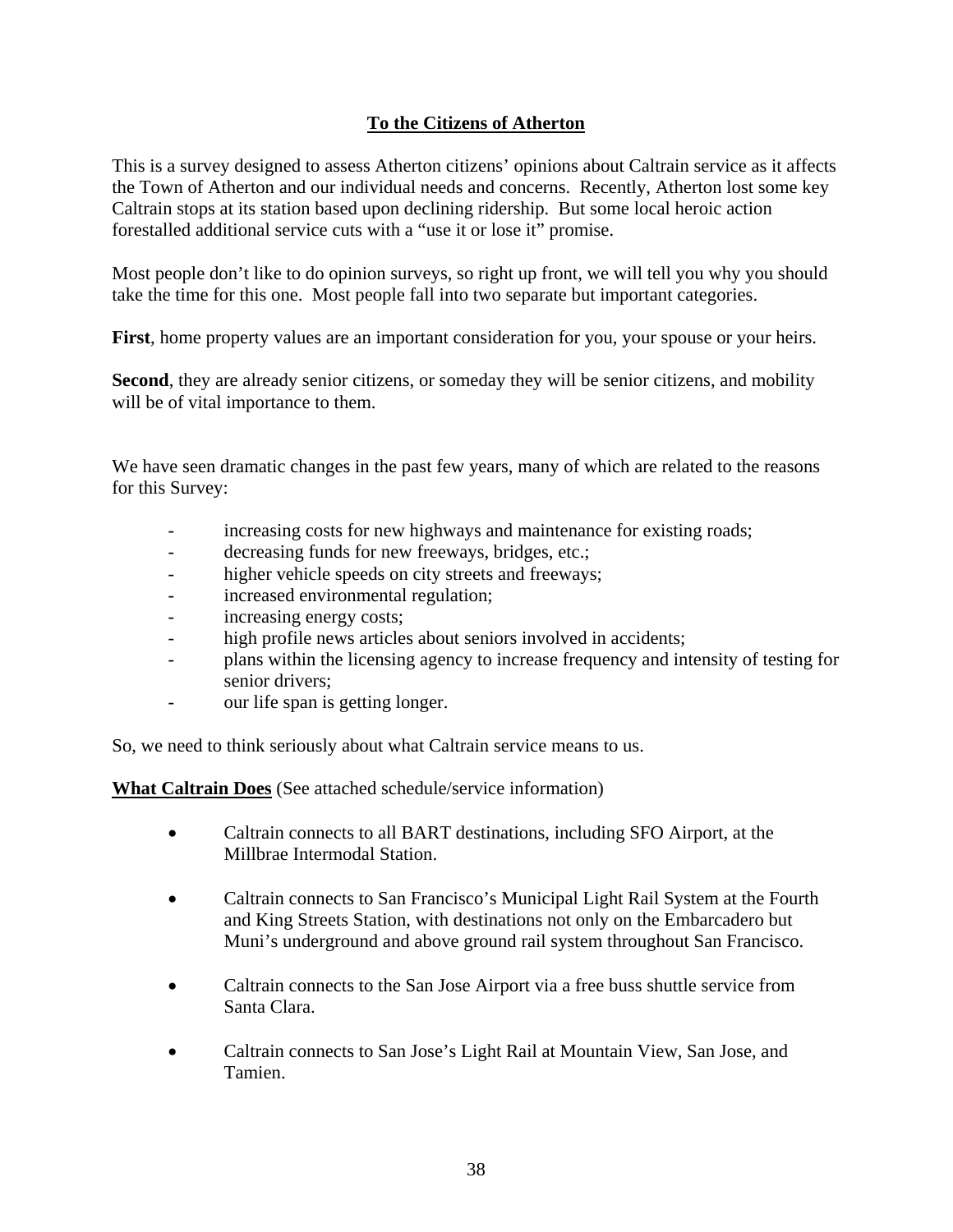- At San Jose, Caltrain connects to Amtrak's Seattle to Los Angeles intercity train, the ACE trains to Stockton and the Capital Corridor Trains to Sacramento, with connections at Oakland to the San Joaquin trains to Bakersfield.
- Caltrain connects with SamTrans buses at eight (8) passenger stations in San Mateo County.
- Caltrain connects with Santa Clara's VTA bus system at thirteen (13) passenger stations between Palo Alto and Gilroy.
- Caltrain provides wheel chair access, bicycle storage and luggage racks on all trains.

### **How Caltrain Has Improved**

Caltrain has made over \$500 million in capital improvements in the past 10 years, including:

- New and upgraded Station facilities (including ADA accessibility improvements)
- New Passenger Cars (Total fleet now 110)
- New Locomotives (Total fleet now 29)
- $\Box$  Overhaul and upgrading of all older cars  $\&$  locomotives
- Replacement and major upgrading of tracks, signals, bridges, etc.
- $\blacksquare$  Created over 10 miles of new main tracks to enable express trains, including the new "Baby Bullet" train, to overtake and pass local passenger trains.
- Installed new "Proof of Purchase" ticketing system, which provides easy to use automated ticket vending machines at passenger stations.

Now that you are aware of Caltrains' service and its importance to you and the Town of Atherton, please help us by answering the enclosed survey questions. There will be a drawing for free Caltrain tickets from among those opinion surveys that are returned to the Town of Atherton.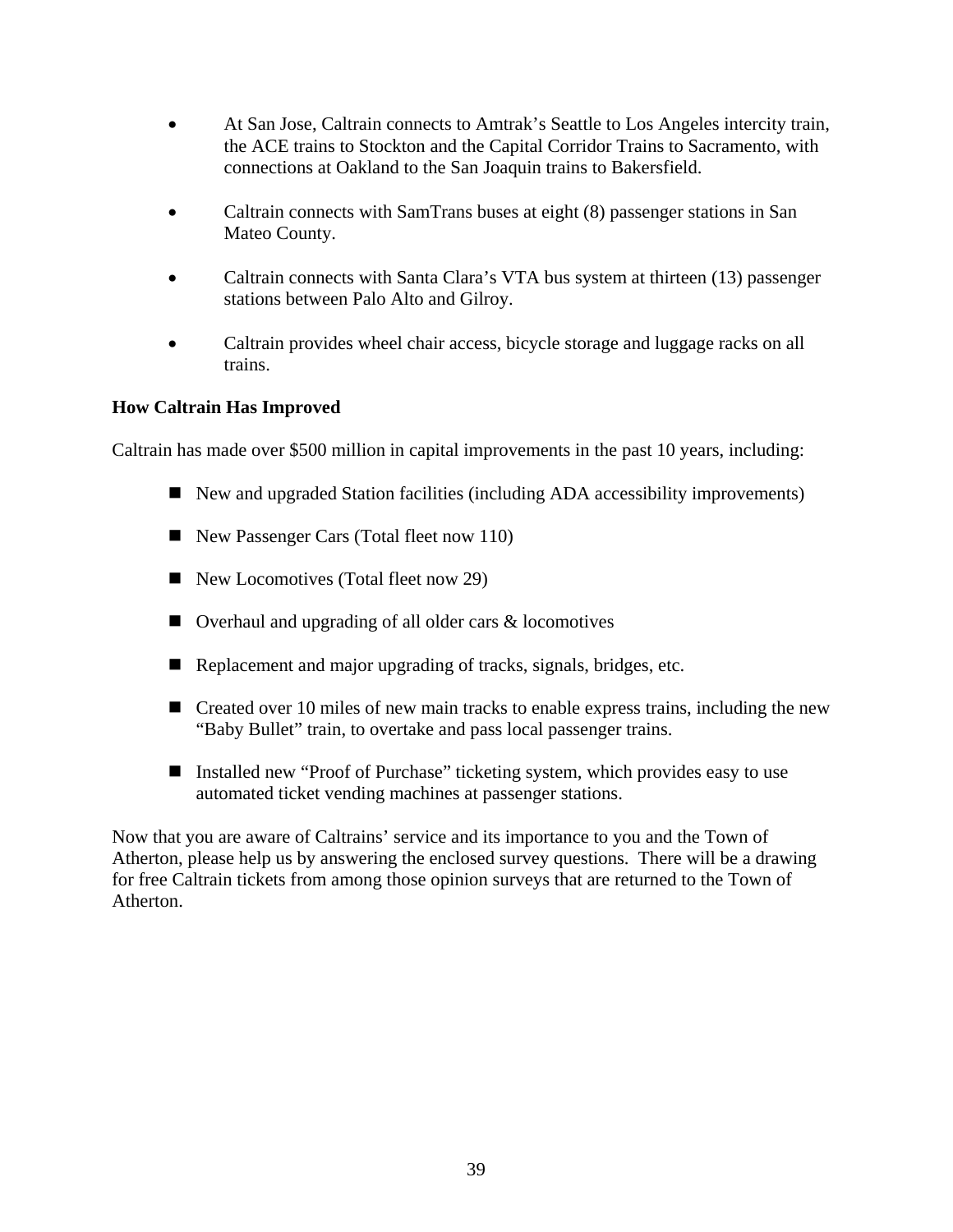### **ATHERTON CALTRAIN STATION CITIZEN SURVEY**

- 1. Are you using the Caltrain Service now? \_\_\_\_\_Yes \_\_\_\_\_No
- 2. If yes, how frequently? \_\_\_\_daily\_\_\_\_once or twice a week\_\_\_\_once or twice a month.
- 3. Do you use Caltrain on the weekend? \_\_\_\_Yes \_\_\_\_\_No
- 4. If you are not currently using Caltrain, under what circumstances would you consider using the service in the future?

\_\_\_\_\_\_\_\_\_\_\_\_\_\_\_\_\_\_\_\_\_\_\_\_\_\_\_\_\_\_\_\_\_\_\_\_\_\_\_\_\_\_\_\_\_\_\_\_\_\_\_\_\_\_\_\_\_\_\_\_\_\_\_\_\_\_\_\_\_\_\_\_\_\_\_ \_\_\_\_\_\_\_\_\_\_\_\_\_\_\_\_\_\_\_\_\_\_\_\_\_\_\_\_\_\_\_\_\_\_\_\_\_\_\_\_\_\_\_\_\_\_\_\_\_\_\_\_\_\_\_\_\_\_\_\_\_\_\_\_\_\_\_\_\_\_\_\_\_\_\_ \_\_\_\_\_\_\_\_\_\_\_\_\_\_\_\_\_\_\_\_\_\_\_\_\_\_\_\_\_\_\_\_\_\_\_\_\_\_\_\_\_\_\_\_\_\_\_\_\_\_\_\_\_\_\_\_\_\_\_\_\_\_\_\_\_\_\_\_\_\_\_\_\_\_\_

- 5. What factors do you consider important in making a decision to use Caltrain? (Please rank in order of importance, with "1" the most important)
	- \_\_ Available parking
	- \_\_ Cost of tickets
	- \_\_ Scheduled arrivals and departures
	- \_\_ Travel time
	- \_\_ Frequency of service
	- \_\_ Other (please describe)
- 6. Do you feel that Caltrain service to Atherton is a valuable asset and worth preserving? Yes No

\_\_\_\_\_\_\_\_\_\_\_\_\_\_\_\_\_\_\_\_\_\_\_\_\_\_\_\_\_\_\_\_\_\_\_\_\_\_\_\_\_\_\_\_\_\_\_\_\_\_\_\_\_\_\_\_\_\_\_\_\_\_\_\_\_\_\_\_\_\_\_\_\_\_\_ \_\_\_\_\_\_\_\_\_\_\_\_\_\_\_\_\_\_\_\_\_\_\_\_\_\_\_\_\_\_\_\_\_\_\_\_\_\_\_\_\_\_\_\_\_\_\_\_\_\_\_\_\_\_\_\_\_\_\_\_\_\_\_\_\_\_\_\_\_\_\_\_\_\_\_ \_\_\_\_\_\_\_\_\_\_\_\_\_\_\_\_\_\_\_\_\_\_\_\_\_\_\_\_\_\_\_\_\_\_\_\_\_\_\_\_\_\_\_\_\_\_\_\_\_\_\_\_\_\_\_\_\_\_\_\_\_\_\_\_\_\_\_\_\_\_\_\_\_\_\_

\_\_\_\_\_\_\_\_\_\_\_\_\_\_\_\_\_\_\_\_\_\_\_\_\_\_\_\_\_\_\_\_\_\_\_\_\_\_\_\_\_\_\_\_\_\_\_\_\_\_\_\_\_\_\_\_\_\_\_\_\_\_\_\_\_\_\_\_\_\_\_\_\_\_\_ \_\_\_\_\_\_\_\_\_\_\_\_\_\_\_\_\_\_\_\_\_\_\_\_\_\_\_\_\_\_\_\_\_\_\_\_\_\_\_\_\_\_\_\_\_\_\_\_\_\_\_\_\_\_\_\_\_\_\_\_\_\_\_\_\_\_\_\_\_\_\_\_\_\_\_ \_\_\_\_\_\_\_\_\_\_\_\_\_\_\_\_\_\_\_\_\_\_\_\_\_\_\_\_\_\_\_\_\_\_\_\_\_\_\_\_\_\_\_\_\_\_\_\_\_\_\_\_\_\_\_\_\_\_\_\_\_\_\_\_\_\_\_\_\_\_\_\_\_\_\_

7. If "yes", why? If "no", why not?

Optional:

Name: \_\_\_\_\_\_\_\_\_\_\_\_\_\_\_\_\_\_\_\_\_\_\_\_\_\_\_\_\_\_\_\_\_\_

Address: \_\_\_\_\_\_\_\_\_\_\_\_\_\_\_\_\_\_\_\_\_\_\_\_\_\_\_\_\_\_\_\_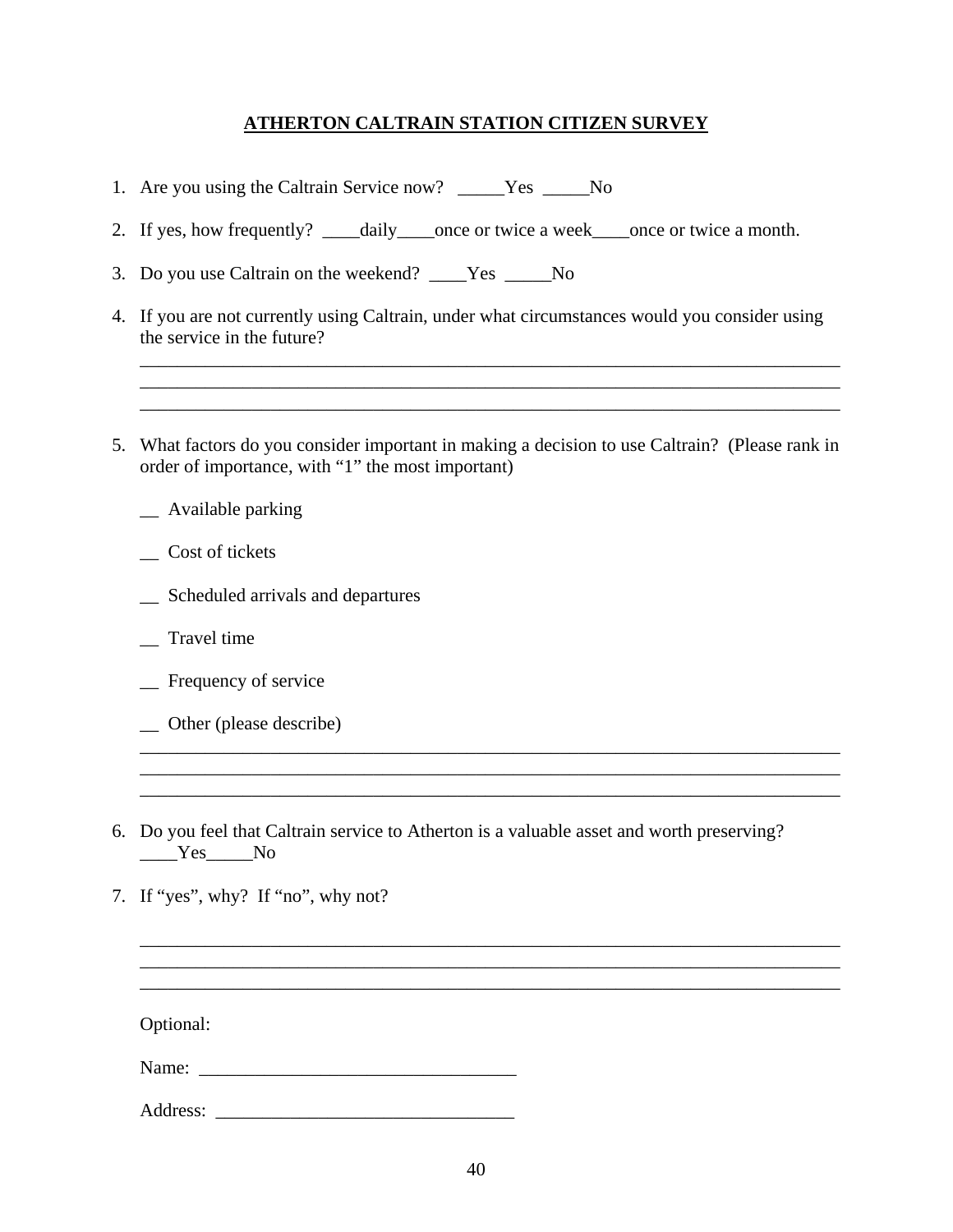

**Town of Atherton** 

### **CITY COUNCIL STAFF REPORT**

### **TO: HONORABLE MAYOR AND CITY COUNCIL JAMES H. ROBINSON, CITY MANAGER**

**FROM: MARC G. HYNES, CITY ATTORNEY** 

**DATE: FOR THE MEETING OF FEBRUARY 16, 2005** 

**SUBJECT: LICENSE AGREEMENT – BEAR GULCH COMMUNICATIONS SITE** 

### **RECOMMENDATION:**

Approve License Agreement between California Water Service Company and the Town of Atherton for a license authorizing Town's use of California Water Service Company reservoir site for communications equipment and tower and authorize City Manager to execute agreement on behalf of the Town.

### **BACKGROUND:**

The Chief of Police and the District Manager for the California Water Service Company Bear Gulch District have discussed an agreement which would allow the Town to continue to occupy a small part of the California Water Service Company reservoir site in the Bear Gulch District. The site is located at 120 Reservoir Road, Atherton. The equipment which the Town will maintain and operate consists of a 16 inch triangular mast 40 feet high, and related equipment which is described in Exhibit A to the License Agreement. As a result of Water District site modifications, the existing tower had to the removed and relocated. An agreement did not exist for the existing tower.

### **ANAYSIS:**

Although not yet confirmed, I believe that the License Agreement will require that the Town pay a nominal fee for a five-year term of the license. The Town has requested that this five year term be renewable in five year increments.

The License Agreement provides that either party may terminate the agreement upon 30 days written notice to the other. Paragraphs 6 and 9 provide shorter termination rights on behalf of the District in the event that is required by the California Public Utilities Commission or because of the Town's failure to comply with electro-magnetic field emission standards.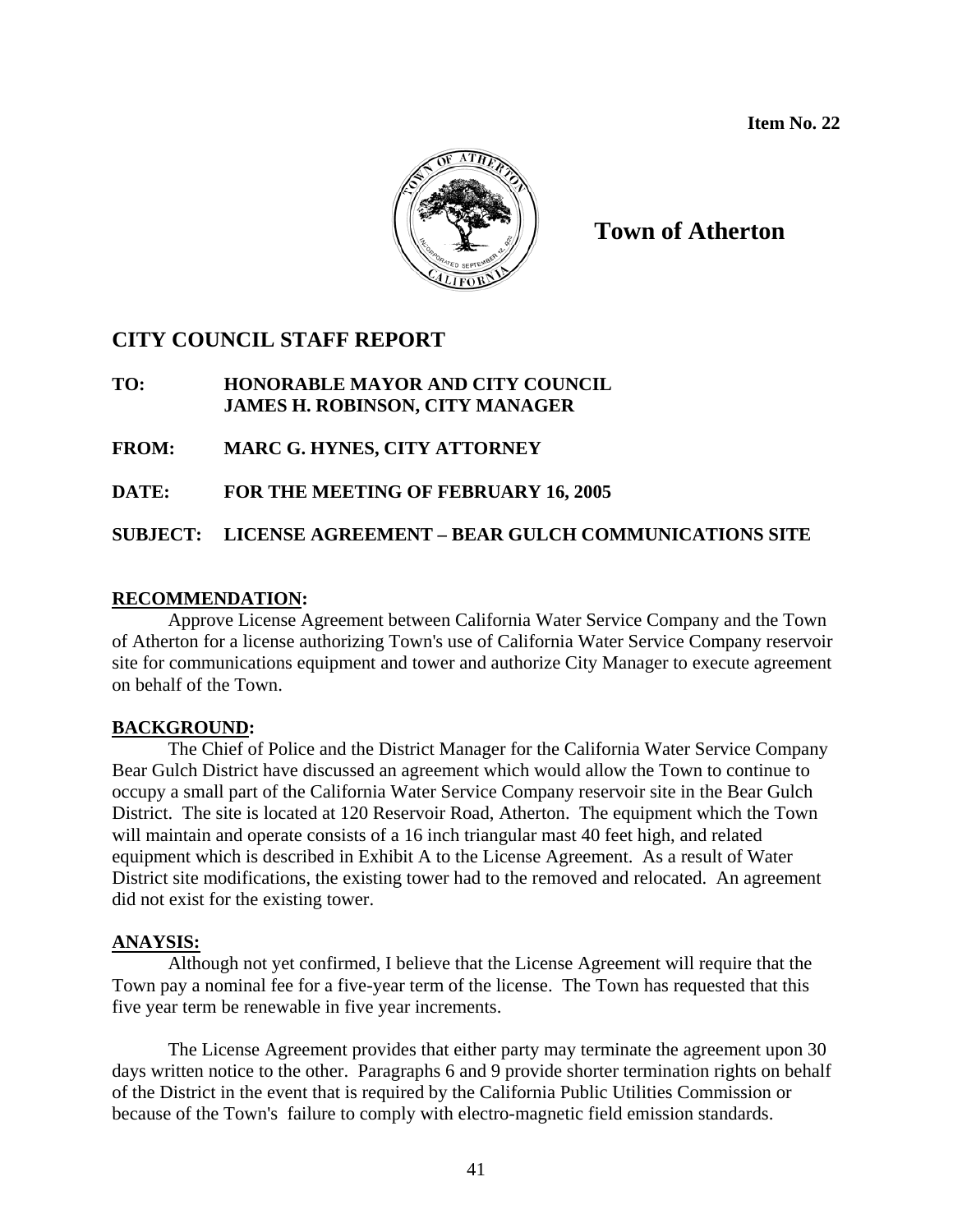The Town is obliged to maintain and repair the premises and keep them in condition (paragraph 7 of the agreement). Paragraph 8 prohibits storage, generation or disposal or use of hazardous substances as defined in the paragraph. The Town is obliged to indemnify the District for any costs, including legal fees, related to proceedings resulting from hazardous material clean-ups, removal or remediation.

Paragraph 10 is a general liability and indemnification provision. Paragraph 11 requires maintenance of insurance providing commercial general liability in an amount of 2 million dollars. The water company has been asked to recognize the Town's ABAG Plan as satisfying this insurance requirement.

#### **FISCAL IMPACT:**

Costs of license fee, maintenance of equipment and site clean-up upon termination of the License Agreement. Total fiscal impact to the Town is \$2,500.

\_\_\_\_\_\_\_\_\_\_\_\_\_\_\_\_\_\_\_\_\_\_ \_\_\_\_\_\_\_\_\_\_\_\_\_\_\_\_\_\_\_\_\_\_

Prepared by: Approved by:

*/s/ Marc G. Hynes* 

City Attorney City Manager

Marc G. Hynes James H. Robinson

Attachments: License Agreement; Exhibits A and B

#### **License Agreement**

This Agreement is made as of January \_\_, 2005 (the "Effective Date") by and between California Water Service Company, a California public utility water corporation, ("Licensor") and the Town of Atherton ("Town") ("Licensee").

1. **Grant of License; Use of Premises**. Licensor hereby grants to Town a license to install a [number] inch diameter pole, [number] feet in height, a pole mounted retro reflector, and the additional equipment described and depicted on Exhibit A (collectively, the "Equipment"), at Licensor's property described as [address], San Mateo County, California ("Licensor's Property"), at a location more particularly shown on Exhibit B attached hereto and by this reference incorporated herein (the "Premises"). This License herein granted shall include the right of Town to access the Premises for installation, maintenance and repair of the Equipment, upon reasonable notice to Licensor. Town shall comply with all Licensor's security requirements and procedures applicable to Licensor's Property. Town may ascertain such procedures, from time to time, from Licensor's District Manager for its Bear Gulch District. Town may also periodically install additional compatible equipment at the Premises, with the prior written approval of the Licensor, which shall not be unreasonably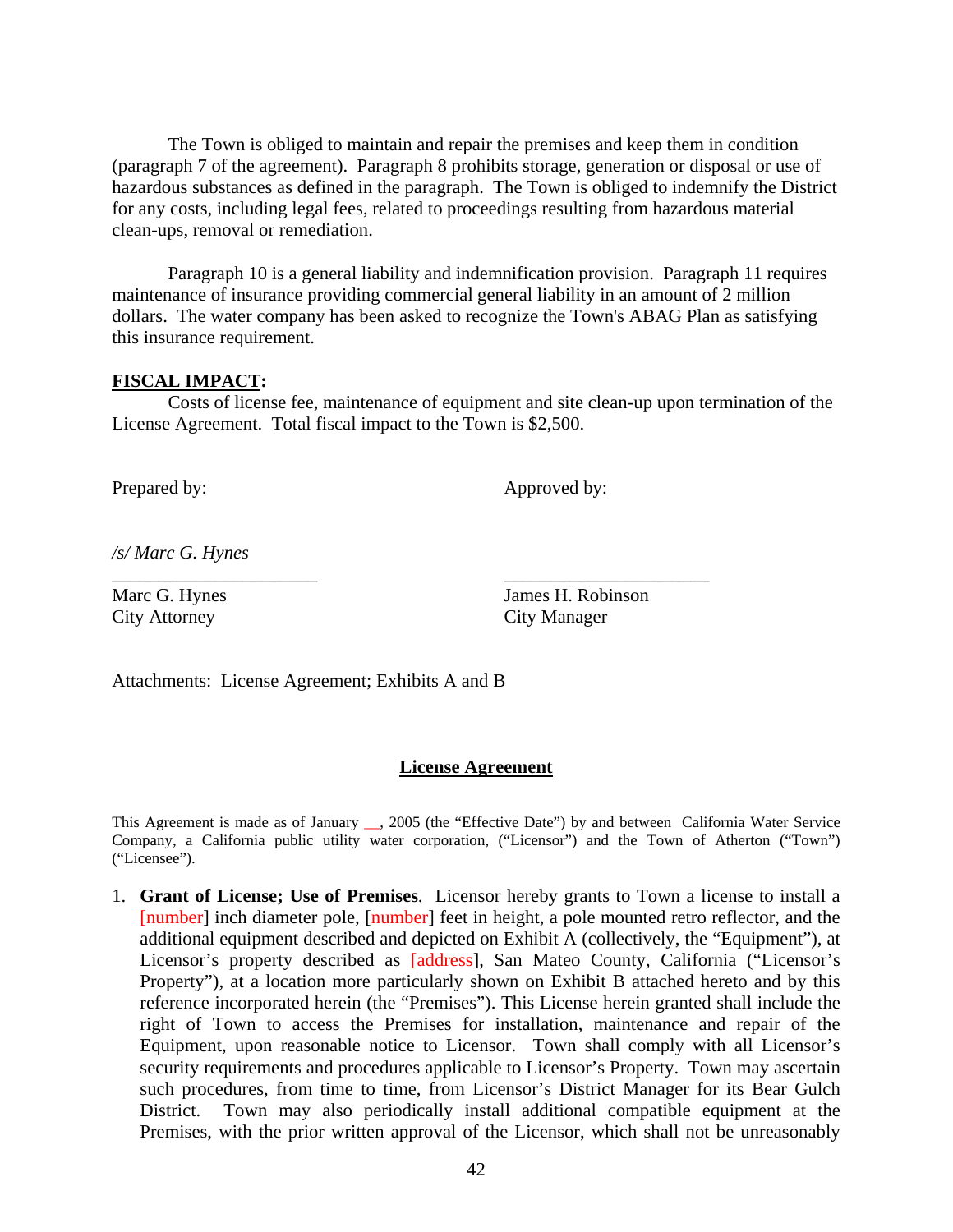withheld. Town shall use the Premises only as permitted in this Section 1, or otherwise approved in writing by Licensor.

- 2. **Interference with Licensor's Use of Licensor's Property**. Town's installation of its permitted Equipment, use of the Premises and operation of its approved Equipment thereon shall be conducted at all times in compliance with all applicable Federal, State and local laws, ordinances, regulations, codes and rules (collectively, "Laws"), and in a manner that does not damage or disturb the water tank, pipelines, utility lines, communications systems, or other equipment which exists on Licensor's Property, or interfere in any other manner whatsoever with any existing use of Licensor's Property by Licensor. Both parties agree to use their best efforts to resolve any interference and if this interference cannot be resolved within a reasonable time, then either Licensor or Town shall have the right to relocate the Equipment on Licensor's Property to a location approved by Licensor and Town or to immediately terminate this Agreement and remove the Equipment without any further liability for payment under this Agreement. Town shall retain title to any and all Equipment placed on the Premises by Town.
- 3. **License Fee**. Town will pay the sum of \$\_\_\_\_\_\_\_\_ to the Licensor for the period from January \_\_\_\_, 2005 through [date], such amount to be paid within ten days after execution of this Agreement by both parties.
- 4. **Term of Agreement**. This Agreement shall be for a term beginning January \_\_, 2005 and ending [date], unless terminated by one or both of the parties, as provided in Sections 2, 5 and 6. If this Agreement is terminated, Town agrees to remove all its Equipment from Licensor's Property and return the Premises to its substantial original condition, less reasonable wear and tear, unless otherwise agreed by the parties.
- 5. **Termination Without Cause**. Either Licensor or Town may terminate this Agreement at any time, upon thirty days prior written notice to the other party (notwithstanding the immediate termination rights under Section 2 and Section 6 of this Agreement)**.** Notice to the Licensor shall be given to California Water Service Company, 1742 North First Street, San Jose, CA 95112, Attn: Director of Corporate Real Estate. Notice for Town shall be given to Town of Atherton 91 Ashfield Rd. Atherton CA. 94027, Attention: Town Manager.
- 6. **California Public Utility Code '851 Termination Right**. This Agreement is made pursuant to the authority of and upon, and is subject to the conditions prescribed by General Order No. 69-C of the Public Utilities Commission of the State of California dated and effective July 10, 1985, which General Order No. 69-C, by this reference, is hereby incorporated herein and made a part hereof. Without limiting the generality of the foregoing, General Order 69-C provides in part that all public utilities covered by the provisions of PUC '851 ... are "authorized to grant easements, licenses or permits for use or occupancy, on, over or under any portion of the operating property of said utilities for rights of way, private roads, agricultural purposes, or other limited uses of their several properties without further special authorization by this Commission whenever it shall appear that the exercise of such easement, license or permit will not interfere with the operations, practices and services of such public utilities to and for their ...consumers. ... *Provided, however*, that each such grant ... shall be made conditional upon the right of the grantor, either upon order of this Commission or upon its own motion to commence or resume the use of the property in question whenever, in the interests of its service to its patrons or consumers, it shall appear necessary or desirable so to do."

In accordance with the foregoing, this Agreement may be terminated by Licensor at any time by notice from Licensor or the Commission to Town if Licensor requires the use of the Premises for public water service purposes. Such termination shall be upon such notice to Town as is reasonable to permit Licensor to use the Premises for the necessary or desirable public water service purposes.

7. **Repairs and Maintenance**. Town shall, during the term of this Agreement at Town's sole expense, maintain and repair the Premises in a clean, orderly and good condition, reasonable wear and tear excepted. Town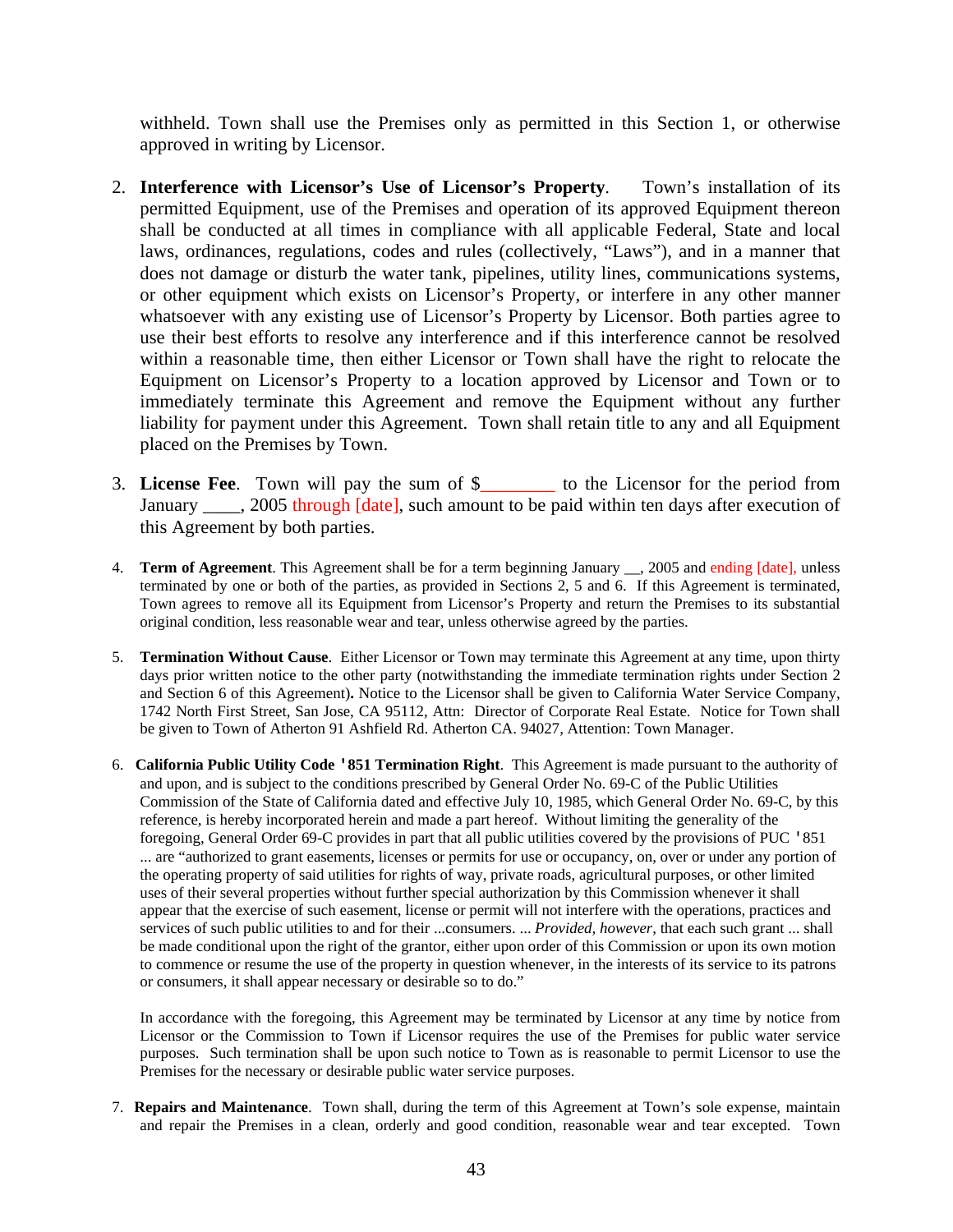accepts the Premises as being in good and sanitary order, condition and repair, and shall surrender the Premises to Licensor in clean and good condition, reasonable use and wear thereof excepted, upon the expiration or earlier termination of this Agreement Town accepts the Premises in their current "as is" condition and Licensor expressly disclaims any representation or warranty whatsoever, express or implied, regarding the condition of the Premises or the suitability thereof for Town's use.

8. **Hazardous Substances**. Town shall not cause, or allow any of Town's employees, agents, or contractors to cause or permit any Hazardous Substances, as defined herein, to be brought upon, stored, generated, disposed of or used on or about the Premises. Town shall comply with all Environmental Laws, as hereafter defined, and immediately advise Licensor in writing of: (i) any notices of violation or potential or alleged violation on or about the Premises of any Environmental Law which are received by Town from any governmental agency; (ii) any and all inquiry, investigation, enforcement, clean-up, removal or other governmental or regulatory actions instituted or threatened relating to Town and the Premises; and (iii) all claims made or threatened by any thirdparty against Town relating to any Hazardous Substances brought upon, stored, generated, disposed or used by Town on or about the Premises. Licensor shall have the right to inspect the Premises and to conduct tests and investigations to determine whether Licensee is in compliance with this Section 8.

As used herein, "Hazardous Substances" means any chemical, compound, material, mixture or substance that is now or hereafter defined or listed in, or otherwise classified pursuant to, any Environmental Law as a "hazardous substance," "hazardous material," "hazardous waste," "extremely hazardous waste," "infectious waste," "toxic substance," "toxic pollutant" or any other formulation intended to define, list, or classify substances by reason of deleterious properties such as ignitability, corrosivity, reactivity, carcinogenicity, or toxicity, including any petroleum, natural gas, natural gas liquids, liquefied natural gas, or synthetic gas usable for fuel (or mixtures of natural gas and such synthetic gas). Hazardous Substances shall include, without limitation, those substances listed in the United States Department of Transportation Table (49 CFR 172.101, as amended).

As used herein, "Environmental Laws" means any present and future federal, state and local law (whether under common law, statute, rule, regulation or otherwise), requirement under any permit issued with respect thereto, and other requirements of governmental authorities having jurisdiction thereunder relating to the protection of human health or the environment, including, without limitation, the Comprehensive Environmental Response, Compensation, and Liability Act of 1980 (42 U.S.C. Sections 9601, et seq.), as heretofore or hereafter amended, and the regulations promulgated thereunder.

Town shall indemnify, protect, defend (by counsel acceptable to Licensor) and hold harmless Licensor and its partners, directors, officers, employees, shareholders, lenders, agents, contractors and each of their respective successors and assigns (individually and collectively, ("Indemnities") from and against any and all claims, judgments, causes of action, damages, penalties, fines, taxes, costs, liabilities, losses and expenses arising or incurred at any time during or after the term of this Agreement as a result (directly or indirectly) of or in connection with (a) Town's breach of any prohibition or provision of this Section 8 or (b) the presence of Hazardous Materials on, under or about the Premises as a result (directly or indirectly) of Town's activities, or failure to act in connection with the Premises.

This indemnity shall include, without limitation, the cost of any required or necessary investigation of on-site conditions; repair; cleanup; remediation; removal; restoration; detoxification; personal injury and property claims; sums paid in settlement of claims; the payment of liens; diminution in value of the Premises; damages for the loss of or restriction on use of the Premises; reasonable attorneys' fees, paralegals' fees, court costs, consulting fees and experts fees; and the preparation of any closure or other required plans, whether any such actions are required or necessary prior to or following the termination of this Agreement. Neither the written consent of Licensor to the presence of Hazardous Substances on, under or about the Premises nor the strict compliance by Town with all Environmental Laws shall excuse Town from its obligation of indemnification pursuant hereto. Town's obligations pursuant to the indemnity provided herein shall survive the termination of this Agreement.

9. **Electro-Magnetic fields and Radio Frequency Emissions**. Licensor shall have the right to terminate this Agreement at any time, upon ten (10) days prior written notice to Town if (a) Town's use of the Premises is not in compliance with (i) the standards for emissions of electromagnetic fields ("EMFs") set forth by the Federal Telecommunications Commission ("FCC"), the California Public Utilities Commission (the "CPUC") or any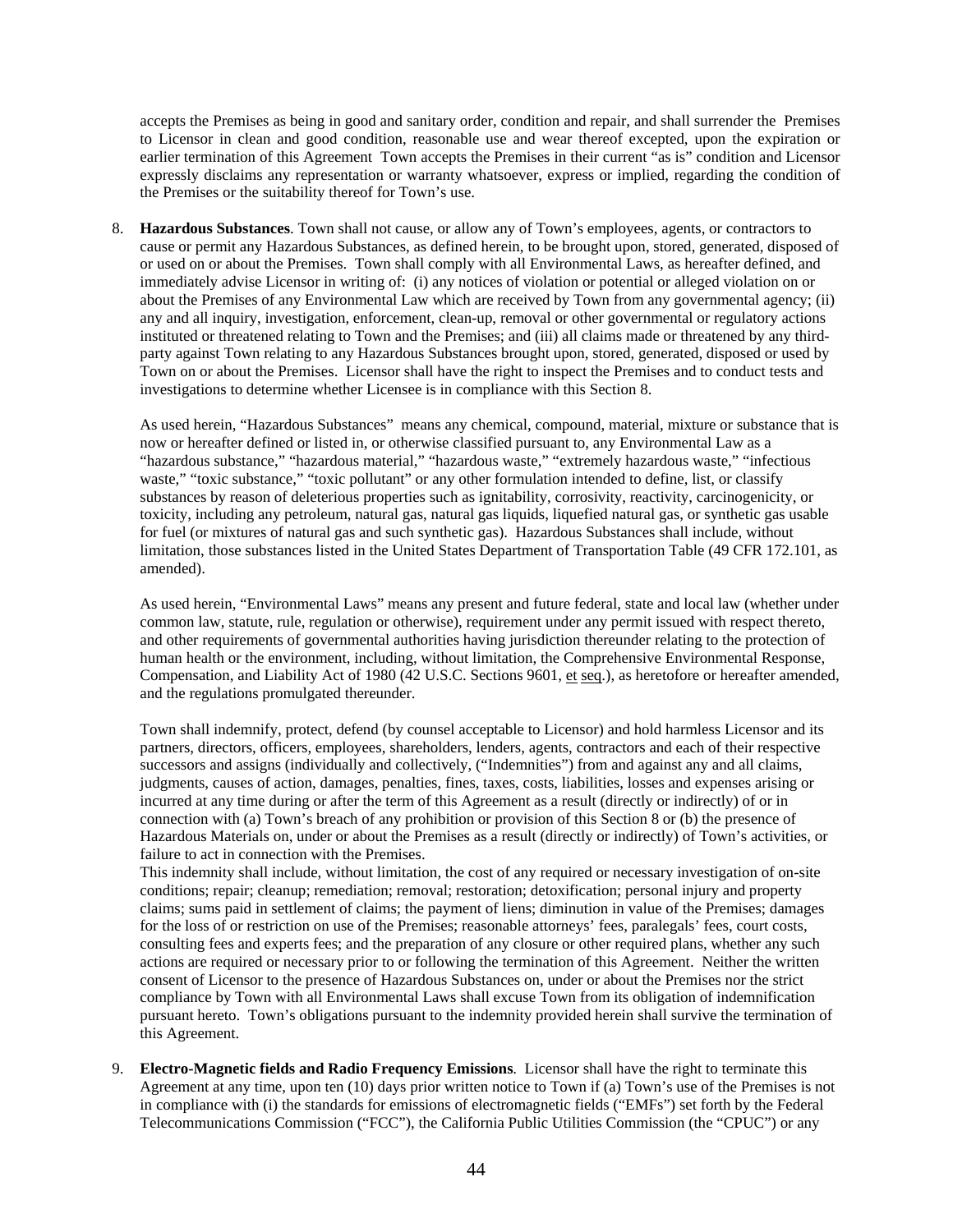other governmental agency having jurisdiction over EMFs and/or Town's equipment, and (ii) the standards for radio frequency emissions ("RF Emissions") set forth by the FCC, the CPUC or any other governmental agency having jurisdiction over RF Emissions and/or Town's equipment (whichever is more stringent), as such standards may be modified from time to time by the FCC or the CPUC or (b) the California Department of Health Services ("DHS") or any successor governmental agency with jurisdiction over health and safety issues related to potable water provided from the water facilities on Licensor's property suspends or revokes Licensor's permit to provide potable water from the facilities on Licensor's Property based in whole or in part on a determination that Town's use of the Premises presents a material risk to the public health or safety or to the safety of Licensor's water supply provided from Licensor's Property. Notwithstanding the foregoing, this Agreement shall not be terminated if Town ceases operation of the equipment within said ten (10) day period, thereafter commences efforts to bring the equipment into compliance (it being understood and agreed that Town may intermittently operate the equipment solely in order to conduct intermittent testing during cessation of operations) and does not recommence operations of the equipment until it is brought into compliance.

- 10. **Liability and Indemnification**. Town shall be responsible for any and all liability, loss or claims for injury or damages arising out of the performance of this Agreement but only in proportion to and to the extent such liability, loss or claims for injury or damages are caused by or result from the negligent or intentional acts or omissions of Town, its officers, agents, employees or authorized representatives. Without limiting the foregoing, Town hereby agrees to indemnify, defend (through counsel approved by Licensor) and hold Licensor harmless from and against all liabilities, losses, costs and expenses incurred by Licensor and claims made against Licensor for injury or death to persons or damage to property of whatsoever kind or nature (including, without limitation, reasonable attorneys fees and costs) which are in any way connected with (a) Town's use or occupancy of the Premises or the streets, sidewalks and alleys adjacent thereto; (b) any negligent act or omission of Town; or (c) any breach of this Agreement by Town; or (d) the presence of Hazardous Materials on, under or about the Premises as a result (directly or indirectly) of Town's activities, or failure to act in connection with the Premises or the equipment installed on the Premises by Town. The foregoing indemnity shall survive the termination of this Agreement with respect to any claims or liability of Town arising from Town's occupancy of the Premises.
- 11. **Insurance**. Town shall procure and maintain, at Town's sole expense during the term of this Agreement Broad Form Commercial General Liability policy for the Premises insuring against any public liability incident to the use of or resulting from any accident occurring in or about the Licensed Premises. The liability limits under such insurance shall be not less than \$2,000,000.00 for any one person injured or for any one occurrence, and \$2,000,000.00 for property damage. Prior to entry on Licensor's Property, Town shall provide a certificate evidencing such insurance coverage, naming Licensor as an additional insured and providing that such policy may not be cancelled on less than 30 days prior written notice to Licensor.
- 12. **Unlawful Use, Waste and Nuisance; Compliance with Laws**. Town shall not use or occupy the Premises for any unlawful purpose or in any manner that will constitute waste, a nuisance or unreasonable annoyance to Licensor, tenants of any building located on or adjacent to Licensor's Property or occupants of any property adjacent to or in the vicinity of Licensor's Property. Town shall, at Town's sole cost, comply with all statutes, ordinances and regulations of public entities applicable to Town's use of the Premises or Town's Equipment on the Premises, including without limitation, the Americans With Disabilities Act and OSHA and all requirements of Licensor's and/or Town's liability insurers.
- 13. **Liens and Claims**. Town shall at all times keep the Premises and Licensor's Property free from liens and claims arising out of services rendered or materials supplied by third parties to Town. If Town fails to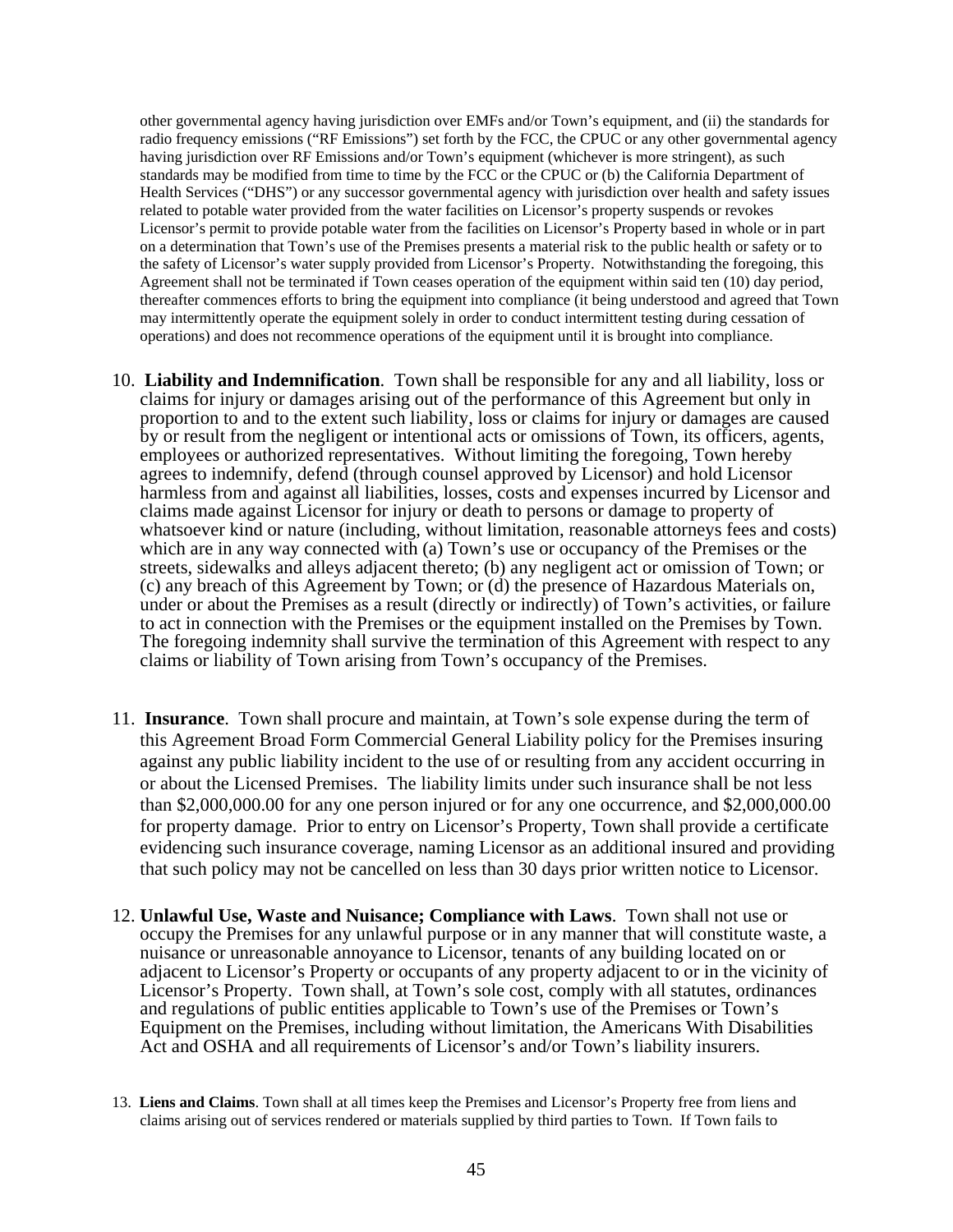discharge any lien within ten (10) days from the filing thereof, Licensor may, in addition to any other rights and remedies Licensor may have, bond or pay such lien or claim without inquiring into the validity thereof, and all sums so paid or advanced by Licensor, including reasonable attorneys' fees, shall be repaid by Town to Licensor on demand.

- 14. **No Assignment**. Town shall not assign, transfer, mortgage or otherwise encumber this Agreement or Town's interest herein, or any part hereof, or sublet or permit the Premises, or any part thereof, to be occupied or used by any person or entity other than Town, its agents, contractors and employees.
- 15. **No Waiver Implied**. The failure of Licensor to terminate this Agreement following a default by Town shall not constitute a waiver by Licensor of any subsequent breach of this Agreement by Town or of the benefits of any of the provisions hereof or in any way subject Licensor to legal disability. If Licensor waives in writing any default by Town, such waiver shall not be construed as a waiver of any other covenant or condition set forth in this Agreement, or of any future breach of the same covenant or condition set forth in the waiver.
- 16. **Entire Agreement; Modifications**. This Agreement contains and embodies the entire agreement of the parties hereto with respect to the Premises and supersedes all prior agreements, negotiations and discussions between the parties hereto. Any representation, inducement or agreement that is not contained in this Agreement shall not be of any force or effect. This Agreement may not be modified or changed in whole or in part in any manner other than by an instrument in writing duly signed by both parties hereto.
- 17. **Representatives**. For the purpose of this Agreement, Licensor's technical representative will be Fred Rios, phone 408/367-8326. The Town technical representative will be Town of Atherton Chief of Police, 650.752.0500.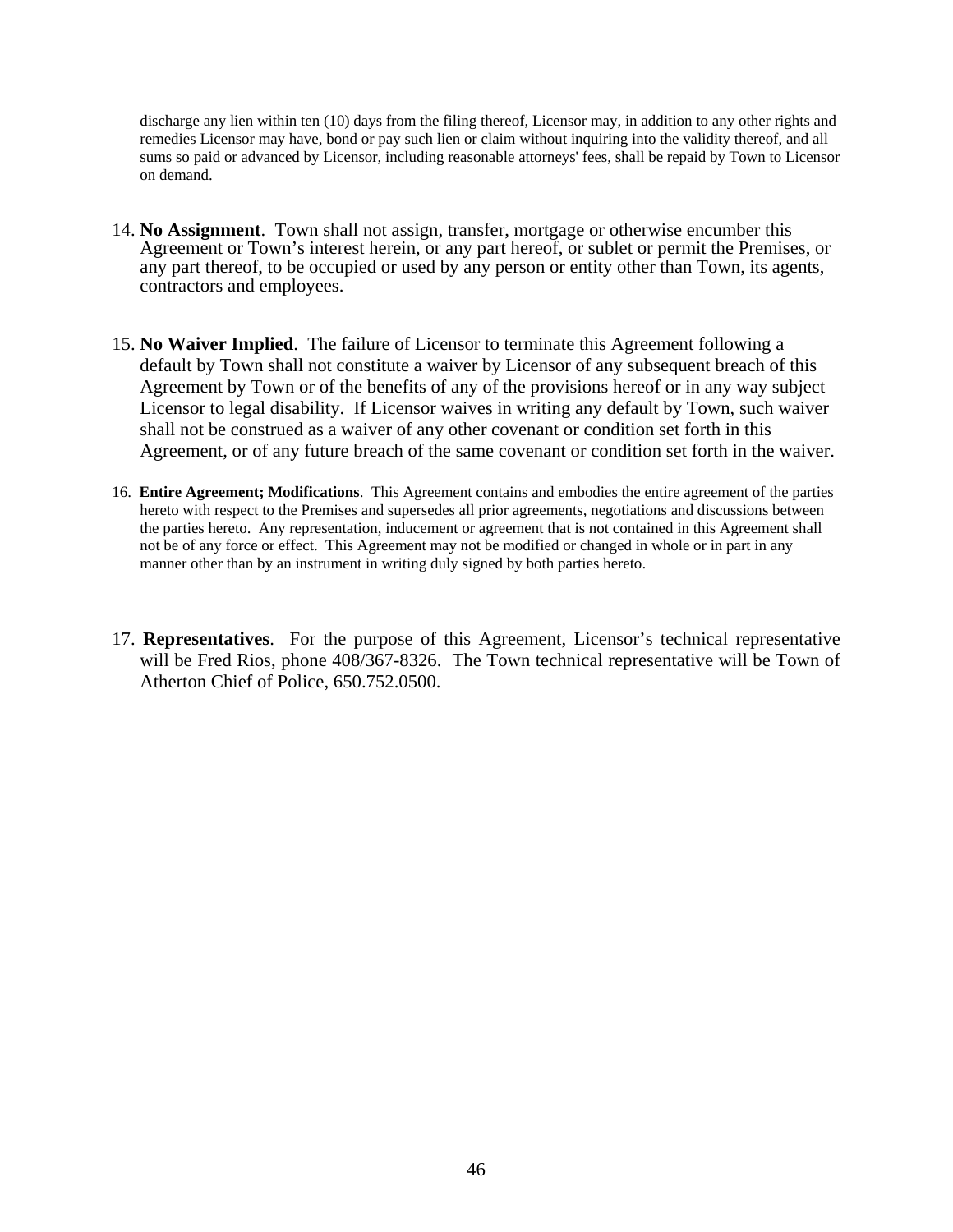In witness whereof, the parties have executed this Agreement as of the Effective Date.

| For the Licensor:            | California Water Service Company |      |  |
|------------------------------|----------------------------------|------|--|
| By: $\qquad \qquad$          |                                  |      |  |
|                              | (Print Name and Title)           | Date |  |
| By: $\overline{\phantom{a}}$ |                                  |      |  |
|                              | (Print Name and Title)           | Date |  |
| For Town of Atherton         |                                  |      |  |
|                              | (Print Name and Title)           | Date |  |
|                              |                                  |      |  |

Attachments: Exhibit A, Equipment List Exhibit B, Map of Location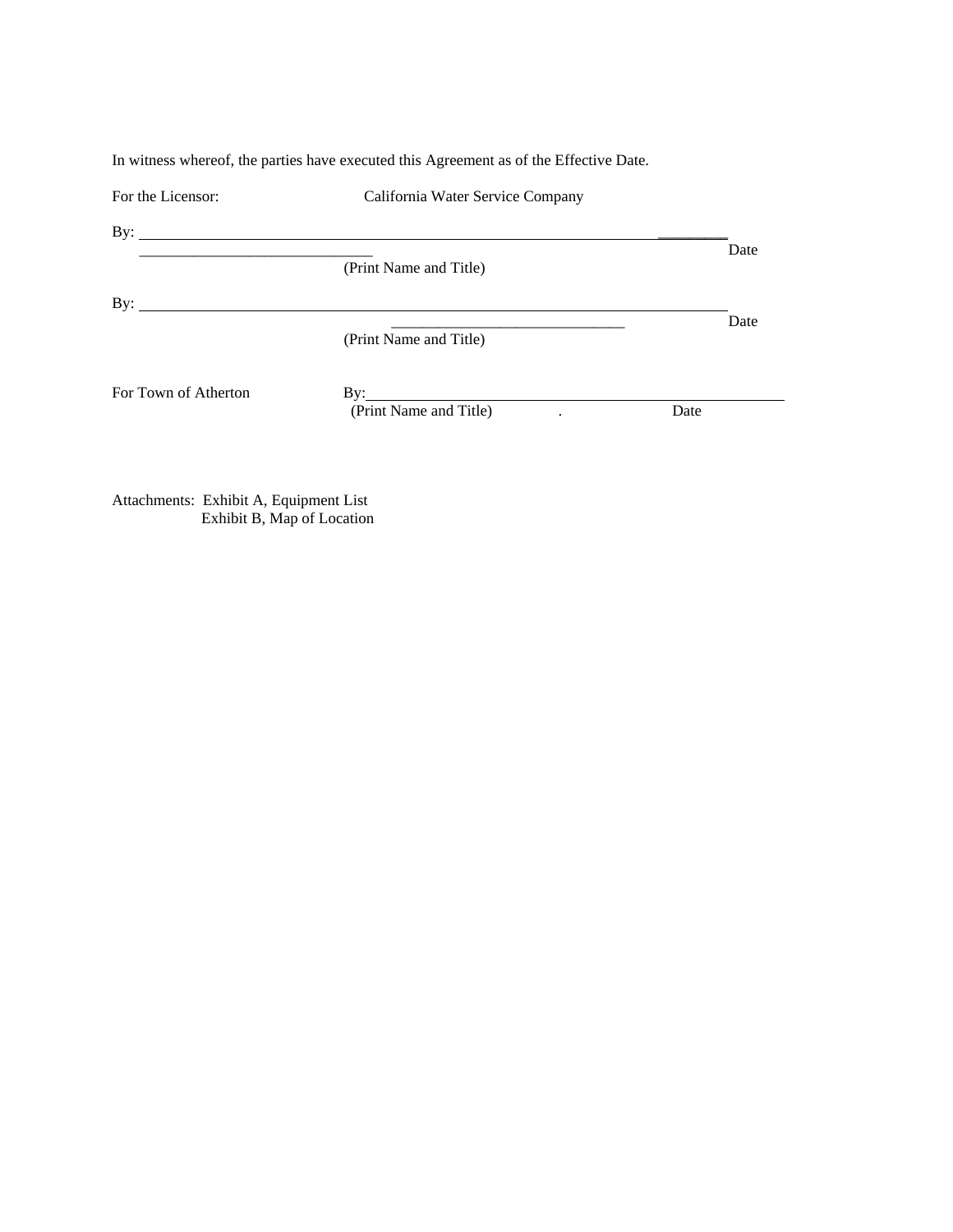## EXHIBIT A

### Equipment List

| <b>Description</b>                                                    | Model # |
|-----------------------------------------------------------------------|---------|
|                                                                       |         |
| Antenna: weight [#] lbs., wind loading surface [#] square feet        |         |
| Paging transmitter: [name] controller, cabinet size #" $w \times 4$ " |         |
| $h \times \#^{\prime}d$                                               |         |
| Cable and connectors for antenna connections                          |         |
| Future addition: GPS receiver (will fit in Nucleus cabinet)           |         |

Page 1 of 1

## EXHIBIT B

Site Plan of Licensor's Property showing location of Town's Equipment

(To be provided at or prior to the City Council meeting)